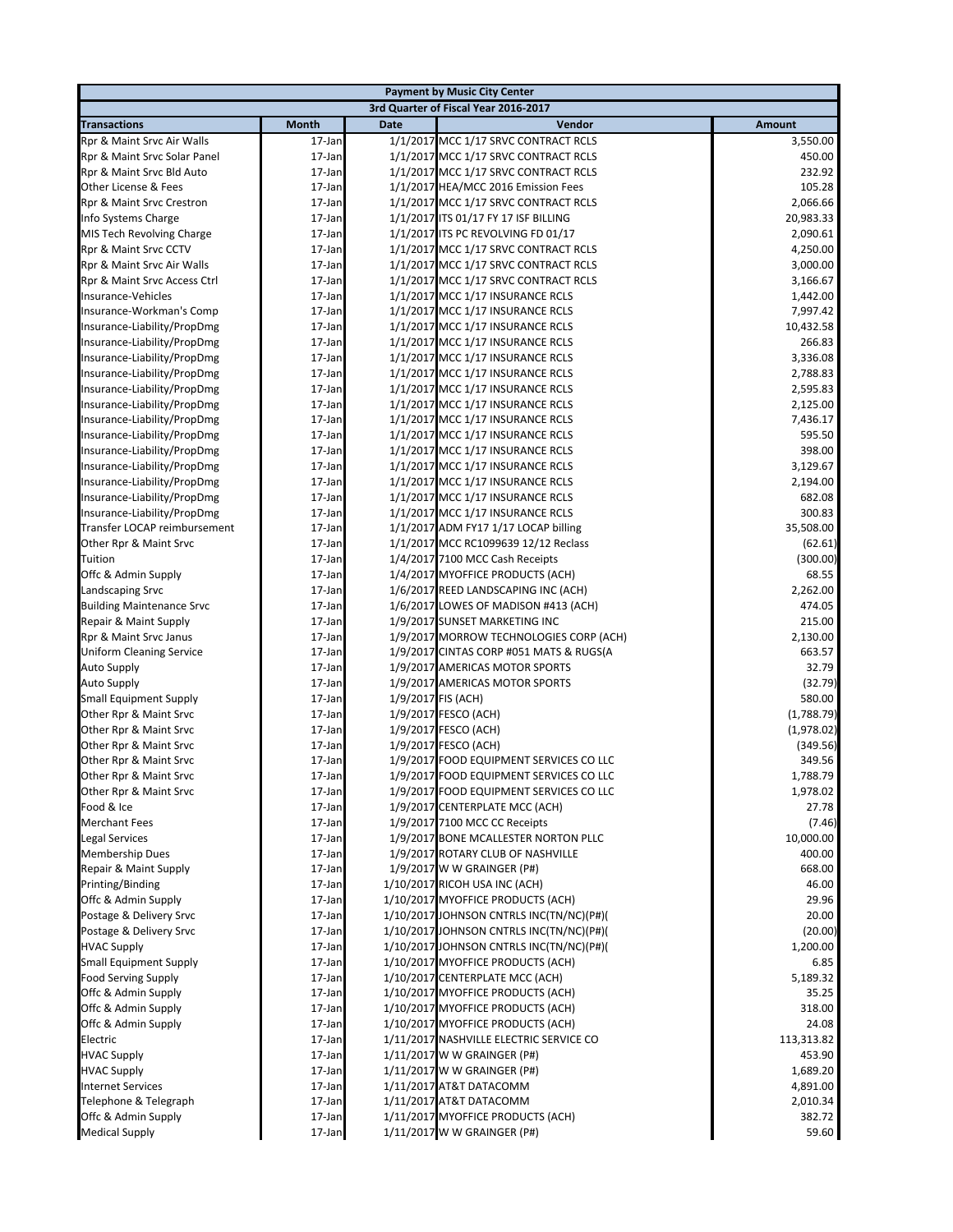|                                                      |                  |             | <b>Payment by Music City Center</b>                                                |                      |
|------------------------------------------------------|------------------|-------------|------------------------------------------------------------------------------------|----------------------|
|                                                      |                  |             | 3rd Quarter of Fiscal Year 2016-2017                                               |                      |
| <b>Transactions</b>                                  | Month            | <b>Date</b> | Vendor                                                                             | <b>Amount</b>        |
| <b>Merchant Fees</b>                                 | 17-Jan           |             | 1/11/2017 7100 MCC CC Receipts                                                     | (72.03)              |
| Postage & Delivery Srvc                              | 17-Jan           |             | 1/12/2017 KENNY PIPE & SUPPLY INC (ACH)                                            | (8.00)               |
| <b>Building Maintenance Srvc</b>                     | 17-Jan           |             | 1/12/2017 CRAWFORD DOOR SALES (ACH)                                                | 4,859.00             |
| <b>Building Maintenance Srvc</b>                     | 17-Jan           |             | 1/12/2017 CRAWFORD DOOR SALES (ACH)                                                | 4,466.00             |
| <b>Building Maintenance Srvc</b>                     | 17-Jan           |             | 1/12/2017 CRAWFORD DOOR SALES (ACH)                                                | 5,152.00             |
| <b>Paint Supply</b>                                  | 17-Jan           |             | 1/12/2017 LOWES OF MADISON #413 (ACH)                                              | (129.80)             |
| <b>Paint Supply</b>                                  | 17-Jan           |             | 1/12/2017 LOWES OF MADISON #413 (ACH)                                              | (2.72)               |
| <b>HVAC Supply</b>                                   | 17-Jan           |             | 1/12/2017 W W GRAINGER (P#)                                                        | 706.11               |
| Computer Hardware <\$10K                             | 17-Jan           |             | 1/12/2017 MORROW TECHNOLOGIES CORP (ACH)                                           | (11, 199.17)         |
| <b>Temporary Service</b>                             | 17-Jan           |             | 1/12/2017 ELITE SHOW SERVICES INC (ACH)                                            | 627.20               |
| <b>Temporary Service</b>                             | 17-Jan           |             | 1/12/2017 ELITE SHOW SERVICES INC (ACH)                                            | 1,109.39             |
| <b>Temporary Service</b>                             | 17-Jan           |             | 1/12/2017 ELITE SHOW SERVICES INC (ACH)                                            | 1,307.31             |
| <b>Temporary Service</b>                             | 17-Jan           |             | 1/12/2017 ELITE SHOW SERVICES INC (ACH)                                            | (108.50)             |
| <b>Temporary Service</b>                             | 17-Jan           |             | 1/12/2017 ELITE SHOW SERVICES INC (ACH)                                            | 1,295.06             |
| <b>Temporary Service</b>                             | 17-Jan           |             | 1/12/2017 ELITE SHOW SERVICES INC (ACH)                                            | (160.00)<br>1,258.10 |
| <b>Temporary Service</b>                             | 17-Jan<br>17-Jan |             | 1/12/2017 ELITE SHOW SERVICES INC (ACH)                                            | (160.00)             |
| <b>Temporary Service</b><br><b>Temporary Service</b> | 17-Jan           |             | 1/12/2017 ELITE SHOW SERVICES INC (ACH)<br>1/12/2017 ELITE SHOW SERVICES INC (ACH) | 1,245.73             |
| <b>Temporary Service</b>                             | 17-Jan           |             | 1/12/2017 ELITE SHOW SERVICES INC (ACH)                                            | (325.00)             |
| <b>Temporary Service</b>                             | 17-Jan           |             | 1/12/2017 ELITE SHOW SERVICES INC (ACH)                                            | 4,316.63             |
| <b>Temporary Service</b>                             | 17-Jan           |             | 1/12/2017 ELITE SHOW SERVICES INC (ACH)                                            | 1,138.67             |
| <b>Uniform Cleaning Service</b>                      | 17-Jan           |             | 1/12/2017 CINTAS CORP #051 MATS & RUGS(A                                           | (1, 159.60)          |
| <b>Uniform Cleaning Service</b>                      | 17-Jan           |             | 1/12/2017 CINTAS CORP #051 MATS & RUGS(A                                           | (1,679.40)           |
| <b>Small Equipment Supply</b>                        | 17-Jan           |             | 1/12/2017 LOWES OF MADISON #413 (ACH)                                              | (14.98)              |
| <b>Small Equipment Supply</b>                        | 17-Jan           |             | 1/12/2017 LOWES OF MADISON #413 (ACH)                                              | (6.16)               |
| <b>Small Equipment Supply</b>                        | 17-Jan           |             | 1/12/2017 LOWES OF MADISON #413 (ACH)                                              | (11.94)              |
| <b>Small Equipment Supply</b>                        | 17-Jan           |             | 1/12/2017 LOWES OF MADISON #413 (ACH)                                              | (43.96)              |
| <b>Small Equipment Supply</b>                        | 17-Jan           |             | 1/12/2017 LOWES OF MADISON #413 (ACH)                                              | (23.95)              |
| Regular Pay                                          | 17-Jan           |             | 1/13/2017 Payroll Labor Distribution                                               | 24,170.58            |
| Leave Pay                                            | 17-Jan           |             | 1/13/2017 Payroll Labor Distribution                                               | 401.43               |
| <b>Holiday Pay</b>                                   | 17-Jan           |             | 1/13/2017 Payroll Labor Distribution                                               | 1,560.38             |
| Overtime Pay                                         | 17-Jan           |             | 1/13/2017 Payroll Labor Distribution                                               | 419.01               |
| <b>Employer OASDI</b>                                | 17-Jan           |             | 1/13/2017 Actual Burden Journal Entries                                            | 1,560.92             |
| <b>Employer SSN Medical</b>                          | 17-Jan           |             | 1/13/2017 Actual Burden Journal Entries                                            | 365.04               |
| <b>Employer Group Health</b>                         | 17-Jan           |             | 1/13/2017 Actual Burden Journal Entries                                            | 4,587.59             |
| <b>Employer Dental Group</b>                         | 17-Jan           |             | 1/13/2017 Actual Burden Journal Entries                                            | 200.78               |
| Cafe Plan Pre-Tax Savings                            | 17-Jan           |             | 1/13/2017 Actual Burden Journal Entries                                            | 129.93               |
| CCA Employer 401K Plan                               | 17-Jan           |             | 1/13/2017 Actual Burden Journal Entries                                            | 761.41               |
| Allowance-Cell/Mobile Devices                        | 17-Jan           |             | 1/13/2017 Payroll Labor Distribution                                               | 322.00               |
| Regular Pay                                          | 17-Jan           |             | 1/13/2017 Payroll Labor Distribution                                               | 6,256.39             |
| Leave Pay                                            | 17-Jan           |             | 1/13/2017 Payroll Labor Distribution                                               | 75.60                |
| <b>Holiday Pay</b>                                   | 17-Jan           |             | 1/13/2017 Payroll Labor Distribution                                               | 428.72               |
| Overtime Pay                                         | 17-Jan           |             | 1/13/2017 Payroll Labor Distribution                                               | 1.62<br>385.50       |
| <b>Employer OASDI</b><br><b>Employer SSN Medical</b> | 17-Jan<br>17-Jan |             | 1/13/2017 Actual Burden Journal Entries<br>1/13/2017 Actual Burden Journal Entries | 90.17                |
| <b>Employer Group Health</b>                         | 17-Jan           |             | 1/13/2017 Actual Burden Journal Entries                                            | 1,548.00             |
| <b>Employer Dental Group</b>                         | 17-Jan           |             | 1/13/2017 Actual Burden Journal Entries                                            | 42.42                |
| <b>Employer Pension</b>                              | 17-Jan           |             | 1/13/2017 Actual Burden Journal Entries                                            | 834.47               |
| <b>FSA Pre-Tax Savings</b>                           | 17-Jan           |             | 1/13/2017 Actual Burden Journal Entries                                            | 5.17                 |
| Cafe Plan Pre-Tax Savings                            | 17-Jan           |             | 1/13/2017 Actual Burden Journal Entries                                            | 43.54                |
| Allowance-Cell/Mobile Devices                        | 17-Jan           |             | 1/13/2017 Payroll Labor Distribution                                               | 92.00                |
| Regular Pay                                          | 17-Jan           |             | 1/13/2017 Payroll Labor Distribution                                               | 25,206.20            |
| Leave Pay                                            | 17-Jan           |             | 1/13/2017 Payroll Labor Distribution                                               | 1,910.26             |
| <b>Holiday Pay</b>                                   | 17-Jan           |             | 1/13/2017 Payroll Labor Distribution                                               | 3,959.44             |
| Overtime Pay                                         | 17-Jan           |             | 1/13/2017 Payroll Labor Distribution                                               | 178.58               |
| <b>Employer OASDI</b>                                | 17-Jan           |             | 1/13/2017 Actual Burden Journal Entries                                            | 1,815.15             |
| <b>Employer SSN Medical</b>                          | 17-Jan           |             | 1/13/2017 Actual Burden Journal Entries                                            | 424.52               |
| <b>Employer Group Health</b>                         | 17-Jan           |             | 1/13/2017 Actual Burden Journal Entries                                            | 5,802.59             |
| <b>Employer Dental Group</b>                         | 17-Jan           |             | 1/13/2017 Actual Burden Journal Entries                                            | 229.06               |
| Cafe Plan Pre-Tax Savings                            | 17-Jan           |             | 1/13/2017 Actual Burden Journal Entries                                            | 158.41               |
| CCA Employer 401K Plan                               | 17-Jan           |             | 1/13/2017 Actual Burden Journal Entries                                            | 586.24               |
| Allowance-Cell/Mobile Devices                        | 17-Jan           |             | 1/13/2017 Payroll Labor Distribution                                               | 92.00                |
| Regular Pay                                          | 17-Jan           |             | 1/13/2017 Payroll Labor Distribution                                               | 39,046.99            |
| Leave Pay                                            | 17-Jan           |             | 1/13/2017 Payroll Labor Distribution                                               | 3,610.04             |
| <b>Holiday Pay</b>                                   | 17-Jan           |             | 1/13/2017 Payroll Labor Distribution                                               | 4,853.60             |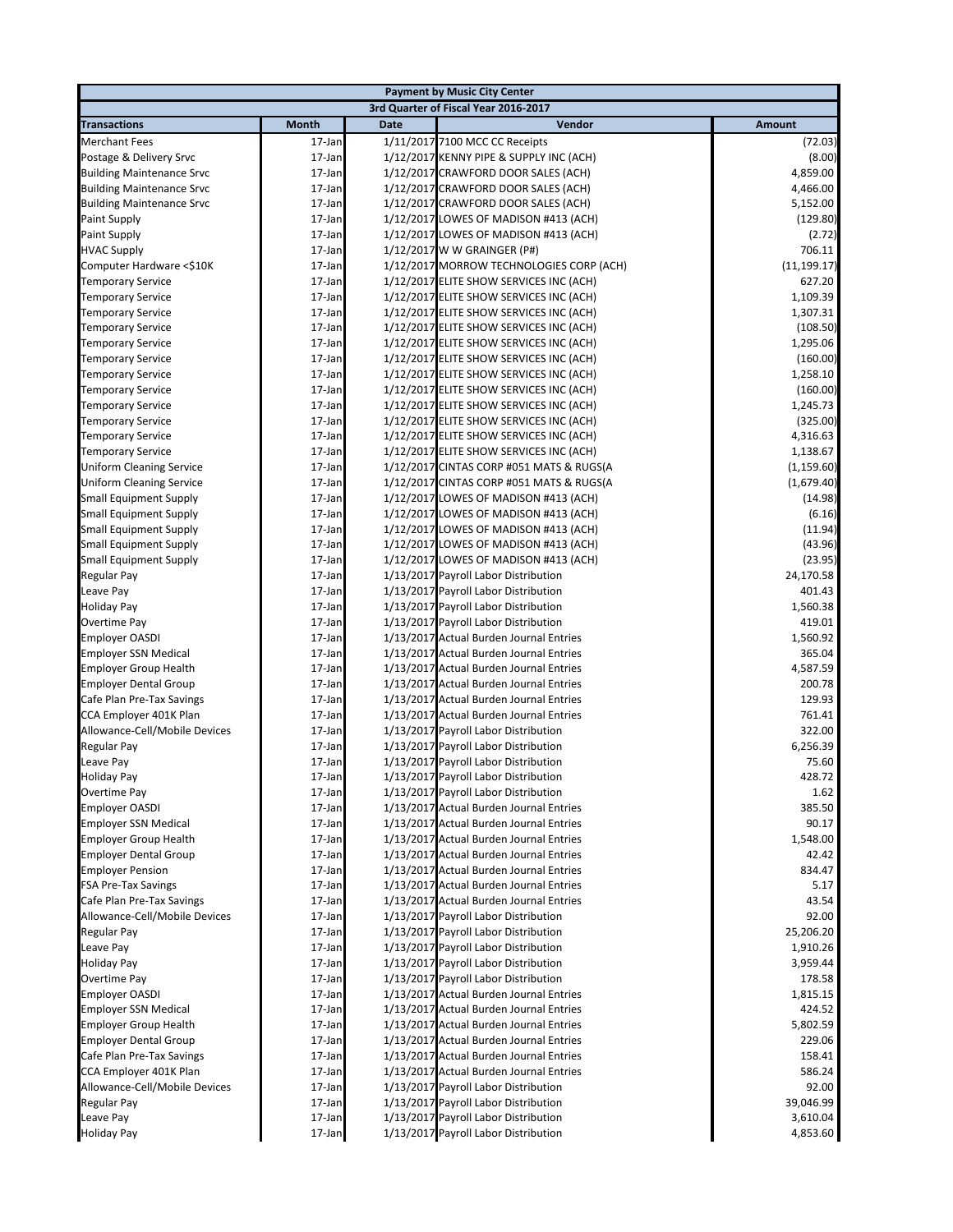|                                                      |                  |             | <b>Payment by Music City Center</b>                                             |                  |
|------------------------------------------------------|------------------|-------------|---------------------------------------------------------------------------------|------------------|
|                                                      |                  |             | 3rd Quarter of Fiscal Year 2016-2017                                            |                  |
| <b>Transactions</b>                                  | <b>Month</b>     | <b>Date</b> | Vendor                                                                          | <b>Amount</b>    |
| Overtime Pay                                         | 17-Jan           |             | 1/13/2017 Payroll Labor Distribution                                            | 605.03           |
| <b>Employer OASDI</b>                                | 17-Jan           |             | 1/13/2017 Actual Burden Journal Entries                                         | 2,714.50         |
| <b>Employer SSN Medical</b>                          | 17-Jan           |             | 1/13/2017 Actual Burden Journal Entries                                         | 634.87           |
| <b>Employer Group Health</b>                         | 17-Jan           |             | 1/13/2017 Actual Burden Journal Entries                                         | 12,924.59        |
| <b>Employer Dental Group</b>                         | 17-Jan           |             | 1/13/2017 Actual Burden Journal Entries                                         | 511.86           |
| Cafe Plan Pre-Tax Savings                            | 17-Jan           |             | 1/13/2017 Actual Burden Journal Entries                                         | 349.19           |
| CCA Employer 401K Plan                               | 17-Jan           |             | 1/13/2017 Actual Burden Journal Entries                                         | 1,040.79         |
| Allowance-Cell/Mobile Devices                        | 17-Jan           |             | 1/13/2017 Payroll Labor Distribution                                            | 138.00           |
| <b>HHold &amp; Jnitr Supply</b>                      | 17-Jan           |             | 1/13/2017 W W GRAINGER (P#)                                                     | 12.28            |
| Regular Pay                                          | 17-Jan           |             | 1/13/2017 Payroll Labor Distribution                                            | 1,112.69         |
| Leave Pay                                            | 17-Jan           |             | 1/13/2017 Payroll Labor Distribution                                            | 551.52           |
| <b>Holiday Pay</b>                                   | 17-Jan           |             | 1/13/2017 Payroll Labor Distribution                                            | 183.84           |
| Overtime Pay                                         | 17-Jan           |             | 1/13/2017 Payroll Labor Distribution                                            | 171.32           |
| <b>Employer OASDI</b>                                | 17-Jan           |             | 1/13/2017 Actual Burden Journal Entries                                         | 110.51           |
| <b>Employer SSN Medical</b>                          | 17-Jan           |             | 1/13/2017 Actual Burden Journal Entries                                         | 25.85            |
| <b>Employer Group Health</b>                         | 17-Jan           |             | 1/13/2017 Actual Burden Journal Entries                                         | 654.00           |
| <b>Employer Dental Group</b>                         | 17-Jan           |             | 1/13/2017 Actual Burden Journal Entries                                         | 14.14            |
| <b>Employer Pension</b>                              | 17-Jan           |             | 1/13/2017 Actual Burden Journal Entries                                         | 249.19           |
| Cafe Plan Pre-Tax Savings                            | 17-Jan           |             | 1/13/2017 Actual Burden Journal Entries                                         | 18.12            |
| <b>Regular Pay</b>                                   | 17-Jan           |             | 1/13/2017 Payroll Labor Distribution                                            | 8,963.90         |
| Leave Pay                                            | 17-Jan           |             | 1/13/2017 Payroll Labor Distribution                                            | 198.15           |
| <b>Holiday Pay</b>                                   | 17-Jan           |             | 1/13/2017 Payroll Labor Distribution                                            | 711.20           |
| Overtime Pay                                         | 17-Jan           |             | 1/13/2017 Payroll Labor Distribution                                            | 3.75             |
| <b>Employer OASDI</b>                                | 17-Jan           |             | 1/13/2017 Actual Burden Journal Entries                                         | 576.08           |
| <b>Employer SSN Medical</b>                          | 17-Jan           |             | 1/13/2017 Actual Burden Journal Entries                                         | 134.73           |
| <b>Employer Group Health</b>                         | 17-Jan           |             | 1/13/2017 Actual Burden Journal Entries                                         | 2,418.59         |
| <b>Employer Dental Group</b>                         | 17-Jan           |             | 1/13/2017 Actual Burden Journal Entries                                         | 87.66            |
| Cafe Plan Pre-Tax Savings                            | 17-Jan           |             | 1/13/2017 Actual Burden Journal Entries                                         | 48.31            |
| CCA Employer 401K Plan                               | 17-Jan           |             | 1/13/2017 Actual Burden Journal Entries                                         | 312.84           |
| <b>Mngt Cnsltnt Srvc</b>                             | 17-Jan           |             | 1/13/2017 RESOURCE INFORMATION & CONTROL                                        | 2,322.76         |
| Allowance-Cell/Mobile Devices                        | 17-Jan           |             | 1/13/2017 Payroll Labor Distribution                                            | 46.00            |
| Regular Pay                                          | 17-Jan           |             | 1/13/2017 Payroll Labor Distribution                                            | 5,415.68         |
| Leave Pay                                            | 17-Jan<br>17-Jan |             | 1/13/2017 Payroll Labor Distribution                                            | 511.36<br>658.56 |
| <b>Holiday Pay</b>                                   | 17-Jan           |             | 1/13/2017 Payroll Labor Distribution<br>1/13/2017 Actual Burden Journal Entries | 386.61           |
| <b>Employer OASDI</b><br><b>Employer SSN Medical</b> | 17-Jan           |             | 1/13/2017 Actual Burden Journal Entries                                         | 90.41            |
| <b>Employer Group Health</b>                         | 17-Jan           |             | 1/13/2017 Actual Burden Journal Entries                                         | 927.00           |
| <b>Employer Dental Group</b>                         | 17-Jan           |             | 1/13/2017 Actual Burden Journal Entries                                         | 28.28            |
| <b>Employer Pension</b>                              | 17-Jan           |             | 1/13/2017 Actual Burden Journal Entries                                         | 812.66           |
| <b>FSA Pre-Tax Savings</b>                           | 17-Jan           |             | 1/13/2017 Actual Burden Journal Entries                                         | 7.97             |
| Cafe Plan Pre-Tax Savings                            | 17-Jan           |             | 1/13/2017 Actual Burden Journal Entries                                         | 25.86            |
| Allowance-Cell/Mobile Devices                        | 17-Jan           |             | 1/13/2017 Payroll Labor Distribution                                            | 92.00            |
| Regular Pay                                          | 17-Jan           |             | 1/13/2017 Payroll Labor Distribution                                            | 26,930.33        |
| Leave Pay                                            | 17-Jan           |             | 1/13/2017 Payroll Labor Distribution                                            | 1,509.23         |
| <b>Holiday Pay</b>                                   | 17-Jan           |             | 1/13/2017 Payroll Labor Distribution                                            | 2,191.04         |
| Overtime Pay                                         | 17-Jan           |             | 1/13/2017 Payroll Labor Distribution                                            | 1,168.90         |
| <b>Employer OASDI</b>                                | 17-Jan           |             | 1/13/2017 Actual Burden Journal Entries                                         | 1,837.30         |
| <b>Employer SSN Medical</b>                          | 17-Jan           |             | 1/13/2017 Actual Burden Journal Entries                                         | 429.67           |
| <b>Employer Group Health</b>                         | 17-Jan           |             | 1/13/2017 Actual Burden Journal Entries                                         | 6,837.64         |
| <b>Employer Dental Group</b>                         | 17-Jan           |             | 1/13/2017 Actual Burden Journal Entries                                         | 257.38           |
| Cafe Plan Pre-Tax Savings                            | 17-Jan           |             | 1/13/2017 Actual Burden Journal Entries                                         | 183.21           |
| CCA Employer 401K Plan                               | 17-Jan           |             | 1/13/2017 Actual Burden Journal Entries                                         | 671.36           |
| Allowance-Cell/Mobile Devices                        | 17-Jan           |             | 1/13/2017 Payroll Labor Distribution                                            | 230.00           |
| <b>Medical Supply</b>                                | 17-Jan           |             | 1/13/2017 W W GRAINGER (P#)                                                     | (16.09)          |
| Regular Pay                                          | 17-Jan           |             | 1/13/2017 Payroll Labor Distribution                                            | 3,104.70         |
| Leave Pay                                            | 17-Jan           |             | 1/13/2017 Payroll Labor Distribution                                            | 816.71           |
| <b>Holiday Pay</b>                                   | 17-Jan           |             | 1/13/2017 Payroll Labor Distribution                                            | 616.16           |
| Overtime Pay                                         | 17-Jan           |             | 1/13/2017 Payroll Labor Distribution                                            | 545.27           |
| Employer OASDI                                       | 17-Jan           |             | 1/13/2017 Actual Burden Journal Entries                                         | 280.20           |
| <b>Employer SSN Medical</b>                          | 17-Jan           |             | 1/13/2017 Actual Burden Journal Entries                                         | 65.53            |
| <b>Employer Group Health</b>                         | 17-Jan           |             | 1/13/2017 Actual Burden Journal Entries                                         | 1,533.00         |
| <b>Employer Dental Group</b>                         | 17-Jan           |             | 1/13/2017 Actual Burden Journal Entries                                         | 42.42            |
| <b>Employer Pension</b>                              | 17-Jan           |             | 1/13/2017 Actual Burden Journal Entries                                         | 627.22           |
| Cafe Plan Pre-Tax Savings                            | 17-Jan           |             | 1/13/2017 Actual Burden Journal Entries                                         | 43.10            |
| Regular Pay                                          | 17-Jan           |             | 1/13/2017 Payroll Labor Distribution                                            | 6,937.47         |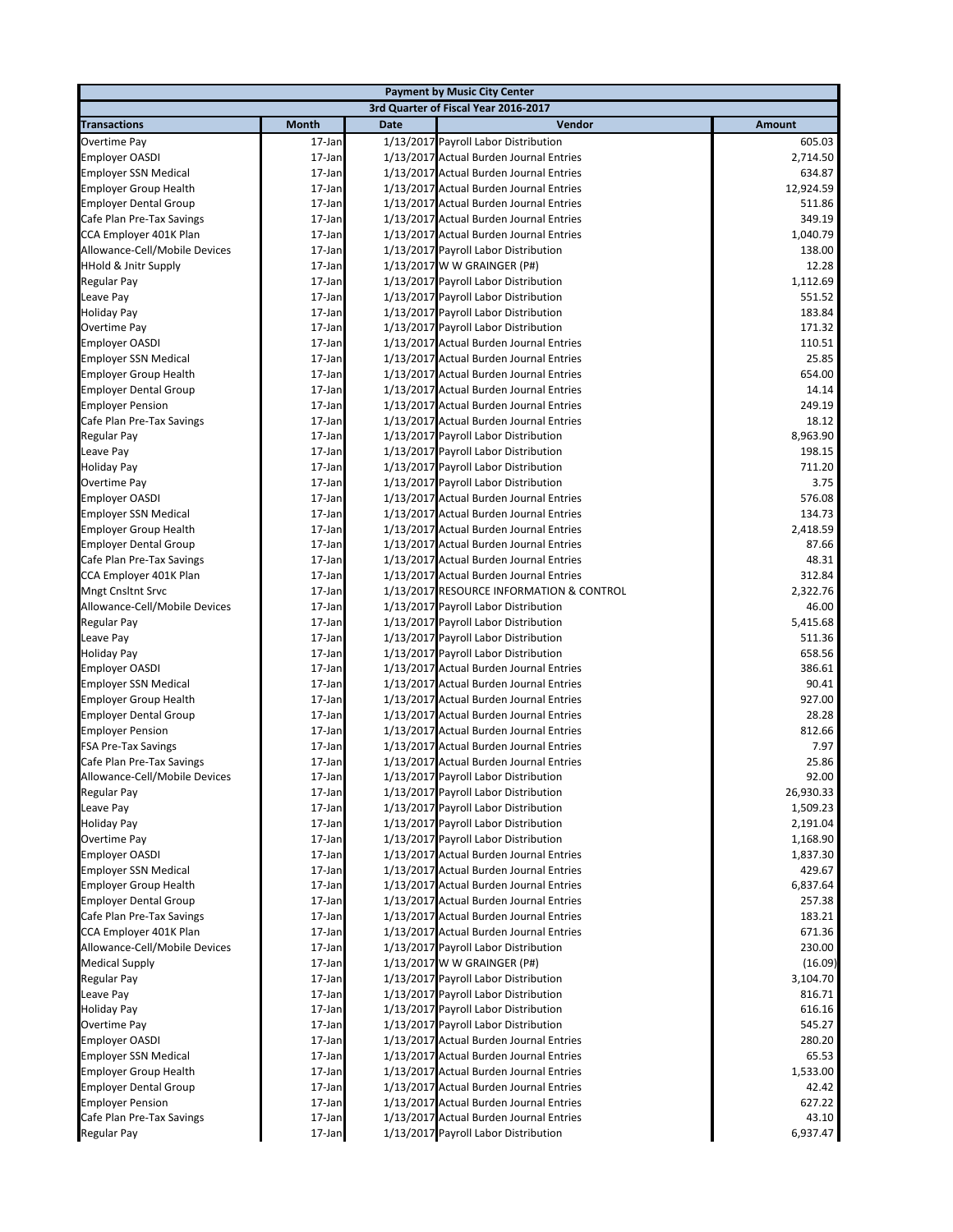|                                 |              |             | <b>Payment by Music City Center</b>      |            |
|---------------------------------|--------------|-------------|------------------------------------------|------------|
|                                 |              |             | 3rd Quarter of Fiscal Year 2016-2017     |            |
| <b>Transactions</b>             | <b>Month</b> | <b>Date</b> | Vendor                                   | Amount     |
| Leave Pay                       | 17-Jan       |             | 1/13/2017 Payroll Labor Distribution     | 734.49     |
| Holiday Pay                     | 17-Jan       |             | 1/13/2017 Payroll Labor Distribution     | 779.44     |
| Overtime Pay                    | 17-Jan       |             | 1/13/2017 Payroll Labor Distribution     | 55.08      |
| <b>Employer OASDI</b>           | 17-Jan       |             | 1/13/2017 Actual Burden Journal Entries  | 522.57     |
| <b>Employer SSN Medical</b>     | 17-Jan       |             | 1/13/2017 Actual Burden Journal Entries  | 122.22     |
| <b>Employer Group Health</b>    | 17-Jan       |             | 1/13/2017 Actual Burden Journal Entries  | 1,806.00   |
| <b>Employer Dental Group</b>    | 17-Jan       |             | 1/13/2017 Actual Burden Journal Entries  | 56.56      |
| Cafe Plan Pre-Tax Savings       | 17-Jan       |             | 1/13/2017 Actual Burden Journal Entries  | 38.62      |
| CCA Employer 401K Plan          | 17-Jan       |             | 1/13/2017 Actual Burden Journal Entries  | 111.68     |
| <b>Uniform Cleaning Service</b> | 17-Jan       |             | 1/13/2017 CINTAS CORP #051 MATS & RUGS(A | 2,036.17   |
| Allowance-Cell/Mobile Devices   | 17-Jan       |             | 1/13/2017 Payroll Labor Distribution     | 46.00      |
| <b>Small Equipment Supply</b>   | 17-Jan       |             | 1/13/2017 W W GRAINGER (P#)              | (1,358.16) |
| <b>Small Equipment Supply</b>   | 17-Jan       |             | 1/13/2017 W W GRAINGER (P#)              | (760.92)   |
|                                 | 17-Jan       |             |                                          | 6,501.97   |
| Regular Pay                     | 17-Jan       |             | 1/13/2017 Payroll Labor Distribution     |            |
| Leave Pay                       |              |             | 1/13/2017 Payroll Labor Distribution     | 1,400.64   |
| <b>Holiday Pay</b>              | 17-Jan       |             | 1/13/2017 Payroll Labor Distribution     | 887.28     |
| <b>Employer OASDI</b>           | 17-Jan       |             | 1/13/2017 Actual Burden Journal Entries  | 537.07     |
| <b>Employer SSN Medical</b>     | 17-Jan       |             | 1/13/2017 Actual Burden Journal Entries  | 125.60     |
| <b>Employer Group Health</b>    | 17-Jan       |             | 1/13/2017 Actual Burden Journal Entries  | 654.00     |
| <b>Employer Dental Group</b>    | 17-Jan       |             | 1/13/2017 Actual Burden Journal Entries  | 42.42      |
| Cafe Plan Pre-Tax Savings       | 17-Jan       |             | 1/13/2017 Actual Burden Journal Entries  | 16.80      |
| CCA Employer 401K Plan          | 17-Jan       |             | 1/13/2017 Actual Burden Journal Entries  | 327.42     |
| Allowance-Cell/Mobile Devices   | 17-Jan       |             | 1/13/2017 Payroll Labor Distribution     | 92.00      |
| Food & Ice                      | 17-Jan       |             | 1/13/2017 CENTERPLATE MCC (ACH)          | 37.36      |
| Regular Pay                     | 17-Jan       |             | 1/13/2017 Payroll Labor Distribution     | 13,539.76  |
| Leave Pay                       | 17-Jan       |             | 1/13/2017 Payroll Labor Distribution     | 1,756.64   |
| <b>Holiday Pay</b>              | 17-Jan       |             | 1/13/2017 Payroll Labor Distribution     | 1,699.60   |
| <b>Employer OASDI</b>           | 17-Jan       |             | 1/13/2017 Actual Burden Journal Entries  | 1,028.59   |
| <b>Employer SSN Medical</b>     | 17-Jan       |             | 1/13/2017 Actual Burden Journal Entries  | 240.55     |
| <b>Employer Group Health</b>    | 17-Jan       |             | 1/13/2017 Actual Burden Journal Entries  | 1,425.00   |
| <b>Employer Dental Group</b>    | 17-Jan       |             | 1/13/2017 Actual Burden Journal Entries  | 70.70      |
| <b>Employer Pension</b>         | 17-Jan       |             | 1/13/2017 Actual Burden Journal Entries  | 2,097.30   |
| <b>FSA Pre-Tax Savings</b>      | 17-Jan       |             | 1/13/2017 Actual Burden Journal Entries  | 8.93       |
| Cafe Plan Pre-Tax Savings       | 17-Jan       |             | 1/13/2017 Actual Burden Journal Entries  | 39.72      |
| Allowance-Cell/Mobile Devices   | 17-Jan       |             | 1/13/2017 Payroll Labor Distribution     | 230.00     |
| Regular Pay                     | 17-Jan       |             | 1/13/2017 Payroll Labor Distribution     | 3,288.44   |
| Leave Pay                       | 17-Jan       |             | 1/13/2017 Payroll Labor Distribution     | 280.00     |
| <b>Holiday Pay</b>              | 17-Jan       |             | 1/13/2017 Payroll Labor Distribution     | 396.24     |
| Overtime Pay                    | 17-Jan       |             | 1/13/2017 Payroll Labor Distribution     | 11.81      |
| <b>Employer OASDI</b>           | 17-Jan       |             | 1/13/2017 Actual Burden Journal Entries  | 243.92     |
| <b>Employer SSN Medical</b>     | 17-Jan       |             | 1/13/2017 Actual Burden Journal Entries  | 57.05      |
| <b>Employer Group Health</b>    | 17-Jan       |             | 1/13/2017 Actual Burden Journal Entries  | 258.00     |
| <b>Employer Dental Group</b>    | 17-Jan       |             | 1/13/2017 Actual Burden Journal Entries  | 14.14      |
| Cafe Plan Pre-Tax Savings       | 17-Jan       |             | 1/13/2017 Actual Burden Journal Entries  | 6.76       |
| CCA Employer 401K Plan          | 17-Jan       |             | 1/13/2017 Actual Burden Journal Entries  | 159.06     |
| Allowance-Cell/Mobile Devices   | 17-Jan       |             | 1/13/2017 Payroll Labor Distribution     | 46.00      |
| Regular Pay                     | 17-Jan       |             | 1/13/2017 Payroll Labor Distribution     | 14,149.60  |
| Leave Pay                       | 17-Jan       |             | 1/13/2017 Payroll Labor Distribution     | 1,646.62   |
| <b>Holiday Pay</b>              | 17-Jan       |             | 1/13/2017 Payroll Labor Distribution     | 1,356.56   |
| Overtime Pay                    | 17-Jan       |             | 1/13/2017 Payroll Labor Distribution     | 30.74      |
| <b>Employer OASDI</b>           | 17-Jan       |             | 1/13/2017 Actual Burden Journal Entries  | 1,003.65   |
| <b>Employer SSN Medical</b>     | 17-Jan       |             | 1/13/2017 Actual Burden Journal Entries  | 234.73     |
| <b>Employer Group Health</b>    | 17-Jan       |             | 1/13/2017 Actual Burden Journal Entries  | 2,961.00   |
| <b>Employer Dental Group</b>    | 17-Jan       |             | 1/13/2017 Actual Burden Journal Entries  | 127.26     |
| Cafe Plan Pre-Tax Savings       | 17-Jan       |             | 1/13/2017 Actual Burden Journal Entries  | 83.23      |
| CCA Employer 401K Plan          | 17-Jan       |             | 1/13/2017 Actual Burden Journal Entries  | 514.17     |
| Allowance-Cell/Mobile Devices   | 17-Jan       |             | 1/13/2017 Payroll Labor Distribution     | 92.00      |
| <b>Merchant Fees</b>            | 17-Jan       |             | 1/13/2017 7100 MCC CC Receipts           | (133.80)   |
| <b>Merchant Fees</b>            | 17-Jan       |             | 1/13/2017 7100 MCC CC Receipts           | (5.29)     |
| Regular Pay                     | 17-Jan       |             | 1/13/2017 Payroll Labor Distribution     | 6,339.82   |
| Leave Pay                       | 17-Jan       |             | 1/13/2017 Payroll Labor Distribution     | 885.40     |
| <b>Holiday Pay</b>              | 17-Jan       |             | 1/13/2017 Payroll Labor Distribution     | 540.88     |
| Overtime Pay                    | 17-Jan       |             | 1/13/2017 Payroll Labor Distribution     | 11.11      |
| <b>Employer OASDI</b>           | 17-Jan       |             | 1/13/2017 Actual Burden Journal Entries  | 447.87     |
|                                 |              |             | 1/13/2017 Actual Burden Journal Entries  | 104.74     |
| <b>Employer SSN Medical</b>     | 17-Jan       |             |                                          |            |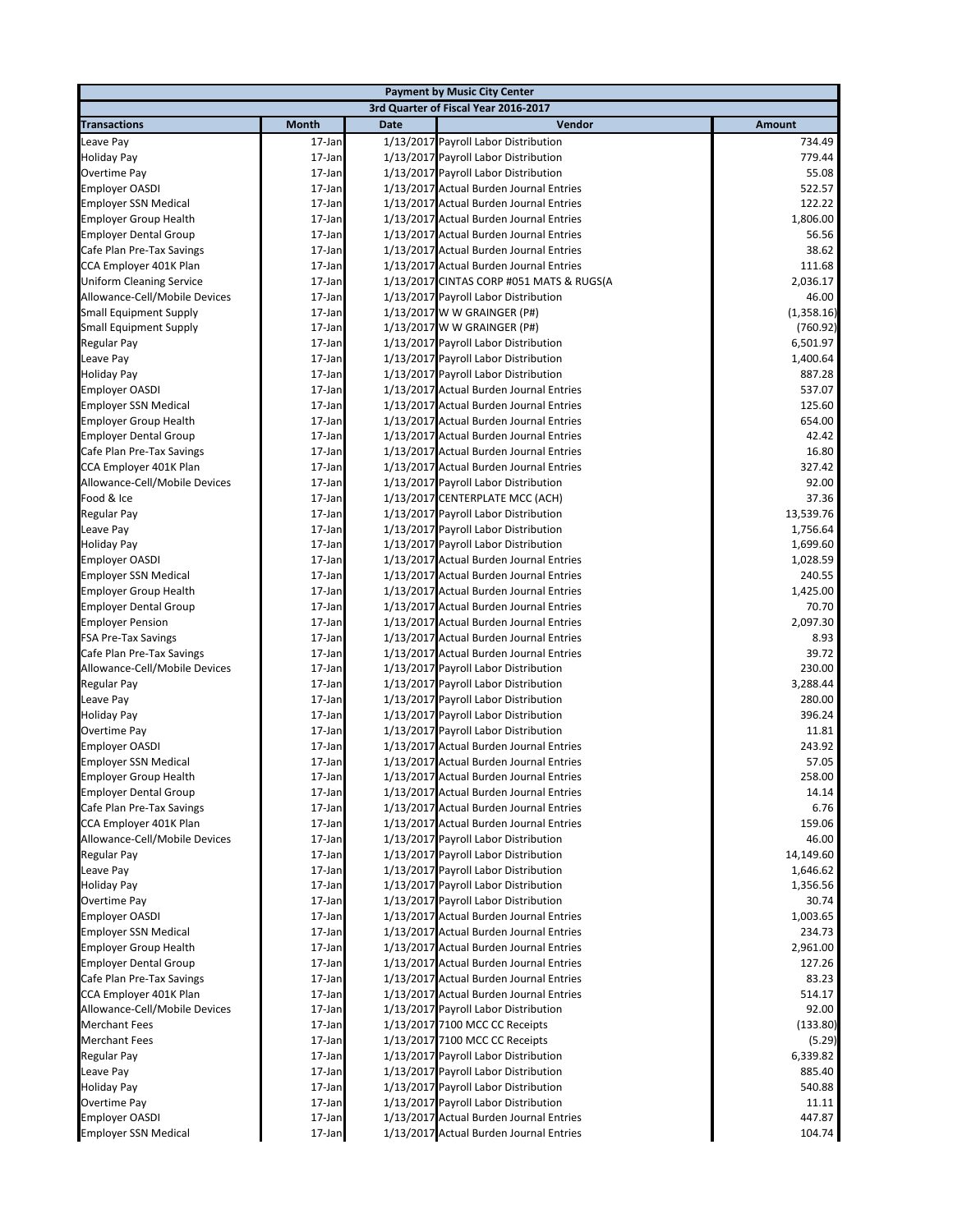|                                                                    |                  |             | <b>Payment by Music City Center</b>                                                  |                 |
|--------------------------------------------------------------------|------------------|-------------|--------------------------------------------------------------------------------------|-----------------|
|                                                                    |                  |             | 3rd Quarter of Fiscal Year 2016-2017                                                 |                 |
| <b>Transactions</b>                                                | Month            | <b>Date</b> | Vendor                                                                               | <b>Amount</b>   |
| <b>Employer Group Health</b>                                       | 17-Jan           |             | 1/13/2017 Actual Burden Journal Entries                                              | 912.00          |
| <b>Employer Dental Group</b>                                       | 17-Jan           |             | 1/13/2017 Actual Burden Journal Entries                                              | 28.28           |
| <b>Employer Pension</b>                                            | 17-Jan           |             | 1/13/2017 Actual Burden Journal Entries                                              | 959.71          |
| <b>FSA Pre-Tax Savings</b>                                         | 17-Jan           |             | 1/13/2017 Actual Burden Journal Entries                                              | 23.91           |
| Cafe Plan Pre-Tax Savings                                          | 17-Jan           |             | 1/13/2017 Actual Burden Journal Entries                                              | 25.47           |
| Allowance-Cell/Mobile Devices                                      | 17-Jan           |             | 1/13/2017 Payroll Labor Distribution                                                 | 92.00           |
| Regular Pay                                                        | 17-Jan           |             | 1/13/2017 Payroll Labor Distribution                                                 | 5,924.92        |
| Leave Pay                                                          | 17-Jan           |             | 1/13/2017 Payroll Labor Distribution                                                 | 843.30          |
| <b>Holiday Pay</b>                                                 | 17-Jan           |             | 1/13/2017 Payroll Labor Distribution                                                 | 753.60          |
| Overtime Pay                                                       | 17-Jan           |             | 1/13/2017 Payroll Labor Distribution                                                 | 19.29           |
| <b>Employer OASDI</b>                                              | 17-Jan           |             | 1/13/2017 Actual Burden Journal Entries                                              | 461.67          |
| <b>Employer SSN Medical</b>                                        | 17-Jan           |             | 1/13/2017 Actual Burden Journal Entries                                              | 107.96          |
| <b>Employer Group Health</b>                                       | 17-Jan           |             | 1/13/2017 Actual Burden Journal Entries                                              | 546.00          |
| <b>Employer Dental Group</b>                                       | 17-Jan           |             | 1/13/2017 Actual Burden Journal Entries                                              | 42.42           |
| Cafe Plan Pre-Tax Savings                                          | 17-Jan           |             | 1/13/2017 Actual Burden Journal Entries                                              | 14.30<br>222.48 |
| CCA Employer 401K Plan<br>Allowance-Cell/Mobile Devices            | 17-Jan           |             | 1/13/2017 Actual Burden Journal Entries<br>1/13/2017 Payroll Labor Distribution      | 92.00           |
| <b>Host &amp; Hostess</b>                                          | 17-Jan<br>17-Jan |             | 1/13/2017 OMNI NASHVILLE LLC (ACH)                                                   | 86.27           |
| Food & Bev-Inhouse                                                 | 17-Jan           |             | 1/13/2017 CENTERPLATE MCC (ACH)                                                      | 487.32          |
| Food & Ice                                                         | 17-Jan           |             | 1/13/2017 CENTERPLATE MCC (ACH)                                                      | 1,321.59        |
| Food & Ice                                                         | 17-Jan           |             | 1/13/2017 CENTERPLATE MCC (ACH)                                                      | 146.75          |
| Regular Pay                                                        | 17-Jan           |             | 1/13/2017 Payroll Labor Distribution                                                 | 16,511.08       |
| Leave Pay                                                          | 17-Jan           |             | 1/13/2017 Payroll Labor Distribution                                                 | 50.00           |
| <b>Holiday Pay</b>                                                 | 17-Jan           |             | 1/13/2017 Payroll Labor Distribution                                                 | 1,069.23        |
| <b>Employer OASDI</b>                                              | 17-Jan           |             | 1/13/2017 Actual Burden Journal Entries                                              | 1,072.84        |
| <b>Employer SSN Medical</b>                                        | 17-Jan           |             | 1/13/2017 Actual Burden Journal Entries                                              | 250.91          |
| <b>Employer Group Health</b>                                       | 17-Jan           |             | 1/13/2017 Actual Burden Journal Entries                                              | 879.00          |
| <b>Employer Dental Group</b>                                       | 17-Jan           |             | 1/13/2017 Actual Burden Journal Entries                                              | 28.28           |
| <b>Employer Pension</b>                                            | 17-Jan           |             | 1/13/2017 Actual Burden Journal Entries                                              | 2,175.57        |
| <b>FSA Pre-Tax Savings</b>                                         | 17-Jan           |             | 1/13/2017 Actual Burden Journal Entries                                              | 7.97            |
| Cafe Plan Pre-Tax Savings                                          | 17-Jan           |             | 1/13/2017 Actual Burden Journal Entries                                              | 24.04           |
| Allowance-Cell/Mobile Devices                                      | 17-Jan           |             | 1/13/2017 Payroll Labor Distribution                                                 | 92.00           |
| Regular Pay                                                        | 17-Jan           |             | 1/13/2017 Payroll Labor Distribution                                                 | 5,833.98        |
| Leave Pay                                                          | 17-Jan           |             | 1/13/2017 Payroll Labor Distribution                                                 | 952.80          |
| Holiday Pay                                                        | 17-Jan           |             | 1/13/2017 Payroll Labor Distribution                                                 | 752.48          |
| Overtime Pay                                                       | 17-Jan           |             | 1/13/2017 Payroll Labor Distribution                                                 | 55.48           |
| Employer OASDI                                                     | 17-Jan           |             | 1/13/2017 Actual Burden Journal Entries                                              | 444.68          |
| <b>Employer SSN Medical</b>                                        | 17-Jan           |             | 1/13/2017 Actual Burden Journal Entries                                              | 103.99          |
| <b>Employer Group Health</b>                                       | 17-Jan           |             | 1/13/2017 Actual Burden Journal Entries                                              | 1,443.00        |
| <b>Employer Dental Group</b>                                       | 17-Jan           |             | 1/13/2017 Actual Burden Journal Entries                                              | 56.56           |
| Cafe Plan Pre-Tax Savings                                          | 17-Jan           |             | 1/13/2017 Actual Burden Journal Entries                                              | 39.38           |
| CCA Employer 401K Plan                                             | 17-Jan           |             | 1/13/2017 Actual Burden Journal Entries                                              | 73.73           |
| Allowance-Cell/Mobile Devices                                      | 17-Jan           |             | 1/13/2017 Payroll Labor Distribution                                                 | 92.00           |
| Repair & Maint Supply                                              | 17-Jan           |             | 1/13/2017 W W GRAINGER (P#)                                                          | (34.00)         |
| Insurance-Unemployment Comp                                        | 17-Jan           |             | 1/15/2017 TN DEPT OF LABOR/WORKFORCE DEV                                             | 2,250.64        |
| <b>Building Maintenance Srvc</b>                                   | 17-Jan           |             | 1/16/2017 SESSIONS PAVING CO (ACH)                                                   | (300.00)        |
| <b>Paint Supply</b>                                                | 17-Jan           |             | 1/16/2017 SHERWIN WILLIAMS CO INDUSTRIAL                                             | 156.45          |
| <b>Paint Supply</b>                                                | 17-Jan           |             | 1/16/2017 SHERWIN WILLIAMS CO INDUSTRIAL                                             | 164.00          |
| <b>Paint Supply</b>                                                | 17-Jan           |             | 1/16/2017 SHERWIN WILLIAMS CO INDUSTRIAL                                             | 246.00          |
| <b>Paint Supply</b>                                                | 17-Jan           |             | 1/16/2017 SHERWIN WILLIAMS CO INDUSTRIAL                                             | 492.00          |
| <b>Paint Supply</b>                                                | 17-Jan           |             | 1/16/2017 SHERWIN WILLIAMS CO INDUSTRIAL                                             | 656.00          |
| <b>Paint Supply</b>                                                | 17-Jan           |             | 1/16/2017 SHERWIN WILLIAMS CO INDUSTRIAL                                             | 66.60<br>937.50 |
| Repair & Maint Supply                                              | 17-Jan           |             | 1/17/2017 COMBINED UTILITIES BOX SYS INC                                             |                 |
| <b>Small Equipment Supply</b>                                      | 17-Jan           |             | 1/17/2017 BATTERIES PLUS LLC (NASHVILLE)<br>1/17/2017 PRO-SAN MAINTENANCE SUPPLY INC | 23.52<br>390.00 |
| <b>HHold &amp; Jnitr Supply</b><br><b>HHold &amp; Jnitr Supply</b> | 17-Jan<br>17-Jan |             | 1/17/2017 PRO-SAN MAINTENANCE SUPPLY INC                                             | 516.00          |
| Food & Ice                                                         | 17-Jan           |             | 1/18/2017 CENTERPLATE MCC (ACH)                                                      | 34.26           |
| <b>Building Maintenance Srvc</b>                                   | 17-Jan           |             | 1/18/2017 PRIORITY NASHVILLE CONTRACTING                                             | 4,875.00        |
| Rpr & Maint Srvc Green Roof                                        | 17-Jan           |             | 1/18/2017 GREENRISE TECHNOLOGIES (ACH)                                               | 4,931.30        |
| Rpr & Maint Srvc Sprinkler                                         | 17-Jan           |             | 1/18/2017 FIRE PRO LLC (ACH)                                                         | 1,095.00        |
| Rpr & Maint Srvc Sprinkler                                         | 17-Jan           |             | 1/18/2017 FIRE PRO LLC (ACH)                                                         | 450.00          |
| Rpr & Maint Srvc Sprinkler                                         | 17-Jan           |             | 1/18/2017 FIRE PRO LLC (ACH)                                                         | 1,824.00        |
| Rpr & Maint Srvc Sprinkler                                         | 17-Jan           |             | 1/18/2017 FIRE PRO LLC (ACH)                                                         | 1,503.00        |
| Rpr & Maint Srvc Green Roof                                        | 17-Jan           |             | 1/18/2017 GREENRISE TECHNOLOGIES (ACH)                                               | 3,309.28        |
| Refuse Disposal-Reimb                                              | 17-Jan           |             | 1/18/2017 REPUBLIC SVCS NASH /ALLIED WAS                                             | 1,693.17        |
|                                                                    |                  |             |                                                                                      |                 |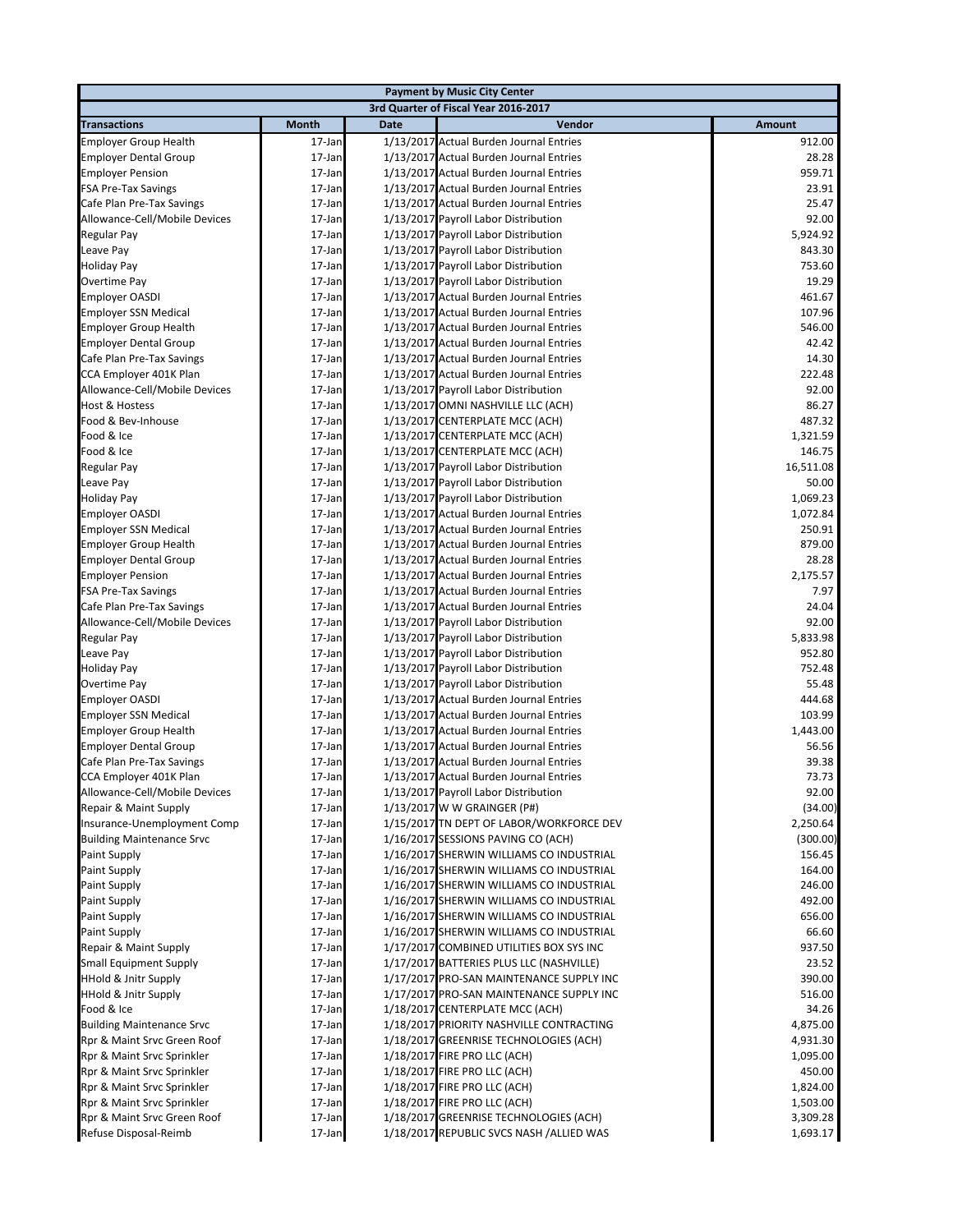|                                               |                  |                 | <b>Payment by Music City Center</b>                                |                    |
|-----------------------------------------------|------------------|-----------------|--------------------------------------------------------------------|--------------------|
|                                               |                  |                 | 3rd Quarter of Fiscal Year 2016-2017                               |                    |
| <b>Transactions</b>                           | <b>Month</b>     | <b>Date</b>     | Vendor                                                             | <b>Amount</b>      |
| Auto Oil/Lubricants                           | 17-Jan           |                 | 1/18/2017 FERRELLGAS (ACH)                                         | 105.56             |
| Auto Oil/Lubricants                           | 17-Jan           |                 | 1/18/2017 FERRELLGAS (ACH)                                         | (105.56)           |
| <b>Medical Services</b>                       | 17-Jan           |                 | 1/18/2017 MED STAR MEDICAL STAFFING INC                            | 176.00             |
| <b>Temporary Service</b>                      | 17-Jan           |                 | 1/18/2017 ELITE SHOW SERVICES INC (ACH)                            | 6,921.95           |
| <b>Temporary Service</b>                      | 17-Jan           |                 | 1/18/2017 ELITE SHOW SERVICES INC (ACH)                            | (956.00)           |
| Other Rpr & Maint Srvc                        | 17-Jan           |                 | 1/18/2017 FESCO (ACH)                                              | (1,318.00)         |
| Other Rpr & Maint Srvc                        | 17-Jan           |                 | 1/18/2017 FESCO (ACH)                                              | (539.45)           |
| Other Rpr & Maint Srvc                        | 17-Jan           |                 | 1/18/2017 FESCO (ACH)                                              | (282.00)           |
| Other Rpr & Maint Srvc                        | 17-Jan           |                 | 1/18/2017 FESCO (ACH)                                              | (160.98)           |
| Other Rpr & Maint Srvc                        | 17-Jan           |                 | 1/18/2017 FESCO (ACH)                                              | (246.73)           |
| Other Rpr & Maint Srvc                        | 17-Jan           |                 | 1/18/2017 FOOD EQUIPMENT SERVICES CO LLC                           | 1,318.00           |
| Other Rpr & Maint Srvc                        | 17-Jan           |                 | 1/18/2017 FOOD EQUIPMENT SERVICES CO LLC                           | 539.45             |
| Other Rpr & Maint Srvc                        | 17-Jan           |                 | 1/18/2017 FOOD EQUIPMENT SERVICES CO LLC                           | 282.00             |
| Other Rpr & Maint Srvc                        | 17-Jan           |                 | 1/18/2017 FOOD EQUIPMENT SERVICES CO LLC                           | 160.98             |
| Other Rpr & Maint Srvc                        | 17-Jan           |                 | 1/18/2017 FOOD EQUIPMENT SERVICES CO LLC                           | 246.73             |
| Other Rpr & Maint Srvc                        | 17-Jan           |                 | 1/18/2017 FOOD EQUIPMENT SERVICES CO LLC                           | 5,400.00           |
| Other Rpr & Maint Srvc                        | 17-Jan           |                 | 1/18/2017 FOOD EQUIPMENT SERVICES CO LLC                           | 127.00             |
| Other Rpr & Maint Srvc                        | 17-Jan           |                 | 1/18/2017 FOOD EQUIPMENT SERVICES CO LLC                           | 98.00              |
| <b>Temporary Service</b>                      | 17-Jan           |                 | 1/18/2017 LOOMIS FARGO & CO                                        | 1,117.60           |
| Tuition                                       | 17-Jan           |                 | 1/18/2017 RUTGERS THE STATE UNIVERSITY (                           | 6,358.25           |
| <b>Electrical Supply</b>                      | 17-Jan           |                 | 1/19/2017 WILLIAMS WHOLESALE SUPPLY OF N                           | 906.00             |
| <b>HVAC Supply</b>                            | 17-Jan           |                 | 1/19/2017 W W GRAINGER (P#)                                        | 851.20             |
| Landscaping Srvc-Indoor                       | 17-Jan           |                 | 1/20/2017 PLANTS ALIVE (ACH)                                       | 510.00             |
| <b>Pest Control Srvc</b>                      | 17-Jan           |                 | 1/20/2017 COOKS PEST CONTROL INC COMMERC                           | 1,207.50           |
| Plumbing/HVAC Maintain Srvc                   | 17-Jan           |                 | 1/20/2017 SM LAWRENCE / DILLINGHAM & SMI                           | 1,080.31           |
| Other Rpr & Maint Srvc                        | 17-Jan           |                 | 1/20/2017 FORKLIFT SYSTEMS INC (ACH)                               | 1,999.73           |
| Other Rpr & Maint Srvc                        | 17-Jan           |                 | 1/20/2017 COMMERCIAL PAINTING INC                                  | 4,143.31           |
| <b>HVAC Supply</b><br>Rent Storage/Safety Box | 17-Jan<br>17-Jan |                 | 1/20/2017 W W GRAINGER (P#)<br>1/20/2017 CONTRACT CARPETS SALES CO | (133.98)<br>795.00 |
| <b>Temporary Service</b>                      | 17-Jan           |                 | 1/20/2017 INDUSTRIAL STAFFING OF TN (ACH                           | 2,766.65           |
| <b>Laundry Services</b>                       | 17-Jan           | 1/20/2017 ALSCO |                                                                    | (27.09)            |
| <b>Laundry Services</b>                       | 17-Jan           | 1/20/2017 ALSCO |                                                                    | 134.10             |
| <b>Laundry Services</b>                       | 17-Jan           | 1/20/2017 ALSCO |                                                                    | 427.86             |
| <b>Laundry Services</b>                       | 17-Jan           | 1/20/2017 ALSCO |                                                                    | 415.64             |
| <b>Laundry Services</b>                       | 17-Jan           | 1/20/2017 ALSCO |                                                                    | 426.50             |
| <b>Laundry Services</b>                       | 17-Jan           | 1/20/2017 ALSCO |                                                                    | 134.10             |
| Janitorial Srvc                               | 17-Jan           |                 | 1/20/2017 INDUSTRIAL STAFFING OF TN (ACH                           | 1,185.97           |
| Other Rpr & Maint Srvc                        | 17-Jan           |                 | 1/20/2017 TENNANT CO (ACH)                                         | 389.65             |
| <b>HHold &amp; Jnitr Supply</b>               | 17-Jan           |                 | 1/20/2017 AMERICAN PAPER & TWINE CO (ACH                           | 47.24              |
| <b>HHold &amp; Jnitr Supply</b>               | 17-Jan           |                 | 1/20/2017 AMERICAN PAPER & TWINE CO (ACH                           | 46.16              |
| <b>HHold &amp; Jnitr Supply</b>               | 17-Jan           |                 | 1/20/2017 W W GRAINGER (P#)                                        | (11.78)            |
| HHold & Jnitr Supply                          | 17-Jan           |                 | 1/20/2017 W W GRAINGER (P#)                                        | (0.62)             |
| Auto Oil/Lubricants                           | 17-Jan           |                 | 1/20/2017 FERRELLGAS (ACH)                                         | 105.57             |
| Auto Oil/Lubricants                           | 17-Jan           |                 | 1/20/2017 FERRELLGAS (ACH)                                         | (105.57)           |
| Auto Oil/Lubricants                           | 17-Jan           |                 | 1/20/2017 FERRELLGAS (ACH)                                         | 105.56             |
| <b>Rent Equipment</b>                         | 17-Jan           |                 | 1/20/2017 AT&T MOBILITY II LLC                                     | 2,000.00           |
| <b>Medical Services</b>                       | 17-Jan           |                 | 1/20/2017 MED STAR MEDICAL STAFFING INC                            | 1,738.00           |
| <b>Medical Services</b>                       | 17-Jan           |                 | 1/20/2017 MED STAR MEDICAL STAFFING INC                            | 605.00             |
| <b>Medical Services</b>                       | 17-Jan           |                 | 1/20/2017 MED STAR MEDICAL STAFFING INC                            | 671.00             |
| Auto Fuel                                     | 17-Jan           |                 | 1/20/2017 WEX (WRIGHT EXPRESS FINANCIAL)                           | 258.58             |
| <b>Merchant Fees</b>                          | 17-Jan           |                 | 1/20/2017 7100 MCC CC Receipts                                     | (149.27)           |
| <b>Mngt Cnsltnt Srvc</b>                      | 17-Jan           |                 | 1/20/2017 EMPL & ASSESSMENT SOL INC (E&A                           | 35.20              |
| Employee Out-of-town Travel                   | 17-Jan           |                 | 1/20/2017 STARKS, CHARLES L                                        | 64.00              |
| Employee Out-of-town Travel                   | 17-Jan           |                 | 1/20/2017 STARKS, CHARLES L                                        | 1,346.79           |
| Employee Local Travel/Park                    | 17-Jan           |                 | 1/20/2017 SP PLUS CORPORATION (ACH)                                | 12.00              |
| <b>Membership Dues</b>                        | 17-Jan           |                 | 1/20/2017 SKAL INTERNATIONAL NASHVILLE                             | 545.00             |
| <b>Host &amp; Hostess</b>                     | 17-Jan           |                 | 1/20/2017 STARKS, CHARLES L                                        | 114.77             |
| District Energy System                        | 17-Jan           |                 | 1/23/2017 DES REVENUE / US BANK (ACH)                              | 193,735.36         |
| Rpr & Maint Srvc Elev/Escel                   | 17-Jan           |                 | 1/23/2017 NASHVILLE MACHINE ELEVATOR CO                            | 13,865.25          |
| <b>Electrical Supply-Lamps</b>                | 17-Jan           |                 | 1/23/2017 WILLIAMS WHOLESALE SUPPLY OF N                           | 1,053.00           |
| <b>Small Equipment Supply</b>                 | 17-Jan           |                 | 1/23/2017 W W GRAINGER (P#)                                        | 165.30             |
| <b>Small Equipment Supply</b>                 | 17-Jan           |                 | 1/23/2017 W W GRAINGER (P#)                                        | 208.44             |
| <b>Small Equipment Supply</b>                 | 17-Jan           |                 | 1/23/2017 W W GRAINGER (P#)                                        | 148.16             |
| <b>Small Equipment Supply</b>                 | 17-Jan           |                 | 1/23/2017 W W GRAINGER (P#)                                        | 29.58              |
| <b>Small Equipment Supply</b>                 | 17-Jan           |                 | 1/23/2017 W W GRAINGER (P#)                                        | 795.00             |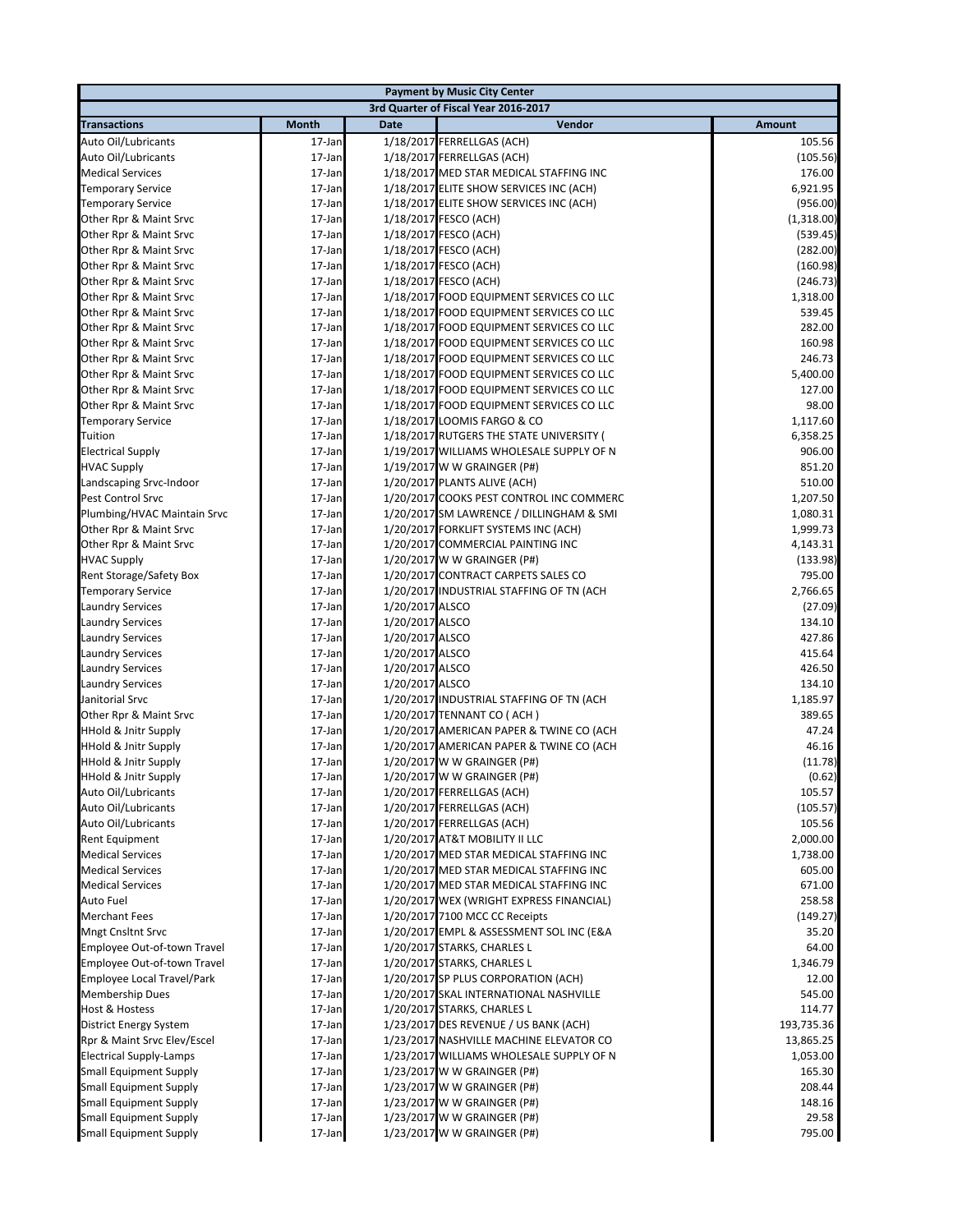|                                                                |                  |               | <b>Payment by Music City Center</b>                                                  |                    |
|----------------------------------------------------------------|------------------|---------------|--------------------------------------------------------------------------------------|--------------------|
|                                                                |                  |               | 3rd Quarter of Fiscal Year 2016-2017                                                 |                    |
| <b>Transactions</b>                                            | <b>Month</b>     | <b>Date</b>   | Vendor                                                                               | <b>Amount</b>      |
| <b>Small Equipment Supply</b>                                  | 17-Jan           |               | 1/23/2017 W W GRAINGER (P#)                                                          | 280.70             |
| <b>Small Equipment Supply</b>                                  | 17-Jan           |               | 1/23/2017 W W GRAINGER (P#)                                                          | 34.40              |
| <b>Small Equipment Supply</b>                                  | 17-Jan           |               | 1/23/2017 W W GRAINGER (P#)                                                          | 98.80              |
| <b>Small Equipment Supply</b>                                  | 17-Jan           |               | 1/23/2017 W W GRAINGER (P#)                                                          | 190.30             |
| <b>Small Equipment Supply</b>                                  | 17-Jan           |               | 1/23/2017 W W GRAINGER (P#)                                                          | 249.00             |
| <b>Small Equipment Supply</b>                                  | 17-Jan           |               | 1/23/2017 W W GRAINGER (P#)                                                          | (795.00)           |
| <b>Small Equipment Supply</b>                                  | 17-Jan           |               | 1/23/2017 W W GRAINGER (P#)                                                          | 150.00             |
| <b>Small Equipment Supply</b>                                  | 17-Jan           |               | 1/23/2017 W W GRAINGER (P#)                                                          | 170.64             |
| <b>Small Equipment Supply</b>                                  | 17-Jan           |               | 1/23/2017 W W GRAINGER (P#)                                                          | 30.60              |
| <b>Small Equipment Supply</b>                                  | 17-Jan           |               | 1/23/2017 W W GRAINGER (P#)                                                          | 32.50              |
| <b>Small Equipment Supply</b>                                  | 17-Jan           |               | 1/23/2017 W W GRAINGER (P#)                                                          | 89.24              |
| <b>Small Equipment Supply</b>                                  | 17-Jan           |               | 1/23/2017 W W GRAINGER (P#)                                                          | 73.04              |
| <b>Small Equipment Supply</b>                                  | 17-Jan           |               | 1/23/2017 W W GRAINGER (P#)                                                          | 59.90              |
| <b>Small Equipment Supply</b>                                  | 17-Jan           |               | 1/23/2017 W W GRAINGER (P#)                                                          | 270.21             |
| <b>Small Equipment Supply</b>                                  | 17-Jan           |               | 1/23/2017 W W GRAINGER (P#)                                                          | 98.40<br>795.00    |
| <b>Small Equipment Supply</b><br><b>Small Equipment Supply</b> | 17-Jan<br>17-Jan |               | 1/23/2017 W W GRAINGER (P#)<br>1/23/2017 W W GRAINGER (P#)                           | (795.00)           |
| Auto Oil/Lubricants                                            | 17-Jan           |               | 1/23/2017 FERRELLGAS (ACH)                                                           | 218.40             |
| Auto Oil/Lubricants                                            | 17-Jan           |               | 1/23/2017 FERRELLGAS (ACH)                                                           | 9.99               |
| <b>Rent Equipment</b>                                          | 17-Jan           |               | 1/23/2017 PENSKE TRUCK LEASING (ACH)                                                 | 3.00               |
| <b>Rent Equipment</b>                                          | 17-Jan           |               | 1/23/2017 PENSKE TRUCK LEASING (ACH)                                                 | 95.00              |
| <b>Rent Equipment</b>                                          | 17-Jan           |               | 1/23/2017 PENSKE TRUCK LEASING (ACH)                                                 | 10.80              |
| <b>Rent Equipment</b>                                          | 17-Jan           |               | 1/23/2017 PENSKE TRUCK LEASING (ACH)                                                 | 3.00               |
| <b>Rent Equipment</b>                                          | 17-Jan           |               | 1/23/2017 PENSKE TRUCK LEASING (ACH)                                                 | 3.00               |
| <b>Rent Equipment</b>                                          | 17-Jan           |               | 1/23/2017 PENSKE TRUCK LEASING (ACH)                                                 | 95.00              |
| <b>Rent Equipment</b>                                          | 17-Jan           |               | 1/23/2017 PENSKE TRUCK LEASING (ACH)                                                 | 6.45               |
| Rent Equipment                                                 | 17-Jan           |               | 1/23/2017 PENSKE TRUCK LEASING (ACH)                                                 | 3.00               |
| Computer Hardware <\$10K                                       | 17-Jan           |               | 1/23/2017 PCMG INC (ACH)                                                             | 858.00             |
| <b>Medical Services</b>                                        | 17-Jan           |               | 1/23/2017 MED STAR MEDICAL STAFFING INC                                              | 1,474.00           |
| <b>Security Services</b>                                       | 17-Jan           |               | 1/23/2017 ELITE SHOW SERVICES INC (ACH)                                              | 1,622.30           |
| <b>Security Services</b>                                       | 17-Jan           |               | 1/23/2017 ELITE SHOW SERVICES INC (ACH)                                              | 463.41             |
| <b>Security Services</b>                                       | 17-Jan           |               | 1/23/2017 ELITE SHOW SERVICES INC (ACH)                                              | 11,446.71          |
| <b>Temporary Service</b>                                       | 17-Jan           |               | 1/23/2017 ELITE SHOW SERVICES INC (ACH)                                              | 1,289.33           |
| <b>Temporary Service</b>                                       | 17-Jan           |               | 1/23/2017 ELITE SHOW SERVICES INC (ACH)                                              | (400.00)           |
| <b>Temporary Service</b>                                       | 17-Jan           |               | 1/23/2017 ELITE SHOW SERVICES INC (ACH)                                              | 1,135.03           |
| <b>Temporary Service</b>                                       | 17-Jan           |               | 1/23/2017 ELITE SHOW SERVICES INC (ACH)                                              | (12.50)            |
| <b>Temporary Service</b>                                       | 17-Jan           |               | 1/23/2017 ELITE SHOW SERVICES INC (ACH)                                              | 1,412.75           |
| <b>Temporary Service</b>                                       | 17-Jan           |               | 1/23/2017 ELITE SHOW SERVICES INC (ACH)                                              | 1,071.32           |
| <b>Uniform Cleaning Service</b>                                | 17-Jan           |               | 1/23/2017 CINTAS CORP #051 MATS & RUGS(A                                             | 738.41             |
| <b>Small Equipment Supply</b>                                  | 17-Jan           |               | 1/23/2017 MCGANN, AMANO (ACH)                                                        | 45.02              |
| <b>Merchant Fees</b>                                           | 17-Jan           | 1/23/2017 FIS |                                                                                      | 8,388.01           |
| <b>Membership Dues</b>                                         | 17-Jan           |               | 1/23/2017 NASHVILLE HOTEL-MOTEL ASSOC                                                | 100.00             |
| <b>Small Equipment Supply</b>                                  | 17-Jan           |               | 1/24/2017 W W GRAINGER (P#)                                                          | 42.19              |
| Small Equipment Supply                                         | 17-Jan           |               | 1/24/2017 W W GRAINGER (P#)                                                          | 35.22              |
| <b>Small Equipment Supply</b>                                  | 17-Jan           |               | 1/24/2017 W W GRAINGER (P#)                                                          | 35.22              |
| <b>Elevator Permit</b><br><b>HHold &amp; Jnitr Supply</b>      | 17-Jan<br>17-Jan |               | 1/24/2017 CON/MCC Misc Invoice RCLS 1/17<br>1/24/2017 AMERICAN PAPER & TWINE CO (ACH | (300.00)<br>272.00 |
| <b>HHold &amp; Jnitr Supply</b>                                | 17-Jan           |               | 1/24/2017 AMERICAN PAPER & TWINE CO (ACH                                             | 1,542.50           |
| <b>HHold &amp; Jnitr Supply</b>                                | 17-Jan           |               | 1/24/2017 AMERICAN PAPER & TWINE CO (ACH                                             | 831.50             |
| Software License                                               | 17-Jan           |               | 1/24/2017 ALLCITY WIRELESS (ACH)                                                     | 1,799.00           |
| <b>Auto Supply</b>                                             | 17-Jan           |               | 1/24/2017 BATTERIES PLUS LLC (NASHVILLE)                                             | 62.35              |
| Offc & Admin Supply                                            | 17-Jan           |               | 1/24/2017 MYOFFICE PRODUCTS (ACH)                                                    | 161.42             |
| Offc & Admin Supply                                            | 17-Jan           |               | 1/24/2017 MYOFFICE PRODUCTS (ACH)                                                    | 19.60              |
| Offc & Admin Supply                                            | 17-Jan           |               | 1/25/2017 MYOFFICE PRODUCTS (ACH)                                                    | (12.06)            |
| Offc & Admin Supply                                            | 17-Jan           |               | 1/25/2017 MYOFFICE PRODUCTS (ACH)                                                    | (13.50)            |
| Offc & Admin Supply                                            | 17-Jan           |               | 1/25/2017 MYOFFICE PRODUCTS (ACH)                                                    | (1.56)             |
| Postage & Delivery Srvc                                        | 17-Jan           |               | 1/25/2017 COMBINED UTILITIES BOX SYS INC                                             | 50.00              |
| Postage & Delivery Srvc                                        | 17-Jan           |               | 1/25/2017 LOWES OF MADISON #413 (ACH)                                                | 10.00              |
| <b>Paint Supply</b>                                            | 17-Jan           |               | 1/25/2017 SHERWIN WILLIAMS CO INDUSTRIAL                                             | (0.11)             |
| <b>Paint Supply</b>                                            | 17-Jan           |               | 1/25/2017 SHERWIN WILLIAMS CO INDUSTRIAL                                             | (0.03)             |
| <b>Paint Supply</b>                                            | 17-Jan           |               | 1/25/2017 SHERWIN WILLIAMS CO INDUSTRIAL                                             | (0.01)             |
| <b>Paint Supply</b>                                            | 17-Jan           |               | 1/25/2017 SHERWIN WILLIAMS CO INDUSTRIAL                                             | (0.08)             |
| <b>Paint Supply</b>                                            | 17-Jan           |               | 1/25/2017 SHERWIN WILLIAMS CO INDUSTRIAL                                             | (0.10)             |
| <b>Paint Supply</b>                                            | 17-Jan           |               | 1/25/2017 SHERWIN WILLIAMS CO INDUSTRIAL                                             | (0.04)             |
| Paint Supply                                                   | 17-Jan           |               | 1/25/2017 LOWES OF MADISON #413 (ACH)                                                | 113.54             |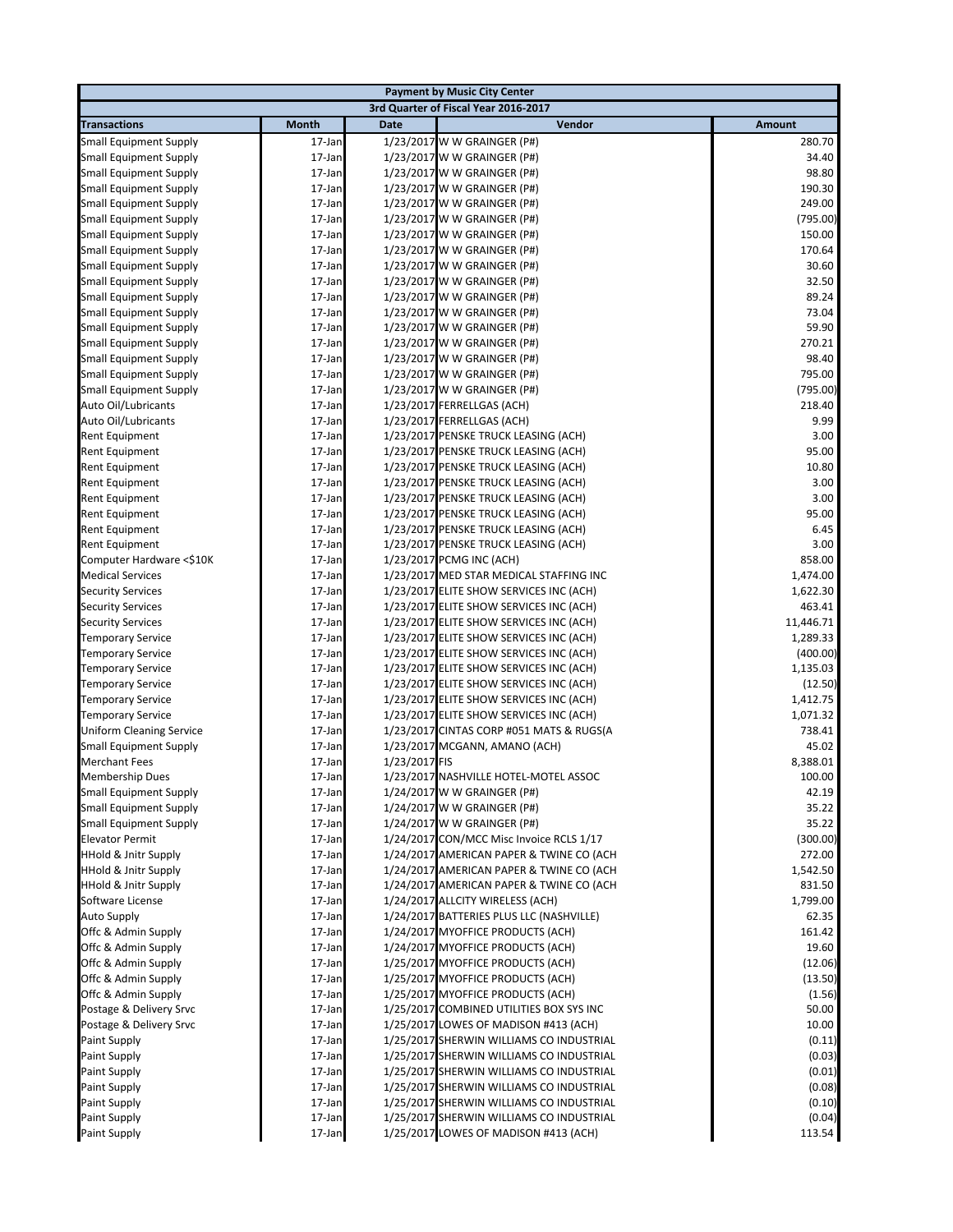| <b>Payment by Music City Center</b>              |                  |                                    |                                                                                    |                    |
|--------------------------------------------------|------------------|------------------------------------|------------------------------------------------------------------------------------|--------------------|
|                                                  |                  |                                    | 3rd Quarter of Fiscal Year 2016-2017                                               |                    |
| <b>Transactions</b>                              | Month            | <b>Date</b>                        | Vendor                                                                             | <b>Amount</b>      |
| <b>Small Equipment Supply</b>                    | 17-Jan           |                                    | 1/25/2017 W W GRAINGER (P#)                                                        | 795.00             |
| <b>Small Equipment Supply</b>                    | 17-Jan           |                                    | 1/25/2017 W W GRAINGER (P#)                                                        | (795.00)           |
| <b>Equip Inspection</b>                          | 17-Jan           |                                    | 1/25/2017 EQUIPMENT DEPOT                                                          | 125.00             |
| Equip Inspection                                 | 17-Jan           |                                    | 1/25/2017 EQUIPMENT DEPOT                                                          | 125.00             |
| <b>Equip Inspection</b>                          | 17-Jan           |                                    | 1/25/2017 EQUIPMENT DEPOT                                                          | 125.00             |
| Equip Inspection                                 | 17-Jan           |                                    | 1/25/2017 EQUIPMENT DEPOT                                                          | 125.00             |
| Equip Inspection                                 | 17-Jan           |                                    | 1/25/2017 EQUIPMENT DEPOT                                                          | 125.00             |
| <b>Equip Inspection</b>                          | 17-Jan           |                                    | 1/25/2017 EQUIPMENT DEPOT                                                          | 125.00             |
| <b>Equip Inspection</b>                          | 17-Jan           |                                    | 1/25/2017 EQUIPMENT DEPOT                                                          | 125.00             |
| <b>Equip Inspection</b>                          | 17-Jan           |                                    | 1/25/2017 EQUIPMENT DEPOT                                                          | 125.00             |
| <b>Temporary Service</b>                         | 17-Jan           |                                    | 1/25/2017 INDUSTRIAL STAFFING OF TN (ACH                                           | 8,782.78           |
| Laundry Services                                 | 17-Jan<br>17-Jan | 1/25/2017 ALSCO<br>1/25/2017 ALSCO |                                                                                    | 1,110.69           |
| <b>Laundry Services</b><br>Janitorial Srvc       | 17-Jan           |                                    | 1/25/2017 INDUSTRIAL STAFFING OF TN (ACH                                           | 134.10<br>7,462.50 |
| <b>Small Equipment Supply</b>                    | 17-Jan           |                                    | 1/25/2017 STAGERIGHT CORP (ACH)                                                    | (65.00)            |
| Computer Software                                | 17-Jan           |                                    | 1/25/2017 NET TANGO INC (ACH)                                                      | 400.00             |
| <b>Medical Services</b>                          | 17-Jan           |                                    | 1/25/2017 MED STAR MEDICAL STAFFING INC                                            | 1,023.00           |
| <b>Medical Services</b>                          | 17-Jan           |                                    | 1/25/2017 MED STAR MEDICAL STAFFING INC                                            | 1,188.00           |
| <b>Medical Services</b>                          | 17-Jan           |                                    | 1/25/2017 MED STAR MEDICAL STAFFING INC                                            | 2,953.50           |
| Other Rpr & Maint Srvc                           | 17-Jan           |                                    | 1/25/2017 WIRELESS PLUS INC (ACH)                                                  | 558.00             |
| Offc & Admin Supply                              | 17-Jan           |                                    | 1/25/2017 MYOFFICE PRODUCTS (ACH)                                                  | (9.90)             |
| <b>Small Equipment Supply</b>                    | 17-Jan           |                                    | 1/25/2017 SIMPLEX GRINNELL LP (ACH)                                                | 4,120.00           |
| <b>Small Equipment Supply</b>                    | 17-Jan           |                                    | 1/25/2017 SIMPLEX GRINNELL LP (ACH)                                                | (4,005.00)         |
| <b>Small Equipment Supply</b>                    | 17-Jan           |                                    | 1/25/2017 SIMPLEX GRINNELL LP (ACH)                                                | (2,956.00)         |
| <b>Small Equipment Supply</b>                    | 17-Jan           |                                    | 1/25/2017 SIMPLEX GRINNELL LP (ACH)                                                | (4, 120.00)        |
| Rpr & Maint Srvc Park Equip                      | 17-Jan           |                                    | 1/25/2017 MCGANN, AMANO (ACH)                                                      | 6,200.00           |
| Offc & Admin Supply                              | 17-Jan           |                                    | 1/25/2017 PCMG INC (ACH)                                                           | 145.00             |
| <b>Small Equipment Supply</b>                    | 17-Jan           |                                    | 1/25/2017 CENTERPLATE MCC (ACH)                                                    | 1,637.82           |
| <b>Merchant Fees</b>                             | 17-Jan           |                                    | 1/25/2017 7100 MCC CC Receipts                                                     | (74.52)            |
| <b>Merchant Fees</b>                             | 17-Jan           |                                    | 1/25/2017 7100 MCC CC Receipts                                                     | (23.23)            |
| <b>Mngt Cnsltnt Srvc</b>                         | 17-Jan           |                                    | 1/25/2017 ADVANCED DIAGNOSTIC IMAGING PC                                           | 29.43              |
| <b>Mngt Cnsltnt Srvc</b>                         | 17-Jan           |                                    | 1/25/2017 INQUIRIES INC (ACH)                                                      | 134.00             |
| <b>Building Maintenance Srvc</b>                 | 17-Jan           |                                    | 1/26/2017 SOUTHEAST ELECTRIC INC (ACH)                                             | 3,825.36           |
| Plumbing/HVAC Maintain Srvc                      | 17-Jan           |                                    | 1/26/2017 SM LAWRENCE / DILLINGHAM & SMI                                           | 5,409.11           |
| Other Rpr & Maint Srvc                           | 17-Jan           |                                    | 1/26/2017 NASHVILLE MACHINE ELEVATOR CO                                            | 495.00             |
| Lumber/Wood Products                             | 17-Jan           |                                    | 1/26/2017 LOWES OF MADISON #413 (ACH)                                              | (2.94)             |
| Lumber/Wood Products                             | 17-Jan           |                                    | 1/26/2017 LOWES OF MADISON #413 (ACH)                                              | (2.58)             |
| Postage & Delivery Srvc<br>Telephone & Telegraph | 17-Jan<br>17-Jan |                                    | 1/26/2017 STAGERIGHT CORP (ACH)<br>1/26/2017 AT&T CIRCUITS                         | 275.00<br>402.90   |
| Promotion                                        | 17-Jan           |                                    | 1/26/2017 NASH CONVN & VISITORS BUR TN T                                           | 5,000.00           |
| Regular Pay                                      | 17-Jan           |                                    | 1/27/2017 Payroll Labor Distribution                                               | 25,158.47          |
| Leave Pay                                        | 17-Jan           |                                    | 1/27/2017 Payroll Labor Distribution                                               | 248.08             |
| <b>Holiday Pay</b>                               | 17-Jan           |                                    | 1/27/2017 Payroll Labor Distribution                                               | 522.16             |
| Overtime Pay                                     | 17-Jan           |                                    | 1/27/2017 Payroll Labor Distribution                                               | 2,010.93           |
| <b>Employer OASDI</b>                            | 17-Jan           |                                    | 1/27/2017 Actual Burden Journal Entries                                            | 1,643.45           |
| <b>Employer SSN Medical</b>                      | 17-Jan           |                                    | 1/27/2017 Actual Burden Journal Entries                                            | 384.37             |
| <b>Employer Group Health</b>                     | 17-Jan           |                                    | 1/27/2017 Actual Burden Journal Entries                                            | 4,071.61           |
| <b>Employer Dental Group</b>                     | 17-Jan           |                                    | 1/27/2017 Actual Burden Journal Entries                                            | 172.51             |
| <b>Employer Group Life</b>                       | 17-Jan           |                                    | 1/27/2017 Actual Burden Journal Entries                                            | 215.84             |
| Cafe Plan Pre-Tax Savings                        | 17-Jan           |                                    | 1/27/2017 Actual Burden Journal Entries                                            | 109.58             |
| CCA Employer 401K Plan                           | 17-Jan           |                                    | 1/27/2017 Actual Burden Journal Entries                                            | 808.41             |
| Regular Pay                                      | 17-Jan           |                                    | 1/27/2017 Payroll Labor Distribution                                               | 6,552.49           |
| Leave Pay                                        | 17-Jan           |                                    | 1/27/2017 Payroll Labor Distribution                                               | 54.00              |
| <b>Holiday Pay</b>                               | 17-Jan           |                                    | 1/27/2017 Payroll Labor Distribution                                               | 172.80             |
| <b>Employer OASDI</b>                            | 17-Jan           |                                    | 1/27/2017 Actual Burden Journal Entries                                            | 380.85             |
| <b>Employer SSN Medical</b>                      | 17-Jan           |                                    | 1/27/2017 Actual Burden Journal Entries                                            | 89.06              |
| <b>Employer Group Health</b>                     | 17-Jan           |                                    | 1/27/2017 Actual Burden Journal Entries                                            | 1,548.00           |
| <b>Employer Dental Group</b>                     | 17-Jan           |                                    | 1/27/2017 Actual Burden Journal Entries                                            | 42.42              |
| <b>Employer Group Life</b>                       | 17-Jan           |                                    | 1/27/2017 Actual Burden Journal Entries                                            | 42.60              |
| <b>Employer Pension</b>                          | 17-Jan           |                                    | 1/27/2017 Actual Burden Journal Entries                                            | 836.56             |
| <b>FSA Pre-Tax Savings</b>                       | 17-Jan           |                                    | 1/27/2017 Actual Burden Journal Entries<br>1/27/2017 Actual Burden Journal Entries | 5.17<br>43.54      |
| Cafe Plan Pre-Tax Savings<br>Regular Pay         | 17-Jan<br>17-Jan |                                    | 1/27/2017 Payroll Labor Distribution                                               | 30,039.79          |
| Leave Pay                                        | 17-Jan           |                                    | 1/27/2017 Payroll Labor Distribution                                               | 797.70             |
| <b>Holiday Pay</b>                               | 17-Jan           |                                    | 1/27/2017 Payroll Labor Distribution                                               | 244.00             |
|                                                  |                  |                                    |                                                                                    |                    |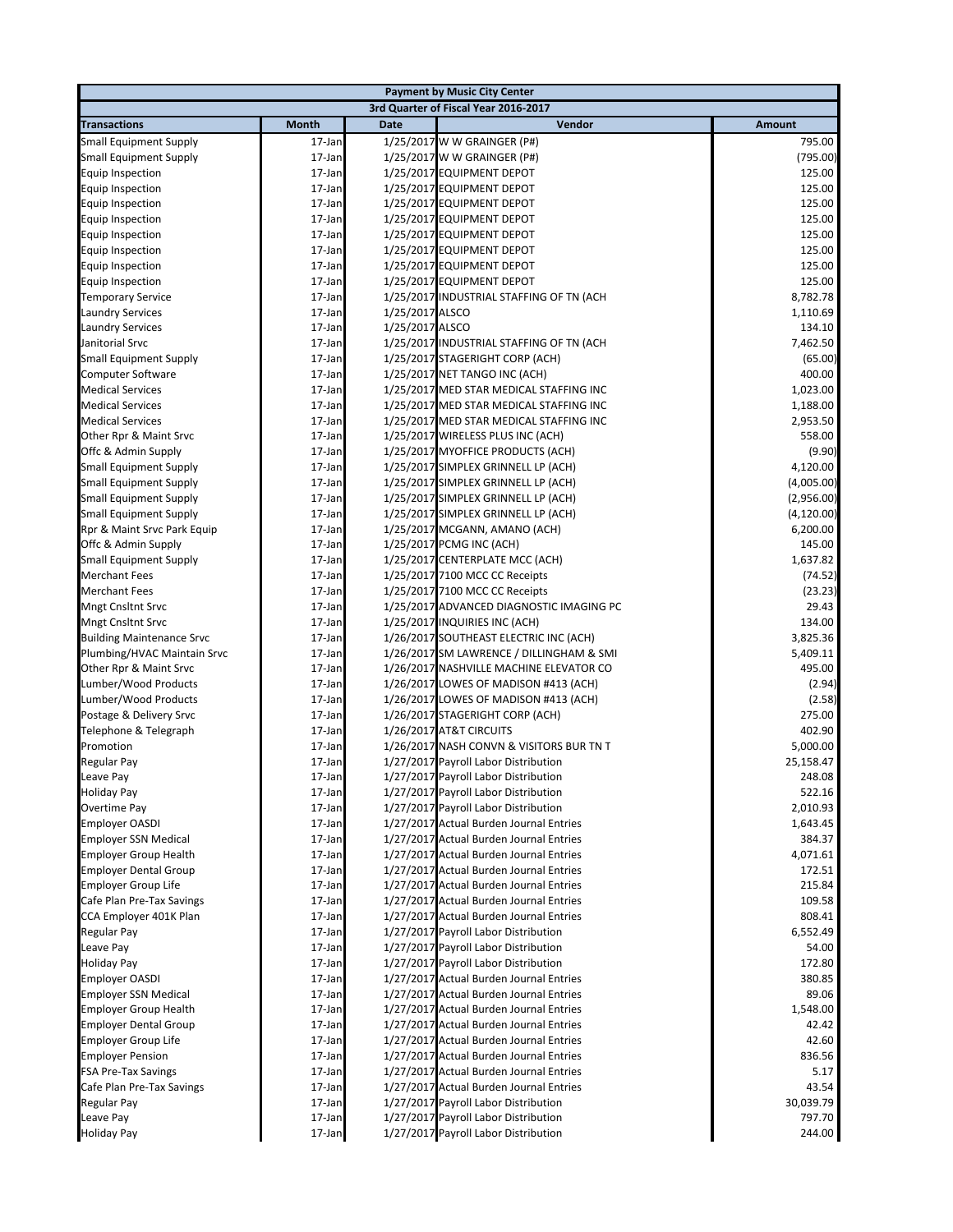|                               |                  |             | <b>Payment by Music City Center</b>                                                |                   |
|-------------------------------|------------------|-------------|------------------------------------------------------------------------------------|-------------------|
|                               |                  |             | 3rd Quarter of Fiscal Year 2016-2017                                               |                   |
| <b>Transactions</b>           | <b>Month</b>     | <b>Date</b> | Vendor                                                                             | <b>Amount</b>     |
| Overtime Pay                  | 17-Jan           |             | 1/27/2017 Payroll Labor Distribution                                               | 2,335.91          |
| <b>Employer OASDI</b>         | 17-Jan           |             | 1/27/2017 Actual Burden Journal Entries                                            | 1,943.48          |
| <b>Employer SSN Medical</b>   | 17-Jan           |             | 1/27/2017 Actual Burden Journal Entries                                            | 454.50            |
| <b>Employer Group Health</b>  | 17-Jan           |             | 1/27/2017 Actual Burden Journal Entries                                            | 5,802.61          |
| <b>Employer Dental Group</b>  | 17-Jan           |             | 1/27/2017 Actual Burden Journal Entries                                            | 229.07            |
| <b>Employer Group Life</b>    | 17-Jan           |             | 1/27/2017 Actual Burden Journal Entries                                            | 244.24            |
| Cafe Plan Pre-Tax Savings     | 17-Jan           |             | 1/27/2017 Actual Burden Journal Entries                                            | 158.43            |
| CCA Employer 401K Plan        | 17-Jan           |             | 1/27/2017 Actual Burden Journal Entries                                            | 687.54            |
| <b>Small Equipment Supply</b> | 17-Jan           |             | 1/27/2017 W W GRAINGER (P#)                                                        | 115.62            |
| Regular Pay                   | 17-Jan           |             | 1/27/2017 Payroll Labor Distribution                                               | 42,248.25         |
| Leave Pay                     | 17-Jan           |             | 1/27/2017 Payroll Labor Distribution                                               | 3,465.58          |
| <b>Holiday Pay</b>            | 17-Jan           |             | 1/27/2017 Payroll Labor Distribution                                               | 1,742.40          |
| Overtime Pay                  | 17-Jan           |             | 1/27/2017 Payroll Labor Distribution                                               | 295.76            |
| Employer OASDI                | 17-Jan           |             | 1/27/2017 Actual Burden Journal Entries                                            | 2,677.69          |
| <b>Employer SSN Medical</b>   | 17-Jan           |             | 1/27/2017 Actual Burden Journal Entries                                            | 626.20            |
| <b>Employer Group Health</b>  | 17-Jan           |             | 1/27/2017 Actual Burden Journal Entries                                            | 12,924.61         |
| <b>Employer Dental Group</b>  | 17-Jan           |             | 1/27/2017 Actual Burden Journal Entries                                            | 511.87            |
| <b>Employer Group Life</b>    | 17-Jan           |             | 1/27/2017 Actual Burden Journal Entries                                            | 528.24            |
| Cafe Plan Pre-Tax Savings     | 17-Jan           |             | 1/27/2017 Actual Burden Journal Entries                                            | 349.21            |
| CCA Employer 401K Plan        | 17-Jan           |             | 1/27/2017 Actual Burden Journal Entries                                            | 1,004.26          |
| Postage & Delivery Srvc       | 17-Jan           |             | 1/27/2017 MTS SEATING (ACH)                                                        | 12.08             |
| Repair & Maint Supply         | 17-Jan           |             | 1/27/2017 MTS SEATING (ACH)                                                        | 162.00            |
| Regular Pay                   | 17-Jan           |             | 1/27/2017 Payroll Labor Distribution                                               | 1,838.40          |
| Overtime Pay                  | 17-Jan           |             | 1/27/2017 Payroll Labor Distribution                                               | 94.10             |
| <b>Employer OASDI</b>         | 17-Jan           |             | 1/27/2017 Actual Burden Journal Entries                                            | 105.13            |
| <b>Employer SSN Medical</b>   | 17-Jan           |             | 1/27/2017 Actual Burden Journal Entries                                            | 24.59             |
| <b>Employer Group Health</b>  | 17-Jan           |             | 1/27/2017 Actual Burden Journal Entries                                            | 654.00            |
| <b>Employer Dental Group</b>  | 17-Jan           |             | 1/27/2017 Actual Burden Journal Entries                                            | 14.14             |
| <b>Employer Group Life</b>    | 17-Jan           |             | 1/27/2017 Actual Burden Journal Entries                                            | 14.20             |
| <b>Employer Pension</b>       | 17-Jan           |             | 1/27/2017 Actual Burden Journal Entries<br>1/27/2017 Actual Burden Journal Entries | 238.47            |
| Cafe Plan Pre-Tax Savings     | 17-Jan           |             |                                                                                    | 18.12<br>9,259.65 |
| Regular Pay<br>Leave Pay      | 17-Jan<br>17-Jan |             | 1/27/2017 Payroll Labor Distribution<br>1/27/2017 Payroll Labor Distribution       | 192.81            |
| <b>Holiday Pay</b>            | 17-Jan           |             | 1/27/2017 Payroll Labor Distribution                                               | 442.56            |
| Overtime Pay                  | 17-Jan           |             | 1/27/2017 Payroll Labor Distribution                                               | 2.27              |
| <b>Employer OASDI</b>         | 17-Jan           |             | 1/27/2017 Actual Burden Journal Entries                                            | 574.48            |
| <b>Employer SSN Medical</b>   | 17-Jan           |             | 1/27/2017 Actual Burden Journal Entries                                            | 134.34            |
| <b>Employer Group Health</b>  | 17-Jan           |             | 1/27/2017 Actual Burden Journal Entries                                            | 2,418.61          |
| <b>Employer Dental Group</b>  | 17-Jan           |             | 1/27/2017 Actual Burden Journal Entries                                            | 87.67             |
| <b>Employer Group Life</b>    | 17-Jan           |             | 1/27/2017 Actual Burden Journal Entries                                            | 88.04             |
| Cafe Plan Pre-Tax Savings     | 17-Jan           |             | 1/27/2017 Actual Burden Journal Entries                                            | 48.33             |
| CCA Employer 401K Plan        | 17-Jan           |             | 1/27/2017 Actual Burden Journal Entries                                            | 313.95            |
| Computer Software             | 17-Jan           |             | 1/27/2017 MORROW TECHNOLOGIES CORP (ACH)                                           | (248.75)          |
| <b>Computer Software</b>      | 17-Jan           |             | 1/27/2017 MORROW TECHNOLOGIES CORP (ACH)                                           | (2, 387.40)       |
| Regular Pay                   | 17-Jan           |             | 1/27/2017 Payroll Labor Distribution                                               | 4,315.52          |
| Leave Pay                     | 17-Jan           |             | 1/27/2017 Payroll Labor Distribution                                               | 1,611.52          |
| <b>Holiday Pay</b>            | 17-Jan           |             | 1/27/2017 Payroll Labor Distribution                                               | 658.56            |
| Employer OASDI                | 17-Jan           |             | 1/27/2017 Actual Burden Journal Entries                                            | 380.90            |
| <b>Employer SSN Medical</b>   | 17-Jan           |             | 1/27/2017 Actual Burden Journal Entries                                            | 89.08             |
| <b>Employer Group Health</b>  | 17-Jan           |             | 1/27/2017 Actual Burden Journal Entries                                            | 927.00            |
| <b>Employer Dental Group</b>  | 17-Jan           |             | 1/27/2017 Actual Burden Journal Entries                                            | 28.28             |
| <b>Employer Group Life</b>    | 17-Jan           |             | 1/27/2017 Actual Burden Journal Entries                                            | 28.40             |
| <b>Employer Pension</b>       | 17-Jan           |             | 1/27/2017 Actual Burden Journal Entries                                            | 812.66            |
| <b>FSA Pre-Tax Savings</b>    | 17-Jan           |             | 1/27/2017 Actual Burden Journal Entries                                            | 7.97              |
| Cafe Plan Pre-Tax Savings     | 17-Jan           |             | 1/27/2017 Actual Burden Journal Entries                                            | 25.86             |
| Regular Pay                   | 17-Jan           |             | 1/27/2017 Payroll Labor Distribution                                               | 28,816.52         |
| Leave Pay                     | 17-Jan           |             | 1/27/2017 Payroll Labor Distribution                                               | 643.06            |
| <b>Holiday Pay</b>            | 17-Jan           |             | 1/27/2017 Payroll Labor Distribution                                               | 2,320.40          |
| Overtime Pay                  | 17-Jan           |             | 1/27/2017 Payroll Labor Distribution                                               | 1,057.55          |
| <b>Employer OASDI</b>         | 17-Jan           |             | 1/27/2017 Actual Burden Journal Entries                                            | 1,887.53          |
| <b>Employer SSN Medical</b>   | 17-Jan           |             | 1/27/2017 Actual Burden Journal Entries                                            | 441.45            |
| <b>Employer Group Health</b>  | 17-Jan           |             | 1/27/2017 Actual Burden Journal Entries                                            | 6,837.56          |
| <b>Employer Dental Group</b>  | 17-Jan           |             | 1/27/2017 Actual Burden Journal Entries                                            | 257.34            |
| <b>Employer Group Life</b>    | 17-Jan           |             | 1/27/2017 Actual Burden Journal Entries                                            | 276.90            |
| Cafe Plan Pre-Tax Savings     | 17-Jan           |             | 1/27/2017 Actual Burden Journal Entries                                            | 183.21            |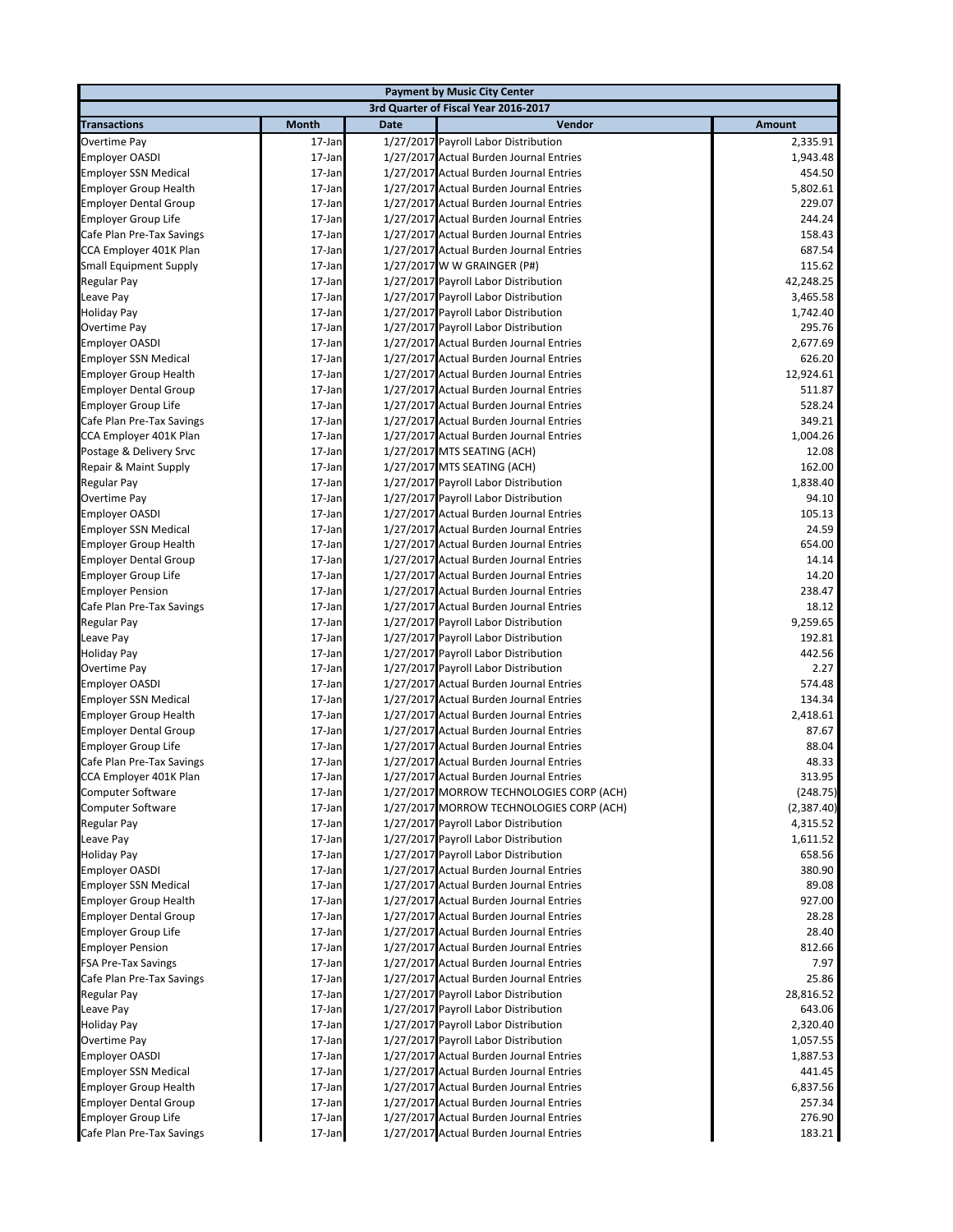|                                    |                                      |             | <b>Payment by Music City Center</b>                                          |                      |  |  |
|------------------------------------|--------------------------------------|-------------|------------------------------------------------------------------------------|----------------------|--|--|
|                                    | 3rd Quarter of Fiscal Year 2016-2017 |             |                                                                              |                      |  |  |
| <b>Transactions</b>                | Month                                | <b>Date</b> | Vendor                                                                       | <b>Amount</b>        |  |  |
| CCA Employer 401K Plan             | 17-Jan                               |             | 1/27/2017 Actual Burden Journal Entries                                      | 679.03               |  |  |
| Other Rpr & Maint Srvc             | 17-Jan                               |             | 1/27/2017 AMERICAS MOTOR SPORTS                                              | 104.94               |  |  |
| Regular Pay                        | 17-Jan                               |             | 1/27/2017 Payroll Labor Distribution                                         | 4,215.95             |  |  |
| Leave Pay                          | 17-Jan                               |             | 1/27/2017 Payroll Labor Distribution                                         | 165.12               |  |  |
| <b>Holiday Pay</b>                 | 17-Jan                               |             | 1/27/2017 Payroll Labor Distribution                                         | 117.20               |  |  |
| Overtime Pay                       | 17-Jan                               |             | 1/27/2017 Payroll Labor Distribution                                         | 839.65               |  |  |
| <b>Employer OASDI</b>              | 17-Jan                               |             | 1/27/2017 Actual Burden Journal Entries                                      | 296.02               |  |  |
| <b>Employer SSN Medical</b>        | 17-Jan                               |             | 1/27/2017 Actual Burden Journal Entries                                      | 69.23                |  |  |
| <b>Employer Group Health</b>       | 17-Jan                               |             | 1/27/2017 Actual Burden Journal Entries                                      | 1,533.00             |  |  |
| <b>Employer Dental Group</b>       | 17-Jan                               |             | 1/27/2017 Actual Burden Journal Entries                                      | 42.42                |  |  |
| <b>Employer Group Life</b>         | 17-Jan                               |             | 1/27/2017 Actual Burden Journal Entries                                      | 42.60                |  |  |
| <b>Employer Pension</b>            | 17-Jan                               |             | 1/27/2017 Actual Burden Journal Entries                                      | 658.71               |  |  |
| Cafe Plan Pre-Tax Savings          | 17-Jan                               |             | 1/27/2017 Actual Burden Journal Entries                                      | 43.10                |  |  |
| Regular Pay                        | 17-Jan                               |             | 1/27/2017 Payroll Labor Distribution                                         | 6,974.83             |  |  |
| Leave Pay                          | 17-Jan                               |             | 1/27/2017 Payroll Labor Distribution                                         | 774.42               |  |  |
| <b>Holiday Pay</b>                 | 17-Jan                               |             | 1/27/2017 Payroll Labor Distribution                                         | 779.44               |  |  |
| Overtime Pay                       | 17-Jan                               |             | 1/27/2017 Payroll Labor Distribution                                         | 156.56               |  |  |
| <b>Employer OASDI</b>              | 17-Jan                               |             | 1/27/2017 Actual Burden Journal Entries                                      | 530.81               |  |  |
| <b>Employer SSN Medical</b>        | 17-Jan                               |             | 1/27/2017 Actual Burden Journal Entries                                      | 124.14               |  |  |
| <b>Employer Group Health</b>       | 17-Jan                               |             | 1/27/2017 Actual Burden Journal Entries                                      | 1,806.00             |  |  |
| <b>Employer Dental Group</b>       | 17-Jan                               |             | 1/27/2017 Actual Burden Journal Entries                                      | 56.56                |  |  |
| <b>Employer Group Life</b>         | 17-Jan                               |             | 1/27/2017 Actual Burden Journal Entries                                      | 71.00                |  |  |
| Cafe Plan Pre-Tax Savings          | 17-Jan                               |             | 1/27/2017 Actual Burden Journal Entries                                      | 38.62                |  |  |
| CCA Employer 401K Plan             | 17-Jan                               |             | 1/27/2017 Actual Burden Journal Entries                                      | 118.32               |  |  |
| Postage & Delivery Srvc            | 17-Jan                               |             | 1/27/2017 CINTAS CORP #051 MATS & RUGS(A                                     | (405.88)<br>5,659.61 |  |  |
| Regular Pay                        | 17-Jan<br>17-Jan                     |             | 1/27/2017 Payroll Labor Distribution                                         |                      |  |  |
| Leave Pay                          |                                      |             | 1/27/2017 Payroll Labor Distribution                                         | 2,169.73             |  |  |
| <b>Holiday Pay</b><br>Overtime Pay | 17-Jan<br>17-Jan                     |             | 1/27/2017 Payroll Labor Distribution<br>1/27/2017 Payroll Labor Distribution | 645.28<br>1.79       |  |  |
| <b>Employer OASDI</b>              | 17-Jan                               |             | 1/27/2017 Actual Burden Journal Entries                                      | 511.92               |  |  |
| <b>Employer SSN Medical</b>        | 17-Jan                               |             | 1/27/2017 Actual Burden Journal Entries                                      | 119.71               |  |  |
| <b>Employer Group Health</b>       | 17-Jan                               |             | 1/27/2017 Actual Burden Journal Entries                                      | 654.00               |  |  |
| <b>Employer Dental Group</b>       | 17-Jan                               |             | 1/27/2017 Actual Burden Journal Entries                                      | 42.42                |  |  |
| <b>Employer Group Life</b>         | 17-Jan                               |             | 1/27/2017 Actual Burden Journal Entries                                      | 56.80                |  |  |
| Cafe Plan Pre-Tax Savings          | 17-Jan                               |             | 1/27/2017 Actual Burden Journal Entries                                      | 16.80                |  |  |
| CCA Employer 401K Plan             | 17-Jan                               |             | 1/27/2017 Actual Burden Journal Entries                                      | 313.51               |  |  |
| Regular Pay                        | 17-Jan                               |             | 1/27/2017 Payroll Labor Distribution                                         | 13,891.61            |  |  |
| Leave Pay                          | 17-Jan                               |             | 1/27/2017 Payroll Labor Distribution                                         | 1,404.79             |  |  |
| <b>Holiday Pay</b>                 | 17-Jan                               |             | 1/27/2017 Payroll Labor Distribution                                         | 1,699.60             |  |  |
| <b>Employer OASDI</b>              | 17-Jan                               |             | 1/27/2017 Actual Burden Journal Entries                                      | 1,014.35             |  |  |
| <b>Employer SSN Medical</b>        | 17-Jan                               |             | 1/27/2017 Actual Burden Journal Entries                                      | 237.23               |  |  |
| <b>Employer Group Health</b>       | 17-Jan                               |             | 1/27/2017 Actual Burden Journal Entries                                      | 1,425.00             |  |  |
| <b>Employer Dental Group</b>       | 17-Jan                               |             | 1/27/2017 Actual Burden Journal Entries                                      | 70.70                |  |  |
| <b>Employer Group Life</b>         | 17-Jan                               |             | 1/27/2017 Actual Burden Journal Entries                                      | 71.00                |  |  |
| <b>Employer Pension</b>            | 17-Jan                               |             | 1/27/2017 Actual Burden Journal Entries                                      | 2,097.30             |  |  |
| <b>FSA Pre-Tax Savings</b>         | 17-Jan                               |             | 1/27/2017 Actual Burden Journal Entries                                      | 8.93                 |  |  |
| Cafe Plan Pre-Tax Savings          | 17-Jan                               |             | 1/27/2017 Actual Burden Journal Entries                                      | 39.72                |  |  |
| Regular Pay                        | 17-Jan                               |             | 1/27/2017 Payroll Labor Distribution                                         | 3,562.14             |  |  |
| <b>Holiday Pay</b>                 | 17-Jan                               |             | 1/27/2017 Payroll Labor Distribution                                         | 396.24               |  |  |
| Overtime Pay                       | 17-Jan                               |             | 1/27/2017 Payroll Labor Distribution                                         | 0.53                 |  |  |
| <b>Employer OASDI</b>              | 17-Jan                               |             | 1/27/2017 Actual Burden Journal Entries                                      | 239.97               |  |  |
| <b>Employer SSN Medical</b>        | 17-Jan                               |             | 1/27/2017 Actual Burden Journal Entries                                      | 56.12                |  |  |
| <b>Employer Group Health</b>       | 17-Jan                               |             | 1/27/2017 Actual Burden Journal Entries                                      | 258.00               |  |  |
| <b>Employer Dental Group</b>       | 17-Jan                               |             | 1/27/2017 Actual Burden Journal Entries                                      | 14.14                |  |  |
| <b>Employer Group Life</b>         | 17-Jan                               |             | 1/27/2017 Actual Burden Journal Entries                                      | 28.40                |  |  |
| Cafe Plan Pre-Tax Savings          | 17-Jan                               |             | 1/27/2017 Actual Burden Journal Entries                                      | 6.76                 |  |  |
| CCA Employer 401K Plan             | 17-Jan                               |             | 1/27/2017 Actual Burden Journal Entries                                      | 158.36               |  |  |
| <b>Small Equipment Supply</b>      | 17-Jan                               |             | 1/27/2017 LOWES OF MADISON #413 (ACH)                                        | 14.98                |  |  |
| <b>Small Equipment Supply</b>      | 17-Jan                               |             | 1/27/2017 LOWES OF MADISON #413 (ACH)                                        | 6.16                 |  |  |
| <b>Small Equipment Supply</b>      | 17-Jan                               |             | 1/27/2017 LOWES OF MADISON #413 (ACH)                                        | 23.95                |  |  |
| <b>Small Equipment Supply</b>      | 17-Jan                               |             | 1/27/2017 LOWES OF MADISON #413 (ACH)                                        | 43.96                |  |  |
| <b>Small Equipment Supply</b>      | 17-Jan                               |             | 1/27/2017 LOWES OF MADISON #413 (ACH)                                        | 11.94                |  |  |
| Regular Pay                        | 17-Jan                               |             | 1/27/2017 Payroll Labor Distribution                                         | 14,622.24            |  |  |
| Leave Pay                          | 17-Jan                               |             | 1/27/2017 Payroll Labor Distribution                                         | 949.34               |  |  |
| <b>Holiday Pay</b>                 | 17-Jan                               |             | 1/27/2017 Payroll Labor Distribution                                         | 1,562.80             |  |  |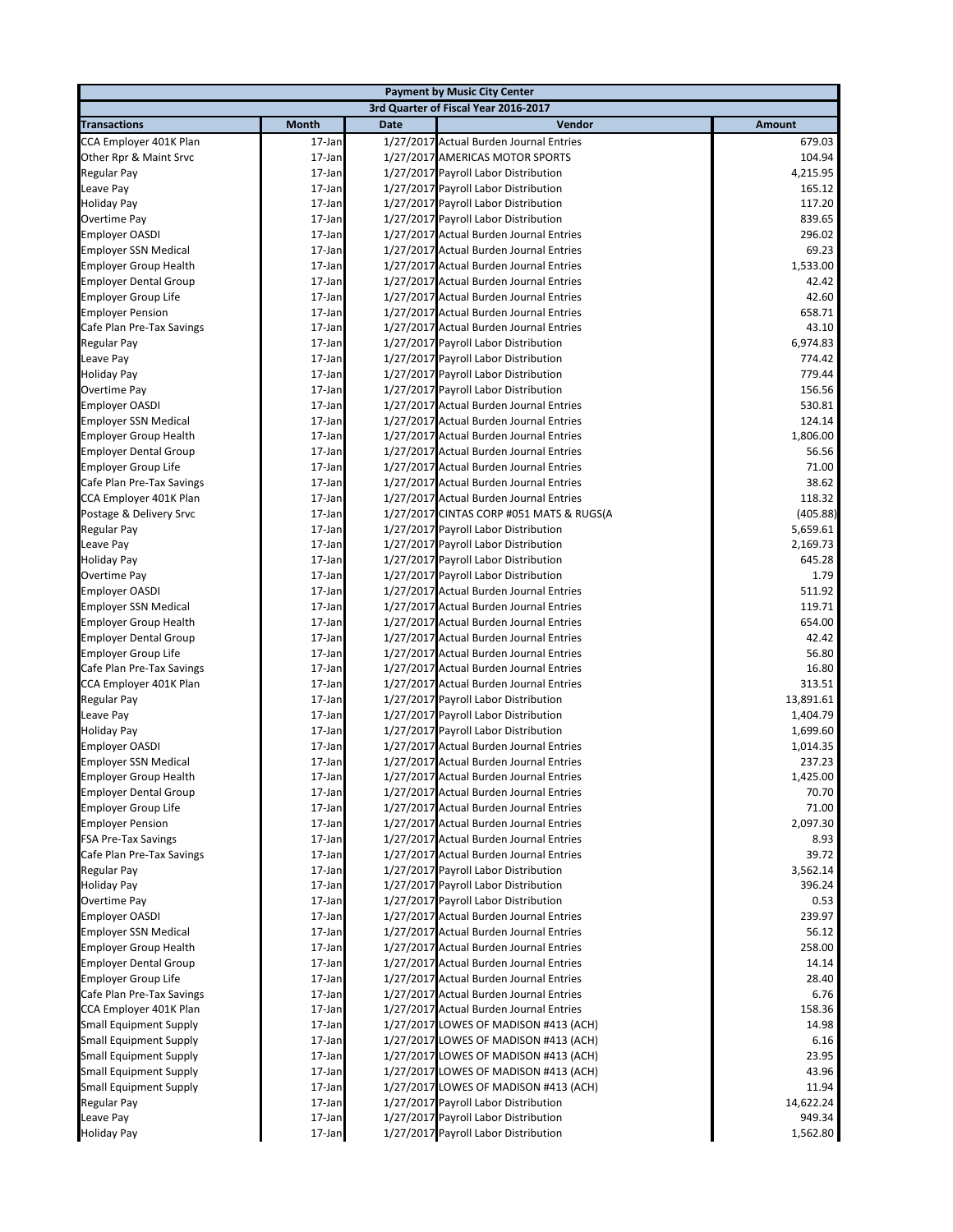|                                  |              |             | <b>Payment by Music City Center</b>      |               |
|----------------------------------|--------------|-------------|------------------------------------------|---------------|
|                                  |              |             | 3rd Quarter of Fiscal Year 2016-2017     |               |
| <b>Transactions</b>              | <b>Month</b> | <b>Date</b> | Vendor                                   | <b>Amount</b> |
| <b>Overtime Pay</b>              | 17-Jan       |             | 1/27/2017 Payroll Labor Distribution     | 384.40        |
| <b>Employer OASDI</b>            | 17-Jan       |             | 1/27/2017 Actual Burden Journal Entries  | 1,018.74      |
| <b>Employer SSN Medical</b>      | 17-Jan       |             | 1/27/2017 Actual Burden Journal Entries  | 238.24        |
| <b>Employer Group Health</b>     | 17-Jan       |             | 1/27/2017 Actual Burden Journal Entries  | 2,961.00      |
| <b>Employer Dental Group</b>     | 17-Jan       |             | 1/27/2017 Actual Burden Journal Entries  | 127.26        |
| <b>Employer Group Life</b>       | 17-Jan       |             | 1/27/2017 Actual Burden Journal Entries  | 142.00        |
| Cafe Plan Pre-Tax Savings        | 17-Jan       |             | 1/27/2017 Actual Burden Journal Entries  | 83.23         |
| CCA Employer 401K Plan           | 17-Jan       |             | 1/27/2017 Actual Burden Journal Entries  | 519.41        |
| Regular Pay                      | 17-Jan       |             | 1/27/2017 Payroll Labor Distribution     | 7,271.15      |
| <b>Holiday Pay</b>               | 17-Jan       |             | 1/27/2017 Payroll Labor Distribution     | 392.72        |
| Overtime Pay                     | 17-Jan       |             | 1/27/2017 Payroll Labor Distribution     | 213.07        |
| <b>Employer OASDI</b>            | 17-Jan       |             | 1/27/2017 Actual Burden Journal Entries  | 448.36        |
| <b>Employer SSN Medical</b>      | 17-Jan       |             | 1/27/2017 Actual Burden Journal Entries  | 104.87        |
| <b>Employer Group Health</b>     | 17-Jan       |             | 1/27/2017 Actual Burden Journal Entries  | 912.00        |
| <b>Employer Dental Group</b>     | 17-Jan       |             | 1/27/2017 Actual Burden Journal Entries  | 28.28         |
| <b>Employer Group Life</b>       | 17-Jan       |             | 1/27/2017 Actual Burden Journal Entries  | 42.60         |
| <b>Employer Pension</b>          | 17-Jan       |             | 1/27/2017 Actual Burden Journal Entries  | 972.02        |
| <b>FSA Pre-Tax Savings</b>       | 17-Jan       |             | 1/27/2017 Actual Burden Journal Entries  | 23.91         |
| Cafe Plan Pre-Tax Savings        | 17-Jan       |             | 1/27/2017 Actual Burden Journal Entries  | 25.47         |
| <b>Regular Pay</b>               | 17-Jan       |             | 1/27/2017 Payroll Labor Distribution     | 6,785.24      |
| <b>Holiday Pay</b>               | 17-Jan       |             | 1/27/2017 Payroll Labor Distribution     | 753.60        |
| Overtime Pay                     | 17-Jan       |             | 1/27/2017 Payroll Labor Distribution     | 3.69          |
| <b>Employer OASDI</b>            | 17-Jan       |             | 1/27/2017 Actual Burden Journal Entries  | 456.05        |
| <b>Employer SSN Medical</b>      | 17-Jan       |             | 1/27/2017 Actual Burden Journal Entries  | 106.66        |
| <b>Employer Group Health</b>     | 17-Jan       |             | 1/27/2017 Actual Burden Journal Entries  | 546.00        |
| <b>Employer Dental Group</b>     | 17-Jan       |             | 1/27/2017 Actual Burden Journal Entries  | 42.42         |
| <b>Employer Group Life</b>       | 17-Jan       |             | 1/27/2017 Actual Burden Journal Entries  | 42.60         |
| Cafe Plan Pre-Tax Savings        | 17-Jan       |             | 1/27/2017 Actual Burden Journal Entries  | 14.30         |
| CCA Employer 401K Plan           | 17-Jan       |             | 1/27/2017 Actual Burden Journal Entries  | 222.54        |
| Postage & Delivery Srvc          | 17-Jan       |             | 1/27/2017 BLINK MARKETING INC (ACH)      | 118.13        |
| <b>Employee Award/Gift</b>       | 17-Jan       |             | 1/27/2017 BLINK MARKETING INC (ACH)      | 149.97        |
| Employee Award/Gift              | 17-Jan       |             | 1/27/2017 BLINK MARKETING INC (ACH)      | 158.32        |
| Employee Award/Gift              | 17-Jan       |             | 1/27/2017 BLINK MARKETING INC (ACH)      | 164.99        |
| Employee Award/Gift              | 17-Jan       |             | 1/27/2017 BLINK MARKETING INC (ACH)      | 233.30        |
| <b>Employee Award/Gift</b>       | 17-Jan       |             | 1/27/2017 BLINK MARKETING INC (ACH)      | 126.64        |
| <b>Regular Pay</b>               | 17-Jan       |             | 1/27/2017 Payroll Labor Distribution     | 16,320.46     |
| Leave Pay                        | 17-Jan       |             | 1/27/2017 Payroll Labor Distribution     | 50.00         |
| <b>Holiday Pay</b>               | 17-Jan       |             | 1/27/2017 Payroll Labor Distribution     | 851.60        |
| <b>Employer OASDI</b>            | 17-Jan       |             | 1/27/2017 Actual Burden Journal Entries  | 1,041.83      |
| <b>Employer SSN Medical</b>      | 17-Jan       |             | 1/27/2017 Actual Burden Journal Entries  | 243.64        |
| <b>Employer Group Health</b>     | 17-Jan       |             | 1/27/2017 Actual Burden Journal Entries  | 879.00        |
| <b>Employer Dental Group</b>     | 17-Jan       |             | 1/27/2017 Actual Burden Journal Entries  | 28.28         |
| <b>Employer Group Life</b>       | 17-Jan       |             | 1/27/2017 Actual Burden Journal Entries  | 42.60         |
| <b>Employer Pension</b>          | 17-Jan       |             | 1/27/2017 Actual Burden Journal Entries  | 2,125.20      |
| <b>FSA Pre-Tax Savings</b>       | 17-Jan       |             | 1/27/2017 Actual Burden Journal Entries  | 7.97          |
| Cafe Plan Pre-Tax Savings        | 17-Jan       |             | 1/27/2017 Actual Burden Journal Entries  | 24.04         |
| Regular Pay                      | 17-Jan       |             | 1/27/2017 Payroll Labor Distribution     | 6,844.60      |
| Leave Pay                        | 17-Jan       |             | 1/27/2017 Payroll Labor Distribution     | 125.12        |
| <b>Holiday Pay</b>               | 17-Jan       |             | 1/27/2017 Payroll Labor Distribution     | 592.00        |
| Overtime Pay                     | 17-Jan       |             | 1/27/2017 Payroll Labor Distribution     | 57.62         |
| <b>Employer OASDI</b>            | 17-Jan       |             | 1/27/2017 Actual Burden Journal Entries  | 440.48        |
| <b>Employer SSN Medical</b>      | 17-Jan       |             | 1/27/2017 Actual Burden Journal Entries  | 103.01        |
| <b>Employer Group Health</b>     | 17-Jan       |             | 1/27/2017 Actual Burden Journal Entries  | 1,443.00      |
| <b>Employer Dental Group</b>     | 17-Jan       |             | 1/27/2017 Actual Burden Journal Entries  | 56.56         |
| <b>Employer Group Life</b>       | 17-Jan       |             | 1/27/2017 Actual Burden Journal Entries  | 56.80         |
| Cafe Plan Pre-Tax Savings        | 17-Jan       |             | 1/27/2017 Actual Burden Journal Entries  | 39.38         |
| CCA Employer 401K Plan           | 17-Jan       |             | 1/27/2017 Actual Burden Journal Entries  | 74.44         |
| <b>Building Maintenance Srvc</b> | 17-Jan       |             | 1/30/2017 CRAWFORD DOOR SALES (ACH)      | 2,315.70      |
| <b>Building Maintenance Srvc</b> | 17-Jan       |             | 1/30/2017 CRAWFORD DOOR SALES (ACH)      | 480.00        |
| <b>Electrical Supply</b>         | 17-Jan       |             | 1/30/2017 WILLIAMS WHOLESALE SUPPLY OF N | 55.00         |
| <b>Electrical Supply</b>         | 17-Jan       |             | 1/30/2017 WILLIAMS WHOLESALE SUPPLY OF N | 2.90          |
| <b>Electrical Supply</b>         | 17-Jan       |             | 1/30/2017 WILLIAMS WHOLESALE SUPPLY OF N | 24.00         |
| <b>Electrical Supply</b>         | 17-Jan       |             | 1/30/2017 WILLIAMS WHOLESALE SUPPLY OF N | 65.00         |
| <b>Electrical Supply</b>         | 17-Jan       |             | 1/30/2017 WILLIAMS WHOLESALE SUPPLY OF N | 47.50         |
| <b>Electrical Supply</b>         | 17-Jan       |             | 1/30/2017 WILLIAMS WHOLESALE SUPPLY OF N | 4.90          |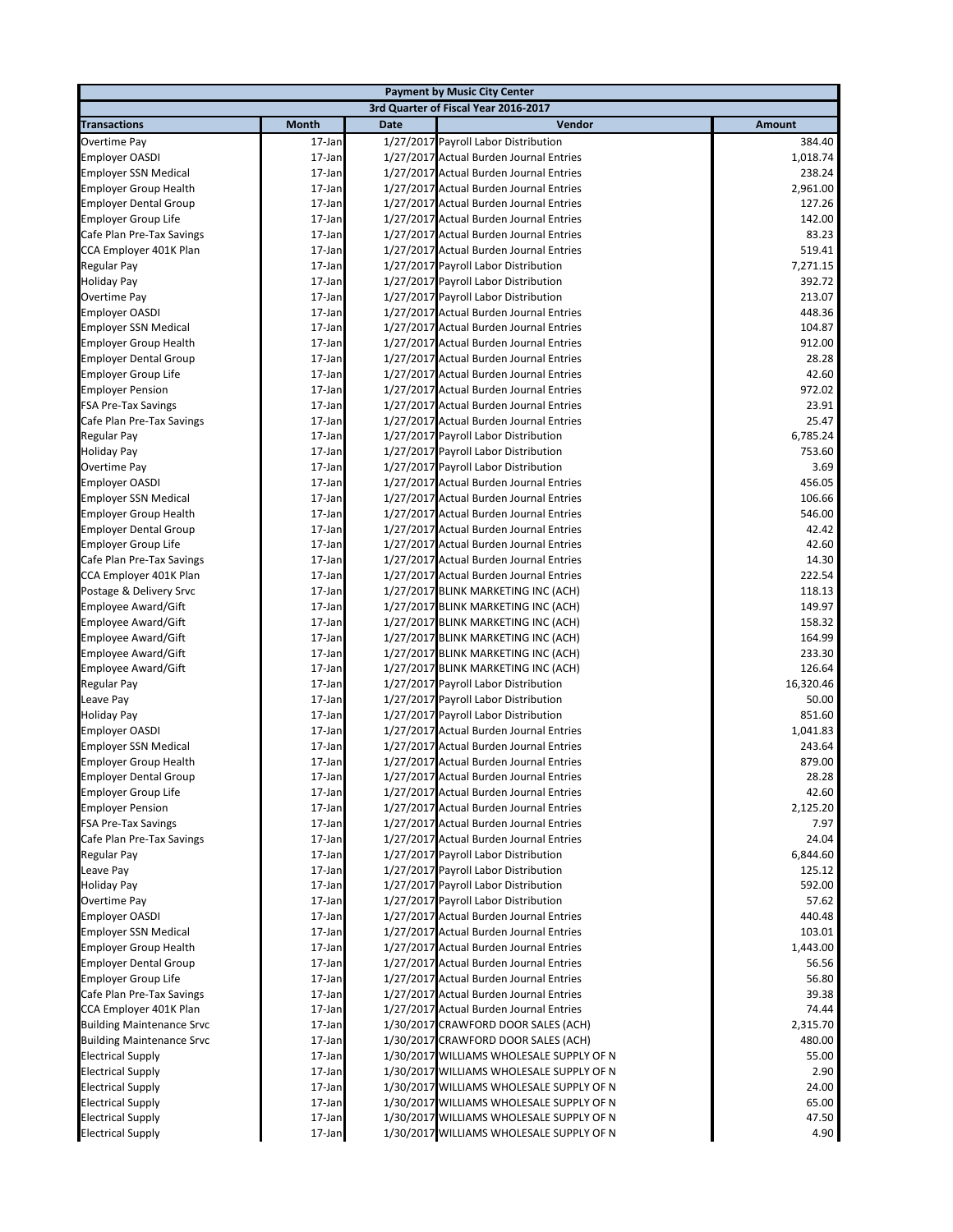|                                  |                                      |                 | <b>Payment by Music City Center</b>      |               |  |  |  |
|----------------------------------|--------------------------------------|-----------------|------------------------------------------|---------------|--|--|--|
|                                  | 3rd Quarter of Fiscal Year 2016-2017 |                 |                                          |               |  |  |  |
| <b>Transactions</b>              | Month                                | <b>Date</b>     | Vendor                                   | <b>Amount</b> |  |  |  |
| <b>Electrical Supply</b>         | 17-Jan                               |                 | 1/30/2017 WILLIAMS WHOLESALE SUPPLY OF N | 432.00        |  |  |  |
| <b>Electrical Supply</b>         | 17-Jan                               |                 | 1/30/2017 WILLIAMS WHOLESALE SUPPLY OF N | 100.00        |  |  |  |
| <b>Electrical Supply</b>         | 17-Jan                               |                 | 1/30/2017 WILLIAMS WHOLESALE SUPPLY OF N | 85.00         |  |  |  |
| <b>Electrical Supply</b>         | 17-Jan                               |                 | 1/30/2017 WILLIAMS WHOLESALE SUPPLY OF N | 25.00         |  |  |  |
| Lumber/Wood Products             | 17-Jan                               |                 | 1/30/2017 BUILDERS SPECIALTIES CO OF TN  | 2,596.00      |  |  |  |
| Postage & Delivery Srvc          | 17-Jan                               |                 | 1/30/2017 PIERREMONT MEDIA GROUP INC (AC | 86.00         |  |  |  |
| Other Rpr & Maint Srvc           | 17-Jan                               |                 | 1/30/2017 PIERREMONT MEDIA GROUP INC (AC | 2,045.75      |  |  |  |
| Printing/Binding                 | 17-Jan                               |                 | 1/30/2017 TOLEDO TICKET CO (ACH)         | 2,628.72      |  |  |  |
| <b>Merchant Fees</b>             | 17-Jan                               |                 | 1/30/2017 7100 MCC CC Receipts           | (17.02)       |  |  |  |
| Employee Out-of-town Travel      | 17-Jan                               |                 | 1/31/2017 SCHAPPERT, CHRISTOPHER B       | 170.51        |  |  |  |
| Food & Ice                       | 17-Jan                               |                 | 1/31/2017 CENTERPLATE MCC (ACH)          | 43.86         |  |  |  |
| Food & Ice                       | 17-Jan                               |                 | 1/31/2017 CENTERPLATE MCC (ACH)          | 47.20         |  |  |  |
| Food & Ice                       | 17-Jan                               |                 | 1/31/2017 CENTERPLATE MCC (ACH)          | 71.64         |  |  |  |
| Food & Ice                       | 17-Jan                               |                 | 1/31/2017 CENTERPLATE MCC (ACH)          | 79.40         |  |  |  |
| Rent Equipment                   | 17-Jan                               |                 | 1/31/2017 WEST END LOCK CO               | 450.00        |  |  |  |
| Electric                         | 17-Jan                               |                 | 1/31/2017 NASHVILLE ELECTRIC SERVICE CO  | 126,927.03    |  |  |  |
| Water                            | 17-Jan                               |                 | 1/31/2017 W&S / JAN 2017/WATER IDB       | 1,707.88      |  |  |  |
| Water                            | 17-Jan                               |                 | 1/31/2017 W&S/ JAN 2017/SEWER IDB        | 5,173.49      |  |  |  |
| Stormwater                       | 17-Jan                               |                 | 1/31/2017 W&S/ JAN 2017/ STORMWATER IDB  | 630.00        |  |  |  |
| <b>Building Maintenance Srvc</b> | 17-Jan                               |                 | 1/31/2017 BAKER ROOFING CO (ACH)         | 1,705.87      |  |  |  |
| Plumbing/HVAC Maintain Srvc      | 17-Jan                               |                 | 1/31/2017 MCC PCC MUSIC CITY CENTER      | 32.74         |  |  |  |
| Plumbing/HVAC Maintain Srvc      | 17-Jan                               |                 | 1/31/2017 SM LAWRENCE / DILLINGHAM & SMI | 364.00        |  |  |  |
| Plumbing/HVAC Maintain Srvc      | 17-Jan                               |                 | 1/31/2017 ROTO ROOTER (ACH)              | 975.00        |  |  |  |
| Other Rpr & Maint Srvc           | 17-Jan                               |                 | 1/31/2017 WEST END LOCK CO               | 140.00        |  |  |  |
| Other Rpr & Maint Srvc           | 17-Jan                               |                 | 1/31/2017 FORKLIFT SYSTEMS INC (ACH)     | 122.05        |  |  |  |
| Other Rpr & Maint Srvc           | 17-Jan                               |                 | 1/31/2017 ELITTE SEPTIC TANK SVC INC     | 195.00        |  |  |  |
| Other Rpr & Maint Srvc           | 17-Jan                               |                 | 1/31/2017 ELITTE SEPTIC TANK SVC INC     | 2,025.00      |  |  |  |
| Rpr & Maint Srvc HVAC            | 17-Jan                               |                 | 1/31/2017 JOHNSON CONTROLS INC/CARDKEY ( | 3,313.25      |  |  |  |
| Rpr & Maint Srvc Green Roof      | 17-Jan                               |                 | 1/31/2017 GREENRISE TECHNOLOGIES (ACH)   | 5,482.84      |  |  |  |
| <b>Small Equipment Supply</b>    | 17-Jan                               |                 | 1/31/2017 MCC PCC MUSIC CITY CENTER      | 25.83         |  |  |  |
| <b>Elevator Permit</b>           | 17-Jan                               |                 | 1/31/2017 TN DEPT OF LABOR DIV BOIL & EL | 500.00        |  |  |  |
| <b>Elevator Permit</b>           | 17-Jan                               |                 | 1/31/2017 TN DEPT OF LABOR DIV BOIL & EL | 600.00        |  |  |  |
| <b>Elevator Permit</b>           | 17-Jan                               |                 | 1/31/2017 TN DEPT OF LABOR DIV BOIL & EL | 240.00        |  |  |  |
| <b>Elevator Permit</b>           | 17-Jan                               |                 | 1/31/2017 TN DEPT OF LABOR DIV BOIL & EL | 60.00         |  |  |  |
| <b>Elevator Permit</b>           | 17-Jan                               |                 | 1/31/2017 TN DEPT OF LABOR DIV BOIL & EL | 600.00        |  |  |  |
| <b>Elevator Permit</b>           | 17-Jan                               |                 | 1/31/2017 TN DEPT OF LABOR DIV BOIL & EL | 60.00         |  |  |  |
| <b>Elevator Permit</b>           | 17-Jan                               |                 | 1/31/2017 TN DEPT OF LABOR DIV BOIL & EL | 60.00         |  |  |  |
| <b>Elevator Permit</b>           | 17-Jan                               |                 | 1/31/2017 TN DEPT OF LABOR DIV BOIL & EL | 60.00         |  |  |  |
| <b>Elevator Permit</b>           | 17-Jan                               |                 | 1/31/2017 TN DEPT OF LABOR DIV BOIL & EL | 600.00        |  |  |  |
| Refuse Disposal-Reimb            | 17-Jan                               |                 | 1/31/2017 COMPOST CO (ACH)               | 2,140.00      |  |  |  |
| <b>Temporary Service</b>         | 17-Jan                               |                 | 1/31/2017 MCC 01/17 Temp Labor RCLS      | (694.96)      |  |  |  |
| <b>Temporary Service</b>         | 17-Jan                               |                 | 1/31/2017 INDUSTRIAL STAFFING OF TN (ACH | 4,736.49      |  |  |  |
| <b>Temporary Service</b>         | 17-Jan                               |                 | 1/31/2017 INDUSTRIAL STAFFING OF TN (ACH | 5,749.49      |  |  |  |
| <b>Laundry Services</b>          | 17-Jan                               | 1/31/2017 ALSCO |                                          | 826.36        |  |  |  |
| <b>Laundry Services</b>          | 17-Jan                               | 1/31/2017 ALSCO |                                          | 1,110.69      |  |  |  |
| <b>Laundry Services</b>          | 17-Jan                               | 1/31/2017 ALSCO |                                          | 134.10        |  |  |  |
| <b>Laundry Services</b>          | 17-Jan                               | 1/31/2017 ALSCO |                                          | 568.67        |  |  |  |
| Laundry Services                 | 17-Jan                               | 1/31/2017 ALSCO |                                          | 981.85        |  |  |  |
| Janitorial Srvc                  | 17-Jan                               |                 | 1/31/2017 INDUSTRIAL STAFFING OF TN (ACH | 5,558.34      |  |  |  |
| Janitorial Srvc                  | 17-Jan                               |                 | 1/31/2017 INDUSTRIAL STAFFING OF TN (ACH | 6,417.25      |  |  |  |
| Temporary Service-Reimb          | 17-Jan                               |                 | 1/31/2017 MCC 01/17 Temp Labor RCLS      | 694.96        |  |  |  |
| Postage & Delivery Srvc          | 17-Jan                               |                 | 1/31/2017 MATERIAL HANDLING INC          | (8.15)        |  |  |  |
| Cable Television                 | 17-Jan                               |                 | 1/31/2017 AT&T CIRCUITS                  | 111.00        |  |  |  |
| <b>Mngt Cnsltnt Srvc</b>         | 17-Jan                               |                 | 1/31/2017 Fifth Third CCard Jan 2017     | 45.00         |  |  |  |
| <b>Internet Services</b>         | 17-Jan                               |                 | 1/31/2017 Fifth Third CCard Jan 2017     | 32.95         |  |  |  |
| Telephone & Telegraph            | 17-Jan                               |                 | 1/31/2017 AT&T (PO BOX 105320)(105262)(7 | 300.00        |  |  |  |
| Computer Software                | 17-Jan                               |                 | 1/31/2017 NET TANGO INC (ACH)            | 400.00        |  |  |  |
| <b>Medical Services</b>          | 17-Jan                               |                 | 1/31/2017 MED STAR MEDICAL STAFFING INC  | 1,452.00      |  |  |  |
| <b>Medical Services</b>          | 17-Jan                               |                 | 1/31/2017 MED STAR MEDICAL STAFFING INC  | 660.00        |  |  |  |
| <b>Security Services</b>         | 17-Jan                               |                 | 1/31/2017 ELITE SHOW SERVICES INC (ACH)  | 18,006.33     |  |  |  |
| <b>Security Services</b>         | 17-Jan                               |                 | 1/31/2017 ELITE SHOW SERVICES INC (ACH)  | 1,765.31      |  |  |  |
| <b>Security Services</b>         | 17-Jan                               |                 | 1/31/2017 ELITE SHOW SERVICES INC (ACH)  | 3,416.31      |  |  |  |
| <b>Security Services</b>         | 17-Jan                               |                 | 1/31/2017 ELITE SHOW SERVICES INC (ACH)  | 1,919.86      |  |  |  |
| <b>Security Services</b>         | 17-Jan                               |                 | 1/31/2017 ELITE SHOW SERVICES INC (ACH)  | 19,551.08     |  |  |  |
| <b>Security Services</b>         | 17-Jan                               |                 | 1/31/2017 ELITE SHOW SERVICES INC (ACH)  | 12,163.06     |  |  |  |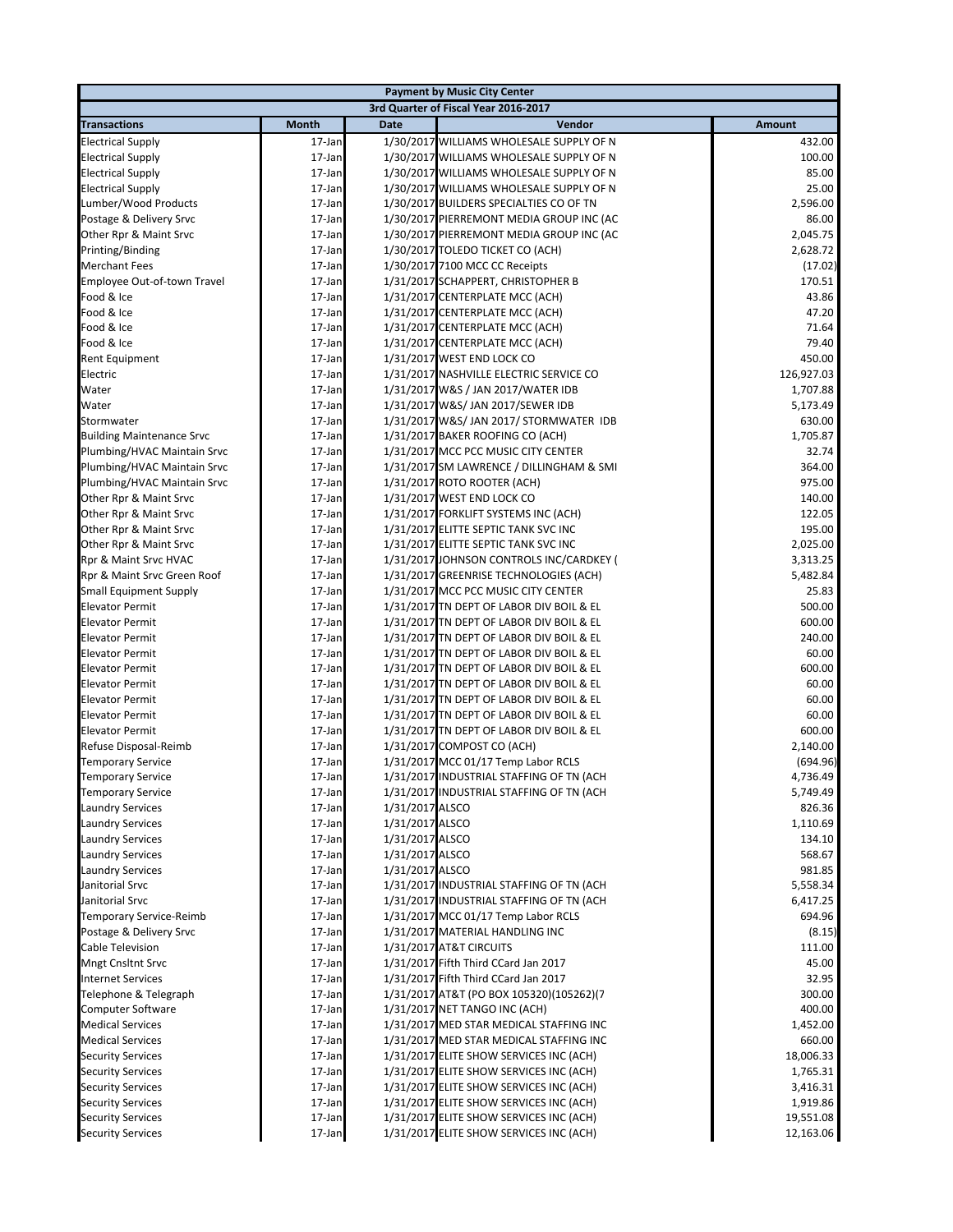|                                 |                                      |             | <b>Payment by Music City Center</b>      |               |  |  |  |
|---------------------------------|--------------------------------------|-------------|------------------------------------------|---------------|--|--|--|
|                                 | 3rd Quarter of Fiscal Year 2016-2017 |             |                                          |               |  |  |  |
| <b>Transactions</b>             | Month                                | <b>Date</b> | Vendor                                   | <b>Amount</b> |  |  |  |
| <b>Security Services</b>        | 17-Jan                               |             | 1/31/2017 ELITE SHOW SERVICES INC (ACH)  | 10,144.69     |  |  |  |
| <b>Temporary Service</b>        | 17-Jan                               |             | 1/31/2017 ELITE SHOW SERVICES INC (ACH)  | 1,645.38      |  |  |  |
| <b>Temporary Service</b>        | 17-Jan                               |             | 1/31/2017 ELITE SHOW SERVICES INC (ACH)  | 1,299.81      |  |  |  |
| <b>Temporary Service</b>        | 17-Jan                               |             | 1/31/2017 ELITE SHOW SERVICES INC (ACH)  | 6,973.11      |  |  |  |
| <b>Temporary Service</b>        | 17-Jan                               |             | 1/31/2017 ELITE SHOW SERVICES INC (ACH)  | (560.00)      |  |  |  |
| <b>Temporary Service</b>        | 17-Jan                               |             | 1/31/2017 ELITE SHOW SERVICES INC (ACH)  | 1,398.38      |  |  |  |
| <b>Temporary Service</b>        | 17-Jan                               |             | 1/31/2017 ELITE SHOW SERVICES INC (ACH)  | 3,264.76      |  |  |  |
| <b>Uniform Cleaning Service</b> | 17-Jan                               |             | 1/31/2017 CINTAS CORP #051 MATS & RUGS(A | 815.20        |  |  |  |
| Other Rpr & Maint Srvc          | 17-Jan                               |             | 1/31/2017 MCC MISC AR JE 1/17            | (3,433.77)    |  |  |  |
| Other Rpr & Maint Srvc          | 17-Jan                               |             | 1/31/2017 SOUTHEAST ELECTRIC INC (ACH)   | 3,881.34      |  |  |  |
| Other Rpr & Maint Srvc          | 17-Jan                               |             | 1/31/2017 FOOD EQUIPMENT SERVICES CO LLC | 54.00         |  |  |  |
| Other Rpr & Maint Srvc          | 17-Jan                               |             | 1/31/2017 FOOD EQUIPMENT SERVICES CO LLC | 663.66        |  |  |  |
| Other Rpr & Maint Srvc          | 17-Jan                               |             | 1/31/2017 FOOD EQUIPMENT SERVICES CO LLC | 380.44        |  |  |  |
| Other Rpr & Maint Srvc          | 17-Jan                               |             | 1/31/2017 FOOD EQUIPMENT SERVICES CO LLC | 771.00        |  |  |  |
| Other Rpr & Maint Srvc          | 17-Jan                               |             | 1/31/2017 FOOD EQUIPMENT SERVICES CO LLC | 594.83        |  |  |  |
| Employee Out-of-town Travel     | 17-Jan                               |             | 1/31/2017 Fifth Third CCard Jan 2017     | 575.18        |  |  |  |
| Employee Out-of-town Travel     | 17-Jan                               |             | 1/31/2017 Fifth Third CCard Jan 2017     | (198.80)      |  |  |  |
| Employee Out-of-town Travel     | 17-Jan                               |             | 1/31/2017 Fifth Third CCard Jan 2017     | 968.16        |  |  |  |
| Employee Out-of-town Travel     | 17-Jan                               |             | 1/31/2017 Fifth Third CCard Jan 2017     | 943.00        |  |  |  |
|                                 |                                      |             |                                          |               |  |  |  |
| Employee Out-of-town Travel     | 17-Jan                               |             | 1/31/2017 Fifth Third CCard Jan 2017     | 943.00        |  |  |  |
| Employee Out-of-town Travel     | 17-Jan                               |             | 1/31/2017 Fifth Third CCard Jan 2017     | 707.25        |  |  |  |
| Employee Out-of-town Travel     | 17-Jan                               |             | 1/31/2017 Fifth Third CCard Jan 2017     | 27.21         |  |  |  |
| Employee Out-of-town Travel     | 17-Jan                               |             | 1/31/2017 Fifth Third CCard Jan 2017     | 920.20        |  |  |  |
| Employee Out-of-town Travel     | 17-Jan                               |             | 1/31/2017 Fifth Third CCard Jan 2017     | 45.00         |  |  |  |
| Employee Out-of-town Travel     | 17-Jan                               |             | 1/31/2017 Fifth Third CCard Jan 2017     | 742.17        |  |  |  |
| Employee Out-of-town Travel     | 17-Jan                               |             | 1/31/2017 Fifth Third CCard Jan 2017     | 50.63         |  |  |  |
| Employee Out-of-town Travel     | 17-Jan                               |             | 1/31/2017 Fifth Third CCard Jan 2017     | 943.00        |  |  |  |
| Employee Out-of-town Travel     | 17-Jan                               |             | 1/31/2017 Fifth Third CCard Jan 2017     | 33.48         |  |  |  |
| Employee Out-of-town Travel     | 17-Jan                               |             | 1/31/2017 Fifth Third CCard Jan 2017     | 471.50        |  |  |  |
| Employee Out-of-town Travel     | 17-Jan                               |             | 1/31/2017 Fifth Third CCard Jan 2017     | 471.50        |  |  |  |
| Employee Out-of-town Travel     | 17-Jan                               |             | 1/31/2017 Fifth Third CCard Jan 2017     | 27.00         |  |  |  |
| Employee Out-of-town Travel     | 17-Jan                               |             | 1/31/2017 Fifth Third CCard Jan 2017     | 2.98          |  |  |  |
| Employee Out-of-town Travel     | 17-Jan                               |             | 1/31/2017 Fifth Third CCard Jan 2017     | 9.50          |  |  |  |
| Employee Out-of-town Travel     | 17-Jan                               |             | 1/31/2017 Fifth Third CCard Jan 2017     | 22.03         |  |  |  |
| Employee Out-of-town Travel     | 17-Jan                               |             | 1/31/2017 Fifth Third CCard Jan 2017     | 32.28         |  |  |  |
| Employee Out-of-town Travel     | 17-Jan                               |             | 1/31/2017 Fifth Third CCard Jan 2017     | 48.81         |  |  |  |
| Employee Out-of-town Travel     | 17-Jan                               |             | 1/31/2017 Fifth Third CCard Jan 2017     | 7.87          |  |  |  |
| Employee Out-of-town Travel     | 17-Jan                               |             | 1/31/2017 CAMPBELL II, RALPH W           | 103.34        |  |  |  |
| Employee Out-of-town Travel     | 17-Jan                               |             | 1/31/2017 BLOUIN, ERIC P                 | 80.24         |  |  |  |
| Employee Out-of-town Travel     | 17-Jan                               |             | 1/31/2017 IVEY, BRIAN                    | 45.00         |  |  |  |
| Employee Out-of-town Travel     | 17-Jan                               |             | 1/31/2017 IVEY, BRIAN                    | 75.10         |  |  |  |
| Employee Out-of-town Travel     | 17-Jan                               |             | 1/31/2017 FIELDS, CRYSTAL A              | 163.19        |  |  |  |
| Employee Out-of-town Travel     | 17-Jan                               |             | 1/31/2017 MCALISTER, TERI A              | 134.94        |  |  |  |
| Employee Out-of-town Travel     | 17-Jan                               |             | 1/31/2017 STROBL, TIMOTHY M              | 17.00         |  |  |  |
| <b>Employee Air Travel</b>      | 17-Jan                               |             | 1/31/2017 Fifth Third CCard Jan 2017     | 276.90        |  |  |  |
| Employee Air Travel             | 17-Jan                               |             | 1/31/2017 Fifth Third CCard Jan 2017     | 316.88        |  |  |  |
| Registration                    | 17-Jan                               |             | 1/31/2017 Fifth Third CCard Jan 2017     | 85.00         |  |  |  |
| Registration                    | 17-Jan                               |             | 1/31/2017 Fifth Third CCard Jan 2017     | 45.00         |  |  |  |
| <b>Host &amp; Hostess</b>       | 17-Jan                               |             | 1/31/2017 Fifth Third CCard Jan 2017     | 101.44        |  |  |  |
| Host & Hostess                  | 17-Jan                               |             | 1/31/2017 Fifth Third CCard Jan 2017     | 44.38         |  |  |  |
| Host & Hostess                  | 17-Jan                               |             | 1/31/2017 Fifth Third CCard Jan 2017     | 553.83        |  |  |  |
| Food & Ice                      | 17-Jan                               |             | 1/31/2017 CENTERPLATE MCC (ACH)          | 92.84         |  |  |  |
| Food & Ice                      | 17-Jan                               |             | 1/31/2017 CENTERPLATE MCC (ACH)          | 49.97         |  |  |  |
| Food & Ice                      | 17-Jan                               |             | 1/31/2017 CENTERPLATE MCC (ACH)          | 254.25        |  |  |  |
| Food & Ice                      | 17-Jan                               |             | 1/31/2017 CENTERPLATE MCC (ACH)          | 39.58         |  |  |  |
| Advertising & Promot'n          | 17-Jan                               |             | 1/31/2017 Fifth Third CCard Jan 2017     | 135.00        |  |  |  |
| Registration                    | 17-Jan                               |             | 1/31/2017 Fifth Third CCard Jan 2017     | 94.00         |  |  |  |
| Registration                    | 17-Jan                               |             | 1/31/2017 Fifth Third CCard Jan 2017     | 35.00         |  |  |  |
| Insurance-Liability/PropDmg     | 17-Jan                               |             | 1/31/2017 WILLIS OF TN INC (ACH)         | 9,141.00      |  |  |  |
| <b>Mngt Cnsltnt Srvc</b>        | 17-Jan                               |             | 1/31/2017 OCCUPATIONAL HLTH SW D/B/A CON | 255.00        |  |  |  |
| <b>Mngt Cnsltnt Srvc</b>        | 17-Jan                               |             | 1/31/2017 OCCUPATIONAL HLTH SW D/B/A CON | 255.00        |  |  |  |
| <b>Mngt Cnsltnt Srvc</b>        | 17-Jan                               |             | 1/31/2017 CUSHION EMPLOYER SER (ACH)     | 1,267.00      |  |  |  |
| <b>Mngt Cnsltnt Srvc</b>        | 17-Jan                               |             | 1/31/2017 OCCUPATIONAL HLTH SW D/B/A CON | 255.00        |  |  |  |
| <b>Mngt Cnsltnt Srvc</b>        | 17-Jan                               |             | 1/31/2017 ADVANCED DIAGNOSTIC IMAGING PC | 117.09        |  |  |  |
| <b>Internet Services</b>        | 17-Jan                               |             | 1/31/2017 Fifth Third CCard Jan 2017     | 30.00         |  |  |  |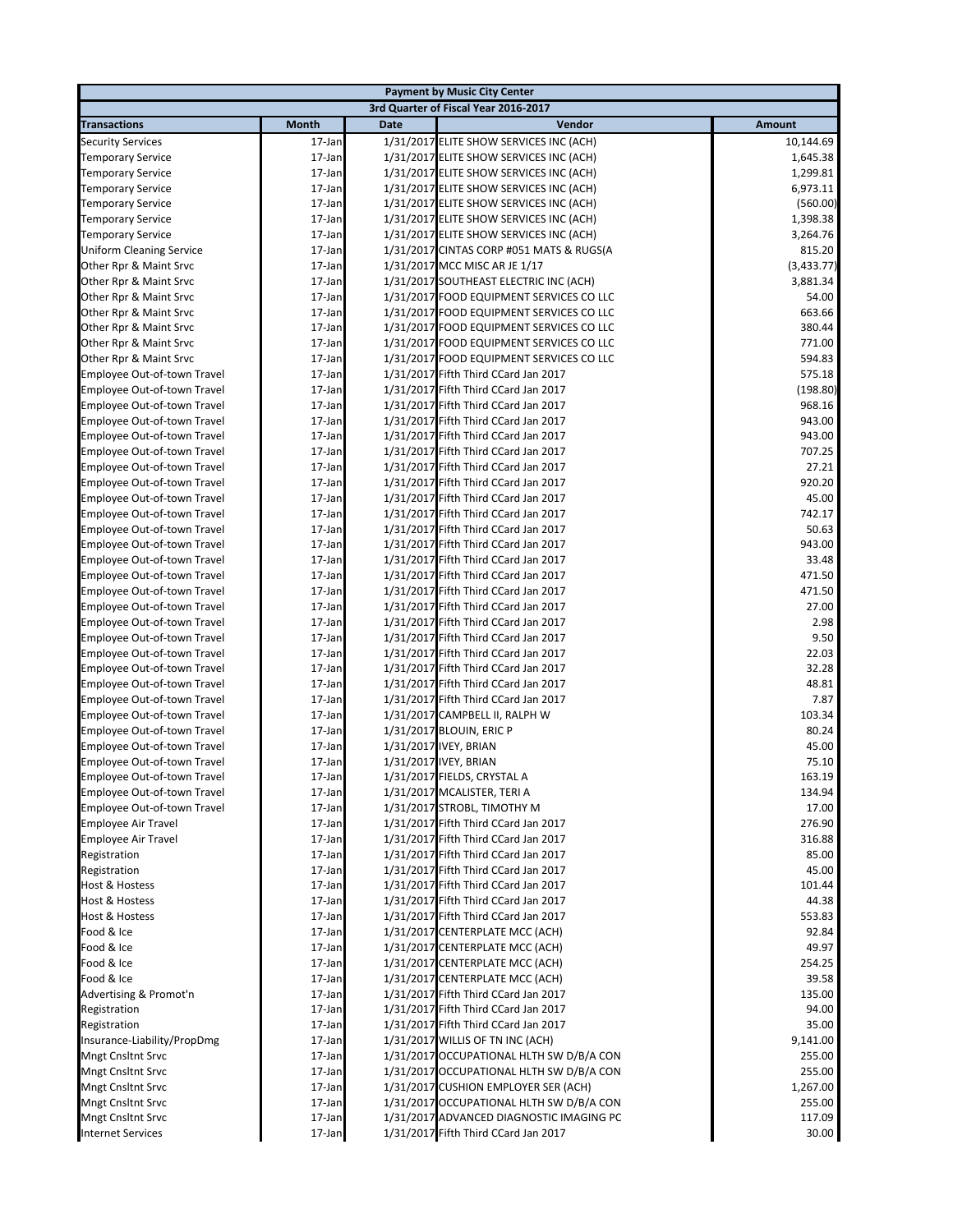|                                                            |                                      |              | <b>Payment by Music City Center</b>                                  |                      |  |  |  |
|------------------------------------------------------------|--------------------------------------|--------------|----------------------------------------------------------------------|----------------------|--|--|--|
|                                                            | 3rd Quarter of Fiscal Year 2016-2017 |              |                                                                      |                      |  |  |  |
| <b>Transactions</b>                                        | Month                                | <b>Date</b>  | Vendor                                                               | <b>Amount</b>        |  |  |  |
| Employee Out-of-town Travel                                | 17-Jan                               |              | 1/31/2017 Fifth Third CCard Jan 2017                                 | 130.53               |  |  |  |
| Employee Out-of-town Travel                                | 17-Jan                               |              | 1/31/2017 PUTMAN, ELISA D.                                           | 77.76                |  |  |  |
| <b>Employee Air Travel</b>                                 | 17-Jan                               |              | 1/31/2017 Fifth Third CCard Jan 2017                                 | 460.87               |  |  |  |
| Employee Local Travel/Park                                 | 17-Jan                               |              | 1/31/2017 MCC PCC MUSIC CITY CENTER                                  | 15.00                |  |  |  |
| Postage & Delivery Srvc                                    | 17-Jan                               |              | 1/31/2017 BON AQUA SPRINGS APIARIES& WOOD                            | 33.32                |  |  |  |
| Registration                                               | 17-Jan                               |              | 1/31/2017 MCC 1/17 IMPREST CHECKING RCLS                             | 1,000.00             |  |  |  |
| Registration                                               | 17-Jan                               |              | 1/31/2017 Fifth Third CCard Jan 2017                                 | 215.00               |  |  |  |
| Registration                                               | 17-Jan                               |              | 1/31/2017 Fifth Third CCard Jan 2017                                 | 75.00                |  |  |  |
| Registration                                               | 17-Jan                               |              | 1/31/2017 Fifth Third CCard Jan 2017                                 | 2,054.28             |  |  |  |
| Registration                                               | 17-Jan                               |              | 1/31/2017 Fifth Third CCard Jan 2017                                 | 2,540.36             |  |  |  |
| Registration                                               | 17-Jan                               |              | 1/31/2017 NASHVILLE CONVENTION & VISITOR                             | 250.00               |  |  |  |
| Host & Hostess                                             | 17-Jan                               |              | 1/31/2017 OMNI NASHVILLE LLC (ACH)                                   | 117.37               |  |  |  |
| Offc & Admin Supply                                        | 17-Jan                               |              | 1/31/2017 Fifth Third CCard Jan 2017                                 | 299.00               |  |  |  |
| Offc & Admin Supply                                        | 17-Jan                               |              | 1/31/2017 Fifth Third CCard Jan 2017                                 | 299.00               |  |  |  |
| Food & Bev-Inhouse                                         | 17-Jan                               |              | 1/31/2017 CENTERPLATE MCC (ACH)                                      | 383.45               |  |  |  |
| Food & Ice                                                 | 17-Jan                               |              | 1/31/2017 CENTERPLATE MCC (ACH)                                      | 101.22               |  |  |  |
| Food & Ice                                                 | 17-Jan                               |              | 1/31/2017 CENTERPLATE MCC (ACH)                                      | 182.90               |  |  |  |
| <b>Vehicle Registration</b>                                | 17-Jan                               |              | 1/31/2017 METRO COUNTY CLERK TAGS ONLY (                             | 52.50                |  |  |  |
| <b>Membership Dues</b>                                     | 17-Jan                               |              | 1/31/2017 AMERICAN CONTRACT COMPLIANCE A                             | 100.00               |  |  |  |
| <b>Small Equipment Supply</b>                              | 17-Jan                               |              | 1/31/2017 W W GRAINGER (P#)                                          | (34.13)              |  |  |  |
|                                                            | 17-Jan                               | <b>Total</b> |                                                                      | \$<br>1,650,287.88   |  |  |  |
|                                                            |                                      |              |                                                                      |                      |  |  |  |
| Plumbing/HVAC Maintain Srvc                                | 17-Feb                               |              | 2/1/2017 SM LAWRENCE / DILLINGHAM & SMI                              | 1,795.32             |  |  |  |
| Rpr & Maint Srvc Air Walls                                 | 17-Feb                               |              | 2/1/2017 MCC 2/17 SRVC CONTRACT RCLS                                 | 3,550.00             |  |  |  |
| Rpr & Maint Srvc Solar Panel                               | 17-Feb                               |              | 2/1/2017 MCC 2/17 SRVC CONTRACT RCLS                                 | 450.00               |  |  |  |
| Rpr & Maint Srvc Bld Auto                                  | 17-Feb                               |              | 2/1/2017 MCC 2/17 SRVC CONTRACT RCLS                                 | 232.92               |  |  |  |
| Other Rpr & Maint Srvc                                     | 17-Feb                               |              | 2/1/2017 FORKLIFT SYSTEMS INC (ACH)                                  | 182.00               |  |  |  |
| <b>HHold &amp; Jnitr Supply</b>                            | 17-Feb                               |              | 2/1/2017 W W GRAINGER (P#)                                           | 21.00                |  |  |  |
| Repair & Maint Supply                                      | 17-Feb                               |              | 2/1/2017 KENNY PIPE & SUPPLY INC (ACH)                               | 1,090.32             |  |  |  |
| Refuse Disposal-Reimb                                      | 17-Feb                               |              | 2/1/2017 REPUBLIC SVCS NASH /ALLIED WAS                              | 5,106.25             |  |  |  |
| <b>HHold &amp; Jnitr Supply</b>                            | 17-Feb                               |              | 2/1/2017 W W GRAINGER (P#)                                           | 19.86                |  |  |  |
| <b>Cable Television</b>                                    | 17-Feb                               |              | 2/1/2017 COMCAST (ACH)                                               | 411.83               |  |  |  |
| <b>Internet Services</b>                                   | 17-Feb                               |              | 2/1/2017 COMCAST (ACH)                                               | 254.85               |  |  |  |
| Rpr & Maint Srvc Crestron                                  | 17-Feb                               |              | 2/1/2017 MCC 2/17 SRVC CONTRACT RCLS                                 | 2,066.66             |  |  |  |
| Info Systems Charge                                        | 17-Feb                               |              | 2/1/2017 ITS 02/17 FY 17 ISF BILLING                                 | 20,983.33            |  |  |  |
| MIS Tech Revolving Charge                                  | 17-Feb                               |              | 2/1/2017 ITS PC REVOLVING FD 02/17                                   | 2,090.61             |  |  |  |
| Postage & Delivery Srvc                                    | 17-Feb                               |              | 2/1/2017 SIMPLEX GRINNELL LP (ACH)                                   | 44.88                |  |  |  |
| Rpr & Maint Srvc CCTV                                      | 17-Feb                               |              | 2/1/2017 MCC 2/17 SRVC CONTRACT RCLS                                 | 4,250.00             |  |  |  |
| Rpr & Maint Srvc Air Walls                                 | 17-Feb                               |              | 2/1/2017 MCC 2/17 SRVC CONTRACT RCLS                                 | 3,000.00             |  |  |  |
| Rpr & Maint Srvc Access Ctrl                               | 17-Feb                               |              | 2/1/2017 MCC 2/17 SRVC CONTRACT RCLS                                 | 3,166.67             |  |  |  |
| Other Rpr & Maint Srvc                                     | 17-Feb                               |              | 2/1/2017 WIRELESS PLUS INC (ACH)                                     | 295.00               |  |  |  |
| <b>Small Equipment Supply</b>                              | 17-Feb                               |              | 2/1/2017 SIMPLEX GRINNELL LP (ACH)                                   | 5,104.00             |  |  |  |
| <b>Small Equipment Supply</b>                              | 17-Feb                               |              | 2/1/2017 SIMPLEX GRINNELL LP (ACH)                                   | 5,932.12             |  |  |  |
| <b>HHold &amp; Jnitr Supply</b>                            | 17-Feb                               |              | 2/1/2017 W W GRAINGER (P#)                                           | 21.00                |  |  |  |
| <b>Small Equipment Supply</b>                              | 17-Feb                               |              | 2/1/2017 MYOFFICE PRODUCTS (ACH)                                     | 35.72                |  |  |  |
| <b>Small Equipment Supply</b>                              | 17-Feb                               |              | 2/1/2017 MYOFFICE PRODUCTS (ACH)                                     | (35.72)              |  |  |  |
| <b>Small Equipment Supply</b>                              | 17-Feb                               |              | 2/1/2017 FIS (ACH)                                                   | 580.00               |  |  |  |
| Employee Out-of-town Travel                                | 17-Feb                               |              | 2/1/2017 SMITH, DEWAYNE                                              | 115.22               |  |  |  |
| <b>Small Equipment Supply</b>                              | 17-Feb                               |              | 2/1/2017 LOWES OF MADISON #413 (ACH)                                 | (14.98)              |  |  |  |
| <b>Small Equipment Supply</b>                              | 17-Feb                               |              | 2/1/2017 LOWES OF MADISON #413 (ACH)                                 | (6.16)               |  |  |  |
| <b>Small Equipment Supply</b>                              | 17-Feb                               |              | 2/1/2017 LOWES OF MADISON #413 (ACH)                                 | (11.94)              |  |  |  |
| <b>Small Equipment Supply</b>                              | 17-Feb                               |              | 2/1/2017 LOWES OF MADISON #413 (ACH)                                 | (43.96)              |  |  |  |
| <b>Small Equipment Supply</b>                              | 17-Feb                               |              | 2/1/2017 LOWES OF MADISON #413 (ACH)                                 | (23.95)              |  |  |  |
| <b>Merchant Fees</b>                                       | 17-Feb                               |              | 2/1/2017 FIS (ACH)<br>2/1/2017 MCC 2/17 INSURANCE RCLS               | 13,504.36            |  |  |  |
| Insurance-Vehicles                                         | 17-Feb                               |              |                                                                      | 1,442.00             |  |  |  |
| Insurance-Workman's Comp                                   | 17-Feb                               |              | 2/1/2017 MCC 2/17 INSURANCE RCLS                                     | 7,997.42             |  |  |  |
| Insurance-Liability/PropDmg                                | 17-Feb                               |              | 2/1/2017 MCC 2/17 INSURANCE RCLS                                     | 10,432.58            |  |  |  |
| Insurance-Liability/PropDmg                                | 17-Feb                               |              | 2/1/2017 MCC 2/17 INSURANCE RCLS                                     | 266.83               |  |  |  |
| Insurance-Liability/PropDmg                                | 17-Feb                               |              | 2/1/2017 MCC 2/17 INSURANCE RCLS<br>2/1/2017 MCC 2/17 INSURANCE RCLS | 3,336.08             |  |  |  |
| Insurance-Liability/PropDmg                                | 17-Feb                               |              |                                                                      | 2,788.83             |  |  |  |
| Insurance-Liability/PropDmg                                | 17-Feb                               |              | 2/1/2017 MCC 2/17 INSURANCE RCLS<br>2/1/2017 MCC 2/17 INSURANCE RCLS | 2,595.83             |  |  |  |
| Insurance-Liability/PropDmg<br>Insurance-Liability/PropDmg | 17-Feb<br>17-Feb                     |              | 2/1/2017 MCC 2/17 INSURANCE RCLS                                     | 2,125.00<br>7,436.17 |  |  |  |
| Insurance-Liability/PropDmg                                | 17-Feb                               |              | 2/1/2017 MCC 2/17 INSURANCE RCLS                                     | 595.50               |  |  |  |
| Insurance-Liability/PropDmg                                | 17-Feb                               |              | 2/1/2017 MCC 2/17 INSURANCE RCLS                                     | 398.00               |  |  |  |
|                                                            |                                      |              |                                                                      |                      |  |  |  |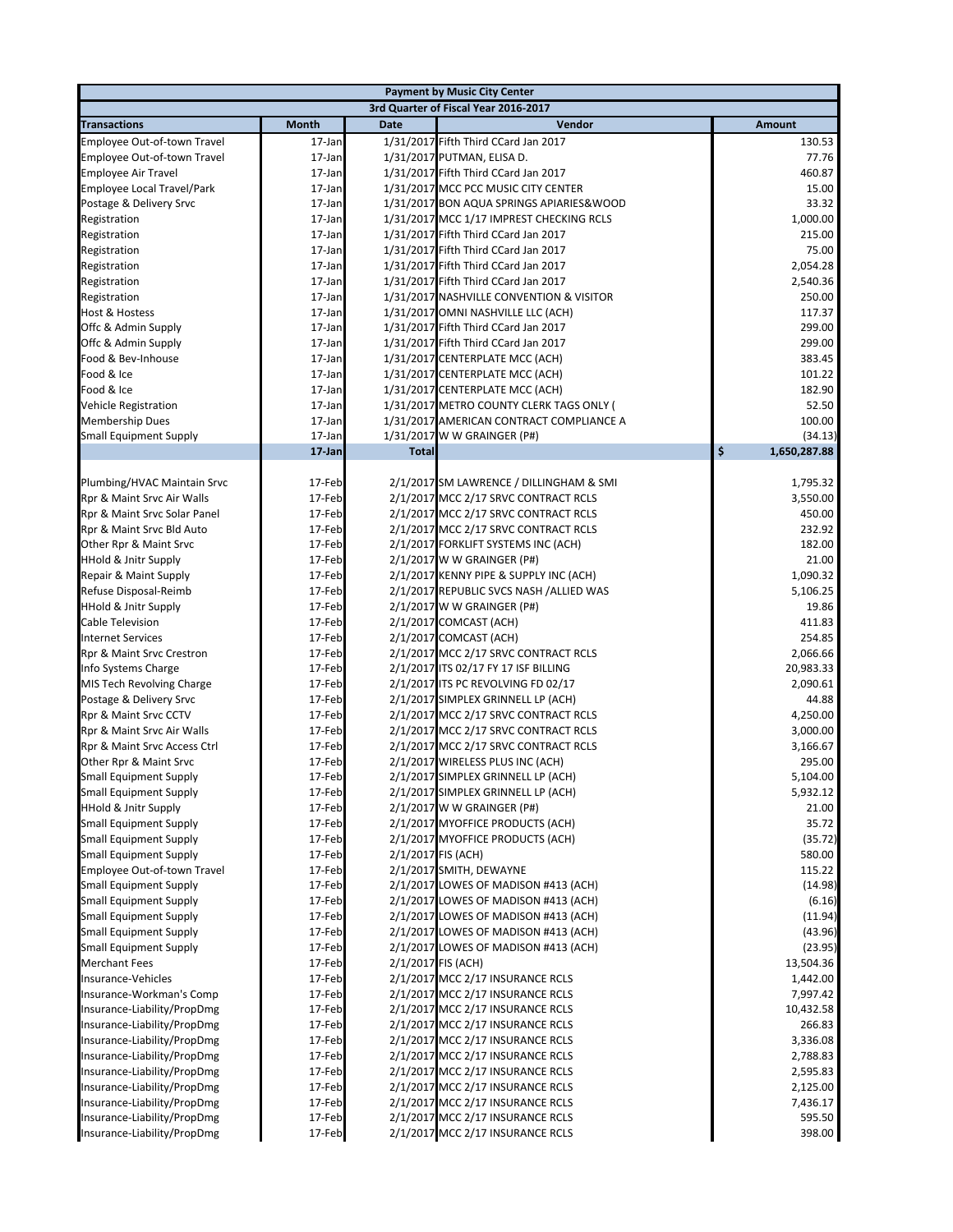| <b>Payment by Music City Center</b>                            |                                      |                |                                                                          |                      |  |  |
|----------------------------------------------------------------|--------------------------------------|----------------|--------------------------------------------------------------------------|----------------------|--|--|
|                                                                | 3rd Quarter of Fiscal Year 2016-2017 |                |                                                                          |                      |  |  |
| <b>Transactions</b>                                            | Month                                | <b>Date</b>    | Vendor                                                                   | <b>Amount</b>        |  |  |
| Insurance-Liability/PropDmg                                    | 17-Feb                               |                | 2/1/2017 MCC 2/17 INSURANCE RCLS                                         | 3,129.67             |  |  |
| Insurance-Liability/PropDmg                                    | 17-Feb                               |                | 2/1/2017 MCC 2/17 INSURANCE RCLS                                         | 2,194.00             |  |  |
| Insurance-Liability/PropDmg                                    | 17-Feb                               |                | 2/1/2017 MCC 2/17 INSURANCE RCLS                                         | 682.08               |  |  |
| Insurance-Liability/PropDmg                                    | 17-Feb                               |                | 2/1/2017 MCC 2/17 INSURANCE RCLS                                         | 300.83               |  |  |
| Transfer LOCAP reimbursement                                   | 17-Feb                               |                | 2/1/2017 ADM FY17 2/17 LOCAP billing                                     | 35,508.00            |  |  |
| Offc & Admin Supply                                            | 17-Feb                               |                | 2/1/2017 TN REGIONAL SAFETY COUNCIL INC                                  | 58.50                |  |  |
| Other Rpr & Maint Srvc                                         | 17-Feb                               |                | 2/2/2017 WHERRY, R J & ASSOC INC (ACH)                                   | 900.00               |  |  |
| <b>Electrical Supply</b>                                       | 17-Feb                               |                | 2/2/2017 WILLIAMS WHOLESALE SUPPLY OF N                                  | (165.00)             |  |  |
| <b>Electrical Supply-Lamps</b>                                 | 17-Feb                               |                | 2/2/2017 WILLIAMS WHOLESALE SUPPLY OF N                                  | 670.00               |  |  |
| <b>Electrical Supply-Lamps</b>                                 | 17-Feb                               |                | 2/2/2017 WILLIAMS WHOLESALE SUPPLY OF N                                  | 1,065.00             |  |  |
| <b>Small Equipment Supply</b>                                  | 17-Feb<br>17-Feb                     |                | 2/2/2017 PCMG INC (ACH)                                                  | (43.99)              |  |  |
| <b>Merchant Fees</b>                                           | 17-Feb                               |                | 2/2/2017 7100 MCC CC Receipts                                            | (13.80)<br>46.00     |  |  |
| Printing/Binding<br><b>Small Equipment Supply</b>              | 17-Feb                               |                | 2/3/2017 RICOH USA INC (ACH)<br>2/3/2017 MYOFFICE PRODUCTS (ACH)         | 17.86                |  |  |
| <b>Merchant Fees</b>                                           | 17-Feb                               |                | 2/3/2017 7100 MCC CC Receipts                                            | (118.45)             |  |  |
| Postage & Delivery Srvc                                        | 17-Feb                               |                | 2/3/2017 AWARD CENTER INC, THE (ACH)                                     | 6.61                 |  |  |
| Postage & Delivery Srvc                                        | 17-Feb                               |                | 2/3/2017 AWARD CENTER INC, THE (ACH)                                     | (6.61)               |  |  |
| <b>Employee Award/Gift</b>                                     | 17-Feb                               |                | 2/3/2017 AWARD CENTER INC, THE (ACH)                                     | 10.00                |  |  |
| <b>Employee Award/Gift</b>                                     | 17-Feb                               |                | 2/3/2017 AWARD CENTER INC, THE (ACH)                                     | 74.95                |  |  |
| <b>Employee Award/Gift</b>                                     | 17-Feb                               |                | 2/3/2017 AWARD CENTER INC, THE (ACH)                                     | (10.00)              |  |  |
| <b>Employee Award/Gift</b>                                     | 17-Feb                               |                | 2/3/2017 AWARD CENTER INC, THE (ACH)                                     | 10.00                |  |  |
| <b>Employee Award/Gift</b>                                     | 17-Feb                               |                | 2/3/2017 AWARD CENTER INC, THE (ACH)                                     | (10.00)              |  |  |
| Employee Award/Gift                                            | 17-Feb                               |                | 2/3/2017 AWARD CENTER INC, THE (ACH)                                     | 10.00                |  |  |
| <b>Employee Award/Gift</b>                                     | 17-Feb                               |                | 2/3/2017 AWARD CENTER INC, THE (ACH)                                     | 74.95                |  |  |
| <b>Small Equipment Supply</b>                                  | 17-Feb                               |                | 2/5/2017 MYOFFICE PRODUCTS (ACH)                                         | 35.72                |  |  |
| Landscaping Srvc-Indoor                                        | 17-Feb                               |                | 2/6/2017 PLANTS ALIVE (ACH)                                              | 510.00               |  |  |
| <b>Small Equipment Supply</b>                                  | 17-Feb                               |                | 2/6/2017 W W GRAINGER (P#)                                               | 270.00               |  |  |
| <b>Small Equipment Supply</b>                                  | 17-Feb                               |                | 2/6/2017 W W GRAINGER (P#)                                               | 848.00               |  |  |
| <b>Medical Services</b>                                        | 17-Feb                               |                | 2/6/2017 MED STAR MEDICAL STAFFING INC                                   | 594.00               |  |  |
| <b>Medical Services</b>                                        | 17-Feb                               |                | 2/6/2017 MED STAR MEDICAL STAFFING INC                                   | 726.00               |  |  |
| <b>Security Services</b>                                       | 17-Feb                               |                | 2/6/2017 ELITE SHOW SERVICES INC (ACH)                                   | 367.29               |  |  |
| <b>Temporary Service</b>                                       | 17-Feb                               |                | 2/6/2017 ELITE SHOW SERVICES INC (ACH)                                   | 157.41               |  |  |
| Postage & Delivery Srvc                                        | 17-Feb                               |                | 2/6/2017 SIMPLEX GRINNELL LP (ACH)                                       | 43.42                |  |  |
| <b>Building Maintenance Srvc</b>                               | 17-Feb                               |                | 2/6/2017 SIMPLEX GRINNELL LP (ACH)                                       | 1,351.04             |  |  |
| <b>Building Maintenance Srvc</b>                               | 17-Feb                               |                | 2/6/2017 SIMPLEX GRINNELL LP (ACH)                                       | 790.16               |  |  |
| <b>Building Maintenance Srvc</b>                               | 17-Feb                               |                | 2/6/2017 SIMPLEX GRINNELL LP (ACH)                                       | 1,722.89             |  |  |
| <b>Building Maintenance Srvc</b>                               | 17-Feb                               |                | 2/6/2017 SIMPLEX GRINNELL LP (ACH)                                       | 860.36               |  |  |
| <b>Building Maintenance Srvc</b>                               | 17-Feb                               |                | 2/6/2017 SIMPLEX GRINNELL LP (ACH)                                       | 112.29               |  |  |
| <b>Building Maintenance Srvc</b>                               | 17-Feb                               |                | 2/6/2017 SIMPLEX GRINNELL LP (ACH)<br>2/6/2017 SIMPLEX GRINNELL LP (ACH) | 215.84               |  |  |
| <b>Small Equipment Supply</b><br><b>Small Equipment Supply</b> | 17-Feb<br>17-Feb                     |                | 2/6/2017 SIMPLEX GRINNELL LP (ACH)                                       | 2,956.00<br>4,005.00 |  |  |
| Advertising & Promot'n                                         | 17-Feb                               |                | 2/6/2017 CENTERPLATE MCC (ACH)                                           | 1,834.71             |  |  |
| Rent Tradeshow Booth Expenses                                  | 17-Feb                               |                | 2/6/2017 AMERICAN SOCIETY OF ASSOC EXEC                                  | 4,550.00             |  |  |
| <b>Merchant Fees</b>                                           | 17-Feb                               |                | 2/6/2017 7100 MCC CC Receipts                                            | (137.84)             |  |  |
| <b>Merchant Fees</b>                                           | 17-Feb                               |                | 2/6/2017 7100 MCC CC Receipts                                            | (9.78)               |  |  |
| <b>Merchant Fees</b>                                           | 17-Feb                               |                | 2/6/2017 7100 MCC CC Receipts                                            | (500.00)             |  |  |
| <b>Merchant Fees</b>                                           | 17-Feb                               |                | 2/6/2017 7100 MCC CC Receipts                                            | (76.91)              |  |  |
| Landscaping Srvc                                               | 17-Feb                               |                | 2/7/2017 REED LANDSCAPING INC (ACH)                                      | 2,262.00             |  |  |
| <b>Laundry Services</b>                                        | 17-Feb                               | 2/7/2017 ALSCO |                                                                          | 134.10               |  |  |
| <b>Medical Services</b>                                        | 17-Feb                               |                | 2/7/2017 MED STAR MEDICAL STAFFING INC                                   | 1,144.00             |  |  |
| Signs                                                          | 17-Feb                               |                | 2/7/2017 JARVIS AWARD SIGN & FLAG CO (A                                  | 560.00               |  |  |
| Offc & Admin Supply                                            | 17-Feb                               |                | 2/8/2017 MYOFFICE PRODUCTS (ACH)                                         | 6.75                 |  |  |
| Offc & Admin Supply                                            | 17-Feb                               |                | 2/8/2017 MYOFFICE PRODUCTS (ACH)                                         | 1.87                 |  |  |
| Offc & Admin Supply                                            | 17-Feb                               |                | 2/8/2017 MYOFFICE PRODUCTS (ACH)                                         | 8.28                 |  |  |
| Offc & Admin Supply                                            | 17-Feb                               |                | 2/8/2017 MYOFFICE PRODUCTS (ACH)                                         | 15.67                |  |  |
| Offc & Admin Supply                                            | 17-Feb                               |                | 2/8/2017 MYOFFICE PRODUCTS (ACH)                                         | 22.05                |  |  |
| Offc & Admin Supply                                            | 17-Feb                               |                | 2/8/2017 MYOFFICE PRODUCTS (ACH)                                         | 3.40                 |  |  |
| Offc & Admin Supply                                            | 17-Feb                               |                | 2/8/2017 MYOFFICE PRODUCTS (ACH)                                         | 55.00                |  |  |
| Offc & Admin Supply                                            | 17-Feb                               |                | 2/8/2017 MYOFFICE PRODUCTS (ACH)                                         | 13.14                |  |  |
| Offc & Admin Supply                                            | 17-Feb                               |                | 2/8/2017 MYOFFICE PRODUCTS (ACH)                                         | 17.52                |  |  |
| Offc & Admin Supply                                            | 17-Feb                               |                | 2/8/2017 MYOFFICE PRODUCTS (ACH)                                         | 3.24                 |  |  |
| Offc & Admin Supply                                            | 17-Feb                               |                | 2/8/2017 MYOFFICE PRODUCTS (ACH)                                         | 1.05                 |  |  |
| Offc & Admin Supply                                            | 17-Feb                               |                | 2/8/2017 MYOFFICE PRODUCTS (ACH)                                         | 24.36                |  |  |
| Offc & Admin Supply                                            | 17-Feb<br>17-Feb                     |                | 2/8/2017 MYOFFICE PRODUCTS (ACH)<br>2/8/2017 7100 MCC Cash Receipts      | 1.80<br>(469.00)     |  |  |
| <b>Building Maintenance Srvc</b>                               |                                      |                |                                                                          |                      |  |  |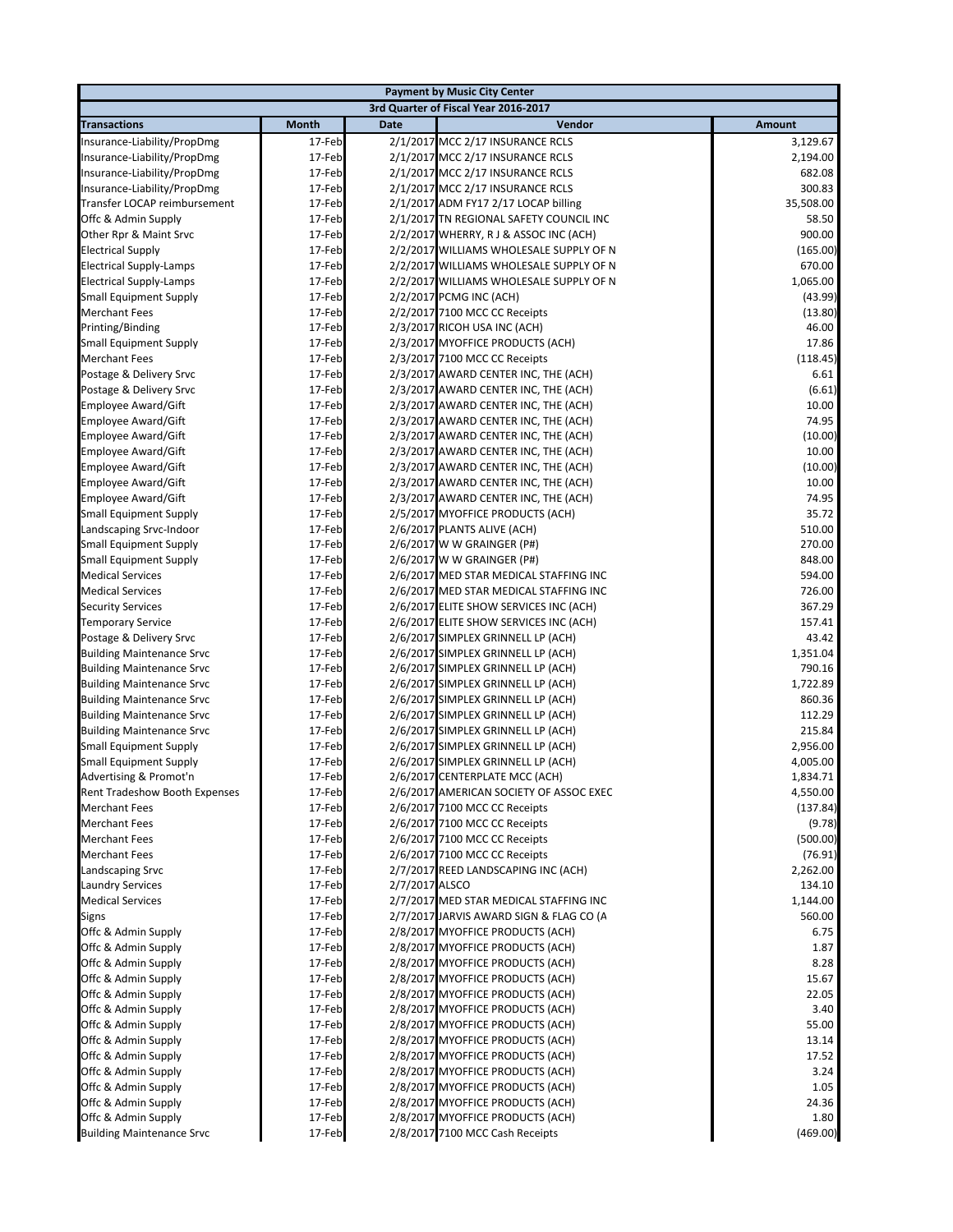|                                                              |                  |             | <b>Payment by Music City Center</b>                                                |                    |
|--------------------------------------------------------------|------------------|-------------|------------------------------------------------------------------------------------|--------------------|
|                                                              |                  |             | 3rd Quarter of Fiscal Year 2016-2017                                               |                    |
| <b>Transactions</b>                                          | <b>Month</b>     | <b>Date</b> | Vendor                                                                             | Amount             |
| <b>Internet Services</b>                                     | 17-Feb           |             | 2/8/2017 AT&T DATACOMM                                                             | 4,890.96           |
| Telephone & Telegraph                                        | 17-Feb           |             | 2/8/2017 AT&T DATACOMM                                                             | 2,009.54           |
| <b>Medical Services</b>                                      | 17-Feb           |             | 2/8/2017 MED STAR MEDICAL STAFFING INC                                             | 3,356.50           |
| <b>Merchant Fees</b>                                         | 17-Feb           |             | 2/8/2017 MCC 02/17 REV RCLS 1701012                                                | (0.01)             |
| <b>Merchant Fees</b>                                         | 17-Feb           |             | 2/8/2017 MCC 02/17 REV RCLS 1701002                                                | (0.01)             |
| <b>Merchant Fees</b>                                         | 17-Feb           |             | 2/8/2017 7100 MCC CC Receipts                                                      | (17.71)            |
| <b>Merchant Fees</b>                                         | 17-Feb           |             | 2/8/2017 7100 MCC CC Receipts                                                      | (917.94)           |
| <b>Electrical Supply</b>                                     | 17-Feb           |             | 2/9/2017 LOWES OF MADISON #413 (ACH)                                               | 479.52             |
| Other Rpr & Maint Srvc                                       | 17-Feb           |             | 2/9/2017 SUNSET MARKETING INC                                                      | 55.00              |
| Other Rpr & Maint Srvc                                       | 17-Feb           |             | 2/9/2017 SUNSET MARKETING INC                                                      | 387.00             |
| Other Rpr & Maint Srvc                                       | 17-Feb           |             | 2/9/2017 SUNSET MARKETING INC                                                      | 252.00             |
| Other Rpr & Maint Srvc                                       | 17-Feb           |             | 2/9/2017 SUNSET MARKETING INC                                                      | (55.00)            |
| Regular Pay                                                  | 17-Feb           |             | 2/10/2017 Payroll Labor Distribution                                               | 26,114.53          |
| Leave Pay                                                    | 17-Feb           |             | 2/10/2017 Payroll Labor Distribution                                               | 233.36             |
| Overtime Pay                                                 | 17-Feb           |             | 2/10/2017 Payroll Labor Distribution                                               | 928.17             |
| <b>Employer OASDI</b>                                        | 17-Feb           |             | 2/10/2017 Actual Burden Journal Entries                                            | 1,616.78           |
| <b>Employer SSN Medical</b>                                  | 17-Feb<br>17-Feb |             | 2/10/2017 Actual Burden Journal Entries<br>2/10/2017 Actual Burden Journal Entries | 378.13<br>4,329.61 |
| <b>Employer Group Health</b><br><b>Employer Dental Group</b> | 17-Feb           |             | 2/10/2017 Actual Burden Journal Entries                                            | 186.65             |
| Cafe Plan Pre-Tax Savings                                    | 17-Feb           |             | 2/10/2017 Actual Burden Journal Entries                                            | 116.34             |
| CCA Employer 401K Plan                                       | 17-Feb           |             | 2/10/2017 Actual Burden Journal Entries                                            | 777.63             |
| Allowance-Cell/Mobile Devices                                | 17-Feb           |             | 2/10/2017 Payroll Labor Distribution                                               | 322.00             |
| Offc & Admin Supply                                          | 17-Feb           |             | 2/10/2017 MYOFFICE PRODUCTS (ACH)                                                  | 4.80               |
| Offc & Admin Supply                                          | 17-Feb           |             | 2/10/2017 MYOFFICE PRODUCTS (ACH)                                                  | 5.76               |
| Regular Pay                                                  | 17-Feb           |             | 2/10/2017 Payroll Labor Distribution                                               | 6,495.25           |
| Leave Pay                                                    | 17-Feb           |             | 2/10/2017 Payroll Labor Distribution                                               | 108.00             |
| <b>Holiday Pay</b>                                           | 17-Feb           |             | 2/10/2017 Payroll Labor Distribution                                               | 172.80             |
| Employer OASDI                                               | 17-Feb           |             | 2/10/2017 Actual Burden Journal Entries                                            | 386.35             |
| <b>Employer SSN Medical</b>                                  | 17-Feb           |             | 2/10/2017 Actual Burden Journal Entries                                            | 90.36              |
| <b>Employer Group Health</b>                                 | 17-Feb           |             | 2/10/2017 Actual Burden Journal Entries                                            | 1,548.00           |
| <b>Employer Dental Group</b>                                 | 17-Feb           |             | 2/10/2017 Actual Burden Journal Entries                                            | 42.42              |
| <b>Employer Pension</b>                                      | 17-Feb           |             | 2/10/2017 Actual Burden Journal Entries                                            | 836.16             |
| <b>FSA Pre-Tax Savings</b>                                   | 17-Feb           |             | 2/10/2017 Actual Burden Journal Entries                                            | 5.17               |
| Cafe Plan Pre-Tax Savings                                    | 17-Feb           |             | 2/10/2017 Actual Burden Journal Entries                                            | 43.54              |
| Allowance-Cell/Mobile Devices                                | 17-Feb           |             | 2/10/2017 Payroll Labor Distribution                                               | 92.00              |
| Regular Pay                                                  | 17-Feb           |             | 2/10/2017 Payroll Labor Distribution                                               | 29,450.17          |
| Leave Pay                                                    | 17-Feb           |             | 2/10/2017 Payroll Labor Distribution                                               | 884.96             |
| <b>Holiday Pay</b>                                           | 17-Feb           |             | 2/10/2017 Payroll Labor Distribution                                               | 1,344.32           |
| Overtime Pay                                                 | 17-Feb           |             | 2/10/2017 Payroll Labor Distribution                                               | 3,222.68           |
| <b>Employer OASDI</b>                                        | 17-Feb           |             | 2/10/2017 Actual Burden Journal Entries                                            | 2,041.28           |
| <b>Employer SSN Medical</b>                                  | 17-Feb           |             | 2/10/2017 Actual Burden Journal Entries                                            | 477.43             |
| <b>Employer Group Health</b>                                 | 17-Feb           |             | 2/10/2017 Actual Burden Journal Entries                                            | 5,802.61           |
| <b>Employer Dental Group</b>                                 | 17-Feb           |             | 2/10/2017 Actual Burden Journal Entries                                            | 229.07             |
| Cafe Plan Pre-Tax Savings<br>CCA Employer 401K Plan          | 17-Feb<br>17-Feb |             | 2/10/2017 Actual Burden Journal Entries<br>2/10/2017 Actual Burden Journal Entries | 158.43<br>732.13   |
| Allowance-Cell/Mobile Devices                                | 17-Feb           |             | 2/10/2017 Payroll Labor Distribution                                               | 92.00              |
| Other Rpr & Maint Srvc                                       | 17-Feb           |             | 2/10/2017 EQUIPMENT DEPOT                                                          | 3,047.68           |
| <b>Small Equipment Supply</b>                                | 17-Feb           |             | 2/10/2017 W W GRAINGER (P#)                                                        | 1,054.00           |
| <b>Small Equipment Supply</b>                                | 17-Feb           |             | 2/10/2017 W W GRAINGER (P#)                                                        | 117.36             |
| <b>Elevator Permit</b>                                       | 17-Feb           |             | 2/10/2017 TN DEPT OF LABOR DIV BOIL & EL                                           | 480.00             |
| Regular Pay                                                  | 17-Feb           |             | 2/10/2017 Payroll Labor Distribution                                               | 45,631.88          |
| Leave Pay                                                    | 17-Feb           |             | 2/10/2017 Payroll Labor Distribution                                               | 1,005.92           |
| <b>Holiday Pay</b>                                           | 17-Feb           |             | 2/10/2017 Payroll Labor Distribution                                               | 1,658.88           |
| Overtime Pay                                                 | 17-Feb           |             | 2/10/2017 Payroll Labor Distribution                                               | 579.54             |
| <b>Employer OASDI</b>                                        | 17-Feb           |             | 2/10/2017 Actual Burden Journal Entries                                            | 2,750.15           |
| <b>Employer SSN Medical</b>                                  | 17-Feb           |             | 2/10/2017 Actual Burden Journal Entries                                            | 643.20             |
| <b>Employer Group Health</b>                                 | 17-Feb           |             | 2/10/2017 Actual Burden Journal Entries                                            | 13,197.61          |
| <b>Employer Dental Group</b>                                 | 17-Feb           |             | 2/10/2017 Actual Burden Journal Entries                                            | 526.01             |
| Cafe Plan Pre-Tax Savings                                    | 17-Feb           |             | 2/10/2017 Actual Burden Journal Entries                                            | 356.29             |
| CCA Employer 401K Plan                                       | 17-Feb           |             | 2/10/2017 Actual Burden Journal Entries                                            | 1,024.95           |
| Allowance-Cell/Mobile Devices                                | 17-Feb           |             | 2/10/2017 Payroll Labor Distribution                                               | 138.00             |
| Regular Pay                                                  | 17-Feb           |             | 2/10/2017 Payroll Labor Distribution                                               | 1,786.49           |
| <b>Holiday Pay</b>                                           | 17-Feb           |             | 2/10/2017 Payroll Labor Distribution                                               | 183.84             |
| Overtime Pay                                                 | 17-Feb           |             | 2/10/2017 Payroll Labor Distribution                                               | 79.28              |
| <b>Employer OASDI</b>                                        | 17-Feb           |             | 2/10/2017 Actual Burden Journal Entries                                            | 112.39             |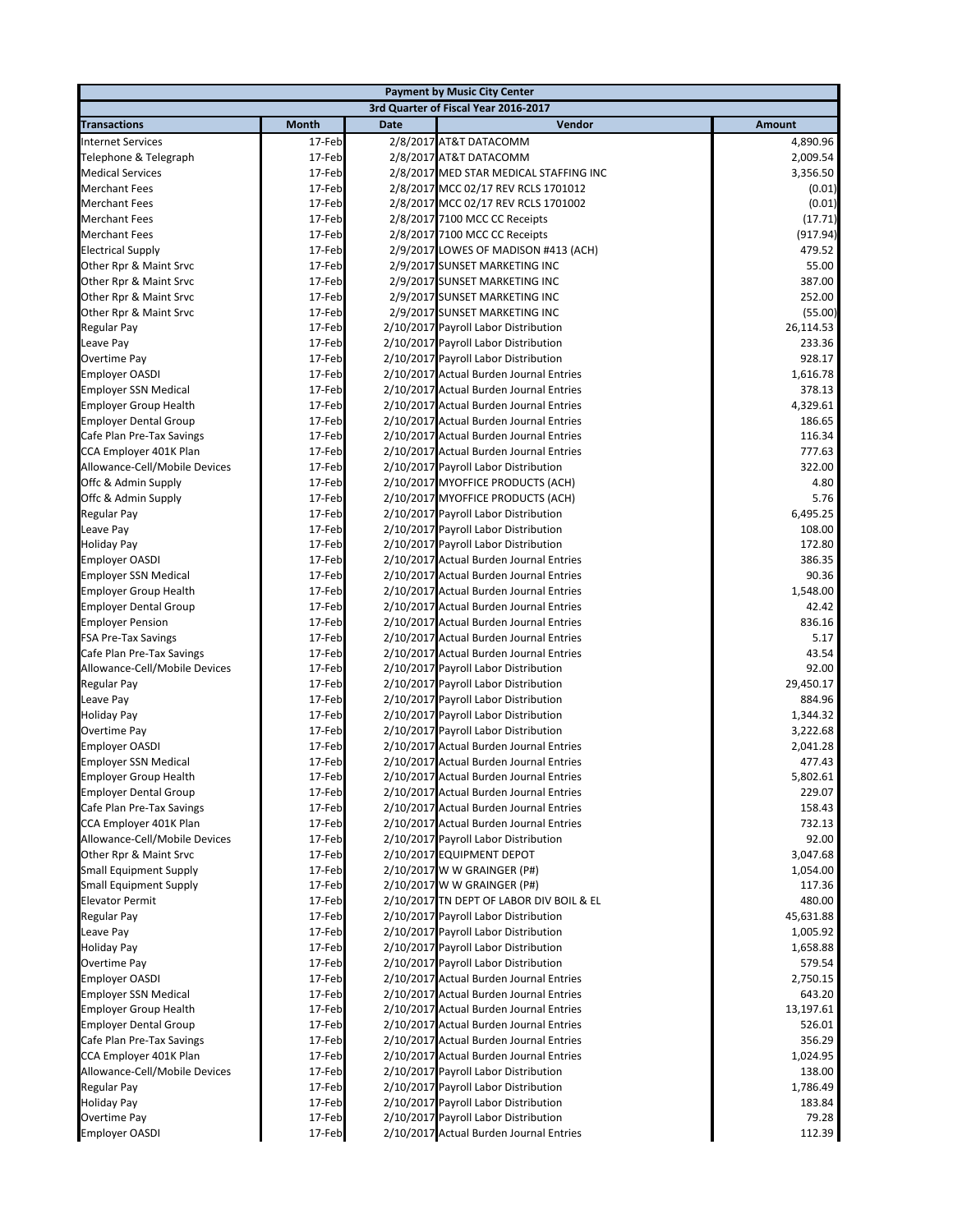|                                                                  |                  |             | <b>Payment by Music City Center</b>                                              |                       |
|------------------------------------------------------------------|------------------|-------------|----------------------------------------------------------------------------------|-----------------------|
|                                                                  |                  |             | 3rd Quarter of Fiscal Year 2016-2017                                             |                       |
| <b>Transactions</b>                                              | <b>Month</b>     | <b>Date</b> | Vendor                                                                           | <b>Amount</b>         |
| <b>Employer SSN Medical</b>                                      | 17-Feb           |             | 2/10/2017 Actual Burden Journal Entries                                          | 26.28                 |
| <b>Employer Group Health</b>                                     | 17-Feb           |             | 2/10/2017 Actual Burden Journal Entries                                          | 654.00                |
| <b>Employer Dental Group</b>                                     | 17-Feb           |             | 2/10/2017 Actual Burden Journal Entries                                          | 14.14                 |
| <b>Employer Pension</b>                                          | 17-Feb           |             | 2/10/2017 Actual Burden Journal Entries                                          | 252.92                |
| Cafe Plan Pre-Tax Savings                                        | 17-Feb           |             | 2/10/2017 Actual Burden Journal Entries                                          | 18.12                 |
| Regular Pay                                                      | 17-Feb           |             | 2/10/2017 Payroll Labor Distribution                                             | 9,468.15              |
| Leave Pay                                                        | 17-Feb           |             | 2/10/2017 Payroll Labor Distribution                                             | 139.76                |
| <b>Holiday Pay</b>                                               | 17-Feb           |             | 2/10/2017 Payroll Labor Distribution                                             | 312.88                |
| Overtime Pay                                                     | 17-Feb           |             | 2/10/2017 Payroll Labor Distribution                                             | 25.17                 |
| <b>Employer OASDI</b>                                            | 17-Feb           |             | 2/10/2017 Actual Burden Journal Entries                                          | 580.33                |
| <b>Employer SSN Medical</b>                                      | 17-Feb           |             | 2/10/2017 Actual Burden Journal Entries                                          | 135.73                |
| <b>Employer Group Health</b>                                     | 17-Feb           |             | 2/10/2017 Actual Burden Journal Entries                                          | 2,418.61              |
| <b>Employer Dental Group</b>                                     | 17-Feb           |             | 2/10/2017 Actual Burden Journal Entries                                          | 87.67                 |
| Cafe Plan Pre-Tax Savings                                        | 17-Feb           |             | 2/10/2017 Actual Burden Journal Entries                                          | 48.33                 |
| CCA Employer 401K Plan                                           | 17-Feb           |             | 2/10/2017 Actual Burden Journal Entries                                          | 315.20                |
| Allowance-Cell/Mobile Devices                                    | 17-Feb           |             | 2/10/2017 Payroll Labor Distribution                                             | 46.00                 |
| <b>Regular Pay</b>                                               | 17-Feb           |             | 2/10/2017 Payroll Labor Distribution                                             | 6,585.60              |
| <b>Employer OASDI</b>                                            | 17-Feb           |             | 2/10/2017 Actual Burden Journal Entries                                          | 386.59                |
| <b>Employer SSN Medical</b>                                      | 17-Feb           |             | 2/10/2017 Actual Burden Journal Entries                                          | 90.42                 |
| <b>Employer Group Health</b>                                     | 17-Feb           |             | 2/10/2017 Actual Burden Journal Entries                                          | 927.00                |
| <b>Employer Dental Group</b>                                     | 17-Feb           |             | 2/10/2017 Actual Burden Journal Entries                                          | 28.28                 |
| <b>Employer Pension</b>                                          | 17-Feb           |             | 2/10/2017 Actual Burden Journal Entries                                          | 812.66                |
| <b>FSA Pre-Tax Savings</b>                                       | 17-Feb           |             | 2/10/2017 Actual Burden Journal Entries                                          | 7.97                  |
| Cafe Plan Pre-Tax Savings                                        | 17-Feb           |             | 2/10/2017 Actual Burden Journal Entries                                          | 25.86                 |
| Allowance-Cell/Mobile Devices                                    | 17-Feb           |             | 2/10/2017 Payroll Labor Distribution                                             | 92.00                 |
| <b>Regular Pay</b>                                               | 17-Feb<br>17-Feb |             | 2/10/2017 Payroll Labor Distribution                                             | 30,001.95<br>1,781.66 |
| Leave Pay                                                        | 17-Feb           |             | 2/10/2017 Payroll Labor Distribution                                             | 552.24                |
| <b>Holiday Pay</b><br>Overtime Pay                               | 17-Feb           |             | 2/10/2017 Payroll Labor Distribution<br>2/10/2017 Payroll Labor Distribution     | 1,084.84              |
| <b>Employer OASDI</b>                                            | 17-Feb           |             | 2/10/2017 Actual Burden Journal Entries                                          | 1,950.42              |
| <b>Employer SSN Medical</b>                                      | 17-Feb           |             | 2/10/2017 Actual Burden Journal Entries                                          | 456.15                |
| <b>Employer Group Health</b>                                     | 17-Feb           |             | 2/10/2017 Actual Burden Journal Entries                                          | 7,491.56              |
| <b>Employer Dental Group</b>                                     | 17-Feb           |             | 2/10/2017 Actual Burden Journal Entries                                          | 271.48                |
| Cafe Plan Pre-Tax Savings                                        | 17-Feb           |             | 2/10/2017 Actual Burden Journal Entries                                          | 196.87                |
| CCA Employer 401K Plan                                           | 17-Feb           |             | 2/10/2017 Actual Burden Journal Entries                                          | 687.68                |
| <b>Security Services</b>                                         | 17-Feb           |             | 2/10/2017 ELITE SHOW SERVICES INC (ACH)                                          | 3,834.41              |
| Allowance-Cell/Mobile Devices                                    | 17-Feb           |             | 2/10/2017 Payroll Labor Distribution                                             | 230.00                |
| Postage & Delivery Srvc                                          | 17-Feb           |             | 2/10/2017 SUNSET MARKETING INC                                                   | 65.00                 |
| Postage & Delivery Srvc                                          | 17-Feb           |             | 2/10/2017 WIRELESS PLUS INC (ACH)                                                | 20.00                 |
| Printing/Binding                                                 | 17-Feb           |             | 2/10/2017 SUNSET MARKETING INC                                                   | 1,138.90              |
| Safety Supply                                                    | 17-Feb           |             | 2/10/2017 WIRELESS PLUS INC (ACH)                                                | 619.84                |
| <b>Regular Pay</b>                                               | 17-Feb           |             | 2/10/2017 Payroll Labor Distribution                                             | 3,720.91              |
| Leave Pay                                                        | 17-Feb           |             | 2/10/2017 Payroll Labor Distribution                                             | 498.96                |
| <b>Holiday Pay</b>                                               | 17-Feb           |             | 2/10/2017 Payroll Labor Distribution                                             | 331.44                |
| Overtime Pay                                                     | 17-Feb           |             | 2/10/2017 Payroll Labor Distribution                                             | 724.63                |
| <b>Employer OASDI</b>                                            | 17-Feb           |             | 2/10/2017 Actual Burden Journal Entries                                          | 292.17                |
| <b>Employer SSN Medical</b>                                      | 17-Feb           |             | 2/10/2017 Actual Burden Journal Entries                                          | 68.33                 |
| <b>Employer Group Health</b>                                     | 17-Feb           |             | 2/10/2017 Actual Burden Journal Entries                                          | 1,533.00              |
| <b>Employer Dental Group</b>                                     | 17-Feb           |             | 2/10/2017 Actual Burden Journal Entries                                          | 42.42                 |
| <b>Employer Pension</b>                                          | 17-Feb           |             | 2/10/2017 Actual Burden Journal Entries                                          | 651.05                |
| Cafe Plan Pre-Tax Savings                                        | 17-Feb           |             | 2/10/2017 Actual Burden Journal Entries                                          | 43.10                 |
| Regular Pay                                                      | 17-Feb           |             | 2/10/2017 Payroll Labor Distribution                                             | 6,834.69              |
| Leave Pay                                                        | 17-Feb           |             | 2/10/2017 Payroll Labor Distribution                                             | 298.36                |
| <b>Holiday Pay</b>                                               | 17-Feb           |             | 2/10/2017 Payroll Labor Distribution                                             | 107.60                |
| Overtime Pay                                                     | 17-Feb           |             | 2/10/2017 Payroll Labor Distribution                                             | 441.77                |
| <b>Employer OASDI</b>                                            | 17-Feb           |             | 2/10/2017 Actual Burden Journal Entries                                          | 453.65                |
| <b>Employer SSN Medical</b>                                      | 17-Feb           |             | 2/10/2017 Actual Burden Journal Entries                                          | 106.09                |
| <b>Employer Group Health</b>                                     | 17-Feb           |             | 2/10/2017 Actual Burden Journal Entries                                          | 1,152.00              |
| <b>Employer Dental Group</b>                                     | 17-Feb           |             | 2/10/2017 Actual Burden Journal Entries                                          | 42.42                 |
| Cafe Plan Pre-Tax Savings                                        | 17-Feb           |             | 2/10/2017 Actual Burden Journal Entries                                          | 31.47                 |
| CCA Employer 401K Plan                                           | 17-Feb<br>17-Feb |             | 2/10/2017 Actual Burden Journal Entries                                          | 70.99<br>869.39       |
| <b>Uniform Cleaning Service</b><br>Allowance-Cell/Mobile Devices | 17-Feb           |             | 2/10/2017 CINTAS CORP #051 MATS & RUGS(A<br>2/10/2017 Payroll Labor Distribution | 46.00                 |
| Regular Pay                                                      | 17-Feb           |             | 2/10/2017 Payroll Labor Distribution                                             | 5,682.93              |
| Leave Pay                                                        | 17-Feb           |             | 2/10/2017 Payroll Labor Distribution                                             | 1,458.31              |
|                                                                  |                  |             |                                                                                  |                       |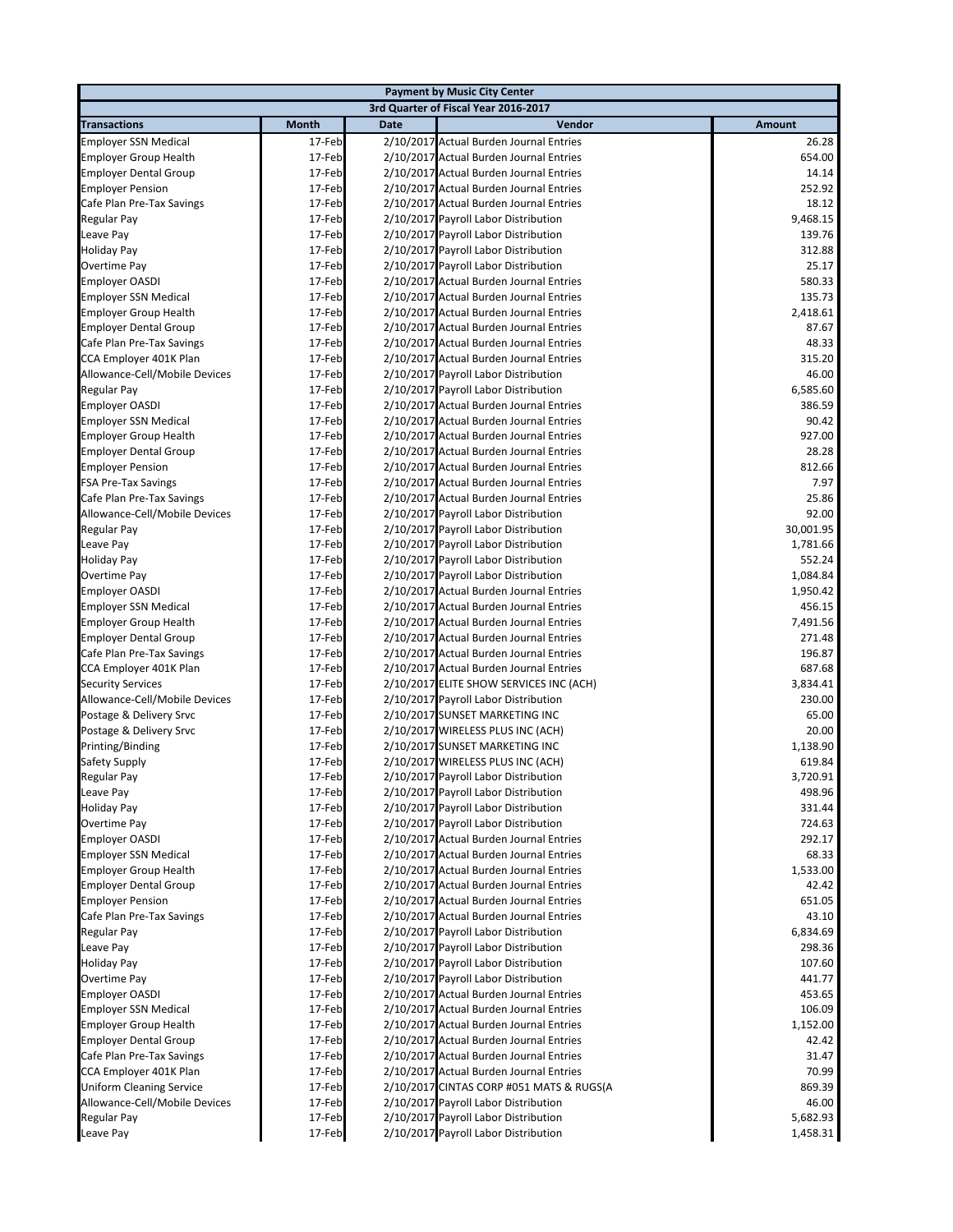|                               |              |      | <b>Payment by Music City Center</b>     |               |
|-------------------------------|--------------|------|-----------------------------------------|---------------|
|                               |              |      | 3rd Quarter of Fiscal Year 2016-2017    |               |
| <b>Transactions</b>           | <b>Month</b> | Date | Vendor                                  | <b>Amount</b> |
| Holiday Pay                   | 17-Feb       |      | 2/10/2017 Payroll Labor Distribution    | 242.00        |
| Overtime Pay                  | 17-Feb       |      | 2/10/2017 Payroll Labor Distribution    | 8.48          |
| <b>Employer OASDI</b>         | 17-Feb       |      | 2/10/2017 Actual Burden Journal Entries | 450.39        |
| <b>Employer SSN Medical</b>   | 17-Feb       |      | 2/10/2017 Actual Burden Journal Entries | 105.34        |
| <b>Employer Group Health</b>  | 17-Feb       |      | 2/10/2017 Actual Burden Journal Entries | 654.00        |
| <b>Employer Dental Group</b>  | 17-Feb       |      | 2/10/2017 Actual Burden Journal Entries | 42.42         |
| Cafe Plan Pre-Tax Savings     | 17-Feb       |      | 2/10/2017 Actual Burden Journal Entries | 16.80         |
| CCA Employer 401K Plan        | 17-Feb       |      | 2/10/2017 Actual Burden Journal Entries | 269.92        |
| Allowance-Cell/Mobile Devices | 17-Feb       |      | 2/10/2017 Payroll Labor Distribution    | 92.00         |
| <b>Host &amp; Hostess</b>     | 17-Feb       |      | 2/10/2017 BELMONT UNIVERSITY            | 500.00        |
| Regular Pay                   | 17-Feb       |      | 2/10/2017 Payroll Labor Distribution    | 15,389.79     |
| Leave Pay                     | 17-Feb       |      | 2/10/2017 Payroll Labor Distribution    | 1,606.21      |
| <b>Employer OASDI</b>         | 17-Feb       |      | 2/10/2017 Actual Burden Journal Entries | 1,028.59      |
| <b>Employer SSN Medical</b>   | 17-Feb       |      | 2/10/2017 Actual Burden Journal Entries | 240.56        |
| <b>Employer Group Health</b>  | 17-Feb       |      | 2/10/2017 Actual Burden Journal Entries | 1,425.00      |
| <b>Employer Dental Group</b>  | 17-Feb       |      | 2/10/2017 Actual Burden Journal Entries | 70.70         |
| <b>Employer Pension</b>       | 17-Feb       |      | 2/10/2017 Actual Burden Journal Entries | 2,097.30      |
| <b>FSA Pre-Tax Savings</b>    | 17-Feb       |      | 2/10/2017 Actual Burden Journal Entries | 8.93          |
| Cafe Plan Pre-Tax Savings     | 17-Feb       |      | 2/10/2017 Actual Burden Journal Entries | 39.72         |
| Allowance-Cell/Mobile Devices | 17-Feb       |      | 2/10/2017 Payroll Labor Distribution    | 230.00        |
| Regular Pay                   | 17-Feb       |      | 2/10/2017 Payroll Labor Distribution    | 3,807.00      |
| Leave Pay                     | 17-Feb       |      | 2/10/2017 Payroll Labor Distribution    | 140.00        |
| Overtime Pay                  | 17-Feb       |      | 2/10/2017 Payroll Labor Distribution    | 2.63          |
| <b>Employer OASDI</b>         | 17-Feb       |      | 2/10/2017 Actual Burden Journal Entries | 242.25        |
| <b>Employer SSN Medical</b>   | 17-Feb       |      | 2/10/2017 Actual Burden Journal Entries | 56.65         |
| <b>Employer Group Health</b>  | 17-Feb       |      | 2/10/2017 Actual Burden Journal Entries | 258.00        |
| <b>Employer Dental Group</b>  | 17-Feb       |      | 2/10/2017 Actual Burden Journal Entries | 14.14         |
| Cafe Plan Pre-Tax Savings     | 17-Feb       |      | 2/10/2017 Actual Burden Journal Entries | 6.76          |
| CCA Employer 401K Plan        | 17-Feb       |      | 2/10/2017 Actual Burden Journal Entries | 157.99        |
| Allowance-Cell/Mobile Devices | 17-Feb       |      | 2/10/2017 Payroll Labor Distribution    | 46.00         |
| Regular Pay                   | 17-Feb       |      | 2/10/2017 Payroll Labor Distribution    | 15,828.22     |
| Leave Pay                     | 17-Feb       |      | 2/10/2017 Payroll Labor Distribution    | 1,204.87      |
| Overtime Pay                  | 17-Feb       |      | 2/10/2017 Payroll Labor Distribution    | 417.82        |
| <b>Employer OASDI</b>         | 17-Feb       |      | 2/10/2017 Actual Burden Journal Entries | 1,020.21      |
| <b>Employer SSN Medical</b>   | 17-Feb       |      | 2/10/2017 Actual Burden Journal Entries | 238.59        |
| <b>Employer Group Health</b>  | 17-Feb       |      | 2/10/2017 Actual Burden Journal Entries | 2,961.00      |
| <b>Employer Dental Group</b>  | 17-Feb       |      | 2/10/2017 Actual Burden Journal Entries | 127.26        |
| Cafe Plan Pre-Tax Savings     | 17-Feb       |      | 2/10/2017 Actual Burden Journal Entries | 83.23         |
| CCA Employer 401K Plan        | 17-Feb       |      | 2/10/2017 Actual Burden Journal Entries | 468.25        |
| Allowance-Cell/Mobile Devices | 17-Feb       |      | 2/10/2017 Payroll Labor Distribution    | 92.00         |
| Regular Pay                   | 17-Feb       |      | 2/10/2017 Payroll Labor Distribution    | 7,762.02      |
| Overtime Pay                  | 17-Feb       |      | 2/10/2017 Payroll Labor Distribution    | 435.59        |
| <b>Employer OASDI</b>         | 17-Feb       |      | 2/10/2017 Actual Burden Journal Entries | 473.94        |
| <b>Employer SSN Medical</b>   | 17-Feb       |      | 2/10/2017 Actual Burden Journal Entries | 110.84        |
| <b>Employer Group Health</b>  | 17-Feb       |      | 2/10/2017 Actual Burden Journal Entries | 912.00        |
| <b>Employer Dental Group</b>  | 17-Feb       |      | 2/10/2017 Actual Burden Journal Entries | 28.28         |
| <b>Employer Pension</b>       | 17-Feb       |      | 2/10/2017 Actual Burden Journal Entries | 1,011.59      |
| <b>FSA Pre-Tax Savings</b>    | 17-Feb       |      | 2/10/2017 Actual Burden Journal Entries | 23.91         |
| Cafe Plan Pre-Tax Savings     | 17-Feb       |      | 2/10/2017 Actual Burden Journal Entries | 25.47         |
| Allowance-Cell/Mobile Devices | 17-Feb       |      | 2/10/2017 Payroll Labor Distribution    | 92.00         |
| Regular Pay                   | 17-Feb       |      | 2/10/2017 Payroll Labor Distribution    | 6,434.76      |
| Leave Pay                     | 17-Feb       |      | 2/10/2017 Payroll Labor Distribution    | 1,094.24      |
| <b>Employer OASDI</b>         | 17-Feb       |      | 2/10/2017 Actual Burden Journal Entries | 460.93        |
| <b>Employer SSN Medical</b>   | 17-Feb       |      | 2/10/2017 Actual Burden Journal Entries | 107.80        |
| <b>Employer Group Health</b>  | 17-Feb       |      | 2/10/2017 Actual Burden Journal Entries | 546.00        |
| <b>Employer Dental Group</b>  | 17-Feb       |      | 2/10/2017 Actual Burden Journal Entries | 42.42         |
| Cafe Plan Pre-Tax Savings     | 17-Feb       |      | 2/10/2017 Actual Burden Journal Entries | 14.30         |
| CCA Employer 401K Plan        | 17-Feb       |      | 2/10/2017 Actual Burden Journal Entries | 221.99        |
| Legal Services                | 17-Feb       |      | 2/10/2017 BONE MCALLESTER NORTON PLLC   | 10,000.00     |
| Allowance-Cell/Mobile Devices | 17-Feb       |      | 2/10/2017 Payroll Labor Distribution    | 92.00         |
| Regular Pay                   | 17-Feb       |      | 2/10/2017 Payroll Labor Distribution    | 17,558.31     |
| Overtime Pay                  | 17-Feb       |      | 2/10/2017 Payroll Labor Distribution    | 105.00        |
| <b>Employer OASDI</b>         | 17-Feb       |      | 2/10/2017 Actual Burden Journal Entries | 1,074.88      |
| <b>Employer SSN Medical</b>   | 17-Feb       |      | 2/10/2017 Actual Burden Journal Entries | 251.39        |
| <b>Employer Group Health</b>  | 17-Feb       |      | 2/10/2017 Actual Burden Journal Entries | 879.00        |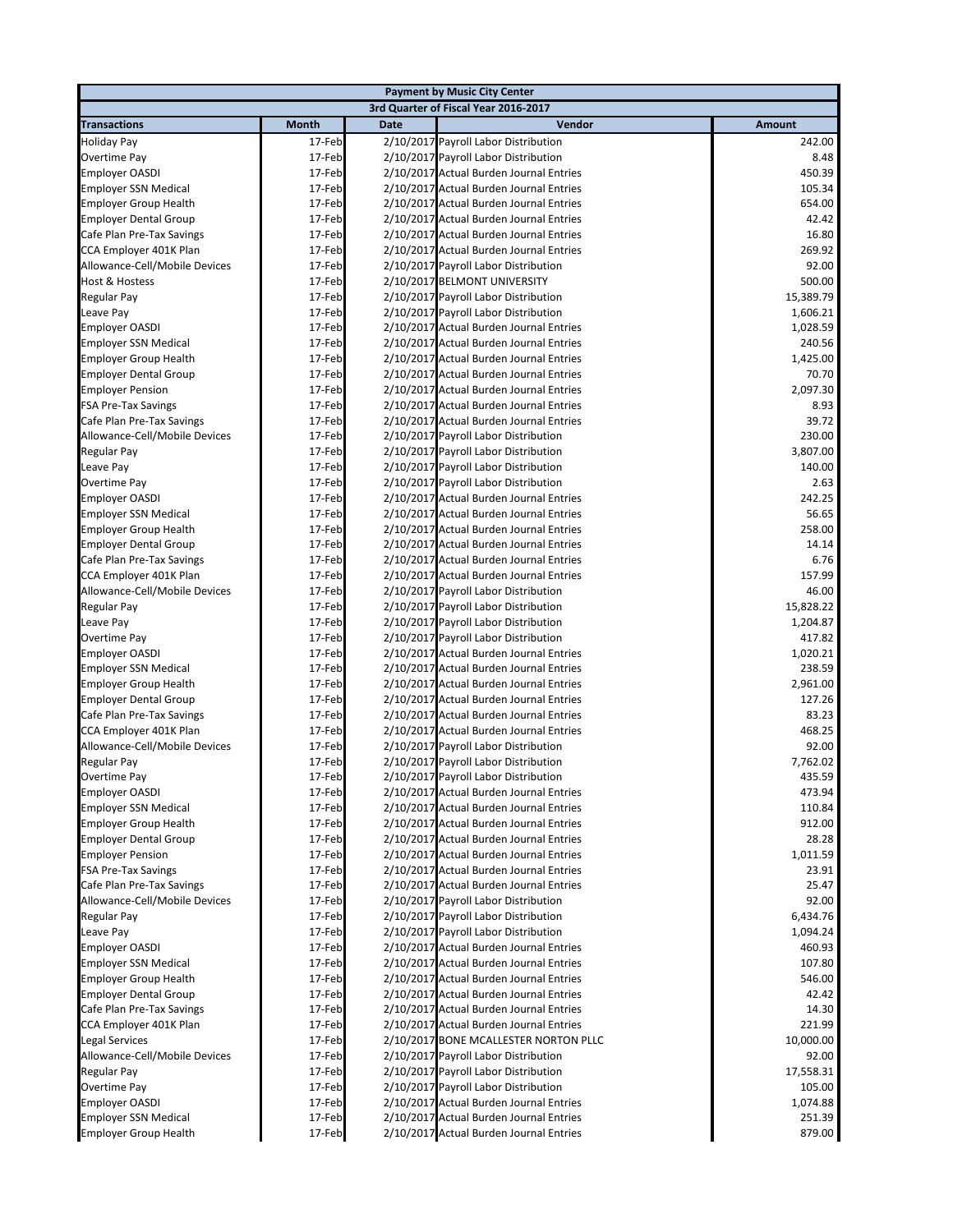|                                                          |                  |             | <b>Payment by Music City Center</b>                                                |                    |
|----------------------------------------------------------|------------------|-------------|------------------------------------------------------------------------------------|--------------------|
|                                                          |                  |             | 3rd Quarter of Fiscal Year 2016-2017                                               |                    |
| <b>Transactions</b>                                      | Month            | <b>Date</b> | Vendor                                                                             | Amount             |
| <b>Employer Dental Group</b>                             | 17-Feb           |             | 2/10/2017 Actual Burden Journal Entries                                            | 28.28              |
| <b>Employer Pension</b>                                  | 17-Feb           |             | 2/10/2017 Actual Burden Journal Entries                                            | 2,179.65           |
| <b>FSA Pre-Tax Savings</b>                               | 17-Feb           |             | 2/10/2017 Actual Burden Journal Entries                                            | 7.97               |
| Cafe Plan Pre-Tax Savings                                | 17-Feb           |             | 2/10/2017 Actual Burden Journal Entries                                            | 24.04              |
| Allowance-Cell/Mobile Devices                            | 17-Feb           |             | 2/10/2017 Payroll Labor Distribution                                               | 92.00              |
| Regular Pay                                              | 17-Feb           |             | 2/10/2017 Payroll Labor Distribution                                               | 7,213.92           |
| Leave Pay                                                | 17-Feb           |             | 2/10/2017 Payroll Labor Distribution                                               | 310.88             |
| Overtime Pay                                             | 17-Feb           |             | 2/10/2017 Payroll Labor Distribution                                               | 124.67             |
| <b>Employer OASDI</b>                                    | 17-Feb           |             | 2/10/2017 Actual Burden Journal Entries                                            | 448.05             |
| <b>Employer SSN Medical</b>                              | 17-Feb           |             | 2/10/2017 Actual Burden Journal Entries                                            | 104.80             |
| <b>Employer Group Health</b>                             | 17-Feb<br>17-Feb |             | 2/10/2017 Actual Burden Journal Entries                                            | 1,443.00<br>56.56  |
| <b>Employer Dental Group</b>                             |                  |             | 2/10/2017 Actual Burden Journal Entries                                            | 39.38              |
| Cafe Plan Pre-Tax Savings<br>CCA Employer 401K Plan      | 17-Feb<br>17-Feb |             | 2/10/2017 Actual Burden Journal Entries<br>2/10/2017 Actual Burden Journal Entries | 74.87              |
| Allowance-Cell/Mobile Devices                            | 17-Feb           |             | 2/10/2017 Payroll Labor Distribution                                               | 92.00              |
| Food & Ice                                               | 17-Feb           |             | 2/13/2017 CENTERPLATE MCC (ACH)                                                    | 24.30              |
| Gas                                                      | 17-Feb           |             | 2/13/2017 PIEDMONT NATURAL GAS CO (METRO                                           | 7,082.68           |
| Other Rpr & Maint Srvc                                   | 17-Feb           |             | 2/13/2017 NASHVILLE MACHINE ELEVATOR CO                                            | 201.00             |
| Janitorial Srvc                                          | 17-Feb           |             | 2/13/2017 INDUSTRIAL STAFFING OF TN (ACH                                           | 7,738.87           |
| <b>HHold &amp; Jnitr Supply</b>                          | 17-Feb           |             | 2/13/2017 AMERICAN PAPER & TWINE CO (ACH                                           | 562.40             |
| <b>HHold &amp; Jnitr Supply</b>                          | 17-Feb           |             | 2/13/2017 AMERICAN PAPER & TWINE CO (ACH                                           | 1,060.85           |
| <b>HHold &amp; Jnitr Supply</b>                          | 17-Feb           |             | 2/13/2017 AMERICAN PAPER & TWINE CO (ACH                                           | 831.50             |
| <b>HHold &amp; Jnitr Supply</b>                          | 17-Feb           |             | 2/13/2017 AMERICAN PAPER & TWINE CO (ACH                                           | 410.83             |
| <b>HHold &amp; Jnitr Supply</b>                          | 17-Feb           |             | 2/13/2017 AMERICAN PAPER & TWINE CO (ACH                                           | 1,321.50           |
| <b>HHold &amp; Jnitr Supply</b>                          | 17-Feb           |             | 2/13/2017 AMERICAN PAPER & TWINE CO (ACH                                           | 662.00             |
| <b>Security Services</b>                                 | 17-Feb           |             | 2/13/2017 ELITE SHOW SERVICES INC (ACH)                                            | 758.84             |
| <b>Security Services</b>                                 | 17-Feb           |             | 2/13/2017 ELITE SHOW SERVICES INC (ACH)                                            | 1,762.52           |
| <b>Uniform Cleaning Service</b>                          | 17-Feb           |             | 2/13/2017 CINTAS CORP #051 MATS & RUGS(A                                           | 1,300.04           |
| Other Rpr & Maint Srvc                                   | 17-Feb           |             | 2/13/2017 FOOD EQUIPMENT SERVICES CO LLC                                           | 299.00             |
| Other Rpr & Maint Srvc                                   | 17-Feb           |             | 2/13/2017 FOOD EQUIPMENT SERVICES CO LLC                                           | 619.58             |
| Food & Ice                                               | 17-Feb           |             | 2/13/2017 CENTERPLATE MCC (ACH)                                                    | 677.26             |
| <b>Merchant Fees</b>                                     | 17-Feb           |             | 2/13/2017 7100 MCC CC Receipts                                                     | (111.07)           |
| <b>Mngt Cnsltnt Srvc</b>                                 | 17-Feb           |             | 2/13/2017 EMPL & ASSESSMENT SOL INC (E&A                                           | 101.10             |
| Food & Bev-Inhouse                                       | 17-Feb           |             | 2/13/2017 CENTERPLATE MCC (ACH)                                                    | 122.58             |
| <b>Small Equipment Supply</b>                            | 17-Feb           |             | 2/14/2017 BIRD X INC (ACH)                                                         | 552.00             |
| <b>Small Equipment Supply</b>                            | 17-Feb           |             | 2/14/2017 BIRD X INC (ACH)                                                         | 82.00              |
| Offc & Admin Supply                                      | 17-Feb<br>17-Feb |             | 2/14/2017 MYOFFICE PRODUCTS (ACH)<br>2/15/2017 JOHNSON CNTRLS INC(TN/NC)(P#)(      | 10.86<br>50.00     |
| Postage & Delivery Srvc<br>Postage & Delivery Srvc       | 17-Feb           |             | 2/15/2017 JOHNSON CNTRLS INC(TN/NC)(P#)(                                           | 20.00              |
| Postage & Delivery Srvc                                  | 17-Feb           |             | 2/15/2017 BIRD X INC (ACH)                                                         | 17.41              |
| Postage & Delivery Srvc                                  | 17-Feb           |             | 2/15/2017 BIRD X INC (ACH)                                                         | 28.96              |
| Postage & Delivery Srvc                                  | 17-Feb           |             | 2/15/2017 JOHNSON CNTRLS INC(TN/NC)(P#)(                                           | (20.00)            |
| <b>Building Maintenance Srvc</b>                         | 17-Feb           |             | 2/15/2017 NASHVILLE GLASS CO                                                       | 175.00             |
| <b>Building Maintenance Srvc</b>                         | 17-Feb           |             | 2/15/2017 NASHVILLE GLASS CO                                                       | 175.00             |
| Plumbing/HVAC Maintain Srvc                              | 17-Feb           |             | 2/15/2017 REA INC (ACH)                                                            | 21,875.00          |
| Plumbing/HVAC Maintain Srvc                              | 17-Feb           |             | 2/15/2017 ROTO ROOTER (ACH)                                                        | 556.95             |
| Rpr & Maint Srvc Elev/Escel                              | 17-Feb           |             | 2/15/2017 NASHVILLE MACHINE ELEVATOR CO                                            | 13,865.25          |
| Repair & Maint Supply                                    | 17-Feb           |             | 2/15/2017 JOHNSON CNTRLS INC(TN/NC)(P#)(                                           | 787.50             |
| Repair & Maint Supply                                    | 17-Feb           |             | 2/15/2017 JOHNSON CNTRLS INC(TN/NC)(P#)(                                           | 100.92             |
| Repair & Maint Supply                                    | 17-Feb           |             | 2/15/2017 BEST PLUMBING SPECIALTIES INC                                            | 197.50             |
| Repair & Maint Supply                                    | 17-Feb           |             | 2/15/2017 BEST PLUMBING SPECIALTIES INC                                            | 58.98              |
| Repair & Maint Supply                                    | 17-Feb           |             | 2/15/2017 BEST PLUMBING SPECIALTIES INC                                            | 199.25             |
| Repair & Maint Supply                                    | 17-Feb           |             | 2/15/2017 BEST PLUMBING SPECIALTIES INC                                            | 197.50             |
| Repair & Maint Supply                                    | 17-Feb           |             | 2/15/2017 W W GRAINGER (P#)                                                        | 197.15             |
| Repair & Maint Supply                                    | 17-Feb           |             | 2/15/2017 KENNY PIPE & SUPPLY INC (ACH)                                            | 262.24             |
| <b>HVAC Supply</b>                                       | 17-Feb           |             | 2/15/2017 TN ELECTRIC MOTOR CO (ACH)                                               | 2,334.00           |
| <b>Small Equipment Supply</b>                            | 17-Feb           |             | 2/15/2017 W W GRAINGER (P#)                                                        | (144.40)           |
| <b>Small Equipment Supply</b>                            | 17-Feb           |             | 2/15/2017 W W GRAINGER (P#)                                                        | (15.00)            |
| Rent Storage/Safety Box                                  | 17-Feb           |             | 2/15/2017 CONTRACT CARPETS SALES CO                                                | 795.00             |
| <b>Temporary Service</b>                                 | 17-Feb           |             | 2/15/2017 INDUSTRIAL STAFFING OF TN (ACH<br>2/15/2017 W W GRAINGER (P#)            | 4,342.48<br>122.94 |
| <b>HHold &amp; Jnitr Supply</b><br><b>Rent Equipment</b> | 17-Feb<br>17-Feb |             | 2/15/2017 AT&T MOBILITY II LLC                                                     | 2,000.00           |
| <b>Medical Services</b>                                  | 17-Feb           |             | 2/15/2017 MED STAR MEDICAL STAFFING INC                                            | 198.00             |
| <b>Security Services</b>                                 | 17-Feb           |             | 2/15/2017 ELITE SHOW SERVICES INC (ACH)                                            | 2,046.33           |
| <b>Security Services</b>                                 | 17-Feb           |             | 2/15/2017 ELITE SHOW SERVICES INC (ACH)                                            | 22,002.98          |
|                                                          |                  |             |                                                                                    |                    |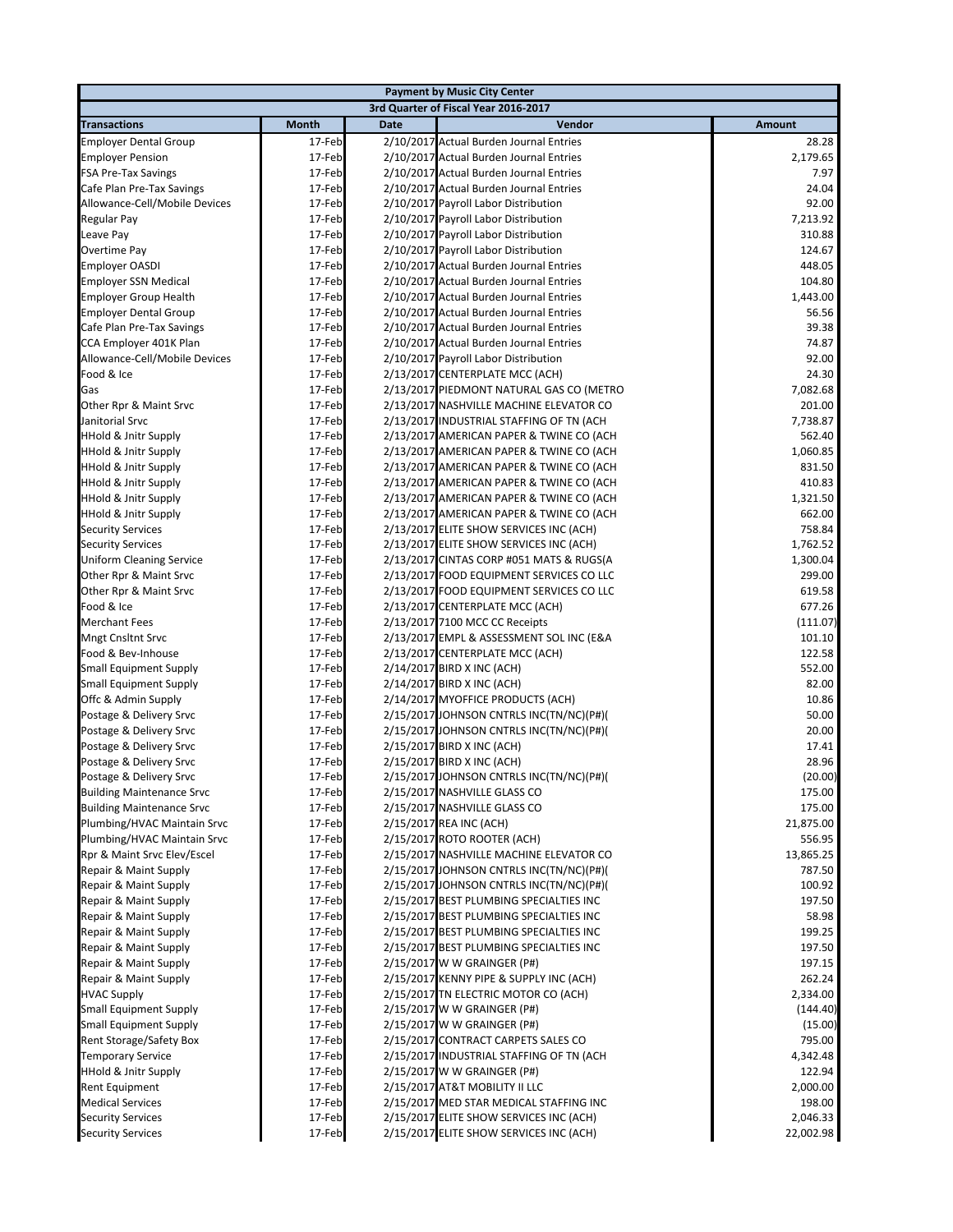| <b>Payment by Music City Center</b>              |                                      |                     |                                                                        |                   |  |  |
|--------------------------------------------------|--------------------------------------|---------------------|------------------------------------------------------------------------|-------------------|--|--|
|                                                  | 3rd Quarter of Fiscal Year 2016-2017 |                     |                                                                        |                   |  |  |
| <b>Transactions</b>                              | Month                                | <b>Date</b>         | Vendor                                                                 | Amount            |  |  |
| <b>Temporary Service</b>                         | 17-Feb                               |                     | 2/15/2017 ELITE SHOW SERVICES INC (ACH)                                | 1,158.27          |  |  |
| <b>Temporary Service</b>                         | 17-Feb                               |                     | 2/15/2017 ELITE SHOW SERVICES INC (ACH)                                | 3,946.69          |  |  |
| Offc & Admin Supply                              | 17-Feb                               |                     | 2/15/2017 SUNSET MARKETING INC                                         | 71.50             |  |  |
| Offc & Admin Supply                              | 17-Feb                               |                     | 2/15/2017 MYOFFICE PRODUCTS (ACH)                                      | 8.76              |  |  |
| Other Rpr & Maint Srvc                           | 17-Feb                               |                     | 2/15/2017 FORKLIFT SYSTEMS INC (ACH)                                   | 185.48            |  |  |
| Employee Out-of-town Travel                      | 17-Feb                               |                     | 2/15/2017 IVEY, BRIAN                                                  | 1,068.04          |  |  |
| Employee Out-of-town Travel                      | 17-Feb                               |                     | 2/15/2017 IVEY, BRIAN                                                  | 105.14            |  |  |
| Postage & Delivery Srvc                          | 17-Feb                               |                     | 2/15/2017 LOWES OF MADISON #413 (ACH)                                  | 10.00             |  |  |
| Offc & Admin Supply                              | 17-Feb                               |                     | 2/15/2017 MYOFFICE PRODUCTS (ACH)                                      | 23.18             |  |  |
| Offc & Admin Supply                              | 17-Feb                               |                     | 2/15/2017 MYOFFICE PRODUCTS (ACH)                                      | 3.28              |  |  |
| Furniture/Fixtures<\$10K                         | 17-Feb                               |                     | 2/15/2017 LOWES OF MADISON #413 (ACH)                                  | 207.10            |  |  |
| <b>Merchant Fees</b>                             | 17-Feb                               |                     | 2/15/2017 MCC Misc AR JE                                               | (262.84)          |  |  |
| <b>Merchant Fees</b>                             | 17-Feb                               |                     | 2/15/2017 MCC Misc AR JE                                               | 500.00            |  |  |
| Employee Out-of-town Travel                      | 17-Feb                               |                     | 2/15/2017 STARKS, CHARLES L                                            | 255.74            |  |  |
| Postage & Delivery Srvc                          | 17-Feb                               |                     | 2/15/2017 TN REGIONAL SAFETY COUNCIL INC                               | 14.94             |  |  |
| Offc & Admin Supply                              | 17-Feb                               |                     | 2/15/2017 MYOFFICE PRODUCTS (ACH)                                      | 32.40             |  |  |
| <b>HHold &amp; Jnitr Supply</b>                  | 17-Feb                               |                     | 2/16/2017 AMERICAN PAPER & TWINE CO (ACH                               | 174.60            |  |  |
| Rpr & Maint Srvc Janus                           | 17-Feb                               |                     | 2/16/2017 MORROW TECHNOLOGIES CORP (ACH)                               | 2,130.00          |  |  |
| Safety Supply                                    | 17-Feb                               |                     | 2/16/2017 WIRELESS PLUS INC (ACH)                                      | (25.00)           |  |  |
| <b>Merchant Fees</b>                             | 17-Feb                               |                     | 2/16/2017 7100 MCC CC Receipts                                         | (5.57)            |  |  |
| <b>Merchant Fees</b>                             | 17-Feb                               |                     | 2/16/2017 7100 MCC CC Receipts                                         | (42.55)           |  |  |
| <b>Merchant Fees</b>                             | 17-Feb                               |                     | 2/16/2017 7100 MCC CC Receipts                                         | (9.43)            |  |  |
| Postage & Delivery Srvc                          | 17-Feb                               |                     | 2/17/2017 AWARD CENTER INC, THE (ACH)                                  | 3.00              |  |  |
| Offc & Admin Supply                              | 17-Feb                               |                     | 2/17/2017 AMERICAN PAPER & TWINE CO (ACH                               | 117.60            |  |  |
| Offc & Admin Supply                              | 17-Feb                               |                     | 2/17/2017 AWARD CENTER INC, THE (ACH)                                  | 12.00             |  |  |
| District Energy System                           | 17-Feb                               |                     | 2/17/2017 DES REVENUE / US BANK (ACH)                                  | 222,540.07        |  |  |
| Offc & Admin Supply                              | 17-Feb                               |                     | 2/17/2017 AMERICAN PAPER & TWINE CO (ACH                               | 57.60             |  |  |
| <b>Laundry Services</b>                          | 17-Feb                               | 2/17/2017 ALSCO     |                                                                        | 1,110.69          |  |  |
| Offc & Admin Supply                              | 17-Feb                               |                     | 2/17/2017 AMERICAN PAPER & TWINE CO (ACH                               | 24.00             |  |  |
| <b>HHold &amp; Jnitr Supply</b>                  | 17-Feb                               |                     | 2/17/2017 AMERICAN PAPER & TWINE CO (ACH                               | 1,124.80          |  |  |
| <b>Mngt Cnsltnt Srvc</b>                         | 17-Feb                               |                     | 2/17/2017 PIERREMONT MEDIA GROUP INC (AC                               | 787.50            |  |  |
| Postage & Delivery Srvc                          | 17-Feb                               |                     | 2/17/2017 PIERREMONT MEDIA GROUP INC (AC                               | 29.00             |  |  |
| Other Rpr & Maint Srvc                           | 17-Feb                               |                     | 2/17/2017 PIERREMONT MEDIA GROUP INC (AC                               | 516.00            |  |  |
| Offc & Admin Supply                              | 17-Feb                               |                     | 2/17/2017 AMERICAN PAPER & TWINE CO (ACH                               | 24.00             |  |  |
| <b>Small Equipment Supply</b>                    | 17-Feb                               |                     | 2/17/2017 W W GRAINGER (P#)                                            | 76.40             |  |  |
| Offc & Admin Supply                              | 17-Feb                               |                     | 2/17/2017 AMERICAN PAPER & TWINE CO (ACH                               | 352.80            |  |  |
| Offc & Admin Supply                              | 17-Feb                               |                     | 2/17/2017 AMERICAN PAPER & TWINE CO (ACH                               | 151.20            |  |  |
| Offc & Admin Supply                              | 17-Feb                               |                     | 2/17/2017 AMERICAN PAPER & TWINE CO (ACH                               | 16.80             |  |  |
| Offc & Admin Supply                              | 17-Feb                               |                     | 2/17/2017 AMERICAN PAPER & TWINE CO (ACH                               | 43.20             |  |  |
| Registration                                     | 17-Feb                               |                     | 2/17/2017 NASHVILLE HOTEL-MOTEL ASSOC                                  | 58.00             |  |  |
| Offc & Admin Supply                              | 17-Feb                               |                     | 2/17/2017 AMERICAN PAPER & TWINE CO (ACH                               | 33.60             |  |  |
| Offc & Admin Supply<br>Pest Control Srvc         | 17-Feb                               |                     | 2/17/2017 AMERICAN PAPER & TWINE CO (ACH                               | 43.20             |  |  |
|                                                  | 17-Feb<br>17-Feb                     |                     | 2/20/2017 COOKS PEST CONTROL INC COMMERC                               | 1,207.50          |  |  |
| Other Rpr & Maint Srvc                           |                                      |                     | 2/20/2017 NASHVILLE MACHINE ELEVATOR CO                                | 330.00            |  |  |
| <b>Elevator Permit</b><br>Other Rpr & Maint Srvc | 17-Feb<br>17-Feb                     |                     | 2/20/2017 TN DEPT OF LABOR DIV BOIL & EL<br>2/20/2017 KELSAN INC (ACH) | 60.00<br>3,238.00 |  |  |
| <b>Medical Services</b>                          | 17-Feb                               |                     | 2/20/2017 MED STAR MEDICAL STAFFING INC                                | 3,333.00          |  |  |
| Auto Fuel                                        | 17-Feb                               |                     | 2/20/2017 WEX (WRIGHT EXPRESS FINANCIAL)                               | 241.00            |  |  |
| <b>Uniform Cleaning Service</b>                  | 17-Feb                               |                     | 2/20/2017 CINTAS CORP #051 MATS & RUGS(A                               | 817.93            |  |  |
| Food & Ice                                       | 17-Feb                               |                     | 2/20/2017 CENTERPLATE MCC (ACH)                                        | 313.47            |  |  |
| <b>Mngt Cnsltnt Srvc</b>                         | 17-Feb                               |                     | 2/20/2017 INQUIRIES INC (ACH)                                          | 492.00            |  |  |
| <b>Mngt Cnsltnt Srvc</b>                         | 17-Feb                               |                     | 2/20/2017 CUSHION EMPLOYER SER (ACH)                                   | 29,875.00         |  |  |
| <b>Electrical Supply</b>                         | 17-Feb                               |                     | 2/21/2017 WILLIAMS WHOLESALE SUPPLY OF N                               | 68.00             |  |  |
| Offc & Admin Supply                              | 17-Feb                               |                     | 2/21/2017 W W GRAINGER (P#)                                            | 90.18             |  |  |
| <b>HHold &amp; Jnitr Supply</b>                  | 17-Feb                               |                     | 2/21/2017 MYOFFICE PRODUCTS (ACH)                                      | 342.00            |  |  |
| <b>HHold &amp; Jnitr Supply</b>                  | 17-Feb                               |                     | 2/21/2017 MYOFFICE PRODUCTS (ACH)                                      | 351.00            |  |  |
| Other Rpr & Maint Srvc                           | 17-Feb                               |                     | 2/21/2017 BRAND IMAGING GROUP                                          | 80.00             |  |  |
| <b>Small Equipment Supply</b>                    | 17-Feb                               | 2/21/2017 FIS (ACH) |                                                                        | (580.00)          |  |  |
| Postage & Delivery Srvc                          | 17-Feb                               |                     | 2/21/2017 LOOMIS FARGO & CO                                            | (25.00)           |  |  |
| Repair & Maint Supply                            | 17-Feb                               |                     | 2/21/2017 LOOMIS FARGO & CO                                            | (274.00)          |  |  |
| <b>Employee Award/Gift</b>                       | 17-Feb                               |                     | 2/21/2017 AWARD CENTER INC, THE (ACH)                                  | (74.95)           |  |  |
| Employee Out-of-town Travel                      | 17-Feb                               |                     | 2/22/2017 7100 MCC Cash Receipts                                       | (44.55)           |  |  |
| Offc & Admin Supply                              | 17-Feb                               |                     | 2/22/2017 MYOFFICE PRODUCTS (ACH)                                      | 61.25             |  |  |
| <b>Merchant Fees</b>                             | 17-Feb                               |                     | 2/22/2017 Misc Parking JE 2/22                                         | 40.00             |  |  |
| <b>Merchant Fees</b>                             | 17-Feb                               |                     | 2/22/2017 7100 MCC CC Receipts                                         | (105.16)          |  |  |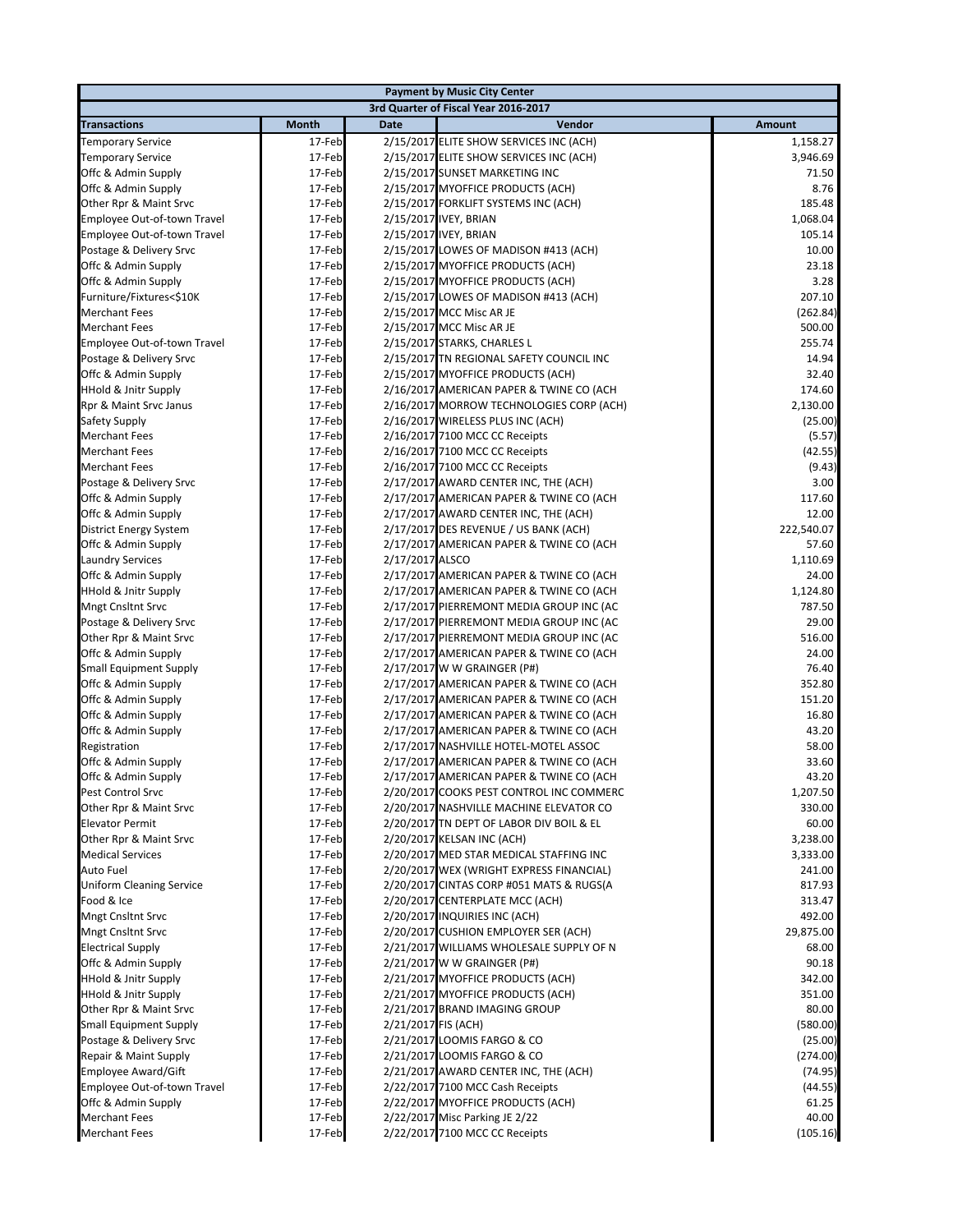|                                                     |                  |                 | <b>Payment by Music City Center</b>                                                |                     |
|-----------------------------------------------------|------------------|-----------------|------------------------------------------------------------------------------------|---------------------|
|                                                     |                  |                 | 3rd Quarter of Fiscal Year 2016-2017                                               |                     |
| <b>Transactions</b>                                 | <b>Month</b>     | <b>Date</b>     | Vendor                                                                             | <b>Amount</b>       |
| <b>Merchant Fees</b>                                | 17-Feb           |                 | 2/22/2017 7100 MCC CC Receipts                                                     | (150.49)            |
| <b>Merchant Fees</b>                                | 17-Feb           |                 | 2/22/2017 7100 MCC CC Receipts                                                     | (40.00)             |
| <b>Employee Award/Gift</b>                          | 17-Feb           |                 | 2/22/2017 AWARD CENTER INC, THE (ACH)                                              | (2.93)              |
| <b>Building Maintenance Srvc</b>                    | 17-Feb           |                 | 2/23/2017 ISENHOUR DOOR PRODUCTS INC (AC                                           | 300.00              |
| Other Rpr & Maint Srvc                              | 17-Feb           |                 | 2/23/2017 FORKLIFT SYSTEMS INC (ACH)                                               | 2,481.97            |
| <b>Electrical Supply</b>                            | 17-Feb           |                 | 2/23/2017 WILLIAMS WHOLESALE SUPPLY OF N                                           | 5,692.94            |
| <b>Temporary Service</b>                            | 17-Feb           |                 | 2/23/2017 INDUSTRIAL STAFFING OF TN (ACH                                           | 7,546.73            |
| <b>Laundry Services</b>                             | 17-Feb           | 2/23/2017 ALSCO |                                                                                    | 426.50              |
| <b>Laundry Services</b>                             | 17-Feb           | 2/23/2017 ALSCO |                                                                                    | 1,937.05            |
| <b>Laundry Services</b>                             | 17-Feb           | 2/23/2017 ALSCO |                                                                                    | 134.10              |
| Janitorial Srvc                                     | 17-Feb           |                 | 2/23/2017 INDUSTRIAL STAFFING OF TN (ACH                                           | 8,259.31            |
| Other Rpr & Maint Srvc                              | 17-Feb           |                 | 2/23/2017 PREMIUM FLOOR CARE & SERVICES                                            | 1,709.60            |
| Cable Television                                    | 17-Feb<br>17-Feb |                 | 2/23/2017 COMCAST (ACH)                                                            | 421.33              |
| <b>Internet Services</b><br><b>Medical Services</b> | 17-Feb           |                 | 2/23/2017 COMCAST (ACH)                                                            | 254.85<br>1,419.00  |
| <b>Medical Services</b>                             | 17-Feb           |                 | 2/23/2017 MED STAR MEDICAL STAFFING INC<br>2/23/2017 MED STAR MEDICAL STAFFING INC | 176.00              |
| <b>Security Services</b>                            | 17-Feb           |                 | 2/23/2017 ELITE SHOW SERVICES INC (ACH)                                            | 47,723.03           |
| <b>Security Services</b>                            | 17-Feb           |                 | 2/23/2017 ELITE SHOW SERVICES INC (ACH)                                            | 14,358.40           |
| <b>Security Services</b>                            | 17-Feb           |                 | 2/23/2017 ELITE SHOW SERVICES INC (ACH)                                            | 5,542.27            |
| <b>Security Services</b>                            | 17-Feb           |                 | 2/23/2017 ELITE SHOW SERVICES INC (ACH)                                            | 2,046.33            |
| <b>Temporary Service</b>                            | 17-Feb           |                 | 2/23/2017 ELITE SHOW SERVICES INC (ACH)                                            | 1,333.88            |
| <b>Temporary Service</b>                            | 17-Feb           |                 | 2/23/2017 ELITE SHOW SERVICES INC (ACH)                                            | 1,666.80            |
| Other Rpr & Maint Srvc                              | 17-Feb           |                 | 2/23/2017 AMERICAS MOTOR SPORTS                                                    | 20.79               |
| Other Rpr & Maint Srvc                              | 17-Feb           |                 | 2/23/2017 AMERICAS MOTOR SPORTS                                                    | 198.00              |
| Other Rpr & Maint Srvc                              | 17-Feb           |                 | 2/23/2017 AMERICAS MOTOR SPORTS                                                    | 148.50              |
| Other Rpr & Maint Srvc                              | 17-Feb           |                 | 2/23/2017 AMERICAS MOTOR SPORTS                                                    | 1.99                |
| Other Rpr & Maint Srvc                              | 17-Feb           |                 | 2/23/2017 AMERICAS MOTOR SPORTS                                                    | 2.99                |
| Other Rpr & Maint Srvc                              | 17-Feb           |                 | 2/23/2017 AMERICAS MOTOR SPORTS                                                    | 10.99               |
| Other Rpr & Maint Srvc                              | 17-Feb           |                 | 2/23/2017 AMERICAS MOTOR SPORTS                                                    | 6.99                |
| Other Rpr & Maint Srvc                              | 17-Feb           |                 | 2/23/2017 AMERICAS MOTOR SPORTS                                                    | 0.99                |
| Other Rpr & Maint Srvc                              | 17-Feb           |                 | 2/23/2017 AMERICAS MOTOR SPORTS                                                    | 23.96               |
| Other Rpr & Maint Srvc                              | 17-Feb           |                 | 2/23/2017 AMERICAS MOTOR SPORTS                                                    | 17.99               |
| Other Rpr & Maint Srvc                              | 17-Feb           |                 | 2/23/2017 AMERICAS MOTOR SPORTS                                                    | 34.99               |
| Other Rpr & Maint Srvc                              | 17-Feb           |                 | 2/23/2017 AMERICAS MOTOR SPORTS                                                    | 1.98                |
| Other Rpr & Maint Srvc                              | 17-Feb           |                 | 2/23/2017 FOOD EQUIPMENT SERVICES CO LLC                                           | 1,213.72            |
| Other Rpr & Maint Srvc                              | 17-Feb           |                 | 2/23/2017 FOOD EQUIPMENT SERVICES CO LLC                                           | 1,986.22            |
| Employee Out-of-town Travel                         | 17-Feb           |                 | 2/23/2017 JONES, CYNTHIA M.                                                        | 10.00               |
| <b>Regular Pay</b>                                  | 17-Feb<br>17-Feb |                 | 2/24/2017 Payroll Labor Distribution                                               | 24,502.47<br>575.28 |
| Leave Pay<br><b>Holiday Pay</b>                     | 17-Feb           |                 | 2/24/2017 Payroll Labor Distribution<br>2/24/2017 Payroll Labor Distribution       | 720.30              |
| Overtime Pay                                        | 17-Feb           |                 | 2/24/2017 Payroll Labor Distribution                                               | 321.62              |
| <b>Employer OASDI</b>                               | 17-Feb           |                 | 2/24/2017 Actual Burden Journal Entries                                            | 1,526.42            |
| <b>Employer SSN Medical</b>                         | 17-Feb           |                 | 2/24/2017 Actual Burden Journal Entries                                            | 356.97              |
| <b>Employer Group Health</b>                        | 17-Feb           |                 | 2/24/2017 Actual Burden Journal Entries                                            | 4,278.00            |
| <b>Employer Dental Group</b>                        | 17-Feb           |                 | 2/24/2017 Actual Burden Journal Entries                                            | 183.82              |
| <b>Employer Group Life</b>                          | 17-Feb           |                 | 2/24/2017 Actual Burden Journal Entries                                            | 213.00              |
| Cafe Plan Pre-Tax Savings                           | 17-Feb           |                 | 2/24/2017 Actual Burden Journal Entries                                            | 114.71              |
| CCA Employer 401K Plan                              | 17-Feb           |                 | 2/24/2017 Actual Burden Journal Entries                                            | 766.55              |
| Regular Pay                                         | 17-Feb           |                 | 2/24/2017 Payroll Labor Distribution                                               | 6,701.53            |
| Leave Pay                                           | 17-Feb           |                 | 2/24/2017 Payroll Labor Distribution                                               | 64.80               |
| Overtime Pay                                        | 17-Feb           |                 | 2/24/2017 Payroll Labor Distribution                                               | 10.69               |
| <b>Employer OASDI</b>                               | 17-Feb           |                 | 2/24/2017 Actual Burden Journal Entries                                            | 380.71              |
| <b>Employer SSN Medical</b>                         | 17-Feb           |                 | 2/24/2017 Actual Burden Journal Entries                                            | 89.05               |
| <b>Employer Group Health</b>                        | 17-Feb           |                 | 2/24/2017 Actual Burden Journal Entries                                            | 1,548.00            |
| <b>Employer Dental Group</b>                        | 17-Feb           |                 | 2/24/2017 Actual Burden Journal Entries                                            | 42.42               |
| <b>Employer Group Life</b>                          | 17-Feb           |                 | 2/24/2017 Actual Burden Journal Entries                                            | 42.60               |
| <b>Employer Pension</b>                             | 17-Feb           |                 | 2/24/2017 Actual Burden Journal Entries                                            | 836.28              |
| <b>FSA Pre-Tax Savings</b>                          | 17-Feb           |                 | 2/24/2017 Actual Burden Journal Entries                                            | 5.17                |
| Cafe Plan Pre-Tax Savings                           | 17-Feb           |                 | 2/24/2017 Actual Burden Journal Entries                                            | 43.54               |
| Regular Pay                                         | 17-Feb           |                 | 2/24/2017 Payroll Labor Distribution                                               | 29,512.55           |
| Leave Pay                                           | 17-Feb           |                 | 2/24/2017 Payroll Labor Distribution                                               | 853.87<br>420.72    |
| <b>Holiday Pay</b><br>Overtime Pay                  | 17-Feb<br>17-Feb |                 | 2/24/2017 Payroll Labor Distribution<br>2/24/2017 Payroll Labor Distribution       | 606.64              |
| <b>Employer OASDI</b>                               | 17-Feb           |                 | 2/24/2017 Actual Burden Journal Entries                                            | 1,819.39            |
| <b>Employer SSN Medical</b>                         | 17-Feb           |                 | 2/24/2017 Actual Burden Journal Entries                                            | 425.48              |
|                                                     |                  |                 |                                                                                    |                     |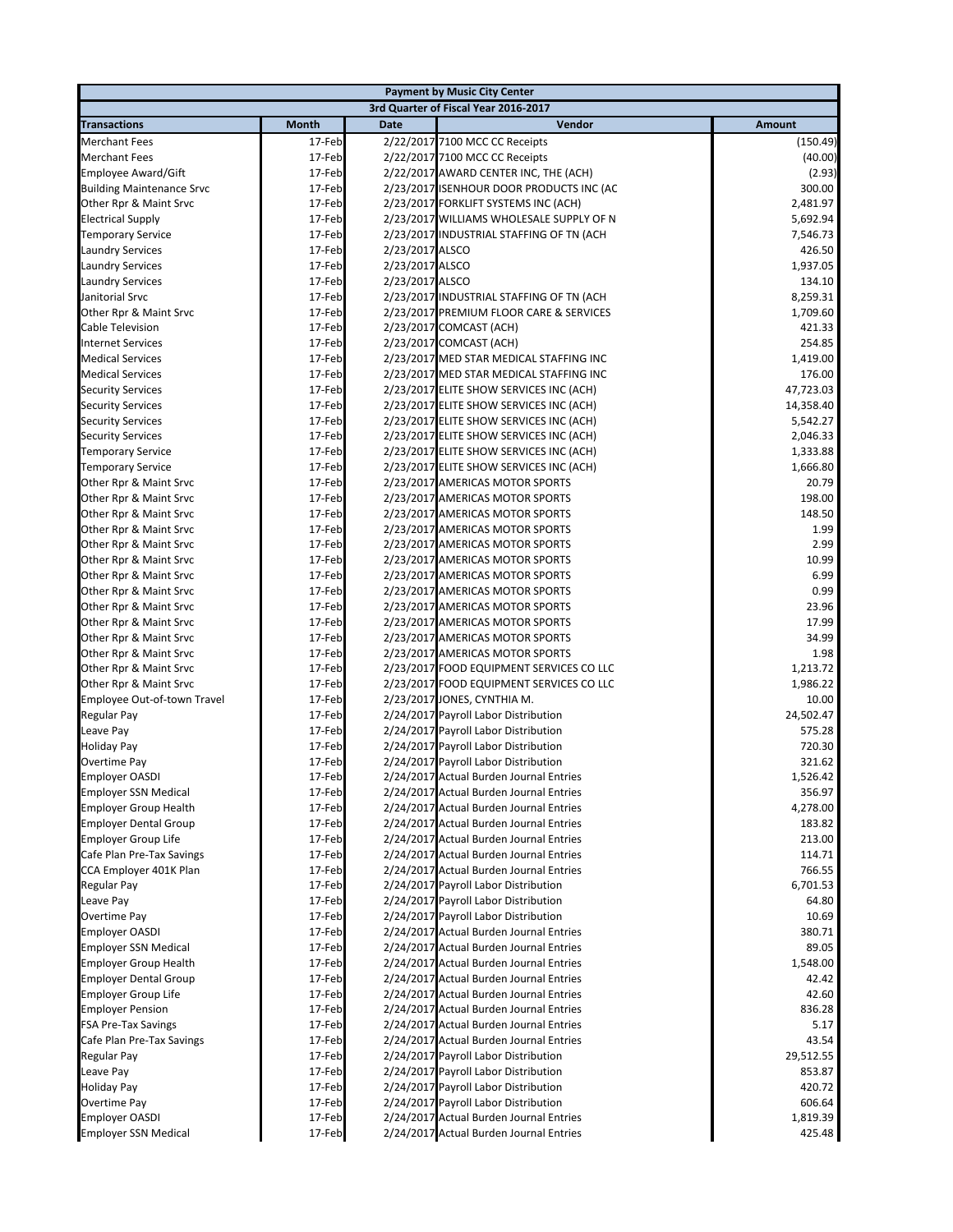|                              |        |             | <b>Payment by Music City Center</b>     |               |
|------------------------------|--------|-------------|-----------------------------------------|---------------|
|                              |        |             | 3rd Quarter of Fiscal Year 2016-2017    |               |
| <b>Transactions</b>          | Month  | <b>Date</b> | Vendor                                  | <b>Amount</b> |
| <b>Employer Group Health</b> | 17-Feb |             | 2/24/2017 Actual Burden Journal Entries | 5,751.00      |
| <b>Employer Dental Group</b> | 17-Feb |             | 2/24/2017 Actual Burden Journal Entries | 226.24        |
| <b>Employer Group Life</b>   | 17-Feb |             | 2/24/2017 Actual Burden Journal Entries | 241.40        |
| Cafe Plan Pre-Tax Savings    | 17-Feb |             | 2/24/2017 Actual Burden Journal Entries | 156.80        |
| CCA Employer 401K Plan       | 17-Feb |             | 2/24/2017 Actual Burden Journal Entries | 659.42        |
| Regular Pay                  | 17-Feb |             | 2/24/2017 Payroll Labor Distribution    | 46,856.12     |
| Leave Pay                    | 17-Feb |             | 2/24/2017 Payroll Labor Distribution    | 2,163.07      |
| <b>Holiday Pay</b>           | 17-Feb |             | 2/24/2017 Payroll Labor Distribution    | 770.32        |
| Overtime Pay                 | 17-Feb |             | 2/24/2017 Payroll Labor Distribution    | 2,476.84      |
| <b>Employer OASDI</b>        | 17-Feb |             | 2/24/2017 Actual Burden Journal Entries | 2,950.85      |
| <b>Employer SSN Medical</b>  | 17-Feb |             | 2/24/2017 Actual Burden Journal Entries | 690.09        |
| <b>Employer Group Health</b> | 17-Feb |             | 2/24/2017 Actual Burden Journal Entries | 13,232.00     |
| <b>Employer Dental Group</b> | 17-Feb |             | 2/24/2017 Actual Burden Journal Entries | 527.89        |
| <b>Employer Group Life</b>   | 17-Feb |             | 2/24/2017 Actual Burden Journal Entries | 544.33        |
| Cafe Plan Pre-Tax Savings    | 17-Feb |             | 2/24/2017 Actual Burden Journal Entries | 357.38        |
| CCA Employer 401K Plan       | 17-Feb |             | 2/24/2017 Actual Burden Journal Entries | 1,076.75      |
| Regular Pay                  | 17-Feb |             | 2/24/2017 Payroll Labor Distribution    | 1,907.20      |
| Overtime Pay                 | 17-Feb |             | 2/24/2017 Payroll Labor Distribution    | 191.32        |
| <b>Employer OASDI</b>        | 17-Feb |             | 2/24/2017 Actual Burden Journal Entries | 115.42        |
| <b>Employer SSN Medical</b>  | 17-Feb |             | 2/24/2017 Actual Burden Journal Entries | 26.99         |
| <b>Employer Group Health</b> | 17-Feb |             | 2/24/2017 Actual Burden Journal Entries | 654.00        |
| <b>Employer Dental Group</b> | 17-Feb |             | 2/24/2017 Actual Burden Journal Entries | 14.14         |
| <b>Employer Group Life</b>   | 17-Feb |             | 2/24/2017 Actual Burden Journal Entries | 14.20         |
| <b>Employer Pension</b>      | 17-Feb |             | 2/24/2017 Actual Burden Journal Entries | 258.96        |
| Cafe Plan Pre-Tax Savings    | 17-Feb |             | 2/24/2017 Actual Burden Journal Entries | 18.12         |
| <b>Regular Pay</b>           | 17-Feb |             | 2/24/2017 Payroll Labor Distribution    | 9,128.74      |
| Leave Pay                    | 17-Feb |             | 2/24/2017 Payroll Labor Distribution    | 1,020.25      |
| Overtime Pay                 | 17-Feb |             | 2/24/2017 Payroll Labor Distribution    | 174.01        |
| <b>Employer OASDI</b>        | 17-Feb |             | 2/24/2017 Actual Burden Journal Entries | 600.00        |
| <b>Employer SSN Medical</b>  | 17-Feb |             | 2/24/2017 Actual Burden Journal Entries | 140.31        |
| <b>Employer Group Health</b> | 17-Feb |             | 2/24/2017 Actual Burden Journal Entries | 2,453.00      |
| <b>Employer Dental Group</b> | 17-Feb |             | 2/24/2017 Actual Burden Journal Entries | 89.55         |
| <b>Employer Group Life</b>   | 17-Feb |             | 2/24/2017 Actual Burden Journal Entries | 89.93         |
| Cafe Plan Pre-Tax Savings    | 17-Feb |             | 2/24/2017 Actual Burden Journal Entries | 49.42         |
| CCA Employer 401K Plan       | 17-Feb |             | 2/24/2017 Actual Burden Journal Entries | 321.11        |
| Other Rpr & Maint Srvc       | 17-Feb |             | 2/24/2017 PCMG INC (ACH)                | 95.00         |
| Regular Pay                  | 17-Feb |             | 2/24/2017 Payroll Labor Distribution    | 6,585.60      |
| <b>Employer OASDI</b>        | 17-Feb |             | 2/24/2017 Actual Burden Journal Entries | 380.91        |
| <b>Employer SSN Medical</b>  | 17-Feb |             | 2/24/2017 Actual Burden Journal Entries | 89.08         |
| <b>Employer Group Health</b> | 17-Feb |             | 2/24/2017 Actual Burden Journal Entries | 927.00        |
| <b>Employer Dental Group</b> | 17-Feb |             | 2/24/2017 Actual Burden Journal Entries | 28.28         |
| <b>Employer Group Life</b>   | 17-Feb |             | 2/24/2017 Actual Burden Journal Entries | 28.40         |
| <b>Employer Pension</b>      | 17-Feb |             | 2/24/2017 Actual Burden Journal Entries | 812.66        |
| <b>FSA Pre-Tax Savings</b>   | 17-Feb |             | 2/24/2017 Actual Burden Journal Entries | 7.97          |
| Cafe Plan Pre-Tax Savings    | 17-Feb |             | 2/24/2017 Actual Burden Journal Entries | 25.86         |
| Regular Pay                  | 17-Feb |             | 2/24/2017 Payroll Labor Distribution    | 28,394.24     |
| Leave Pay                    | 17-Feb |             | 2/24/2017 Payroll Labor Distribution    | 1,667.27      |
| <b>Holiday Pay</b>           | 17-Feb |             | 2/24/2017 Payroll Labor Distribution    | 710.72        |
| Overtime Pay                 | 17-Feb |             | 2/24/2017 Payroll Labor Distribution    | 622.22        |
| <b>Employer OASDI</b>        | 17-Feb |             | 2/24/2017 Actual Burden Journal Entries | 1,811.89      |
| <b>Employer SSN Medical</b>  | 17-Feb |             | 2/24/2017 Actual Burden Journal Entries | 423.75        |
| <b>Employer Group Health</b> | 17-Feb |             | 2/24/2017 Actual Burden Journal Entries | 7,440.00      |
| <b>Employer Dental Group</b> | 17-Feb |             | 2/24/2017 Actual Burden Journal Entries | 268.66        |
| <b>Employer Group Life</b>   | 17-Feb |             | 2/24/2017 Actual Burden Journal Entries | 288.26        |
| Cafe Plan Pre-Tax Savings    | 17-Feb |             | 2/24/2017 Actual Burden Journal Entries | 195.25        |
| CCA Employer 401K Plan       | 17-Feb |             | 2/24/2017 Actual Burden Journal Entries | 683.58        |
| Regular Pay                  | 17-Feb |             | 2/24/2017 Payroll Labor Distribution    | 4,309.75      |
| Leave Pay                    | 17-Feb |             | 2/24/2017 Payroll Labor Distribution    | 172.56        |
| <b>Holiday Pay</b>           | 17-Feb |             | 2/24/2017 Payroll Labor Distribution    | 165.12        |
| Overtime Pay                 | 17-Feb |             | 2/24/2017 Payroll Labor Distribution    | 594.09        |
| <b>Employer OASDI</b>        | 17-Feb |             | 2/24/2017 Actual Burden Journal Entries | 290.04        |
| <b>Employer SSN Medical</b>  | 17-Feb |             | 2/24/2017 Actual Burden Journal Entries | 67.84         |
| <b>Employer Group Health</b> | 17-Feb |             | 2/24/2017 Actual Burden Journal Entries | 1,533.00      |
| <b>Employer Dental Group</b> | 17-Feb |             | 2/24/2017 Actual Burden Journal Entries | 42.42         |
| <b>Employer Group Life</b>   | 17-Feb |             | 2/24/2017 Actual Burden Journal Entries | 42.60         |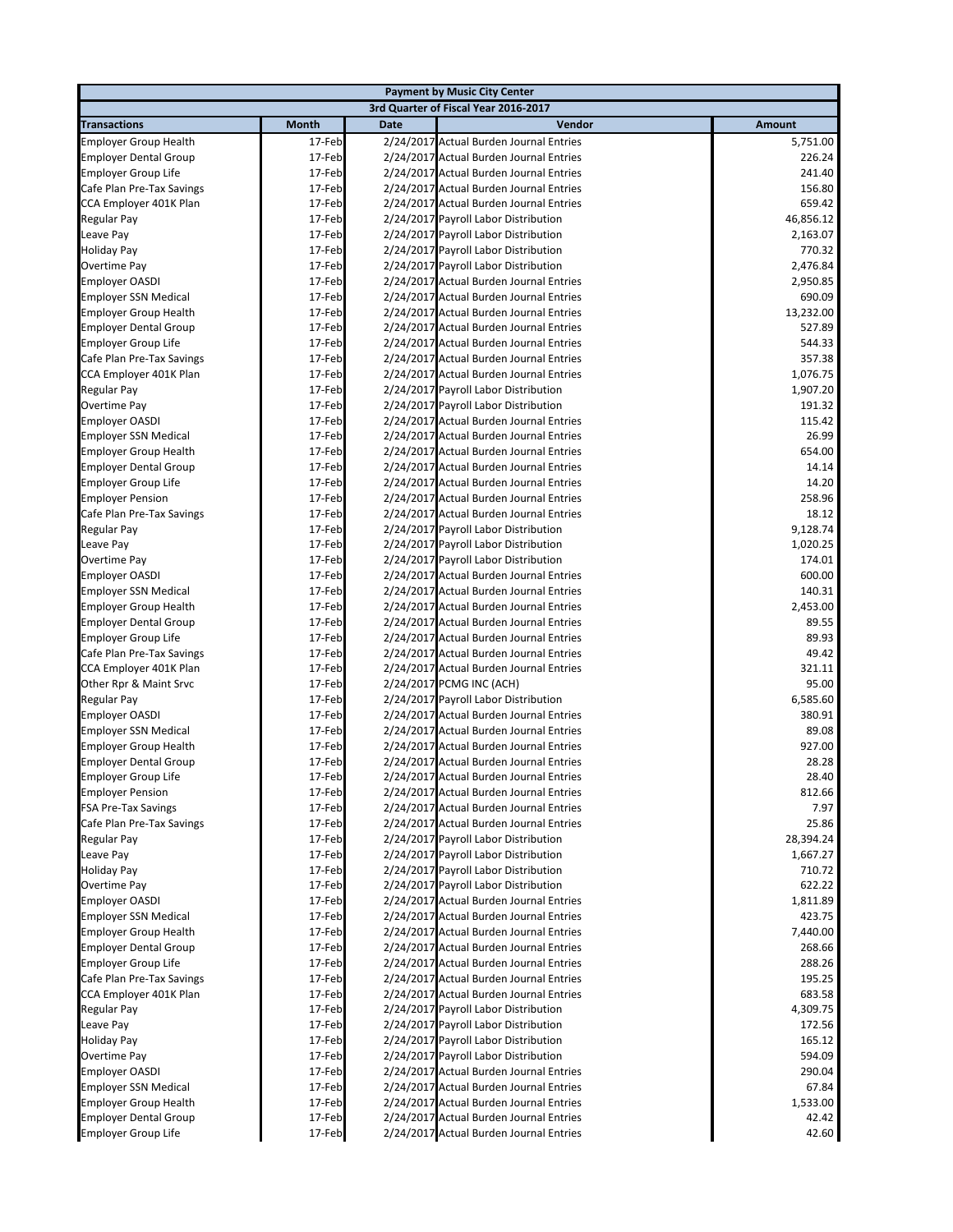|                                                              |                                      |             | <b>Payment by Music City Center</b>                                                |                   |  |  |  |
|--------------------------------------------------------------|--------------------------------------|-------------|------------------------------------------------------------------------------------|-------------------|--|--|--|
|                                                              | 3rd Quarter of Fiscal Year 2016-2017 |             |                                                                                    |                   |  |  |  |
| <b>Transactions</b>                                          | <b>Month</b>                         | <b>Date</b> | Vendor                                                                             | <b>Amount</b>     |  |  |  |
| <b>Employer Pension</b>                                      | 17-Feb                               |             | 2/24/2017 Actual Burden Journal Entries                                            | 646.80            |  |  |  |
| Cafe Plan Pre-Tax Savings                                    | 17-Feb                               |             | 2/24/2017 Actual Burden Journal Entries                                            | 43.10             |  |  |  |
| Regular Pay                                                  | 17-Feb                               |             | 2/24/2017 Payroll Labor Distribution                                               | 6,671.46          |  |  |  |
| Leave Pay                                                    | 17-Feb                               |             | 2/24/2017 Payroll Labor Distribution                                               | 332.64            |  |  |  |
| <b>Holiday Pay</b>                                           | 17-Feb                               |             | 2/24/2017 Payroll Labor Distribution                                               | 273.92            |  |  |  |
| Overtime Pay                                                 | 17-Feb                               |             | 2/24/2017 Payroll Labor Distribution                                               | 125.24            |  |  |  |
| <b>Employer OASDI</b>                                        | 17-Feb                               |             | 2/24/2017 Actual Burden Journal Entries                                            | 433.49            |  |  |  |
| <b>Employer SSN Medical</b>                                  | 17-Feb                               |             | 2/24/2017 Actual Burden Journal Entries                                            | 101.39            |  |  |  |
| <b>Employer Group Health</b>                                 | 17-Feb                               |             | 2/24/2017 Actual Burden Journal Entries                                            | 1,152.00          |  |  |  |
| <b>Employer Dental Group</b>                                 | 17-Feb                               |             | 2/24/2017 Actual Burden Journal Entries                                            | 42.42             |  |  |  |
| <b>Employer Group Life</b>                                   | 17-Feb                               |             | 2/24/2017 Actual Burden Journal Entries                                            | 56.80             |  |  |  |
| Cafe Plan Pre-Tax Savings                                    | 17-Feb                               |             | 2/24/2017 Actual Burden Journal Entries                                            | 31.47             |  |  |  |
| CCA Employer 401K Plan                                       | 17-Feb                               |             | 2/24/2017 Actual Burden Journal Entries                                            | 68.24             |  |  |  |
| Regular Pay                                                  | 17-Feb                               |             | 2/24/2017 Payroll Labor Distribution                                               | 6,094.42          |  |  |  |
| Leave Pay                                                    | 17-Feb                               |             | 2/24/2017 Payroll Labor Distribution                                               | 333.62            |  |  |  |
| Overtime Pay                                                 | 17-Feb                               |             | 2/24/2017 Payroll Labor Distribution                                               | 19.79             |  |  |  |
| <b>Employer OASDI</b>                                        | 17-Feb                               |             | 2/24/2017 Actual Burden Journal Entries                                            | 399.67            |  |  |  |
| <b>Employer SSN Medical</b>                                  | 17-Feb                               |             | 2/24/2017 Actual Burden Journal Entries                                            | 93.48             |  |  |  |
| <b>Employer Group Health</b>                                 | 17-Feb                               |             | 2/24/2017 Actual Burden Journal Entries                                            | 654.00            |  |  |  |
| <b>Employer Dental Group</b>                                 | 17-Feb                               |             | 2/24/2017 Actual Burden Journal Entries                                            | 42.42             |  |  |  |
| <b>Employer Group Life</b>                                   | 17-Feb                               |             | 2/24/2017 Actual Burden Journal Entries                                            | 56.80             |  |  |  |
| Cafe Plan Pre-Tax Savings                                    | 17-Feb                               |             | 2/24/2017 Actual Burden Journal Entries                                            | 0.12              |  |  |  |
| CCA Employer 401K Plan                                       | 17-Feb                               |             | 2/24/2017 Actual Burden Journal Entries                                            | 232.41            |  |  |  |
| Regular Pay                                                  | 17-Feb                               |             | 2/24/2017 Payroll Labor Distribution                                               | 16,026.26         |  |  |  |
| Leave Pay                                                    | 17-Feb                               |             | 2/24/2017 Payroll Labor Distribution                                               | 347.67            |  |  |  |
| <b>Holiday Pay</b>                                           | 17-Feb                               |             | 2/24/2017 Payroll Labor Distribution                                               | 585.44            |  |  |  |
| Injured on Duty Pay                                          | 17-Feb                               |             | 2/24/2017 Payroll Labor Distribution                                               | 36.63             |  |  |  |
| <b>Employer OASDI</b>                                        | 17-Feb                               |             | 2/24/2017 Actual Burden Journal Entries                                            | 1,012.06          |  |  |  |
| <b>Employer OASDI</b>                                        | 17-Feb                               |             | 2/24/2017 Actual Burden Journal Entries                                            | 2.27              |  |  |  |
| <b>Employer SSN Medical</b>                                  | 17-Feb                               |             | 2/24/2017 Actual Burden Journal Entries                                            | 236.70            |  |  |  |
| <b>Employer SSN Medical</b>                                  | 17-Feb                               |             | 2/24/2017 Actual Burden Journal Entries                                            | 0.53              |  |  |  |
| <b>Employer Group Health</b>                                 | 17-Feb<br>17-Feb                     |             | 2/24/2017 Actual Burden Journal Entries<br>2/24/2017 Actual Burden Journal Entries | 1,425.00<br>70.52 |  |  |  |
| <b>Employer Dental Group</b><br><b>Employer Dental Group</b> | 17-Feb                               |             | 2/24/2017 Actual Burden Journal Entries                                            | 0.18              |  |  |  |
| <b>Employer Group Life</b>                                   | 17-Feb                               |             | 2/24/2017 Actual Burden Journal Entries                                            | 70.83             |  |  |  |
| <b>Employer Group Life</b>                                   | 17-Feb                               |             | 2/24/2017 Actual Burden Journal Entries                                            | 0.17              |  |  |  |
| <b>Employer Pension</b>                                      | 17-Feb                               |             | 2/24/2017 Actual Burden Journal Entries                                            | 2,092.78          |  |  |  |
| <b>Employer Pension</b>                                      | 17-Feb                               |             | 2/24/2017 Actual Burden Journal Entries                                            | 4.52              |  |  |  |
| <b>FSA Pre-Tax Savings</b>                                   | 17-Feb                               |             | 2/24/2017 Actual Burden Journal Entries                                            | 8.93              |  |  |  |
| Cafe Plan Pre-Tax Savings                                    | 17-Feb                               |             | 2/24/2017 Actual Burden Journal Entries                                            | 39.72             |  |  |  |
| Regular Pay                                                  | 17-Feb                               |             | 2/24/2017 Payroll Labor Distribution                                               | 3,016.58          |  |  |  |
| Leave Pay                                                    | 17-Feb                               |             | 2/24/2017 Payroll Labor Distribution                                               | 547.48            |  |  |  |
| <b>Holiday Pay</b>                                           | 17-Feb                               |             | 2/24/2017 Payroll Labor Distribution                                               | 396.24            |  |  |  |
| <b>Employer OASDI</b>                                        | 17-Feb                               |             | 2/24/2017 Actual Burden Journal Entries                                            | 240.06            |  |  |  |
| <b>Employer SSN Medical</b>                                  | 17-Feb                               |             | 2/24/2017 Actual Burden Journal Entries                                            | 56.15             |  |  |  |
| <b>Employer Group Health</b>                                 | 17-Feb                               |             | 2/24/2017 Actual Burden Journal Entries                                            | 258.00            |  |  |  |
| <b>Employer Dental Group</b>                                 | 17-Feb                               |             | 2/24/2017 Actual Burden Journal Entries                                            | 14.14             |  |  |  |
| <b>Employer Group Life</b>                                   | 17-Feb                               |             | 2/24/2017 Actual Burden Journal Entries                                            | 28.40             |  |  |  |
| Cafe Plan Pre-Tax Savings                                    | 17-Feb                               |             | 2/24/2017 Actual Burden Journal Entries                                            | 6.76              |  |  |  |
| CCA Employer 401K Plan                                       | 17-Feb                               |             | 2/24/2017 Actual Burden Journal Entries                                            | 158.42            |  |  |  |
| Regular Pay                                                  | 17-Feb                               |             | 2/24/2017 Payroll Labor Distribution                                               | 15,189.35         |  |  |  |
| Leave Pay                                                    | 17-Feb                               |             | 2/24/2017 Payroll Labor Distribution                                               | 1,510.68          |  |  |  |
| <b>Holiday Pay</b>                                           | 17-Feb                               |             | 2/24/2017 Payroll Labor Distribution                                               | 446.24            |  |  |  |
| Overtime Pay                                                 | 17-Feb                               |             | 2/24/2017 Payroll Labor Distribution                                               | 111.62            |  |  |  |
| <b>Employer OASDI</b>                                        | 17-Feb                               |             | 2/24/2017 Actual Burden Journal Entries                                            | 1,002.54          |  |  |  |
| <b>Employer SSN Medical</b>                                  | 17-Feb                               |             | 2/24/2017 Actual Burden Journal Entries                                            | 234.46            |  |  |  |
| <b>Employer Group Health</b>                                 | 17-Feb                               |             | 2/24/2017 Actual Burden Journal Entries                                            | 2,961.00          |  |  |  |
| <b>Employer Dental Group</b>                                 | 17-Feb                               |             | 2/24/2017 Actual Burden Journal Entries                                            | 127.26            |  |  |  |
| Employer Group Life                                          | 17-Feb                               |             | 2/24/2017 Actual Burden Journal Entries                                            | 142.00            |  |  |  |
| Cafe Plan Pre-Tax Savings                                    | 17-Feb                               |             | 2/24/2017 Actual Burden Journal Entries                                            | 83.23             |  |  |  |
| CCA Employer 401K Plan                                       | 17-Feb                               |             | 2/24/2017 Actual Burden Journal Entries                                            | 468.04            |  |  |  |
| <b>Merchant Fees</b>                                         | 17-Feb                               |             | 2/24/2017 7100 MCC CC Receipts                                                     | (17.71)           |  |  |  |
| Regular Pay                                                  | 17-Feb                               |             | 2/24/2017 Payroll Labor Distribution                                               | 6,796.94          |  |  |  |
| Leave Pay                                                    | 17-Feb                               |             | 2/24/2017 Payroll Labor Distribution                                               | 429.76            |  |  |  |
| <b>Holiday Pay</b>                                           | 17-Feb                               |             | 2/24/2017 Payroll Labor Distribution                                               | 540.88            |  |  |  |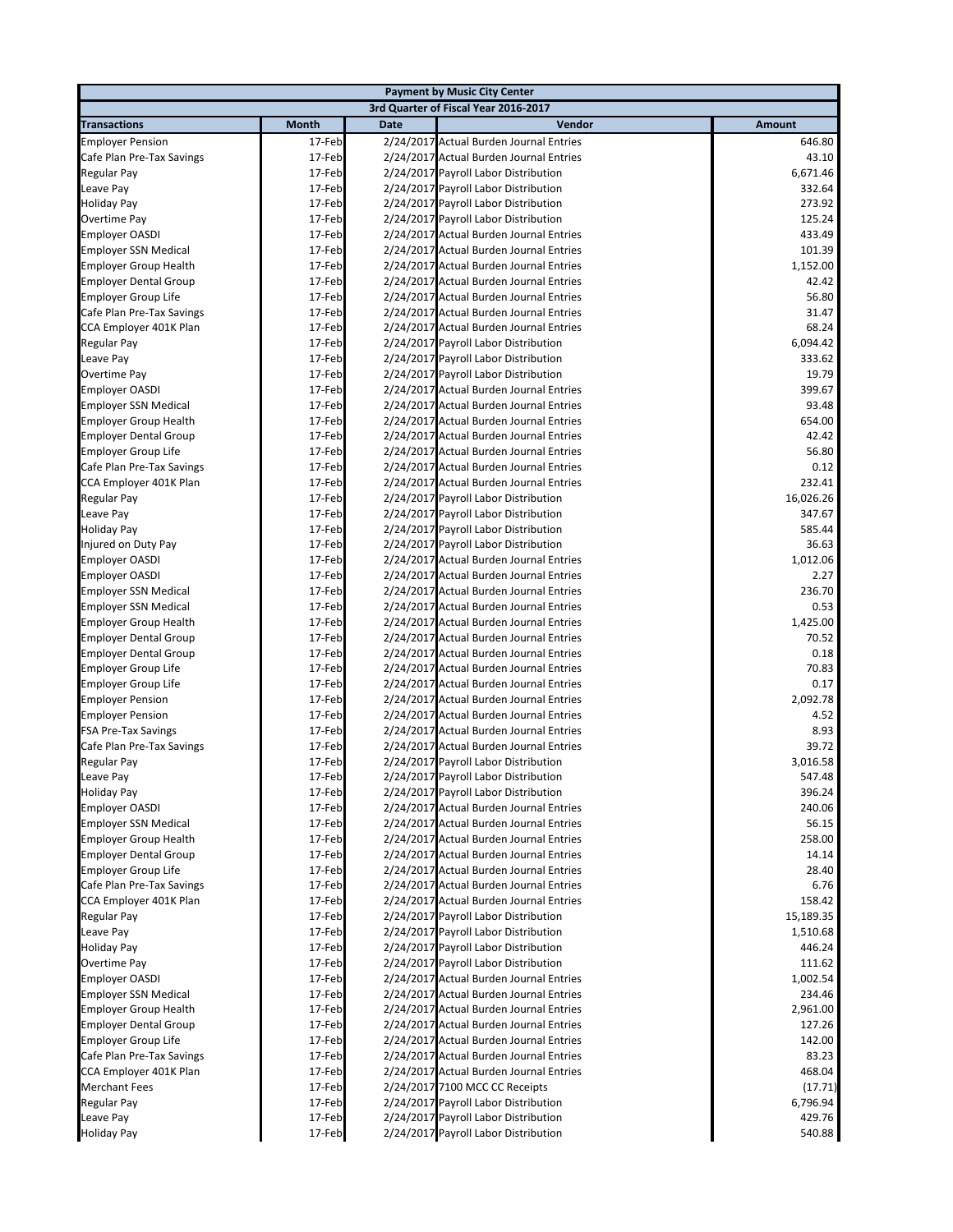|                                                     |                                      |                                    | <b>Payment by Music City Center</b>                                                |                    |  |  |  |
|-----------------------------------------------------|--------------------------------------|------------------------------------|------------------------------------------------------------------------------------|--------------------|--|--|--|
|                                                     | 3rd Quarter of Fiscal Year 2016-2017 |                                    |                                                                                    |                    |  |  |  |
| <b>Transactions</b>                                 | <b>Month</b>                         | <b>Date</b>                        | Vendor                                                                             | <b>Amount</b>      |  |  |  |
| <b>Employer OASDI</b>                               | 17-Feb                               |                                    | 2/24/2017 Actual Burden Journal Entries                                            | 441.58             |  |  |  |
| <b>Employer SSN Medical</b>                         | 17-Feb                               |                                    | 2/24/2017 Actual Burden Journal Entries                                            | 103.27             |  |  |  |
| <b>Employer Group Health</b>                        | 17-Feb                               |                                    | 2/24/2017 Actual Burden Journal Entries                                            | 912.00             |  |  |  |
| <b>Employer Dental Group</b>                        | 17-Feb                               |                                    | 2/24/2017 Actual Burden Journal Entries                                            | 28.28              |  |  |  |
| <b>Employer Group Life</b>                          | 17-Feb                               |                                    | 2/24/2017 Actual Burden Journal Entries                                            | 42.60              |  |  |  |
| <b>Employer Pension</b>                             | 17-Feb                               |                                    | 2/24/2017 Actual Burden Journal Entries                                            | 958.52             |  |  |  |
| <b>FSA Pre-Tax Savings</b>                          | 17-Feb                               |                                    | 2/24/2017 Actual Burden Journal Entries                                            | 23.91              |  |  |  |
| Cafe Plan Pre-Tax Savings                           | 17-Feb                               |                                    | 2/24/2017 Actual Burden Journal Entries                                            | 25.47              |  |  |  |
| Regular Pay                                         | 17-Feb                               |                                    | 2/24/2017 Payroll Labor Distribution                                               | 6,274.91           |  |  |  |
| Leave Pay                                           | 17-Feb                               |                                    | 2/24/2017 Payroll Labor Distribution                                               | 1,053.10           |  |  |  |
| <b>Holiday Pay</b>                                  | 17-Feb                               |                                    | 2/24/2017 Payroll Labor Distribution                                               | 206.48             |  |  |  |
| <b>Employer OASDI</b>                               | 17-Feb                               |                                    | 2/24/2017 Actual Burden Journal Entries                                            | 455.55             |  |  |  |
| <b>Employer SSN Medical</b>                         | 17-Feb                               |                                    | 2/24/2017 Actual Burden Journal Entries                                            | 106.54             |  |  |  |
| <b>Employer Group Health</b>                        | 17-Feb                               |                                    | 2/24/2017 Actual Burden Journal Entries                                            | 546.00             |  |  |  |
| <b>Employer Dental Group</b>                        | 17-Feb                               |                                    | 2/24/2017 Actual Burden Journal Entries                                            | 42.42<br>42.60     |  |  |  |
| <b>Employer Group Life</b>                          | 17-Feb                               |                                    | 2/24/2017 Actual Burden Journal Entries<br>2/24/2017 Actual Burden Journal Entries |                    |  |  |  |
| Cafe Plan Pre-Tax Savings<br>CCA Employer 401K Plan | 17-Feb<br>17-Feb                     |                                    | 2/24/2017 Actual Burden Journal Entries                                            | 14.30<br>222.21    |  |  |  |
| Regular Pay                                         | 17-Feb                               |                                    | 2/24/2017 Payroll Labor Distribution                                               | 16,843.31          |  |  |  |
| Leave Pay                                           | 17-Feb                               |                                    | 2/24/2017 Payroll Labor Distribution                                               | 200.00             |  |  |  |
| <b>Holiday Pay</b>                                  | 17-Feb                               |                                    | 2/24/2017 Payroll Labor Distribution                                               | 200.00             |  |  |  |
| Overtime Pay                                        | 17-Feb                               |                                    | 2/24/2017 Payroll Labor Distribution                                               | 65.63              |  |  |  |
| <b>Employer OASDI</b>                               | 17-Feb                               |                                    | 2/24/2017 Actual Burden Journal Entries                                            | 1,047.21           |  |  |  |
| <b>Employer SSN Medical</b>                         | 17-Feb                               |                                    | 2/24/2017 Actual Burden Journal Entries                                            | 244.91             |  |  |  |
| <b>Employer Group Health</b>                        | 17-Feb                               |                                    | 2/24/2017 Actual Burden Journal Entries                                            | 879.00             |  |  |  |
| <b>Employer Dental Group</b>                        | 17-Feb                               |                                    | 2/24/2017 Actual Burden Journal Entries                                            | 28.28              |  |  |  |
| <b>Employer Group Life</b>                          | 17-Feb                               |                                    | 2/24/2017 Actual Burden Journal Entries                                            | 42.60              |  |  |  |
| <b>Employer Pension</b>                             | 17-Feb                               |                                    | 2/24/2017 Actual Burden Journal Entries                                            | 2,135.92           |  |  |  |
| <b>FSA Pre-Tax Savings</b>                          | 17-Feb                               |                                    | 2/24/2017 Actual Burden Journal Entries                                            | 7.97               |  |  |  |
| Cafe Plan Pre-Tax Savings                           | 17-Feb                               |                                    | 2/24/2017 Actual Burden Journal Entries                                            | 24.04              |  |  |  |
| Regular Pay                                         | 17-Feb                               |                                    | 2/24/2017 Payroll Labor Distribution                                               | 7,359.18           |  |  |  |
| Leave Pay                                           | 17-Feb                               |                                    | 2/24/2017 Payroll Labor Distribution                                               | 671.28             |  |  |  |
| Overtime Pay                                        | 17-Feb                               |                                    | 2/24/2017 Payroll Labor Distribution                                               | 54.68              |  |  |  |
| Employer OASDI                                      | 17-Feb                               |                                    | 2/24/2017 Actual Burden Journal Entries                                            | 467.17             |  |  |  |
| <b>Employer SSN Medical</b>                         | 17-Feb                               |                                    | 2/24/2017 Actual Burden Journal Entries                                            | 109.26             |  |  |  |
| <b>Employer Group Health</b>                        | 17-Feb                               |                                    | 2/24/2017 Actual Burden Journal Entries                                            | 1,529.00           |  |  |  |
| <b>Employer Dental Group</b>                        | 17-Feb                               |                                    | 2/24/2017 Actual Burden Journal Entries                                            | 61.28              |  |  |  |
| <b>Employer Group Life</b>                          | 17-Feb                               |                                    | 2/24/2017 Actual Burden Journal Entries                                            | 61.54              |  |  |  |
| Cafe Plan Pre-Tax Savings                           | 17-Feb                               |                                    | 2/24/2017 Actual Burden Journal Entries                                            | 42.08              |  |  |  |
| CCA Employer 401K Plan                              | 17-Feb                               |                                    | 2/24/2017 Actual Burden Journal Entries                                            | 73.26              |  |  |  |
| Postage & Delivery Srvc                             | 17-Feb                               |                                    | 2/25/2017 ISENHOUR DOOR PRODUCTS INC (AC                                           | 10.00              |  |  |  |
| <b>Building Maintenance Srvc</b>                    | 17-Feb                               |                                    | 2/25/2017 ISENHOUR DOOR PRODUCTS INC (AC                                           | 690.90             |  |  |  |
| Food & Ice                                          | 17-Feb                               |                                    | 2/27/2017 CENTERPLATE MCC (ACH)                                                    | 75.85              |  |  |  |
| <b>Building Maintenance Srvc</b>                    | 17-Feb                               |                                    | 2/27/2017 CRAWFORD DOOR SALES (ACH)                                                | 9,841.00           |  |  |  |
| <b>Building Maintenance Srvc</b>                    | 17-Feb                               |                                    | 2/27/2017 7100 MCC Cash Receipts                                                   | (200.00)           |  |  |  |
| <b>Electrical Supply</b>                            | 17-Feb                               |                                    | 2/27/2017 LOWES OF MADISON #413 (ACH)                                              | (24.00)            |  |  |  |
| <b>Laundry Services</b><br><b>Laundry Services</b>  | 17-Feb<br>17-Feb                     | 2/27/2017 ALSCO<br>2/27/2017 ALSCO |                                                                                    | 134.10<br>1,110.69 |  |  |  |
| Other Rpr & Maint Srvc                              |                                      |                                    | 2/27/2017 PCMG INC (ACH)                                                           | 120.00             |  |  |  |
| <b>Temporary Service</b>                            | 17-Feb<br>17-Feb                     |                                    | 2/27/2017 ELITE SHOW SERVICES INC (ACH)                                            | 1,304.60           |  |  |  |
| <b>Temporary Service</b>                            | 17-Feb                               |                                    | 2/27/2017 ELITE SHOW SERVICES INC (ACH)                                            | 1,119.02           |  |  |  |
| <b>Temporary Service</b>                            | 17-Feb                               |                                    | 2/27/2017 ELITE SHOW SERVICES INC (ACH)                                            | 1,192.84           |  |  |  |
| <b>Uniform Cleaning Service</b>                     | 17-Feb                               |                                    | 2/27/2017 CINTAS CORP #051 MATS & RUGS(A                                           | 1,917.77           |  |  |  |
| Offc & Admin Supply                                 | 17-Feb                               |                                    | 2/27/2017 MYOFFICE PRODUCTS (ACH)                                                  | 9.10               |  |  |  |
| <b>Temporary Service</b>                            | 17-Feb                               |                                    | 2/27/2017 LOOMIS FARGO & CO                                                        | 1,117.60           |  |  |  |
| Postage & Delivery Srvc                             | 17-Feb                               |                                    | 2/27/2017 LOOMIS FARGO & CO                                                        | 18.75              |  |  |  |
| Repair & Maint Supply                               | 17-Feb                               |                                    | 2/27/2017 LOOMIS FARGO & CO                                                        | 274.00             |  |  |  |
| Food & Ice                                          | 17-Feb                               |                                    | 2/28/2017 CENTERPLATE MCC (ACH)                                                    | 47.09              |  |  |  |
| Food & Ice                                          | 17-Feb                               |                                    | 2/28/2017 CENTERPLATE MCC (ACH)                                                    | 262.35             |  |  |  |
| Water                                               | 17-Feb                               |                                    | 2/28/2017 W&S/FEB 2017/WATER IDB                                                   | 2,009.62           |  |  |  |
| Water                                               | 17-Feb                               |                                    | 2/28/2017 W&S/FEB 2017/SEWER IDB                                                   | 4,864.61           |  |  |  |
| Gas                                                 | 17-Feb                               |                                    | 2/28/2017 PIEDMONT NATURAL GAS CO (METRO                                           | 8,246.22           |  |  |  |
| Plumbing/HVAC Maintain Srvc                         | 17-Feb                               |                                    | 2/28/2017 ROTO ROOTER (ACH)                                                        | 532.00             |  |  |  |
| Plumbing/HVAC Maintain Srvc                         | 17-Feb                               |                                    | 2/28/2017 ROTO ROOTER (ACH)                                                        | 385.00             |  |  |  |
| <b>Window Cleaning Service</b>                      | 17-Feb                               |                                    | 2/28/2017 PREMIERE BUILDING MAINTENANCE                                            | 873.18             |  |  |  |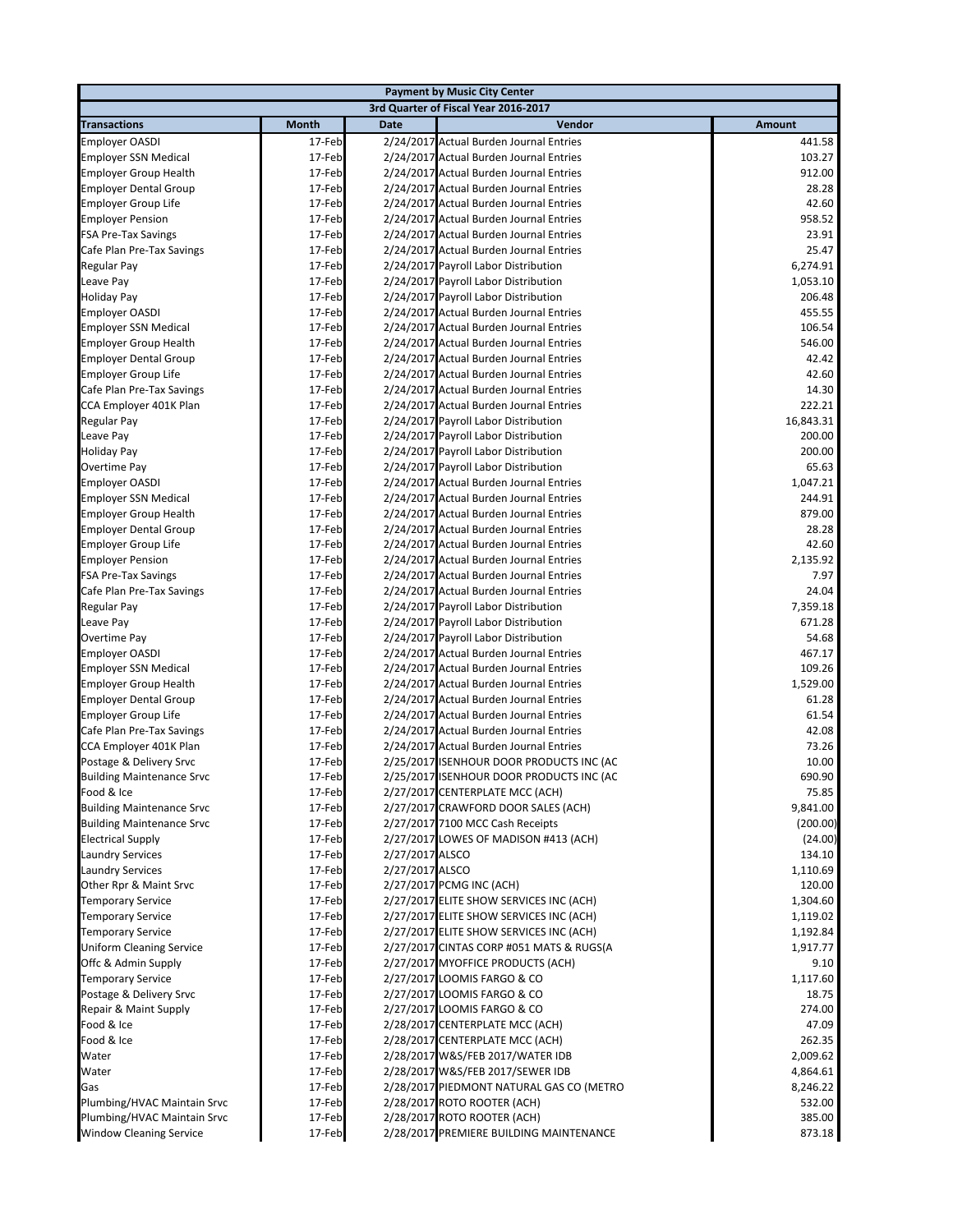|                                 |              |             | <b>Payment by Music City Center</b>                                    |                |
|---------------------------------|--------------|-------------|------------------------------------------------------------------------|----------------|
|                                 |              |             | 3rd Quarter of Fiscal Year 2016-2017                                   |                |
| <b>Transactions</b>             | <b>Month</b> | <b>Date</b> | Vendor                                                                 | Amount         |
| Other Rpr & Maint Srvc          | 17-Feb       |             | 2/28/2017 NASHVILLE MACHINE ELEVATOR CO                                | 495.00         |
| Rpr & Maint Srvc Generators     | 17-Feb       |             | 2/28/2017 CUMMINS CROSSPOINT LLC (ACH)                                 | 2,396.63       |
| Other Rpr & Maint Srvc          | 17-Feb       |             | 2/28/2017 NASHVILLE MACHINE ELEVATOR CO                                | 2,124.00       |
| Other Rpr & Maint Srvc          | 17-Feb       |             | 2/28/2017 NASHVILLE MACHINE ELEVATOR CO                                | 495.00         |
| Rpr & Maint Srvc Green Roof     | 17-Feb       |             | 2/28/2017 GREENRISE TECHNOLOGIES (ACH)                                 | 5,482.84       |
| Rpr & Maint Srvc HVAC           | 17-Feb       |             | 2/28/2017 JOHNSON CONTROLS INC/CARDKEY (                               | 3,313.25       |
| Other Rpr & Maint Srvc          | 17-Feb       |             | 2/28/2017 NASHVILLE MACHINE ELEVATOR CO                                | 48.94          |
| Other Rpr & Maint Srvc          | 17-Feb       |             | 2/28/2017 NASHVILLE MACHINE ELEVATOR CO                                | 495.00         |
| <b>Temporary Service</b>        | 17-Feb       |             | 2/28/2017 MCC 02/17 Temp Labor RCLS                                    | (5,631.20)     |
| <b>Temporary Service</b>        | 17-Feb       |             | 2/28/2017 INDUSTRIAL STAFFING OF TN (ACH                               | 7,833.99       |
| <b>Temporary Service</b>        | 17-Feb       |             | 2/28/2017 INDUSTRIAL STAFFING OF TN (ACH                               | 91.12          |
| <b>Temporary Service</b>        | 17-Feb       |             | 2/28/2017 INDUSTRIAL STAFFING OF TN (ACH                               | 8,317.91       |
| Janitorial Srvc                 | 17-Feb       |             | 2/28/2017 INDUSTRIAL STAFFING OF TN (ACH                               | 8,959.81       |
| Janitorial Srvc                 | 17-Feb       |             | 2/28/2017 INDUSTRIAL STAFFING OF TN (ACH                               | 12,159.53      |
| Temporary Service-Reimb         | 17-Feb       |             | 2/28/2017 MCC 02/17 Temp Labor RCLS                                    | 5,631.20       |
| Other Rpr & Maint Srvc          | 17-Feb       |             | 2/28/2017 TENNANT CO (ACH)                                             | 190.00         |
| <b>HHold &amp; Jnitr Supply</b> | 17-Feb       |             | 2/28/2017 AMERICAN PAPER & TWINE CO (ACH                               | 415.75         |
| <b>HHold &amp; Jnitr Supply</b> | 17-Feb       |             | 2/28/2017 AMERICAN PAPER & TWINE CO (ACH                               | 598.50         |
| <b>HHold &amp; Jnitr Supply</b> | 17-Feb       |             | 2/28/2017 AMERICAN PAPER & TWINE CO (ACH                               | 3,031.00       |
| Cable Television                | 17-Feb       |             | 2/28/2017 AT&T CIRCUITS                                                | 111.00         |
| <b>Mngt Cnsltnt Srvc</b>        | 17-Feb       |             | 2/28/2017 Fifth Third CCard Feb 2017                                   | 45.00          |
| <b>Internet Services</b>        | 17-Feb       |             | 2/28/2017 Fifth Third CCard Feb 2017                                   | 32.95          |
| Telephone & Telegraph           | 17-Feb       |             | 2/28/2017 AT&T CIRCUITS                                                | 549.50         |
| Telephone & Telegraph           | 17-Feb       |             | 2/28/2017 AT&T (PO BOX 105320)(105262)(7                               | 300.00         |
| Other Rpr & Maint Srvc          | 17-Feb       |             | 2/28/2017 PIERREMONT MEDIA GROUP INC (AC                               | 871.47         |
| Computer Hardware <\$10K        | 17-Feb       |             | 2/28/2017 PCMG INC (ACH)                                               | 520.00         |
| <b>Security Services</b>        | 17-Feb       |             | 2/28/2017 ELITE SHOW SERVICES INC (ACH)                                | 4,909.50       |
| Postage & Delivery Srvc         | 17-Feb       |             | 2/28/2017 SUNSET MARKETING INC                                         | (47.00)        |
| <b>Temporary Service</b>        | 17-Feb       |             | 2/28/2017 ELITE SHOW SERVICES INC (ACH)                                | 1,266.58       |
| <b>Temporary Service</b>        | 17-Feb       |             | 2/28/2017 ELITE SHOW SERVICES INC (ACH)                                | 1,451.05       |
| <b>Temporary Service</b>        | 17-Feb       |             | 2/28/2017 ELITE SHOW SERVICES INC (ACH)                                | 9,057.23       |
| <b>Temporary Service</b>        | 17-Feb       |             | 2/28/2017 ELITE SHOW SERVICES INC (ACH)                                | 1,245.30       |
| <b>Temporary Service</b>        | 17-Feb       |             | 2/28/2017 ELITE SHOW SERVICES INC (ACH)                                | 1,282.69       |
| <b>Temporary Service</b>        | 17-Feb       |             | 2/28/2017 ELITE SHOW SERVICES INC (ACH)                                | 1,282.21       |
| <b>Uniform Cleaning Service</b> | 17-Feb       |             | 2/28/2017 MCC PCC MUSIC CITY CENTER                                    | 64.51          |
| <b>Valet Services</b>           | 17-Feb       |             | 2/28/2017 TOWNE PARK LLC (ACH)                                         | 5,222.50       |
| Other Rpr & Maint Srvc          | 17-Feb       |             | 2/28/2017 FOOD EQUIPMENT SERVICES CO LLC                               | 54.00          |
| Other Rpr & Maint Srvc          | 17-Feb       |             | 2/28/2017 FOOD EQUIPMENT SERVICES CO LLC                               | 108.00         |
| Other Rpr & Maint Srvc          | 17-Feb       |             | 2/28/2017 FOOD EQUIPMENT SERVICES CO LLC                               | 1,122.63       |
| Other Rpr & Maint Srvc          | 17-Feb       |             | 2/28/2017 FOOD EQUIPMENT SERVICES CO LLC                               | 477.60         |
| Other Rpr & Maint Srvc          | 17-Feb       |             | 2/28/2017 FOOD EQUIPMENT SERVICES CO LLC                               | 953.76         |
| Other Rpr & Maint Srvc          | 17-Feb       |             | 2/28/2017 FOOD EQUIPMENT SERVICES CO LLC                               | 1,379.19       |
| Other Rpr & Maint Srvc          | 17-Feb       |             | 2/28/2017 FOOD EQUIPMENT SERVICES CO LLC                               | 116.00         |
| Other Rpr & Maint Srvc          | 17-Feb       |             | 2/28/2017 HOBART CORP                                                  | 3,844.55       |
| Offc & Admin Supply             | 17-Feb       |             | 2/28/2017 Misc AR JE 2/17                                              | (352.80)       |
| Employee Local Travel/Park      | 17-Feb       |             | 2/28/2017 Fifth Third CCard Feb 2017                                   | 6.00           |
| <b>Membership Dues</b>          | 17-Feb       |             | 2/28/2017 Fifth Third CCard Feb 2017                                   | 485.00         |
| <b>Host &amp; Hostess</b>       | 17-Feb       |             | 2/28/2017 Fifth Third CCard Feb 2017                                   | 142.09         |
| Food & Ice                      | 17-Feb       |             | 2/28/2017 CENTERPLATE MCC (ACH)                                        | 118.30         |
| Food & Ice                      | 17-Feb       |             | 2/28/2017 CENTERPLATE MCC (ACH)                                        | 116.09         |
| Food & Ice                      | 17-Feb       |             | 2/28/2017 CENTERPLATE MCC (ACH)                                        | 89.55          |
| Rent Tradeshow Booth Expenses   | 17-Feb       |             | 2/28/2017 Fifth Third CCard Feb 2017                                   | 1,750.00       |
| Membership Dues                 | 17-Feb       |             | 2/28/2017 Fifth Third CCard Feb 2017                                   | 400.00         |
| Registration                    | 17-Feb       |             | 2/28/2017 MCC PCC MUSIC CITY CENTER                                    | 20.00          |
| Offc & Admin Supply             | 17-Feb       |             | 2/28/2017 MYOFFICE PRODUCTS (ACH)                                      | 61.42          |
| Offc & Admin Supply             | 17-Feb       |             | 2/28/2017 MYOFFICE PRODUCTS (ACH)                                      | 38.73          |
| Offc & Admin Supply             | 17-Feb       |             | 2/28/2017 MYOFFICE PRODUCTS (ACH)                                      | 0.59           |
| Offc & Admin Supply             | 17-Feb       |             | 2/28/2017 MYOFFICE PRODUCTS (ACH)                                      | 8.45           |
| Offc & Admin Supply             | 17-Feb       |             | 2/28/2017 MYOFFICE PRODUCTS (ACH)                                      | 6.17           |
| Offc & Admin Supply             | 17-Feb       |             | 2/28/2017 MYOFFICE PRODUCTS (ACH)                                      | 4.80           |
| Offc & Admin Supply             | 17-Feb       |             | 2/28/2017 MYOFFICE PRODUCTS (ACH)<br>2/28/2017 MYOFFICE PRODUCTS (ACH) | 15.61<br>16.30 |
| Offc & Admin Supply             | 17-Feb       |             |                                                                        |                |
| Offc & Admin Supply             | 17-Feb       |             | 2/28/2017 MYOFFICE PRODUCTS (ACH)                                      | 6.72           |
| Offc & Admin Supply             | 17-Feb       |             | 2/28/2017 MYOFFICE PRODUCTS (ACH)                                      | 19.47          |
| Offc & Admin Supply             | 17-Feb       |             | 2/28/2017 MYOFFICE PRODUCTS (ACH)                                      | 1.47           |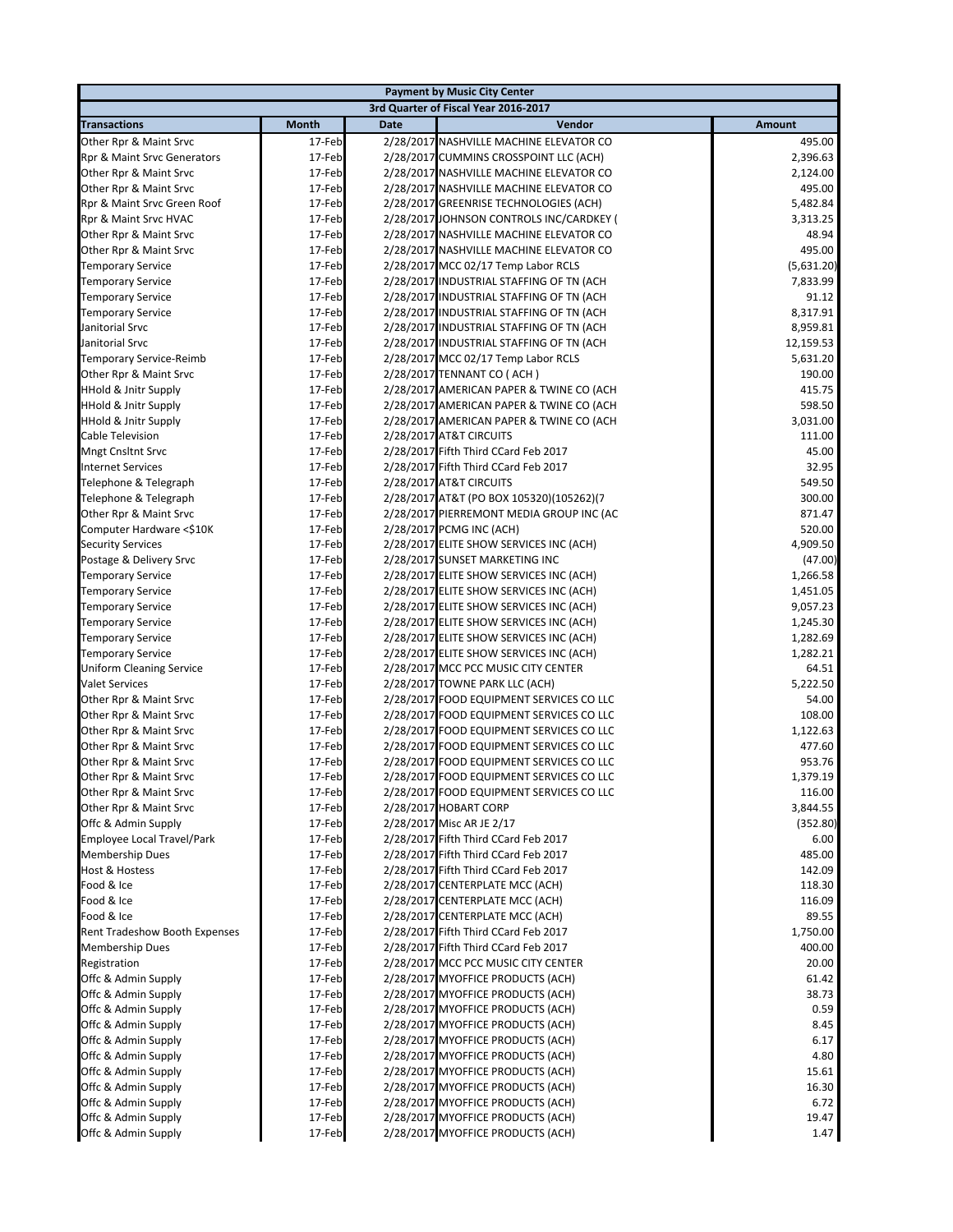|                                                           | <b>Payment by Music City Center</b> |              |                                                                              |                    |  |  |
|-----------------------------------------------------------|-------------------------------------|--------------|------------------------------------------------------------------------------|--------------------|--|--|
|                                                           |                                     |              | 3rd Quarter of Fiscal Year 2016-2017                                         |                    |  |  |
| <b>Transactions</b>                                       | <b>Month</b>                        | <b>Date</b>  | Vendor                                                                       | <b>Amount</b>      |  |  |
| Offc & Admin Supply                                       | 17-Feb                              |              | 2/28/2017 MYOFFICE PRODUCTS (ACH)                                            | 7.37               |  |  |
| Offc & Admin Supply                                       | 17-Feb                              |              | 2/28/2017 MCC PCC MUSIC CITY CENTER                                          | 16.39              |  |  |
| <b>Merchant Fees</b>                                      | 17-Feb                              |              | 2/28/2017 MCC 02/17 REV RCLS 1702002                                         | (0.01)             |  |  |
| <b>Mngt Cnsltnt Srvc</b>                                  | 17-Feb                              |              | 2/28/2017 CUSHION EMPLOYER SER (ACH)                                         | 1,267.00           |  |  |
| <b>Mngt Cnsltnt Srvc</b>                                  | 17-Feb                              |              | 2/28/2017 COMMONWEALTH DEVELOPMENT GRP I                                     | 4,572.50           |  |  |
| <b>Mngt Cnsltnt Srvc</b>                                  | 17-Feb                              |              | 2/28/2017 ADVANCED DIAGNOSTIC IMAGING PC                                     | 117.09             |  |  |
| <b>Internet Services</b>                                  | 17-Feb                              |              | 2/28/2017 Fifth Third CCard Feb 2017                                         | 30.00              |  |  |
| Employee Out-of-town Travel                               | 17-Feb                              |              | 2/28/2017 Fifth Third CCard Feb 2017                                         | 208.80             |  |  |
| Employee Out-of-town Travel                               | 17-Feb                              |              | 2/28/2017 Fifth Third CCard Feb 2017                                         | 61.20              |  |  |
| Employee Out-of-town Travel                               | 17-Feb                              |              | 2/28/2017 Fifth Third CCard Feb 2017                                         | 70.00              |  |  |
| <b>Employee Air Travel</b>                                | 17-Feb                              |              | 2/28/2017 Fifth Third CCard Feb 2017                                         | 233.80             |  |  |
| Employee Air Travel                                       | 17-Feb                              |              | 2/28/2017 Fifth Third CCard Feb 2017                                         | 423.99             |  |  |
| <b>Employee Air Travel</b>                                | 17-Feb                              |              | 2/28/2017 Fifth Third CCard Feb 2017                                         | 190.94             |  |  |
| <b>Employee Air Travel</b>                                | 17-Feb                              |              | 2/28/2017 Fifth Third CCard Feb 2017                                         | 304.89             |  |  |
| <b>Employee Air Travel</b>                                | 17-Feb                              |              | 2/28/2017 Fifth Third CCard Feb 2017                                         | 296.88             |  |  |
| <b>Employee Air Travel</b>                                | 17-Feb                              |              | 2/28/2017 Fifth Third CCard Feb 2017                                         | 267.88             |  |  |
| Employee Local Travel/Park                                | 17-Feb                              |              | 2/28/2017 Fifth Third CCard Feb 2017                                         | 4.00               |  |  |
| Promotion                                                 | 17-Feb                              |              | 2/28/2017 Fifth Third CCard Feb 2017                                         | 534.90             |  |  |
| Promotion                                                 | 17-Feb                              |              | 2/28/2017 Fifth Third CCard Feb 2017                                         | 534.90             |  |  |
| Registration                                              | 17-Feb                              |              | 2/28/2017 Fifth Third CCard Feb 2017                                         | 212.00             |  |  |
| Registration                                              | 17-Feb                              |              | 2/28/2017 Fifth Third CCard Feb 2017                                         | 212.00             |  |  |
| Registration                                              | 17-Feb                              |              | 2/28/2017 Fifth Third CCard Feb 2017                                         | 500.00             |  |  |
| Registration                                              | 17-Feb                              |              | 2/28/2017 Fifth Third CCard Feb 2017                                         | 200.00             |  |  |
| Registration                                              | 17-Feb                              |              | 2/28/2017 Fifth Third CCard Feb 2017                                         | 200.00             |  |  |
| Registration                                              | 17-Feb                              |              | 2/28/2017 MCC 2/17 IMPREST RCLS                                              | (1,000.00)         |  |  |
| <b>Membership Dues</b>                                    | 17-Feb                              |              | 2/28/2017 MCC PCC MUSIC CITY CENTER                                          | 7.00               |  |  |
| <b>Host &amp; Hostess</b>                                 | 17-Feb                              |              | 2/28/2017 Fifth Third CCard Feb 2017                                         | 51.11              |  |  |
| Host & Hostess                                            | 17-Feb                              |              | 2/28/2017 MCC PCC MUSIC CITY CENTER                                          | 23.35              |  |  |
| Offc & Admin Supply                                       | 17-Feb                              |              | 2/28/2017 Fifth Third CCard Feb 2017                                         | (299.00)           |  |  |
| Food & Ice                                                | 17-Feb                              |              | 2/28/2017 CENTERPLATE MCC (ACH)                                              | (41.90)            |  |  |
| Food & Bev-Inhouse                                        | 17-Feb                              |              | 2/28/2017 CENTERPLATE MCC (ACH)                                              | 382.59             |  |  |
| Food & Bev-Inhouse                                        | 17-Feb                              |              | 2/28/2017 CENTERPLATE MCC (ACH)                                              | 538.82             |  |  |
| Food & Ice                                                | 17-Feb                              |              | 2/28/2017 CENTERPLATE MCC (ACH)                                              | 705.82             |  |  |
| Food & Ice                                                | 17-Feb                              |              | 2/28/2017 CENTERPLATE MCC (ACH)                                              | 290.70             |  |  |
| Food & Ice                                                | 17-Feb                              |              | 2/28/2017 CENTERPLATE MCC (ACH)                                              | 760.30             |  |  |
| Software License                                          | 17-Feb                              |              | 2/28/2017 Fifth Third CCard Feb 2017                                         | 69.99              |  |  |
|                                                           | 17-Feb                              | <b>Total</b> |                                                                              | \$<br>1,545,466.98 |  |  |
|                                                           | 17-Mar                              |              |                                                                              |                    |  |  |
| Rpr & Maint Srvc Air Walls                                |                                     |              | 3/1/2017 MCC 3/17 SRVC CONTRACT RCLS<br>3/1/2017 MCC 3/17 SRVC CONTRACT RCLS | 3,550.00           |  |  |
| Rpr & Maint Srvc Solar Panel<br>Rpr & Maint Srvc Bld Auto | 17-Mar<br>17-Mar                    |              | 3/1/2017 MCC 3/17 SRVC CONTRACT RCLS                                         | 450.00<br>232.92   |  |  |
| <b>Rpr &amp; Maint Srvc Crestron</b>                      | 17-Mar                              |              | 3/1/2017 MCC 3/17 SRVC CONTRACT RCLS                                         | 2,066.66           |  |  |
|                                                           | 17-Mar                              |              | 3/1/2017 MORROW TECHNOLOGIES CORP (ACH)                                      | 2,130.00           |  |  |
| Rpr & Maint Srvc Janus                                    | 17-Mar                              |              | 3/1/2017 ITS 03/17 FY 17 ISF BILLING                                         | 20,983.33          |  |  |
| Info Systems Charge<br>MIS Tech Revolving Charge          | 17-Mar                              |              | 3/1/2017 ITS PC REVOLVING FD 03/17                                           | 2,090.61           |  |  |
| Postage & Delivery Srvc                                   | 17-Mar                              |              | 3/1/2017 SIMPLEX GRINNELL LP (ACH)                                           | 53.15              |  |  |
| Rpr & Maint Srvc CCTV                                     | 17-Mar                              |              | 3/1/2017 MCC 3/17 SRVC CONTRACT RCLS                                         | 4,250.00           |  |  |
| Rpr & Maint Srvc Air Walls                                | 17-Mar                              |              | 3/1/2017 MCC 3/17 SRVC CONTRACT RCLS                                         | 3,000.00           |  |  |
| Rpr & Maint Srvc Access Ctrl                              | 17-Mar                              |              | 3/1/2017 MCC 3/17 SRVC CONTRACT RCLS                                         | 3,166.67           |  |  |
| <b>Small Equipment Supply</b>                             | 17-Mar                              |              | 3/1/2017 SIMPLEX GRINNELL LP (ACH)                                           | 1,808.77           |  |  |
| <b>Small Equipment Supply</b>                             | 17-Mar                              |              | 3/1/2017 SIMPLEX GRINNELL LP (ACH)                                           | 340.08             |  |  |
| Rpr & Maint Srvc Park Equip                               | 17-Mar                              |              | 3/1/2017 MCGANN, AMANO (ACH)                                                 | 7,750.00           |  |  |
| Offc & Admin Supply                                       | 17-Mar                              |              | 3/1/2017 Misc AR JE 3/17                                                     | (2,548.00)         |  |  |
| <b>Merchant Fees</b>                                      | 17-Mar                              |              | 3/1/2017 Misc AR Correction JE 3/31                                          | (276.00)           |  |  |
| <b>Merchant Fees</b>                                      |                                     |              | 3/1/2017 7100 MCC CC Receipts                                                | (304.69)           |  |  |
| <b>Merchant Fees</b>                                      | 17-Mar<br>17-Mar                    |              | 3/1/2017 7100 MCC CC Receipts                                                | (21.85)            |  |  |
| Insurance-Vehicles                                        | 17-Mar                              |              | 3/1/2017 MCC 3/17 INSURANCE RCLS                                             | 1,442.00           |  |  |
| Insurance-Workman's Comp                                  | 17-Mar                              |              | 3/1/2017 MCC 3/17 INSURANCE RCLS                                             | 7,997.42           |  |  |
| Insurance-Liability/PropDmg                               | 17-Mar                              |              | 3/1/2017 MCC 3/17 INSURANCE RCLS                                             | 10,432.58          |  |  |
| Insurance-Liability/PropDmg                               | 17-Mar                              |              | 3/1/2017 MCC 3/17 INSURANCE RCLS                                             | 266.83             |  |  |
| Insurance-Liability/PropDmg                               | 17-Mar                              |              | 3/1/2017 MCC 3/17 INSURANCE RCLS                                             | 3,336.08           |  |  |
| Insurance-Liability/PropDmg                               | 17-Mar                              |              | 3/1/2017 MCC 3/17 INSURANCE RCLS                                             | 2,788.83           |  |  |
| Insurance-Liability/PropDmg                               | 17-Mar                              |              | 3/1/2017 MCC 3/17 INSURANCE RCLS                                             | 2,595.83           |  |  |
| Insurance-Liability/PropDmg                               | 17-Mar                              |              | 3/1/2017 MCC 3/17 INSURANCE RCLS                                             | 2,125.00           |  |  |
| Insurance-Liability/PropDmg                               | 17-Mar                              |              | 3/1/2017 MCC 3/17 INSURANCE RCLS                                             | 7,436.17           |  |  |
|                                                           |                                     |              |                                                                              |                    |  |  |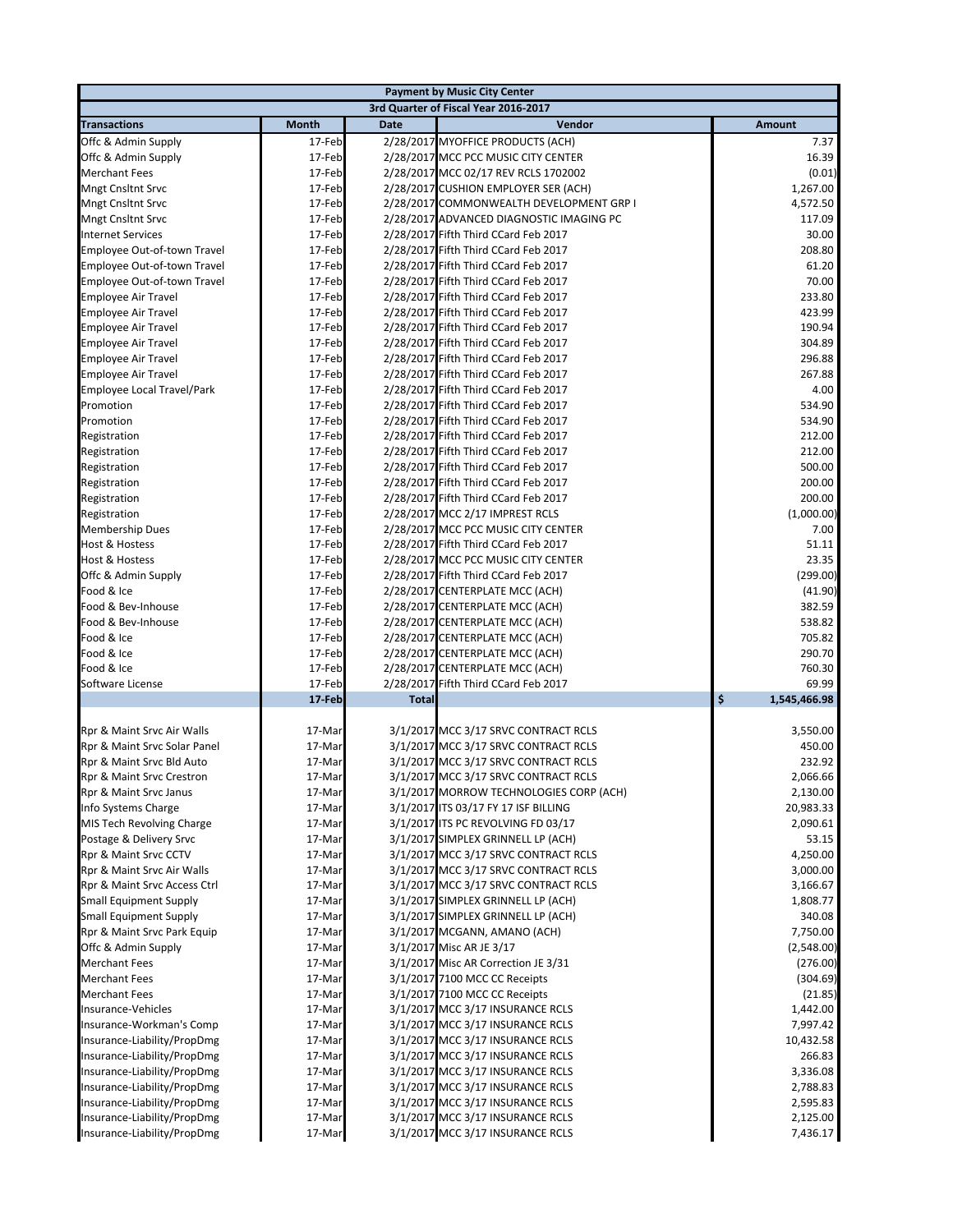|                                                           |                  |                | <b>Payment by Music City Center</b>                                               |                      |
|-----------------------------------------------------------|------------------|----------------|-----------------------------------------------------------------------------------|----------------------|
|                                                           |                  |                | 3rd Quarter of Fiscal Year 2016-2017                                              |                      |
| <b>Transactions</b>                                       | <b>Month</b>     | <b>Date</b>    | Vendor                                                                            | Amount               |
| Insurance-Liability/PropDmg                               | 17-Mar           |                | 3/1/2017 MCC 3/17 INSURANCE RCLS                                                  | 595.50               |
| Insurance-Liability/PropDmg                               | 17-Mar           |                | 3/1/2017 MCC 3/17 INSURANCE RCLS                                                  | 398.00               |
| Insurance-Liability/PropDmg                               | 17-Mar           |                | 3/1/2017 MCC 3/17 INSURANCE RCLS                                                  | 3,129.67             |
| Insurance-Liability/PropDmg                               | 17-Mar           |                | 3/1/2017 MCC 3/17 INSURANCE RCLS                                                  | 2,194.00             |
| Insurance-Liability/PropDmg                               | 17-Mar           |                | 3/1/2017 MCC 3/17 INSURANCE RCLS                                                  | 682.08               |
| Insurance-Liability/PropDmg                               | 17-Mar           |                | 3/1/2017 MCC 3/17 INSURANCE RCLS                                                  | 300.83               |
| Transfer LOCAP reimbursement                              | 17-Mar           |                | 3/1/2017 ADM FY17 3/17 LOCAP billing                                              | 35,508.00            |
| Offc & Admin Supply                                       | 17-Mar           |                | 3/2/2017 MYOFFICE PRODUCTS (ACH)                                                  | 9.56                 |
| Landscaping Srvc                                          | 17-Mar           |                | 3/3/2017 REED LANDSCAPING INC (ACH)                                               | 2,262.00             |
| <b>Electrical Supply-Lamps</b>                            | 17-Mar           |                | 3/3/2017 WILLIAMS WHOLESALE SUPPLY OF N                                           | 1,524.60             |
| <b>Electrical Supply-Lamps</b>                            | 17-Mar           |                | 3/3/2017 WILLIAMS WHOLESALE SUPPLY OF N                                           | 270.00               |
| <b>Electrical Supply-Lamps</b>                            | 17-Mar           |                | 3/3/2017 WILLIAMS WHOLESALE SUPPLY OF N                                           | 520.00               |
| <b>Electrical Supply-Lamps</b>                            | 17-Mar           |                | 3/3/2017 WILLIAMS WHOLESALE SUPPLY OF N                                           | 390.00               |
| <b>Electrical Supply-Lamps</b>                            | 17-Mar           |                | 3/3/2017 WILLIAMS WHOLESALE SUPPLY OF N                                           | 260.00               |
| <b>Electrical Supply-Lamps</b><br><b>Laundry Services</b> | 17-Mar<br>17-Mar | 3/3/2017 ALSCO | 3/3/2017 WILLIAMS WHOLESALE SUPPLY OF N                                           | 1,830.60             |
| <b>HHold &amp; Jnitr Supply</b>                           | 17-Mar           |                | 3/3/2017 AMERICAN PAPER & TWINE CO (ACH                                           | 1,110.69<br>2,643.00 |
| <b>HHold &amp; Jnitr Supply</b>                           | 17-Mar           |                | 3/3/2017 SUNSET MARKETING INC                                                     | 124.00               |
| <b>Uniform Cleaning Service</b>                           | 17-Mar           |                | 3/3/2017 CINTAS CORP #051 MATS & RUGS(A                                           | 1,187.59             |
| Offc & Admin Supply                                       | 17-Mar           |                | 3/3/2017 MYOFFICE PRODUCTS (ACH)                                                  | 49.98                |
| Postage & Delivery Srvc                                   | 17-Mar           |                | 3/6/2017 LLOVET FILTRATION CO                                                     | 15.00                |
| <b>Electrical Supply</b>                                  | 17-Mar           |                | 3/6/2017 WILLIAMS WHOLESALE SUPPLY OF N                                           | 855.00               |
| <b>Electrical Supply-Lamps</b>                            | 17-Mar           |                | 3/6/2017 WILLIAMS WHOLESALE SUPPLY OF N                                           | 7,395.00             |
| <b>HVAC Supply-Filter</b>                                 | 17-Mar           |                | 3/6/2017 LLOVET FILTRATION CO                                                     | 243.08               |
| <b>HVAC Supply-Filter</b>                                 | 17-Mar           |                | 3/6/2017 LLOVET FILTRATION CO                                                     | 1,845.84             |
| <b>HVAC Supply-Filter</b>                                 | 17-Mar           |                | 3/6/2017 LLOVET FILTRATION CO                                                     | 170.70               |
| <b>Medical Services</b>                                   | 17-Mar           |                | 3/6/2017 MED STAR MEDICAL STAFFING INC                                            | 2,381.50             |
| Offc & Admin Supply                                       | 17-Mar           |                | 3/7/2017 MYOFFICE PRODUCTS (ACH)                                                  | 42.93                |
| Offc & Admin Supply                                       | 17-Mar           |                | 3/7/2017 MYOFFICE PRODUCTS (ACH)                                                  | 7.00                 |
| Offc & Admin Supply                                       | 17-Mar           |                | 3/7/2017 MYOFFICE PRODUCTS (ACH)                                                  | 44.80                |
| Offc & Admin Supply                                       | 17-Mar           |                | 3/7/2017 MYOFFICE PRODUCTS (ACH)                                                  | 26.58                |
| Offc & Admin Supply                                       | 17-Mar           |                | 3/7/2017 MYOFFICE PRODUCTS (ACH)                                                  | 6.43                 |
| <b>Merchant Fees</b>                                      | 17-Mar           |                | 3/7/2017 7100 MCC CC Receipts                                                     | (37.79)              |
| Landscaping Srvc-Indoor                                   | 17-Mar           |                | 3/8/2017 PLANTS ALIVE (ACH)                                                       | 510.00               |
| <b>Building Maintenance Srvc</b>                          | 17-Mar           |                | 3/8/2017 HYDRO PRO PRESSURE WASHING (AC                                           | 225.00               |
| <b>Laundry Services</b>                                   | 17-Mar           | 3/8/2017 ALSCO |                                                                                   | 134.10               |
| <b>Internet Services</b>                                  | 17-Mar           |                | 3/8/2017 AT&T DATACOMM                                                            | 4,890.96             |
| Telephone & Telegraph                                     | 17-Mar           |                | 3/8/2017 AT&T DATACOMM                                                            | 2,009.54             |
| <b>Medical Services</b>                                   | 17-Mar           |                | 3/8/2017 MED STAR MEDICAL STAFFING INC                                            | 319.00               |
| <b>Temporary Service</b><br>Auto Fuel                     | 17-Mar<br>17-Mar |                | 3/8/2017 ELITE SHOW SERVICES INC (ACH)<br>3/8/2017 WEX (WRIGHT EXPRESS FINANCIAL) | 279.84<br>226.46     |
| Other Rpr & Maint Srvc                                    | 17-Mar           |                | 3/8/2017 AVERUS INC (ACH)                                                         | 2,114.15             |
| <b>Host &amp; Hostess</b>                                 | 17-Mar           |                | 3/8/2017 MFP BASEBALL / NASH SOUNDS BAS                                           | 1,980.00             |
| <b>Building Maintenance Srvc</b>                          | 17-Mar           |                | 3/9/2017 LOWES OF MADISON #413 (ACH)                                              | 1,058.00             |
| Plumbing/HVAC Maintain Srvc                               | 17-Mar           |                | 3/9/2017 SM LAWRENCE / DILLINGHAM & SMI                                           | 3,003.02             |
| Plumbing/HVAC Maintain Srvc                               | 17-Mar           |                | 3/9/2017 SM LAWRENCE / DILLINGHAM & SMI                                           | 2,529.89             |
| Regular Pay                                               | 17-Mar           |                | 3/10/2017 Payroll Labor Distribution                                              | 25,299.05            |
| Leave Pay                                                 | 17-Mar           |                | 3/10/2017 Payroll Labor Distribution                                              | 469.92               |
| <b>Holiday Pay</b>                                        | 17-Mar           |                | 3/10/2017 Payroll Labor Distribution                                              | 332.80               |
| Overtime Pay                                              | 17-Mar           |                | 3/10/2017 Payroll Labor Distribution                                              | 484.12               |
| <b>Employer OASDI</b>                                     | 17-Mar           |                | 3/10/2017 Actual Burden Journal Entries                                           | 1,575.32             |
| <b>Employer SSN Medical</b>                               | 17-Mar           |                | 3/10/2017 Actual Burden Journal Entries                                           | 368.44               |
| <b>Employer Group Health</b>                              | 17-Mar           |                | 3/10/2017 Actual Burden Journal Entries                                           | 4,278.00             |
| <b>Employer Dental Group</b>                              | 17-Mar           |                | 3/10/2017 Actual Burden Journal Entries                                           | 183.82               |
| Cafe Plan Pre-Tax Savings                                 | 17-Mar           |                | 3/10/2017 Actual Burden Journal Entries                                           | 114.71               |
| CCA Employer 401K Plan                                    | 17-Mar           |                | 3/10/2017 Actual Burden Journal Entries                                           | 739.56               |
| Allowance-Cell/Mobile Devices                             | 17-Mar           |                | 3/10/2017 Payroll Labor Distribution                                              | 322.00               |
| Regular Pay                                               | 17-Mar           |                | 3/10/2017 Payroll Labor Distribution                                              | 6,525.92             |
| Leave Pay                                                 | 17-Mar           |                | 3/10/2017 Payroll Labor Distribution                                              | 237.60               |
| Overtime Pay                                              | 17-Mar           |                | 3/10/2017 Payroll Labor Distribution                                              | 19.44                |
| <b>Employer OASDI</b>                                     | 17-Mar           |                | 3/10/2017 Actual Burden Journal Entries                                           | 386.78               |
| <b>Employer SSN Medical</b>                               | 17-Mar           |                | 3/10/2017 Actual Burden Journal Entries                                           | 90.45                |
| <b>Employer Group Health</b>                              | 17-Mar           |                | 3/10/2017 Actual Burden Journal Entries                                           | 1,548.00             |
| <b>Employer Dental Group</b>                              | 17-Mar           |                | 3/10/2017 Actual Burden Journal Entries                                           | 42.42                |
| <b>Employer Pension</b>                                   | 17-Mar           |                | 3/10/2017 Actual Burden Journal Entries                                           | 837.02               |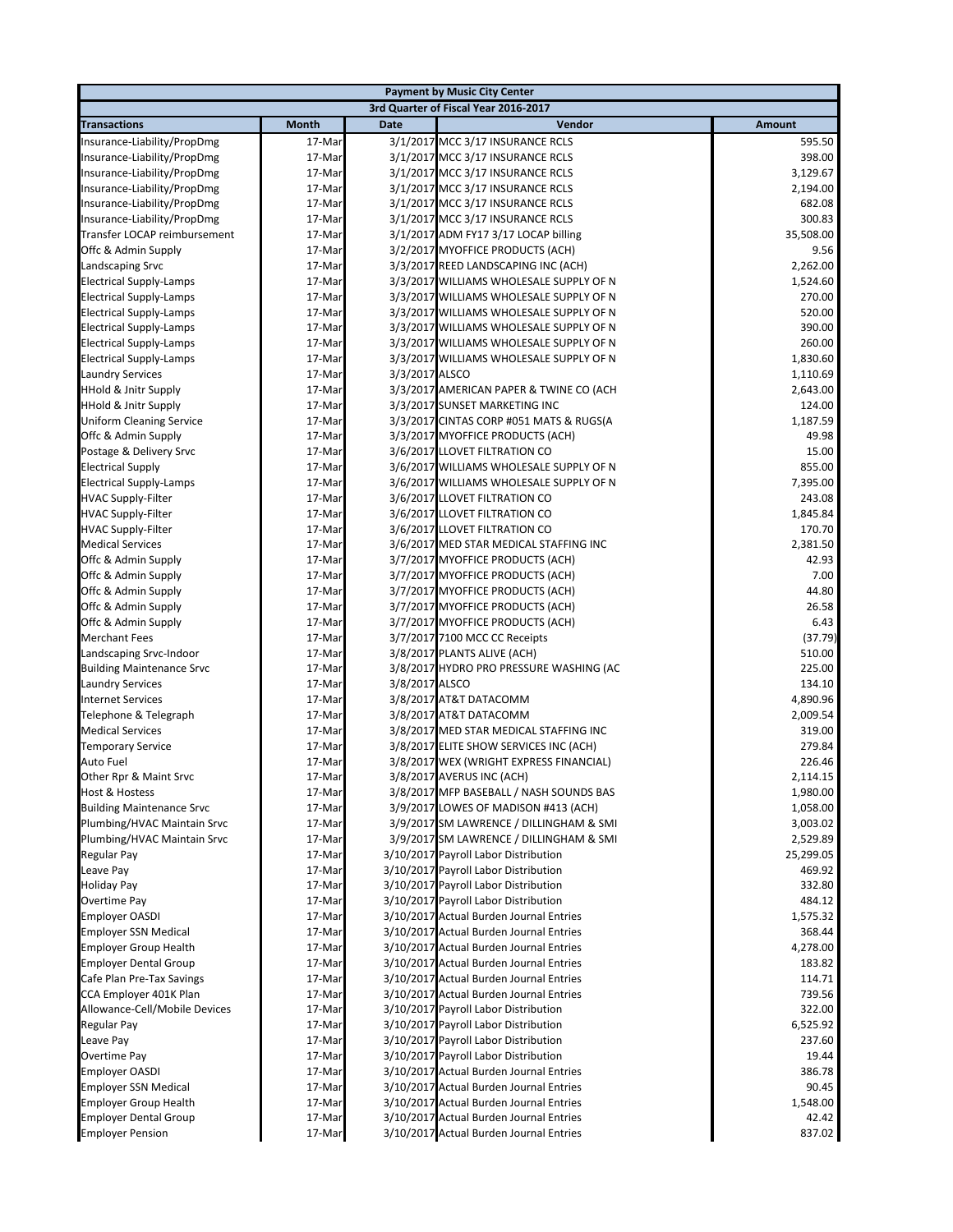|                                                                 |                  |             | <b>Payment by Music City Center</b>                                                |                    |
|-----------------------------------------------------------------|------------------|-------------|------------------------------------------------------------------------------------|--------------------|
|                                                                 |                  |             | 3rd Quarter of Fiscal Year 2016-2017                                               |                    |
| <b>Transactions</b>                                             | Month            | <b>Date</b> | Vendor                                                                             | <b>Amount</b>      |
| <b>FSA Pre-Tax Savings</b>                                      | 17-Mar           |             | 3/10/2017 Actual Burden Journal Entries                                            | 5.17               |
| Cafe Plan Pre-Tax Savings                                       | 17-Mar           |             | 3/10/2017 Actual Burden Journal Entries                                            | 43.54              |
| Allowance-Cell/Mobile Devices                                   | 17-Mar           |             | 3/10/2017 Payroll Labor Distribution                                               | 92.00              |
| <b>Regular Pay</b>                                              | 17-Mar           |             | 3/10/2017 Payroll Labor Distribution                                               | 30,092.54          |
| Leave Pay                                                       | 17-Mar           |             | 3/10/2017 Payroll Labor Distribution                                               | 1,243.36           |
| Overtime Pay                                                    | 17-Mar           |             | 3/10/2017 Payroll Labor Distribution                                               | 2,077.68           |
| <b>Employer OASDI</b>                                           | 17-Mar           |             | 3/10/2017 Actual Burden Journal Entries                                            | 1,945.97           |
| <b>Employer SSN Medical</b>                                     | 17-Mar           |             | 3/10/2017 Actual Burden Journal Entries                                            | 455.10             |
| <b>Employer Group Health</b>                                    | 17-Mar           |             | 3/10/2017 Actual Burden Journal Entries                                            | 5,957.95           |
| <b>Employer Dental Group</b>                                    | 17-Mar           |             | 3/10/2017 Actual Burden Journal Entries                                            | 230.96             |
| Cafe Plan Pre-Tax Savings                                       | 17-Mar           |             | 3/10/2017 Actual Burden Journal Entries                                            | 162.14             |
| CCA Employer 401K Plan                                          | 17-Mar           |             | 3/10/2017 Actual Burden Journal Entries                                            | 616.98             |
| Allowance-Cell/Mobile Devices<br><b>Electrical Supply-Lamps</b> | 17-Mar<br>17-Mar |             | 3/10/2017 Payroll Labor Distribution<br>3/10/2017 WILLIAMS WHOLESALE SUPPLY OF N   | 92.00<br>670.00    |
| <b>Electrical Supply-Lamps</b>                                  | 17-Mar           |             | 3/10/2017 WILLIAMS WHOLESALE SUPPLY OF N                                           | 1,065.00           |
| <b>Electrical Supply</b>                                        | 17-Mar           |             | 3/10/2017 WILLIAMS WHOLESALE SUPPLY OF N                                           | 8,358.00           |
| <b>Electrical Supply-Lamps</b>                                  | 17-Mar           |             | 3/10/2017 WILLIAMS WHOLESALE SUPPLY OF N                                           | 418.60             |
| Regular Pay                                                     | 17-Mar           |             | 3/10/2017 Payroll Labor Distribution                                               | 45,921.61          |
| Leave Pay                                                       | 17-Mar           |             | 3/10/2017 Payroll Labor Distribution                                               | 1,177.09           |
| <b>Holiday Pay</b>                                              | 17-Mar           |             | 3/10/2017 Payroll Labor Distribution                                               | 92.40              |
| Overtime Pay                                                    | 17-Mar           |             | 3/10/2017 Payroll Labor Distribution                                               | 966.24             |
| <b>Employer OASDI</b>                                           | 17-Mar           |             | 3/10/2017 Actual Burden Journal Entries                                            | 2,716.26           |
| <b>Employer SSN Medical</b>                                     | 17-Mar           |             | 3/10/2017 Actual Burden Journal Entries                                            | 635.29             |
| <b>Employer Group Health</b>                                    | 17-Mar           |             | 3/10/2017 Actual Burden Journal Entries                                            | 12,685.98          |
| <b>Employer Dental Group</b>                                    | 17-Mar           |             | 3/10/2017 Actual Burden Journal Entries                                            | 499.62             |
| Cafe Plan Pre-Tax Savings                                       | 17-Mar           |             | 3/10/2017 Actual Burden Journal Entries                                            | 343.14             |
| CCA Employer 401K Plan                                          | 17-Mar           |             | 3/10/2017 Actual Burden Journal Entries                                            | 936.64             |
| Allowance-Cell/Mobile Devices                                   | 17-Mar           |             | 3/10/2017 Payroll Labor Distribution                                               | 138.00             |
| <b>HHold &amp; Jnitr Supply</b>                                 | 17-Mar           |             | 3/10/2017 AMERICAN PAPER & TWINE CO (ACH                                           | 1,247.25           |
| Regular Pay                                                     | 17-Mar           |             | 3/10/2017 Payroll Labor Distribution                                               | 1,907.20           |
| Overtime Pay                                                    | 17-Mar           |             | 3/10/2017 Payroll Labor Distribution                                               | 229.58             |
| <b>Employer OASDI</b>                                           | 17-Mar           |             | 3/10/2017 Actual Burden Journal Entries                                            | 117.80             |
| <b>Employer SSN Medical</b>                                     | 17-Mar           |             | 3/10/2017 Actual Burden Journal Entries                                            | 27.55              |
| <b>Employer Group Health</b>                                    | 17-Mar           |             | 3/10/2017 Actual Burden Journal Entries                                            | 654.00             |
| <b>Employer Dental Group</b>                                    | 17-Mar           |             | 3/10/2017 Actual Burden Journal Entries<br>3/10/2017 Actual Burden Journal Entries | 14.14              |
| <b>Employer Pension</b><br>Cafe Plan Pre-Tax Savings            | 17-Mar<br>17-Mar |             | 3/10/2017 Actual Burden Journal Entries                                            | 263.68<br>18.12    |
| <b>Regular Pay</b>                                              | 17-Mar           |             | 3/10/2017 Payroll Labor Distribution                                               | 9,710.41           |
| Leave Pay                                                       | 17-Mar           |             | 3/10/2017 Payroll Labor Distribution                                               | 439.49             |
| Overtime Pay                                                    | 17-Mar           |             | 3/10/2017 Payroll Labor Distribution                                               | 172.53             |
| <b>Employer OASDI</b>                                           | 17-Mar           |             | 3/10/2017 Actual Burden Journal Entries                                            | 602.81             |
| <b>Employer SSN Medical</b>                                     | 17-Mar           |             | 3/10/2017 Actual Burden Journal Entries                                            | 140.97             |
| <b>Employer Group Health</b>                                    | 17-Mar           |             | 3/10/2017 Actual Burden Journal Entries                                            | 2,452.98           |
| <b>Employer Dental Group</b>                                    | 17-Mar           |             | 3/10/2017 Actual Burden Journal Entries                                            | 89.56              |
| Cafe Plan Pre-Tax Savings                                       | 17-Mar           |             | 3/10/2017 Actual Burden Journal Entries                                            | 49.41              |
| CCA Employer 401K Plan                                          | 17-Mar           |             | 3/10/2017 Actual Burden Journal Entries                                            | 320.54             |
| Allowance-Cell/Mobile Devices                                   | 17-Mar           |             | 3/10/2017 Payroll Labor Distribution                                               | 46.00              |
| Regular Pay                                                     | 17-Mar           |             | 3/10/2017 Payroll Labor Distribution                                               | 6,585.60           |
| <b>Employer OASDI</b>                                           | 17-Mar           |             | 3/10/2017 Actual Burden Journal Entries                                            | 386.59             |
| <b>Employer SSN Medical</b>                                     | 17-Mar           |             | 3/10/2017 Actual Burden Journal Entries                                            | 90.41              |
| <b>Employer Group Health</b>                                    | 17-Mar           |             | 3/10/2017 Actual Burden Journal Entries                                            | 927.00             |
| <b>Employer Dental Group</b>                                    | 17-Mar           |             | 3/10/2017 Actual Burden Journal Entries                                            | 28.28              |
| <b>Employer Pension</b>                                         | 17-Mar           |             | 3/10/2017 Actual Burden Journal Entries                                            | 812.66             |
| <b>FSA Pre-Tax Savings</b>                                      | 17-Mar           |             | 3/10/2017 Actual Burden Journal Entries                                            | 7.97               |
| Cafe Plan Pre-Tax Savings                                       | 17-Mar           |             | 3/10/2017 Actual Burden Journal Entries                                            | 25.86              |
| Allowance-Cell/Mobile Devices                                   | 17-Mar           |             | 3/10/2017 Payroll Labor Distribution                                               | 92.00              |
| Regular Pay                                                     | 17-Mar           |             | 3/10/2017 Payroll Labor Distribution<br>3/10/2017 Payroll Labor Distribution       | 29,376.94          |
| Leave Pay<br><b>Holiday Pay</b>                                 | 17-Mar<br>17-Mar |             | 3/10/2017 Payroll Labor Distribution                                               | 1,199.83<br>215.20 |
| Overtime Pay                                                    | 17-Mar           |             | 3/10/2017 Payroll Labor Distribution                                               | 873.37             |
| <b>Employer OASDI</b>                                           | 17-Mar           |             | 3/10/2017 Actual Burden Journal Entries                                            | 1,844.73           |
| <b>Employer SSN Medical</b>                                     | 17-Mar           |             | 3/10/2017 Actual Burden Journal Entries                                            | 431.43             |
| <b>Employer Group Health</b>                                    | 17-Mar           |             | 3/10/2017 Actual Burden Journal Entries                                            | 7,373.95           |
| <b>Employer Dental Group</b>                                    | 17-Mar           |             | 3/10/2017 Actual Burden Journal Entries                                            | 259.24             |
| Cafe Plan Pre-Tax Savings                                       | 17-Mar           |             | 3/10/2017 Actual Burden Journal Entries                                            | 193.04             |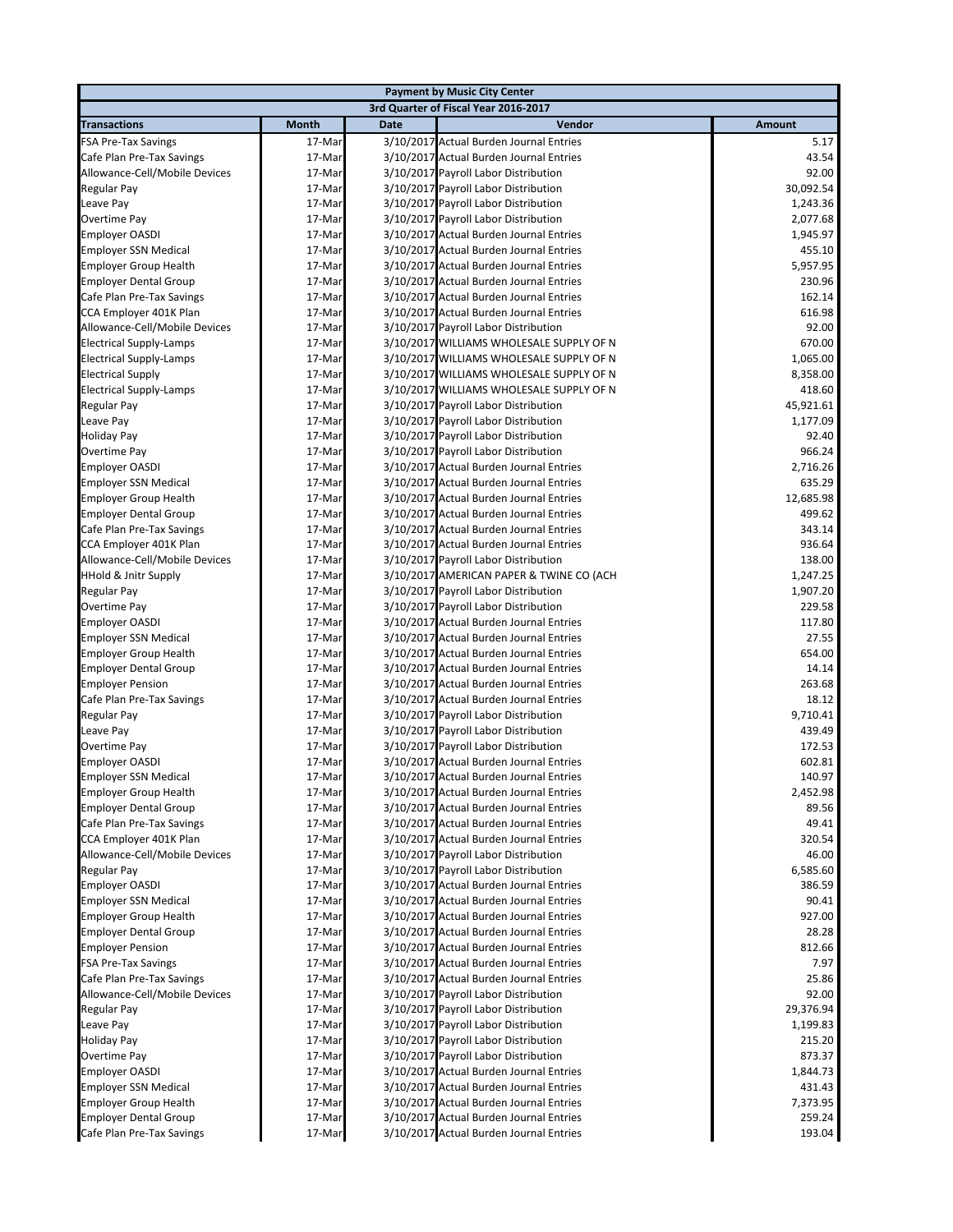|                                                         |                  |             | <b>Payment by Music City Center</b>                                                |                   |
|---------------------------------------------------------|------------------|-------------|------------------------------------------------------------------------------------|-------------------|
|                                                         |                  |             | 3rd Quarter of Fiscal Year 2016-2017                                               |                   |
| <b>Transactions</b>                                     | <b>Month</b>     | <b>Date</b> | Vendor                                                                             | Amount            |
| CCA Employer 401K Plan                                  | 17-Mar           |             | 3/10/2017 Actual Burden Journal Entries                                            | 687.18            |
| Allowance-Cell/Mobile Devices                           | 17-Mar           |             | 3/10/2017 Payroll Labor Distribution                                               | 230.00            |
| Regular Pay                                             | 17-Mar           |             | 3/10/2017 Payroll Labor Distribution                                               | 4,228.26          |
| Leave Pay                                               | 17-Mar           |             | 3/10/2017 Payroll Labor Distribution                                               | 165.12            |
| <b>Holiday Pay</b>                                      | 17-Mar           |             | 3/10/2017 Payroll Labor Distribution                                               | 165.12            |
| Overtime Pay                                            | 17-Mar           |             | 3/10/2017 Payroll Labor Distribution                                               | 939.45            |
| <b>Employer OASDI</b>                                   | 17-Mar           |             | 3/10/2017 Actual Burden Journal Entries                                            | 305.94            |
| <b>Employer SSN Medical</b>                             | 17-Mar           |             | 3/10/2017 Actual Burden Journal Entries                                            | 71.54             |
| <b>Employer Group Health</b>                            | 17-Mar           |             | 3/10/2017 Actual Burden Journal Entries                                            | 1,533.00          |
| <b>Employer Dental Group</b>                            | 17-Mar           |             | 3/10/2017 Actual Burden Journal Entries                                            | 42.42             |
| <b>Employer Pension</b>                                 | 17-Mar           |             | 3/10/2017 Actual Burden Journal Entries                                            | 678.44            |
| Cafe Plan Pre-Tax Savings                               | 17-Mar           |             | 3/10/2017 Actual Burden Journal Entries<br>3/10/2017 Payroll Labor Distribution    | 43.10<br>7,481.92 |
| Regular Pay<br>Leave Pay                                | 17-Mar<br>17-Mar |             | 3/10/2017 Payroll Labor Distribution                                               | 332.64            |
| Overtime Pay                                            | 17-Mar           |             | 3/10/2017 Payroll Labor Distribution                                               | 192.16            |
| Employer OASDI                                          | 17-Mar           |             | 3/10/2017 Actual Burden Journal Entries                                            | 469.42            |
| <b>Employer SSN Medical</b>                             | 17-Mar           |             | 3/10/2017 Actual Burden Journal Entries                                            | 109.78            |
| <b>Employer Group Health</b>                            | 17-Mar           |             | 3/10/2017 Actual Burden Journal Entries                                            | 1,359.10          |
| <b>Employer Dental Group</b>                            | 17-Mar           |             | 3/10/2017 Actual Burden Journal Entries                                            | 47.12             |
| Cafe Plan Pre-Tax Savings                               | 17-Mar           |             | 3/10/2017 Actual Burden Journal Entries                                            | 36.81             |
| CCA Employer 401K Plan                                  | 17-Mar           |             | 3/10/2017 Actual Burden Journal Entries                                            | 69.02             |
| Allowance-Cell/Mobile Devices                           | 17-Mar           |             | 3/10/2017 Payroll Labor Distribution                                               | 46.00             |
| Regular Pay                                             | 17-Mar           |             | 3/10/2017 Payroll Labor Distribution                                               | 6,174.91          |
| Leave Pay                                               | 17-Mar           |             | 3/10/2017 Payroll Labor Distribution                                               | 278.98            |
| Overtime Pay                                            | 17-Mar           |             | 3/10/2017 Payroll Labor Distribution                                               | 20.67             |
| Employer OASDI                                          | 17-Mar           |             | 3/10/2017 Actual Burden Journal Entries                                            | 407.03            |
| <b>Employer SSN Medical</b>                             | 17-Mar           |             | 3/10/2017 Actual Burden Journal Entries                                            | 95.17             |
| <b>Employer Dental Group</b>                            | 17-Mar           |             | 3/10/2017 Actual Burden Journal Entries                                            | 28.28             |
| Cafe Plan Pre-Tax Savings                               | 17-Mar           |             | 3/10/2017 Actual Burden Journal Entries                                            | 0.12              |
| CCA Employer 401K Plan                                  | 17-Mar           |             | 3/10/2017 Actual Burden Journal Entries                                            | 233.08            |
| Allowance-Cell/Mobile Devices                           | 17-Mar           |             | 3/10/2017 Payroll Labor Distribution                                               | 92.00             |
| Regular Pay                                             | 17-Mar           |             | 3/10/2017 Payroll Labor Distribution                                               | 16,409.92         |
| Leave Pay                                               | 17-Mar<br>17-Mar |             | 3/10/2017 Payroll Labor Distribution                                               | 293.04<br>293.04  |
| Holiday Pay<br><b>Employer OASDI</b>                    | 17-Mar           |             | 3/10/2017 Payroll Labor Distribution<br>3/10/2017 Actual Burden Journal Entries    | 1,028.60          |
| <b>Employer SSN Medical</b>                             | 17-Mar           |             | 3/10/2017 Actual Burden Journal Entries                                            | 240.55            |
| <b>Employer Group Health</b>                            | 17-Mar           |             | 3/10/2017 Actual Burden Journal Entries                                            | 1,425.00          |
| <b>Employer Dental Group</b>                            | 17-Mar           |             | 3/10/2017 Actual Burden Journal Entries                                            | 70.70             |
| <b>Employer Pension</b>                                 | 17-Mar           |             | 3/10/2017 Actual Burden Journal Entries                                            | 2,097.30          |
| <b>FSA Pre-Tax Savings</b>                              | 17-Mar           |             | 3/10/2017 Actual Burden Journal Entries                                            | 8.93              |
| Cafe Plan Pre-Tax Savings                               | 17-Mar           |             | 3/10/2017 Actual Burden Journal Entries                                            | 39.72             |
| Allowance-Cell/Mobile Devices                           | 17-Mar           |             | 3/10/2017 Payroll Labor Distribution                                               | 230.00            |
| Regular Pay                                             | 17-Mar           |             | 3/10/2017 Payroll Labor Distribution                                               | 3,886.63          |
| Leave Pay                                               | 17-Mar           |             | 3/10/2017 Payroll Labor Distribution                                               | 70.00             |
| <b>Employer OASDI</b>                                   | 17-Mar           |             | 3/10/2017 Actual Burden Journal Entries                                            | 242.68            |
| <b>Employer SSN Medical</b>                             | 17-Mar           |             | 3/10/2017 Actual Burden Journal Entries                                            | 56.75             |
| <b>Employer Group Health</b>                            | 17-Mar           |             | 3/10/2017 Actual Burden Journal Entries                                            | 258.00            |
| <b>Employer Dental Group</b>                            | 17-Mar           |             | 3/10/2017 Actual Burden Journal Entries                                            | 14.14             |
| Cafe Plan Pre-Tax Savings                               | 17-Mar           |             | 3/10/2017 Actual Burden Journal Entries<br>3/10/2017 Actual Burden Journal Entries | 6.76              |
| CCA Employer 401K Plan<br>Allowance-Cell/Mobile Devices | 17-Mar<br>17-Mar |             | 3/10/2017 Payroll Labor Distribution                                               | 158.27<br>46.00   |
| Regular Pay                                             | 17-Mar           |             | 3/10/2017 Payroll Labor Distribution                                               | 16,366.05         |
| Leave Pay                                               | 17-Mar           |             | 3/10/2017 Payroll Labor Distribution                                               | 684.00            |
| Overtime Pay                                            | 17-Mar           |             | 3/10/2017 Payroll Labor Distribution                                               | 350.42            |
| <b>Employer OASDI</b>                                   | 17-Mar           |             | 3/10/2017 Actual Burden Journal Entries                                            | 1,017.08          |
| <b>Employer SSN Medical</b>                             | 17-Mar           |             | 3/10/2017 Actual Burden Journal Entries                                            | 237.86            |
| <b>Employer Group Health</b>                            | 17-Mar           |             | 3/10/2017 Actual Burden Journal Entries                                            | 2,961.00          |
| <b>Employer Dental Group</b>                            | 17-Mar           |             | 3/10/2017 Actual Burden Journal Entries                                            | 127.26            |
| Cafe Plan Pre-Tax Savings                               | 17-Mar           |             | 3/10/2017 Actual Burden Journal Entries                                            | 83.23             |
| CCA Employer 401K Plan                                  | 17-Mar           |             | 3/10/2017 Actual Burden Journal Entries                                            | 465.39            |
| Allowance-Cell/Mobile Devices                           | 17-Mar           |             | 3/10/2017 Payroll Labor Distribution                                               | 92.00             |
| Regular Pay                                             | 17-Mar           |             | 3/10/2017 Payroll Labor Distribution                                               | 7,283.73          |
| Leave Pay                                               | 17-Mar           |             | 3/10/2017 Payroll Labor Distribution                                               | 481.07            |
| Overtime Pay                                            | 17-Mar           |             | 3/10/2017 Payroll Labor Distribution                                               | 111.68            |
| <b>Employer OASDI</b>                                   | 17-Mar           |             | 3/10/2017 Actual Burden Journal Entries                                            | 454.02            |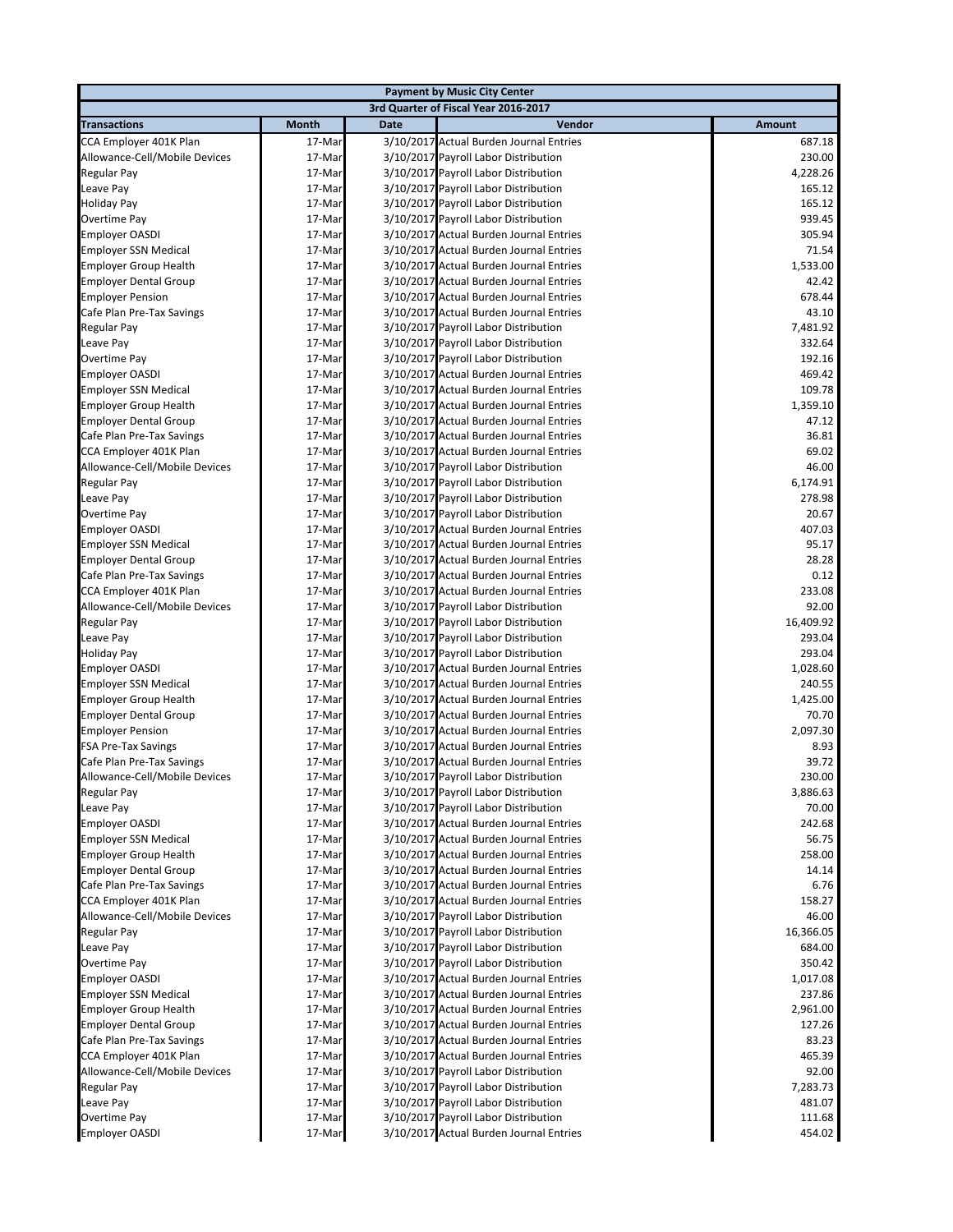|                                                      |                  |             | <b>Payment by Music City Center</b>                                                  |                    |
|------------------------------------------------------|------------------|-------------|--------------------------------------------------------------------------------------|--------------------|
|                                                      |                  |             | 3rd Quarter of Fiscal Year 2016-2017                                                 |                    |
| <b>Transactions</b>                                  | <b>Month</b>     | <b>Date</b> | Vendor                                                                               | <b>Amount</b>      |
| <b>Employer SSN Medical</b>                          | 17-Mar           |             | 3/10/2017 Actual Burden Journal Entries                                              | 106.18             |
| <b>Employer Group Health</b>                         | 17-Mar           |             | 3/10/2017 Actual Burden Journal Entries                                              | 912.00             |
| <b>Employer Dental Group</b>                         | 17-Mar           |             | 3/10/2017 Actual Burden Journal Entries                                              | 28.28              |
| <b>Employer Pension</b>                              | 17-Mar           |             | 3/10/2017 Actual Burden Journal Entries                                              | 971.96             |
| FSA Pre-Tax Savings                                  | 17-Mar           |             | 3/10/2017 Actual Burden Journal Entries                                              | 23.91              |
| Cafe Plan Pre-Tax Savings                            | 17-Mar           |             | 3/10/2017 Actual Burden Journal Entries                                              | 25.47              |
| Allowance-Cell/Mobile Devices                        | 17-Mar           |             | 3/10/2017 Payroll Labor Distribution                                                 | 92.00              |
| Regular Pay                                          | 17-Mar           |             | 3/10/2017 Payroll Labor Distribution                                                 | 7,494.97           |
| Leave Pay                                            | 17-Mar           |             | 3/10/2017 Payroll Labor Distribution                                                 | 37.82              |
| Overtime Pay                                         | 17-Mar           |             | 3/10/2017 Payroll Labor Distribution                                                 | 1.42               |
| <b>Employer OASDI</b>                                | 17-Mar           |             | 3/10/2017 Actual Burden Journal Entries                                              | 461.25             |
| Employer SSN Medical                                 | 17-Mar           |             | 3/10/2017 Actual Burden Journal Entries                                              | 107.87             |
| <b>Employer Group Health</b>                         | 17-Mar           |             | 3/10/2017 Actual Burden Journal Entries                                              | 546.00             |
| <b>Employer Dental Group</b>                         | 17-Mar           |             | 3/10/2017 Actual Burden Journal Entries                                              | 42.42              |
| Cafe Plan Pre-Tax Savings                            | 17-Mar           |             | 3/10/2017 Actual Burden Journal Entries                                              | 14.30              |
| CCA Employer 401K Plan                               | 17-Mar           |             | 3/10/2017 Actual Burden Journal Entries                                              | 222.20             |
| Allowance-Cell/Mobile Devices                        | 17-Mar           |             | 3/10/2017 Payroll Labor Distribution                                                 | 92.00              |
| Regular Pay<br>Overtime Pay                          | 17-Mar           |             | 3/10/2017 Payroll Labor Distribution<br>3/10/2017 Payroll Labor Distribution         | 17,558.31          |
|                                                      | 17-Mar           |             | 3/10/2017 Actual Burden Journal Entries                                              | 202.50<br>1,080.94 |
| <b>Employer OASDI</b><br><b>Employer SSN Medical</b> | 17-Mar<br>17-Mar |             | 3/10/2017 Actual Burden Journal Entries                                              | 252.79             |
| <b>Employer Group Health</b>                         | 17-Mar           |             | 3/10/2017 Actual Burden Journal Entries                                              | 879.00             |
| <b>Employer Dental Group</b>                         | 17-Mar           |             | 3/10/2017 Actual Burden Journal Entries                                              | 28.28              |
| <b>Employer Pension</b>                              | 17-Mar           |             | 3/10/2017 Actual Burden Journal Entries                                              | 2,191.68           |
| <b>FSA Pre-Tax Savings</b>                           | 17-Mar           |             | 3/10/2017 Actual Burden Journal Entries                                              | 7.97               |
| Cafe Plan Pre-Tax Savings                            | 17-Mar           |             | 3/10/2017 Actual Burden Journal Entries                                              | 24.04              |
| Allowance-Cell/Mobile Devices                        | 17-Mar           |             | 3/10/2017 Payroll Labor Distribution                                                 | 92.00              |
| Regular Pay                                          | 17-Mar           |             | 3/10/2017 Payroll Labor Distribution                                                 | 7,821.12           |
| Leave Pay                                            | 17-Mar           |             | 3/10/2017 Payroll Labor Distribution                                                 | 237.81             |
| Overtime Pay                                         | 17-Mar           |             | 3/10/2017 Payroll Labor Distribution                                                 | 18.91              |
| <b>Employer OASDI</b>                                | 17-Mar           |             | 3/10/2017 Actual Burden Journal Entries                                              | 472.42             |
| Employer SSN Medical                                 | 17-Mar           |             | 3/10/2017 Actual Burden Journal Entries                                              | 110.48             |
| <b>Employer Group Health</b>                         | 17-Mar           |             | 3/10/2017 Actual Burden Journal Entries                                              | 1,529.04           |
| <b>Employer Dental Group</b>                         | 17-Mar           |             | 3/10/2017 Actual Burden Journal Entries                                              | 61.26              |
| Cafe Plan Pre-Tax Savings                            | 17-Mar           |             | 3/10/2017 Actual Burden Journal Entries                                              | 42.10              |
| CCA Employer 401K Plan                               | 17-Mar           |             | 3/10/2017 Actual Burden Journal Entries                                              | 72.82              |
| Allowance-Cell/Mobile Devices                        | 17-Mar           |             | 3/10/2017 Payroll Labor Distribution                                                 | 92.00              |
| Pest Control Srvc                                    | 17-Mar           |             | 3/13/2017 COOKS PEST CONTROL INC COMMERC                                             | 1,207.50           |
| Employee Out-of-town Travel                          | 17-Mar           |             | 3/13/2017 MCCONNELL, TERRY K                                                         | 115.25             |
| <b>Elevator Permit</b>                               | 17-Mar           |             | 3/13/2017 TN DEPT OF LABOR DIV BOIL & EL                                             | 550.00             |
| <b>Elevator Permit</b>                               | 17-Mar           |             | 3/13/2017 TN DEPT OF LABOR DIV BOIL & EL                                             | 55.00              |
| <b>Elevator Permit</b>                               | 17-Mar           |             | 3/13/2017 TN DEPT OF LABOR DIV BOIL & EL                                             | 55.00              |
| <b>Elevator Permit</b>                               | 17-Mar           |             | 3/13/2017 TN DEPT OF LABOR DIV BOIL & EL                                             | 55.00              |
| <b>Elevator Permit</b>                               | 17-Mar           |             | 3/13/2017 TN DEPT OF LABOR DIV BOIL & EL                                             | 55.00              |
| <b>Elevator Permit</b>                               | 17-Mar           |             | 3/13/2017 TN DEPT OF LABOR DIV BOIL & EL                                             | 55.00              |
| <b>Elevator Permit</b>                               | 17-Mar           |             | 3/13/2017 TN DEPT OF LABOR DIV BOIL & EL                                             | 55.00              |
| <b>Elevator Permit</b>                               | 17-Mar           |             | 3/13/2017 TN DEPT OF LABOR DIV BOIL & EL                                             | 55.00              |
| <b>Elevator Permit</b>                               | 17-Mar           |             | 3/13/2017 TN DEPT OF LABOR DIV BOIL & EL                                             | 55.00              |
| <b>Elevator Permit</b><br><b>Elevator Permit</b>     | 17-Mar           |             | 3/13/2017 TN DEPT OF LABOR DIV BOIL & EL<br>3/13/2017 TN DEPT OF LABOR DIV BOIL & EL | 55.00<br>55.00     |
| <b>Elevator Permit</b>                               | 17-Mar<br>17-Mar |             | 3/13/2017 TN DEPT OF LABOR DIV BOIL & EL                                             | 55.00              |
| <b>Elevator Permit</b>                               | 17-Mar           |             | 3/13/2017 TN DEPT OF LABOR DIV BOIL & EL                                             | 55.00              |
| <b>Elevator Permit</b>                               | 17-Mar           |             | 3/13/2017 TN DEPT OF LABOR DIV BOIL & EL                                             | 55.00              |
| <b>Elevator Permit</b>                               | 17-Mar           |             | 3/13/2017 TN DEPT OF LABOR DIV BOIL & EL                                             | 55.00              |
| <b>Elevator Permit</b>                               | 17-Mar           |             | 3/13/2017 TN DEPT OF LABOR DIV BOIL & EL                                             | 55.00              |
| <b>Elevator Permit</b>                               | 17-Mar           |             | 3/13/2017 TN DEPT OF LABOR DIV BOIL & EL                                             | 55.00              |
| <b>Elevator Permit</b>                               | 17-Mar           |             | 3/13/2017 TN DEPT OF LABOR DIV BOIL & EL                                             | 55.00              |
| <b>Elevator Permit</b>                               | 17-Mar           |             | 3/13/2017 TN DEPT OF LABOR DIV BOIL & EL                                             | 55.00              |
| <b>Elevator Permit</b>                               | 17-Mar           |             | 3/13/2017 TN DEPT OF LABOR DIV BOIL & EL                                             | 55.00              |
| <b>Elevator Permit</b>                               | 17-Mar           |             | 3/13/2017 TN DEPT OF LABOR DIV BOIL & EL                                             | 55.00              |
| <b>Elevator Permit</b>                               | 17-Mar           |             | 3/13/2017 TN DEPT OF LABOR DIV BOIL & EL                                             | 55.00              |
| <b>Elevator Permit</b>                               | 17-Mar           |             | 3/13/2017 TN DEPT OF LABOR DIV BOIL & EL                                             | 55.00              |
| <b>Elevator Permit</b>                               | 17-Mar           |             | 3/13/2017 TN DEPT OF LABOR DIV BOIL & EL                                             | 55.00              |
| <b>Elevator Permit</b>                               | 17-Mar           |             | 3/13/2017 TN DEPT OF LABOR DIV BOIL & EL                                             | 55.00              |
| <b>Elevator Permit</b>                               | 17-Mar           |             | 3/13/2017 TN DEPT OF LABOR DIV BOIL & EL                                             | 55.00              |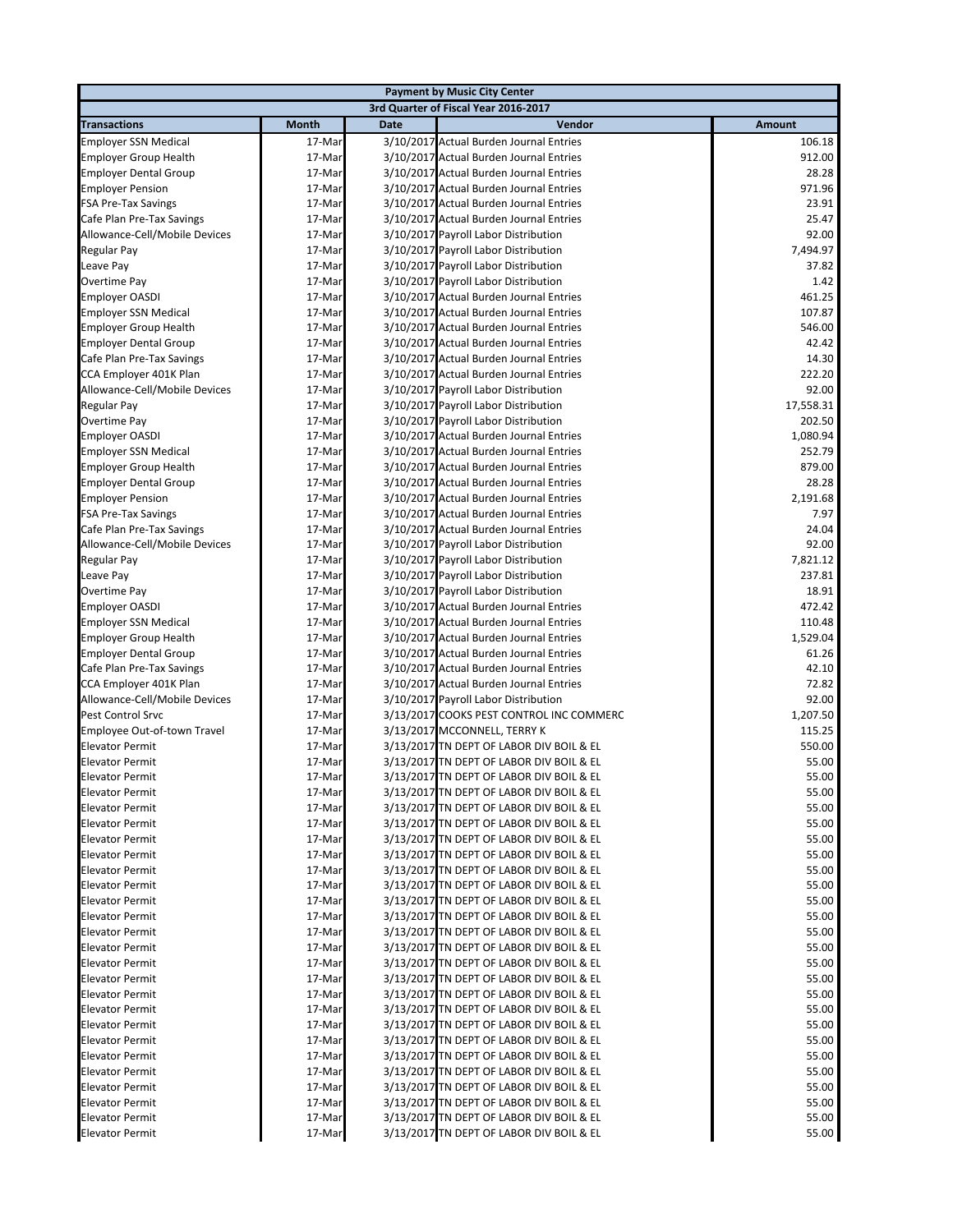|                                                    |                  |             | <b>Payment by Music City Center</b>                                                  |                       |
|----------------------------------------------------|------------------|-------------|--------------------------------------------------------------------------------------|-----------------------|
|                                                    |                  |             | 3rd Quarter of Fiscal Year 2016-2017                                                 |                       |
| <b>Transactions</b>                                | <b>Month</b>     | <b>Date</b> | Vendor                                                                               | <b>Amount</b>         |
| <b>Elevator Permit</b>                             | 17-Mar           |             | 3/13/2017 TN DEPT OF LABOR DIV BOIL & EL                                             | 55.00                 |
| <b>Elevator Permit</b>                             | 17-Mar           |             | 3/13/2017 TN DEPT OF LABOR DIV BOIL & EL                                             | 55.00                 |
| <b>Elevator Permit</b>                             | 17-Mar           |             | 3/13/2017 TN DEPT OF LABOR DIV BOIL & EL                                             | 55.00                 |
| <b>Elevator Permit</b>                             | 17-Mar           |             | 3/13/2017 TN DEPT OF LABOR DIV BOIL & EL                                             | 55.00                 |
| <b>Elevator Permit</b>                             | 17-Mar           |             | 3/13/2017 TN DEPT OF LABOR DIV BOIL & EL                                             | 55.00                 |
| <b>Elevator Permit</b>                             | 17-Mar           |             | 3/13/2017 TN DEPT OF LABOR DIV BOIL & EL                                             | 55.00                 |
| <b>Elevator Permit</b>                             | 17-Mar           |             | 3/13/2017 TN DEPT OF LABOR DIV BOIL & EL                                             | 55.00                 |
| <b>Elevator Permit</b><br><b>Elevator Permit</b>   | 17-Mar<br>17-Mar |             | 3/13/2017 TN DEPT OF LABOR DIV BOIL & EL<br>3/13/2017 TN DEPT OF LABOR DIV BOIL & EL | 55.00<br>55.00        |
| <b>Elevator Permit</b>                             | 17-Mar           |             | 3/13/2017 TN DEPT OF LABOR DIV BOIL & EL                                             | 55.00                 |
| <b>Elevator Permit</b>                             | 17-Mar           |             | 3/13/2017 TN DEPT OF LABOR DIV BOIL & EL                                             | 55.00                 |
| Refuse Disposal-Reimb                              | 17-Mar           |             | 3/13/2017 COMPOST CO (ACH)                                                           | 2,140.00              |
| Refuse Disposal-Reimb                              | 17-Mar           |             | 3/13/2017 COMPOST CO (ACH)                                                           | 2,140.00              |
| Refuse Disposal-Reimb                              | 17-Mar           |             | 3/13/2017 REPUBLIC SVCS NASH /ALLIED WAS                                             | 14,070.88             |
| Computer Software                                  | 17-Mar           |             | 3/13/2017 NET TANGO INC (ACH)                                                        | 400.00                |
| <b>Medical Services</b>                            | 17-Mar           |             | 3/13/2017 MED STAR MEDICAL STAFFING INC                                              | 1,232.00              |
| <b>Security Services</b>                           | 17-Mar           |             | 3/13/2017 ELITE SHOW SERVICES INC (ACH)                                              | 1,200.09              |
| <b>Security Services</b>                           | 17-Mar           |             | 3/13/2017 ELITE SHOW SERVICES INC (ACH)                                              | 21,409.64             |
| <b>Security Services</b>                           | 17-Mar           |             | 3/13/2017 ELITE SHOW SERVICES INC (ACH)                                              | 5,202.17              |
| <b>Temporary Service</b>                           | 17-Mar           |             | 3/13/2017 ELITE SHOW SERVICES INC (ACH)                                              | 1,519.33              |
| <b>Temporary Service</b>                           | 17-Mar           |             | 3/13/2017 ELITE SHOW SERVICES INC (ACH)                                              | 1,372.90              |
| <b>Temporary Service</b>                           | 17-Mar           |             | 3/13/2017 ELITE SHOW SERVICES INC (ACH)                                              | 2,189.19              |
| <b>Temporary Service</b>                           | 17-Mar           |             | 3/13/2017 ELITE SHOW SERVICES INC (ACH)                                              | 1,568.55              |
| <b>Uniform Cleaning Service</b>                    | 17-Mar           |             | 3/13/2017 CINTAS CORP #051 MATS & RUGS(A                                             | 1,638.07              |
| <b>Temporary Service</b>                           | 17-Mar           |             | 3/13/2017 LOOMIS FARGO & CO                                                          | 1,173.48              |
| <b>Mngt Cnsltnt Srvc</b>                           | 17-Mar           |             | 3/13/2017 EMPL & ASSESSMENT SOL INC (E&A                                             | 138.00                |
| <b>HHold &amp; Jnitr Supply</b>                    | 17-Mar           |             | 3/14/2017 AMERICAN PAPER & TWINE CO (ACH                                             | 1,406.00              |
| <b>HHold &amp; Jnitr Supply</b>                    | 17-Mar           |             | 3/14/2017 AMERICAN PAPER & TWINE CO (ACH                                             | 831.50<br>18.87       |
| Offc & Admin Supply<br>Offc & Admin Supply         | 17-Mar<br>17-Mar |             | 3/14/2017 MYOFFICE PRODUCTS (ACH)<br>3/14/2017 AMERICAN PAPER & TWINE CO (ACH        | 16.63                 |
| Electric                                           | 17-Mar           |             | 3/15/2017 NASHVILLE ELECTRIC SERVICE CO                                              | 125,384.02            |
| Postage & Delivery Srvc                            | 17-Mar           |             | 3/15/2017 WIRELESS PLUS INC (ACH)                                                    | 20.00                 |
| Safety Supply                                      | 17-Mar           |             | 3/15/2017 WIRELESS PLUS INC (ACH)                                                    | 619.84                |
| <b>Small Equipment Supply</b>                      | 17-Mar           |             | 3/15/2017 W W GRAINGER (P#)                                                          | 81.52                 |
| <b>Small Equipment Supply</b>                      | 17-Mar           |             | 3/15/2017 W W GRAINGER (P#)                                                          | 50.55                 |
| <b>Small Equipment Supply</b>                      | 17-Mar           |             | 3/15/2017 W W GRAINGER (P#)                                                          | 25.00                 |
| <b>Small Equipment Supply</b>                      | 17-Mar           |             | 3/15/2017 W W GRAINGER (P#)                                                          | (25.00)               |
| Computer Hardware <\$10K                           | 17-Mar           |             | 3/15/2017 QUADBRIDGE INC (ACH)                                                       | 695.02                |
| Computer Hardware <\$10K                           | 17-Mar           |             | 3/15/2017 PCMG INC (ACH)                                                             | 44.00                 |
| <b>Rent Equipment</b>                              | 17-Mar           |             | 3/15/2017 AT&T MOBILITY II LLC                                                       | 2,000.00              |
| Advertising & Promot'n                             | 17-Mar           |             | 3/15/2017 MCC 3/17 Hume-Fogg Inv 103 JE                                              | 125.00                |
| Merchant Fees                                      | 17-Mar           |             | 3/16/2017 7100 MCC CC Receipts                                                       | (5.98)                |
| Merchant Fees                                      | 17-Mar           |             | 3/16/2017 7100 MCC CC Receipts                                                       | (37.37)               |
| <b>Merchant Fees</b>                               | 17-Mar           |             | 3/16/2017 7100 MCC CC Receipts                                                       | (143.75)              |
| <b>Merchant Fees</b>                               | 17-Mar           |             | 3/16/2017 7100 MCC CC Receipts                                                       | (24.84)               |
| <b>Merchant Fees</b>                               | 17-Mar           |             | 3/16/2017 7100 MCC CC Receipts                                                       | (27.60)               |
| <b>Merchant Fees</b>                               | 17-Mar<br>17-Mar |             | 3/16/2017 7100 MCC CC Receipts<br>3/17/2017 DES REVENUE / US BANK (ACH)              | (34.50)<br>198,919.44 |
| District Energy System<br><b>Electrical Supply</b> | 17-Mar           |             | 3/17/2017 WILLIAMS WHOLESALE SUPPLY OF N                                             | 3,159.00              |
| <b>Electrical Supply</b>                           | 17-Mar           |             | 3/17/2017 WILLIAMS WHOLESALE SUPPLY OF N                                             | 1,589.00              |
| Auto Oil/Lubricants                                | 17-Mar           |             | 3/17/2017 FERRELLGAS (ACH)                                                           | 316.80                |
| Postage & Delivery Srvc                            | 17-Mar           |             | 3/17/2017 SUNSET MARKETING INC                                                       | 65.00                 |
| Postage & Delivery Srvc                            | 17-Mar           |             | 3/17/2017 SUNSET MARKETING INC                                                       | (65.00)               |
| Signs                                              | 17-Mar           |             | 3/17/2017 SUNSET MARKETING INC                                                       | 1,365.00              |
| <b>Merchant Fees</b>                               | 17-Mar           |             | 3/17/2017 7100 MCC CC Receipts                                                       | (27.60)               |
| <b>Merchant Fees</b>                               | 17-Mar           |             | 3/17/2017 7100 MCC CC Receipts                                                       | (98.53)               |
| Food & Ice                                         | 17-Mar           |             | 3/20/2017 CENTERPLATE MCC (ACH)                                                      | 42.07                 |
| Food & Ice                                         | 17-Mar           |             | 3/20/2017 CENTERPLATE MCC (ACH)                                                      | 44.23                 |
| Rpr & Maint Srvc Elev/Escel                        | 17-Mar           |             | 3/20/2017 NASHVILLE MACHINE ELEVATOR CO                                              | 13,865.25             |
| Janitorial Srvc                                    | 17-Mar           |             | 3/20/2017 INDUSTRIAL STAFFING OF TN (ACH                                             | 11,743.90             |
| Telephone & Telegraph                              | 17-Mar           |             | 3/20/2017 AT&T CIRCUITS                                                              | 537.05                |
| <b>Medical Services</b>                            | 17-Mar           |             | 3/20/2017 MED STAR MEDICAL STAFFING INC                                              | 374.00                |
| Other Rpr & Maint Srvc                             | 17-Mar           |             | 3/20/2017 WIRELESS PLUS INC (ACH)                                                    | 142.50                |
| <b>Uniform Cleaning Service</b>                    | 17-Mar           |             | 3/20/2017 CINTAS CORP #051 MATS & RUGS(A                                             | 546.41                |
| Employee Out-of-town Travel                        | 17-Mar           |             | 3/20/2017 MCALISTER, TERI A                                                          | 621.37                |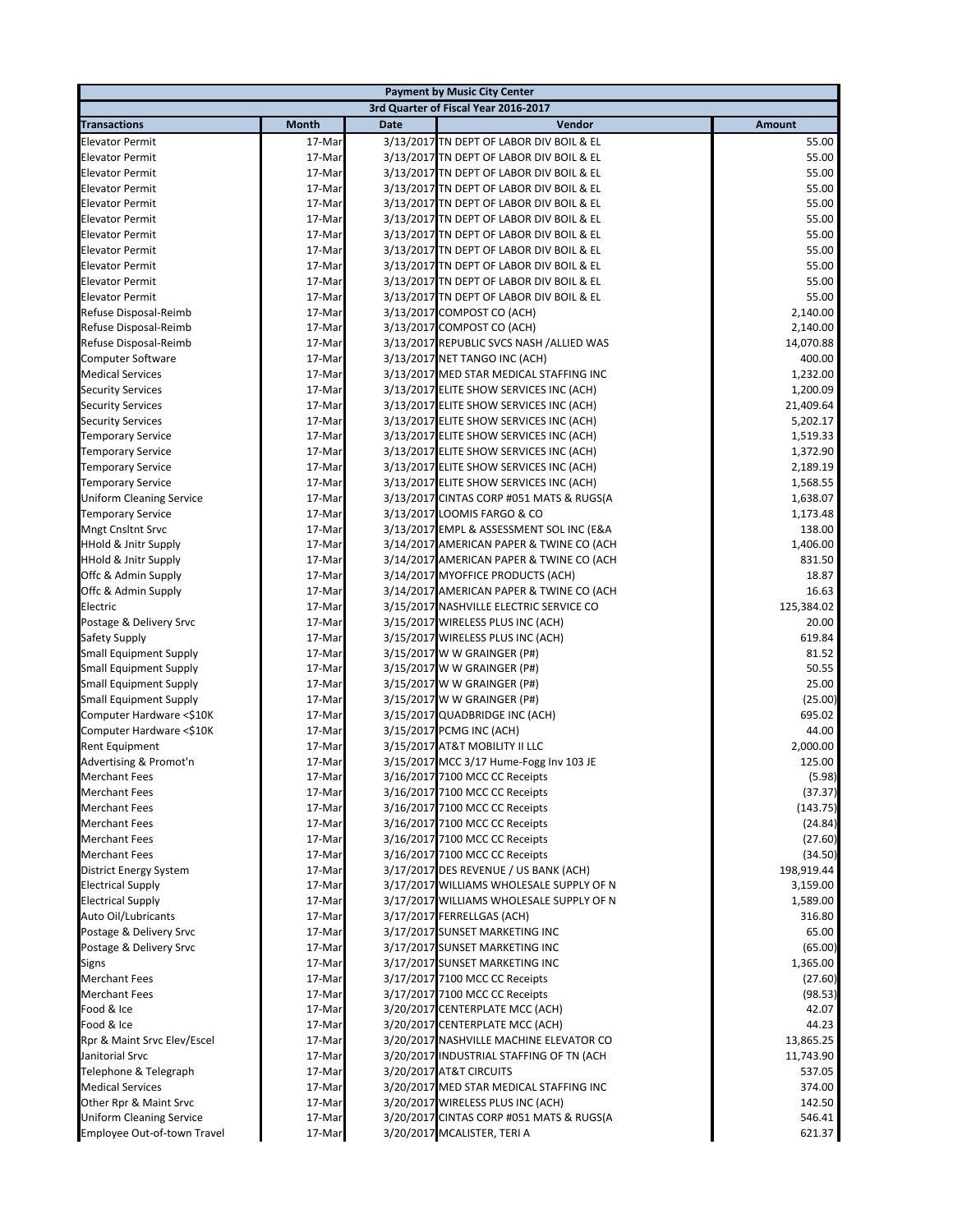|                                  |              |               | <b>Payment by Music City Center</b>      |            |
|----------------------------------|--------------|---------------|------------------------------------------|------------|
|                                  |              |               | 3rd Quarter of Fiscal Year 2016-2017     |            |
| <b>Transactions</b>              | <b>Month</b> | <b>Date</b>   | Vendor                                   | Amount     |
| Food & Ice                       | 17-Mar       |               | 3/20/2017 CENTERPLATE MCC (ACH)          | 35.82      |
| Food & Ice                       | 17-Mar       |               | 3/20/2017 CENTERPLATE MCC (ACH)          | 107.46     |
| <b>Merchant Fees</b>             | 17-Mar       | 3/20/2017 FIS |                                          | 19,187.74  |
| <b>Legal Services</b>            | 17-Mar       |               | 3/20/2017 OGLETREE DEAKINS NASH SMOAK&ST | 4,268.50   |
| <b>Legal Services</b>            | 17-Mar       |               | 3/20/2017 OGLETREE DEAKINS NASH SMOAK&ST | 2,416.20   |
| Legal Services                   | 17-Mar       |               | 3/20/2017 OGLETREE DEAKINS NASH SMOAK&ST | 1,547.50   |
| <b>Legal Services</b>            | 17-Mar       |               | 3/20/2017 OGLETREE DEAKINS NASH SMOAK&ST | 1,767.80   |
| <b>Mngt Cnsltnt Srvc</b>         | 17-Mar       |               | 3/20/2017 INQUIRIES INC (ACH)            | 515.00     |
| Host & Hostess                   | 17-Mar       |               | 3/20/2017 OMNI NASHVILLE LLC (ACH)       | 46.33      |
| Food & Bev-Inhouse               | 17-Mar       |               | 3/20/2017 CENTERPLATE MCC (ACH)          | 125.40     |
| Food & Ice                       | 17-Mar       |               | 3/20/2017 CENTERPLATE MCC (ACH)          | 180.09     |
| Food & Bev-Inhouse               | 17-Mar       |               | 3/20/2017 CENTERPLATE MCC (ACH)          | 222.34     |
| Food & Bev-Inhouse               | 17-Mar       |               | 3/21/2017 CENTERPLATE MCC (ACH)          | 130.46     |
| <b>Building Maintenance Srvc</b> | 17-Mar       |               | 3/22/2017 BAKER ROOFING CO (ACH)         | 824.05     |
| Other Rpr & Maint Srvc           | 17-Mar       |               | 3/22/2017 BRADFIELD CO LLC, THE (ACH)    | 1,985.00   |
| <b>Electrical Supply</b>         | 17-Mar       |               | 3/22/2017 SUNSET MARKETING INC           | 1,500.00   |
| <b>Uniform Cleaning Service</b>  | 17-Mar       |               | 3/22/2017 7100 MCC Cash Receipts         | (2,956.50) |
| <b>Merchant Fees</b>             | 17-Mar       |               | 3/22/2017 7100 MCC CC Receipts           | (27.60)    |
| <b>Rent Equipment</b>            | 17-Mar       |               | 3/23/2017 WEST END LOCK CO               | 450.00     |
| Plumbing/HVAC Maintain Srvc      | 17-Mar       |               | 3/23/2017 ROTO ROOTER (ACH)              | 296.95     |
| Other Rpr & Maint Srvc           | 17-Mar       |               | 3/23/2017 KELSAN INC (ACH)               | 353.55     |
| Other Rpr & Maint Srvc           | 17-Mar       |               | 3/23/2017 KELSAN INC (ACH)               | 75.00      |
| Other Rpr & Maint Srvc           | 17-Mar       |               | 3/23/2017 KELSAN INC (ACH)               | 50.50      |
| Other Rpr & Maint Srvc           | 17-Mar       |               | 3/23/2017 WIRELESS PLUS INC (ACH)        | 99.80      |
| Regular Pay                      | 17-Mar       |               | 3/24/2017 Payroll Labor Distribution     | 24,541.45  |
| Leave Pay                        | 17-Mar       |               | 3/24/2017 Payroll Labor Distribution     | 2,003.60   |
| Overtime Pay                     | 17-Mar       |               | 3/24/2017 Payroll Labor Distribution     | 1,090.25   |
| <b>Employer OASDI</b>            | 17-Mar       |               | 3/24/2017 Actual Burden Journal Entries  | 1,713.39   |
| <b>Employer SSN Medical</b>      | 17-Mar       |               | 3/24/2017 Actual Burden Journal Entries  | 400.70     |
| CCA Employer 401K Plan           | 17-Mar       |               | 3/24/2017 Actual Burden Journal Entries  | 831.62     |
| Offc & Admin Supply              | 17-Mar       |               | 3/24/2017 AMERICAN PAPER & TWINE CO (ACH | 134.40     |
| Food & Ice                       | 17-Mar       |               | 3/24/2017 CENTERPLATE MCC (ACH)          | 54.07      |
| Food & Ice                       | 17-Mar       |               | 3/24/2017 CENTERPLATE MCC (ACH)          | 38.49      |
| Food & Ice                       | 17-Mar       |               | 3/24/2017 CENTERPLATE MCC (ACH)          | 45.17      |
| Regular Pay                      | 17-Mar       |               | 3/24/2017 Payroll Labor Distribution     | 6,694.40   |
| Leave Pay                        | 17-Mar       |               | 3/24/2017 Payroll Labor Distribution     | 75.60      |
| <b>Employer OASDI</b>            | 17-Mar       |               | 3/24/2017 Actual Burden Journal Entries  | 419.74     |
| <b>Employer SSN Medical</b>      | 17-Mar       |               | 3/24/2017 Actual Burden Journal Entries  | 98.16      |
| <b>Employer Pension</b>          | 17-Mar       |               | 3/24/2017 Actual Burden Journal Entries  | 835.42     |
| Regular Pay                      | 17-Mar       |               | 3/24/2017 Payroll Labor Distribution     | 29,590.69  |
| Leave Pay                        | 17-Mar       |               | 3/24/2017 Payroll Labor Distribution     | 1,608.12   |
| Holiday Pay                      | 17-Mar       |               | 3/24/2017 Payroll Labor Distribution     | 131.20     |
| Overtime Pay                     | 17-Mar       |               | 3/24/2017 Payroll Labor Distribution     | 1,615.74   |
| <b>Employer OASDI</b>            | 17-Mar       |               | 3/24/2017 Actual Burden Journal Entries  | 2,042.63   |
| <b>Employer SSN Medical</b>      | 17-Mar       |               | 3/24/2017 Actual Burden Journal Entries  | 477.73     |
| CCA Employer 401K Plan           | 17-Mar       |               | 3/24/2017 Actual Burden Journal Entries  | 603.13     |
| Offc & Admin Supply              | 17-Mar       |               | 3/24/2017 AMERICAN PAPER & TWINE CO (ACH | 38.40      |
| Regular Pay                      | 17-Mar       |               | 3/24/2017 Payroll Labor Distribution     | 43,986.61  |
| Leave Pay                        | 17-Mar       |               | 3/24/2017 Payroll Labor Distribution     | 3,295.18   |
| Holiday Pay                      | 17-Mar       |               | 3/24/2017 Payroll Labor Distribution     | 184.96     |
| Overtime Pay                     | 17-Mar       |               | 3/24/2017 Payroll Labor Distribution     | 1,222.70   |
| <b>Employer OASDI</b>            | 17-Mar       |               | 3/24/2017 Actual Burden Journal Entries  | 3,018.74   |
| <b>Employer SSN Medical</b>      | 17-Mar       |               | 3/24/2017 Actual Burden Journal Entries  | 705.94     |
| CCA Employer 401K Plan           | 17-Mar       |               | 3/24/2017 Actual Burden Journal Entries  | 935.08     |
| <b>Temporary Service</b>         | 17-Mar       |               | 3/24/2017 INDUSTRIAL STAFFING OF TN (ACH | 4,909.17   |
| <b>Temporary Service</b>         | 17-Mar       |               | 3/24/2017 INDUSTRIAL STAFFING OF TN (ACH | 5,755.87   |
| Janitorial Srvc                  | 17-Mar       |               | 3/24/2017 INDUSTRIAL STAFFING OF TN (ACH | 10,191.13  |
| Offc & Admin Supply              | 17-Mar       |               | 3/24/2017 AMERICAN PAPER & TWINE CO (ACH | 48.00      |
| Regular Pay                      | 17-Mar       |               | 3/24/2017 Payroll Labor Distribution     | 1,907.20   |
| Overtime Pay                     | 17-Mar       |               | 3/24/2017 Payroll Labor Distribution     | 115.15     |
| <b>Employer OASDI</b>            | 17-Mar       |               | 3/24/2017 Actual Burden Journal Entries  | 125.38     |
| <b>Employer SSN Medical</b>      | 17-Mar       |               | 3/24/2017 Actual Burden Journal Entries  | 29.33      |
| <b>Employer Pension</b>          | 17-Mar       |               | 3/24/2017 Actual Burden Journal Entries  | 249.56     |
| Regular Pay                      | 17-Mar       |               | 3/24/2017 Payroll Labor Distribution     | 9,109.01   |
| Leave Pay                        | 17-Mar       |               | 3/24/2017 Payroll Labor Distribution     | 1,044.60   |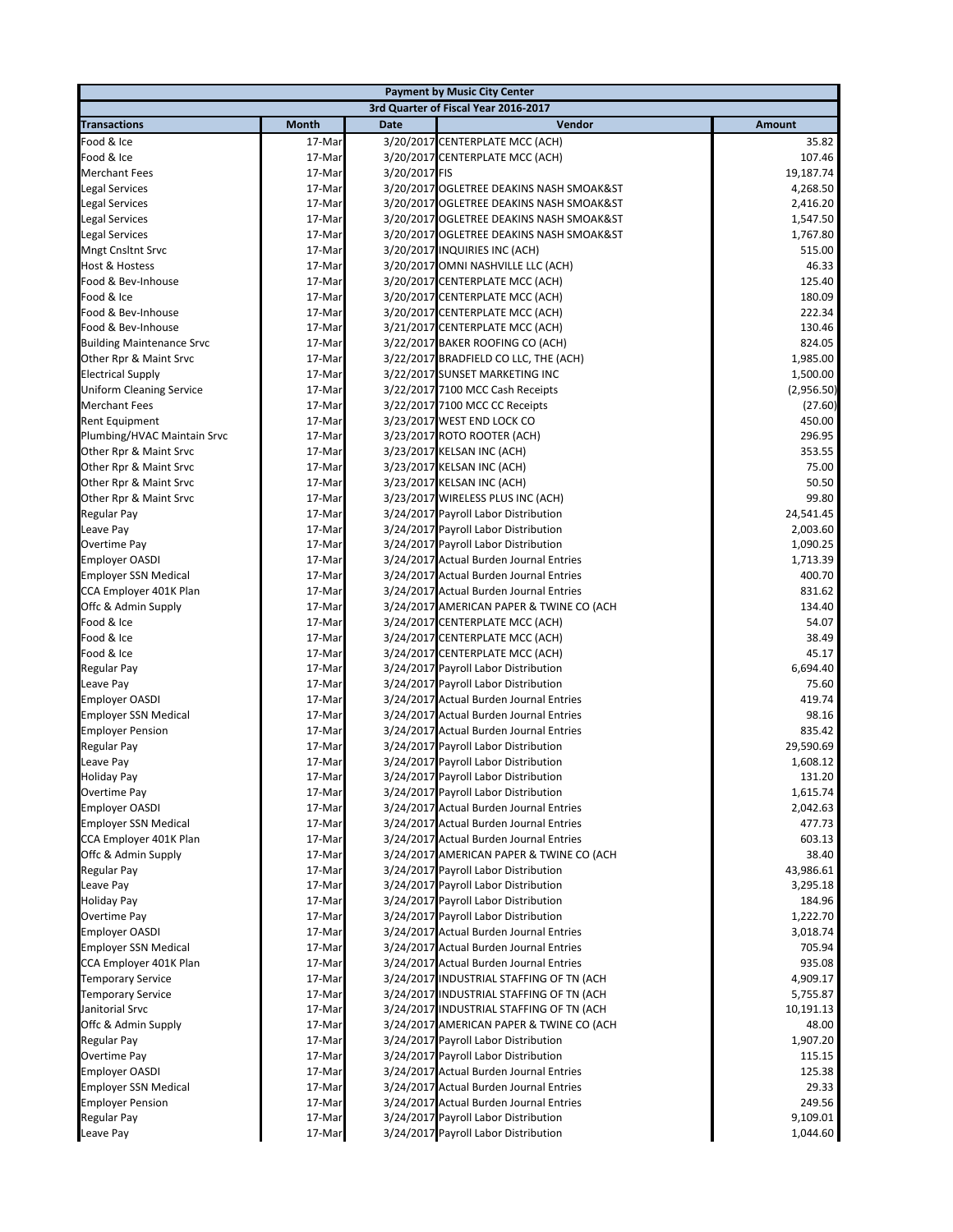|                                                      |                  |             | <b>Payment by Music City Center</b>                                                |                      |
|------------------------------------------------------|------------------|-------------|------------------------------------------------------------------------------------|----------------------|
|                                                      |                  |             | 3rd Quarter of Fiscal Year 2016-2017                                               |                      |
| <b>Transactions</b>                                  | Month            | <b>Date</b> | Vendor                                                                             | <b>Amount</b>        |
| Overtime Pay                                         | 17-Mar           |             | 3/24/2017 Payroll Labor Distribution                                               | 26.15                |
| <b>Employer OASDI</b>                                | 17-Mar           |             | 3/24/2017 Actual Burden Journal Entries                                            | 631.12               |
| <b>Employer SSN Medical</b>                          | 17-Mar           |             | 3/24/2017 Actual Burden Journal Entries                                            | 147.60               |
| CCA Employer 401K Plan                               | 17-Mar           |             | 3/24/2017 Actual Burden Journal Entries                                            | 314.83               |
| Offc & Admin Supply                                  | 17-Mar           |             | 3/24/2017 AMERICAN PAPER & TWINE CO (ACH                                           | 48.00                |
| Regular Pay                                          | 17-Mar           |             | 3/24/2017 Payroll Labor Distribution                                               | 6,585.60             |
| <b>Employer OASDI</b>                                | 17-Mar           |             | 3/24/2017 Actual Burden Journal Entries                                            | 408.31               |
| <b>Employer SSN Medical</b>                          | 17-Mar           |             | 3/24/2017 Actual Burden Journal Entries                                            | 95.50                |
| <b>Employer Pension</b>                              | 17-Mar           |             | 3/24/2017 Actual Burden Journal Entries                                            | 812.66               |
| Regular Pay                                          | 17-Mar           |             | 3/24/2017 Payroll Labor Distribution                                               | 28,597.77            |
| Leave Pay                                            | 17-Mar           |             | 3/24/2017 Payroll Labor Distribution                                               | 2,349.00             |
| Overtime Pay                                         | 17-Mar           |             | 3/24/2017 Payroll Labor Distribution                                               | 1,039.58             |
| <b>Employer OASDI</b><br><b>Employer SSN Medical</b> | 17-Mar<br>17-Mar |             | 3/24/2017 Actual Burden Journal Entries<br>3/24/2017 Actual Burden Journal Entries | 1,983.13<br>463.80   |
| CCA Employer 401K Plan                               | 17-Mar           |             | 3/24/2017 Actual Burden Journal Entries                                            | 694.23               |
| Regular Pay                                          | 17-Mar           |             | 3/24/2017 Payroll Labor Distribution                                               | 4,225.78             |
| Leave Pay                                            | 17-Mar           |             | 3/24/2017 Payroll Labor Distribution                                               | 341.03               |
| Overtime Pay                                         | 17-Mar           |             | 3/24/2017 Payroll Labor Distribution                                               | 1,369.68             |
| <b>Employer OASDI</b>                                | 17-Mar           |             | 3/24/2017 Actual Burden Journal Entries                                            | 368.06               |
| <b>Employer SSN Medical</b>                          | 17-Mar           |             | 3/24/2017 Actual Burden Journal Entries                                            | 86.08                |
| <b>Employer Pension</b>                              | 17-Mar           |             | 3/24/2017 Actual Burden Journal Entries                                            | 732.56               |
| Regular Pay                                          | 17-Mar           |             | 3/24/2017 Payroll Labor Distribution                                               | 7,753.85             |
| Overtime Pay                                         | 17-Mar           |             | 3/24/2017 Payroll Labor Distribution                                               | 441.30               |
| <b>Employer OASDI</b>                                | 17-Mar           |             | 3/24/2017 Actual Burden Journal Entries                                            | 508.09               |
| <b>Employer SSN Medical</b>                          | 17-Mar           |             | 3/24/2017 Actual Burden Journal Entries                                            | 118.83               |
| CCA Employer 401K Plan                               | 17-Mar           |             | 3/24/2017 Actual Burden Journal Entries                                            | 73.07                |
| Offc & Admin Supply                                  | 17-Mar           |             | 3/24/2017 AMERICAN PAPER & TWINE CO (ACH                                           | 283.20               |
| Regular Pay                                          | 17-Mar           |             | 3/24/2017 Payroll Labor Distribution                                               | 5,629.31             |
| Leave Pay                                            | 17-Mar           |             | 3/24/2017 Payroll Labor Distribution                                               | 414.98               |
| <b>Holiday Pay</b>                                   | 17-Mar           |             | 3/24/2017 Payroll Labor Distribution                                               | 136.00               |
| Overtime Pay                                         | 17-Mar           |             | 3/24/2017 Payroll Labor Distribution                                               | 42.48                |
| <b>Employer OASDI</b>                                | 17-Mar           |             | 3/24/2017 Actual Burden Journal Entries                                            | 385.81               |
| <b>Employer SSN Medical</b>                          | 17-Mar           |             | 3/24/2017 Actual Burden Journal Entries                                            | 90.24                |
| CCA Employer 401K Plan                               | 17-Mar<br>17-Mar |             | 3/24/2017 Actual Burden Journal Entries                                            | 222.46<br>64.80      |
| Offc & Admin Supply<br>Regular Pay                   | 17-Mar           |             | 3/24/2017 AMERICAN PAPER & TWINE CO (ACH<br>3/24/2017 Payroll Labor Distribution   | 12,598.96            |
| Leave Pay                                            | 17-Mar           |             | 3/24/2017 Payroll Labor Distribution                                               | 4,397.04             |
| <b>Employer OASDI</b>                                | 17-Mar           |             | 3/24/2017 Actual Burden Journal Entries                                            | 1,053.76             |
| <b>Employer SSN Medical</b>                          | 17-Mar           |             | 3/24/2017 Actual Burden Journal Entries                                            | 246.44               |
| <b>Employer Pension</b>                              | 17-Mar           |             | 3/24/2017 Actual Burden Journal Entries                                            | 2,097.30             |
| Regular Pay                                          | 17-Mar           |             | 3/24/2017 Payroll Labor Distribution                                               | 4,398.75             |
| Leave Pay                                            | 17-Mar           |             | 3/24/2017 Payroll Labor Distribution                                               | 326.24               |
| <b>Employer OASDI</b>                                | 17-Mar           |             | 3/24/2017 Actual Burden Journal Entries                                            | 292.95               |
| <b>Employer SSN Medical</b>                          | 17-Mar           |             | 3/24/2017 Actual Burden Journal Entries                                            | 68.51                |
| CCA Employer 401K Plan                               | 17-Mar           |             | 3/24/2017 Actual Burden Journal Entries                                            | 404.40               |
| Offc & Admin Supply                                  | 17-Mar           |             | 3/24/2017 AMERICAN PAPER & TWINE CO (ACH                                           | 7.20                 |
| <b>Regular Pay</b>                                   | 17-Mar           |             | 3/24/2017 Payroll Labor Distribution                                               | 16,351.80            |
| Leave Pay                                            | 17-Mar           |             | 3/24/2017 Payroll Labor Distribution                                               | 804.09               |
| Overtime Pay                                         | 17-Mar           |             | 3/24/2017 Payroll Labor Distribution                                               | 326.09               |
| <b>Employer OASDI</b>                                | 17-Mar           |             | 3/24/2017 Actual Burden Journal Entries                                            | 1,083.88             |
| <b>Employer SSN Medical</b>                          | 17-Mar           |             | 3/24/2017 Actual Burden Journal Entries                                            | 253.50               |
| CCA Employer 401K Plan                               | 17-Mar           |             | 3/24/2017 Actual Burden Journal Entries                                            | 470.48               |
| Offc & Admin Supply                                  | 17-Mar           |             | 3/24/2017 MYOFFICE PRODUCTS (ACH)                                                  | 100.50               |
| Offc & Admin Supply                                  | 17-Mar           |             | 3/24/2017 AMERICAN PAPER & TWINE CO (ACH                                           | 75.60                |
| Regular Pay<br>Leave Pay                             | 17-Mar<br>17-Mar |             | 3/24/2017 Payroll Labor Distribution<br>3/24/2017 Payroll Labor Distribution       | 6,583.31<br>1,178.16 |
| Overtime Pay                                         | 17-Mar           |             | 3/24/2017 Payroll Labor Distribution                                               | 192.52               |
| <b>Employer OASDI</b>                                | 17-Mar           |             | 3/24/2017 Actual Burden Journal Entries                                            | 493.15               |
| <b>Employer SSN Medical</b>                          | 17-Mar           |             | 3/24/2017 Actual Burden Journal Entries                                            | 115.32               |
| <b>Employer Pension</b>                              | 17-Mar           |             | 3/24/2017 Actual Burden Journal Entries                                            | 981.53               |
| Regular Pay                                          | 17-Mar           |             | 3/24/2017 Payroll Labor Distribution                                               | 6,925.12             |
| Leave Pay                                            | 17-Mar           |             | 3/24/2017 Payroll Labor Distribution                                               | 610.88               |
| Overtime Pay                                         | 17-Mar           |             | 3/24/2017 Payroll Labor Distribution                                               | 16.17                |
| <b>Employer OASDI</b>                                | 17-Mar           |             | 3/24/2017 Actual Burden Journal Entries                                            | 468.22               |
| <b>Employer SSN Medical</b>                          | 17-Mar           |             | 3/24/2017 Actual Burden Journal Entries                                            | 109.51               |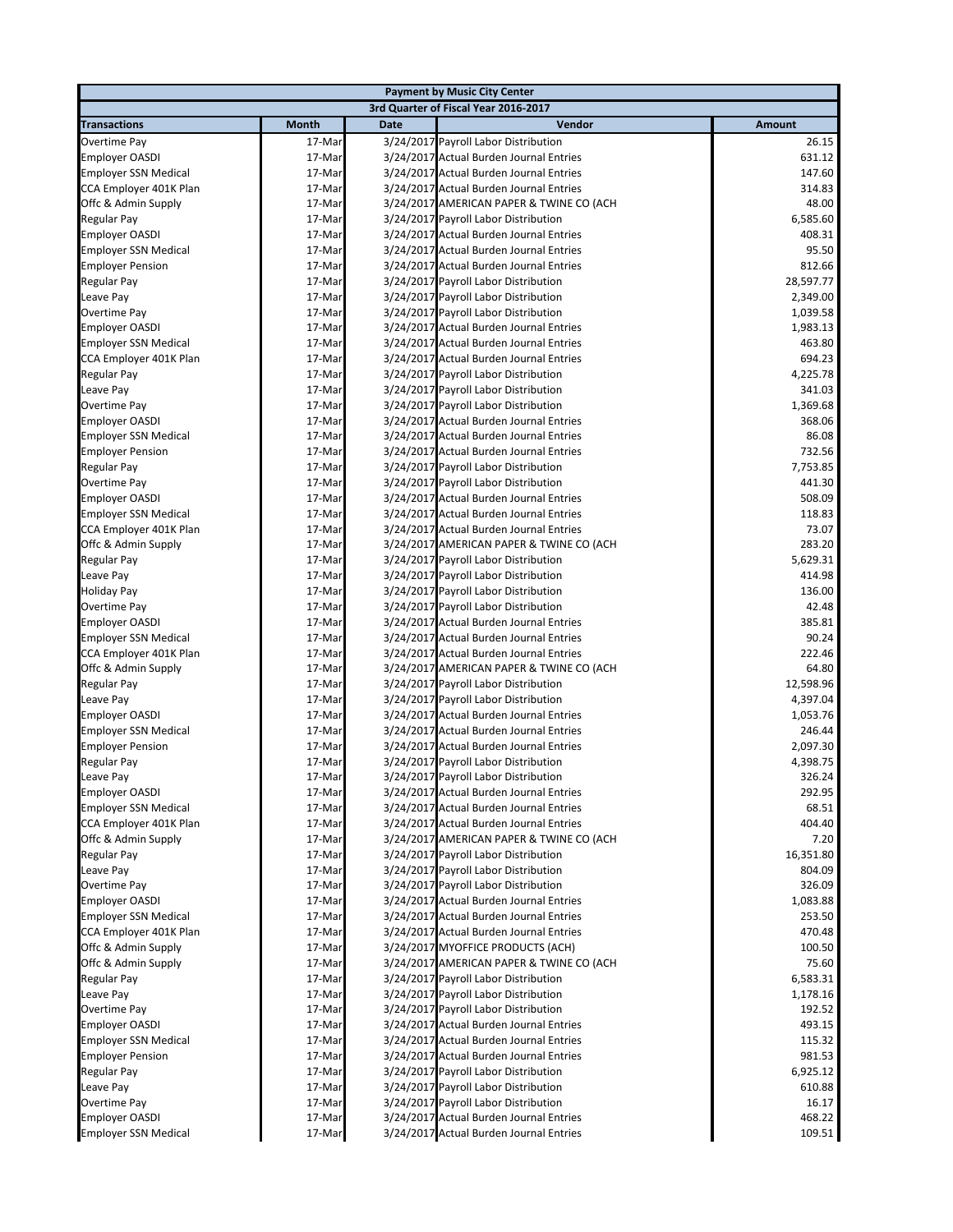| <b>Payment by Music City Center</b>                |                  |                 |                                                                                |                    |
|----------------------------------------------------|------------------|-----------------|--------------------------------------------------------------------------------|--------------------|
|                                                    |                  |                 | 3rd Quarter of Fiscal Year 2016-2017                                           |                    |
| <b>Transactions</b>                                | <b>Month</b>     | <b>Date</b>     | Vendor                                                                         | <b>Amount</b>      |
| CCA Employer 401K Plan                             | 17-Mar           |                 | 3/24/2017 Actual Burden Journal Entries                                        | 222.92             |
| Offc & Admin Supply                                | 17-Mar           |                 | 3/24/2017 AMERICAN PAPER & TWINE CO (ACH                                       | 58.80              |
| Food & Ice                                         | 17-Mar           |                 | 3/24/2017 CENTERPLATE MCC (ACH)                                                | 121.37             |
| Food & Ice                                         | 17-Mar           |                 | 3/24/2017 CENTERPLATE MCC (ACH)                                                | 49.41              |
| Regular Pay                                        | 17-Mar           |                 | 3/24/2017 Payroll Labor Distribution                                           | 14,901.60          |
| Leave Pay                                          | 17-Mar           |                 | 3/24/2017 Payroll Labor Distribution                                           | 2,338.46           |
| Overtime Pay                                       | 17-Mar           |                 | 3/24/2017 Payroll Labor Distribution                                           | 41.25              |
| <b>Employer OASDI</b>                              | 17-Mar           |                 | 3/24/2017 Actual Burden Journal Entries                                        | 1,071.44           |
| <b>Employer SSN Medical</b>                        | 17-Mar           |                 | 3/24/2017 Actual Burden Journal Entries                                        | 250.58             |
| <b>Employer Pension</b>                            | 17-Mar           |                 | 3/24/2017 Actual Burden Journal Entries                                        | 2,132.51           |
| Regular Pay                                        | 17-Mar           |                 | 3/24/2017 Payroll Labor Distribution                                           | 7,526.73           |
| Leave Pay                                          | 17-Mar           |                 | 3/24/2017 Payroll Labor Distribution                                           | 518.09             |
| Overtime Pay                                       | 17-Mar           |                 | 3/24/2017 Payroll Labor Distribution                                           | 39.19              |
| <b>Employer OASDI</b>                              | 17-Mar           |                 | 3/24/2017 Actual Burden Journal Entries                                        | 501.21             |
| <b>Employer SSN Medical</b>                        | 17-Mar           |                 | 3/24/2017 Actual Burden Journal Entries                                        | 117.23             |
| CCA Employer 401K Plan                             | 17-Mar           |                 | 3/24/2017 Actual Burden Journal Entries                                        | 72.94              |
| Offc & Admin Supply                                | 17-Mar           |                 | 3/24/2017 AMERICAN PAPER & TWINE CO (ACH                                       | 81.60              |
| <b>Merchant Fees</b>                               | 17-Mar           |                 | 3/27/2017 7100 MCC CC Receipts<br>3/28/2017 HAMILTON MACHINE CO INC (ACH)      | (141.07)<br>400.00 |
| <b>Building Maintenance Srvc</b>                   | 17-Mar           |                 |                                                                                | 400.00             |
| <b>Building Maintenance Srvc</b>                   | 17-Mar<br>17-Mar |                 | 3/28/2017 HAMILTON MACHINE CO INC (ACH)                                        | 472.00             |
| <b>Building Maintenance Srvc</b>                   |                  |                 | 3/28/2017 HAMILTON MACHINE CO INC (ACH)<br>3/28/2017 CONTRACT CARPETS SALES CO | 795.00             |
| Rent Storage/Safety Box<br><b>Medical Services</b> | 17-Mar<br>17-Mar |                 | 3/28/2017 MED STAR MEDICAL STAFFING INC                                        | 715.00             |
| <b>Medical Services</b>                            | 17-Mar           |                 | 3/28/2017 MED STAR MEDICAL STAFFING INC                                        | 671.00             |
| <b>Medical Services</b>                            | 17-Mar           |                 | 3/28/2017 MED STAR MEDICAL STAFFING INC                                        | 2,354.00           |
| <b>Uniform Cleaning Service</b>                    | 17-Mar           |                 | 3/28/2017 CINTAS CORP #051 MATS & RUGS(A                                       | 958.40             |
| Offc & Admin Supply                                | 17-Mar           |                 | 3/28/2017 MYOFFICE PRODUCTS (ACH)                                              | 1.86               |
| <b>Merchant Fees</b>                               | 17-Mar           |                 | 3/28/2017 7100 MCC CC Receipts                                                 | (192.67)           |
| <b>Legal Services</b>                              | 17-Mar           |                 | 3/28/2017 BONE MCALLESTER NORTON PLLC                                          | 10,000.00          |
| Employee Out-of-town Travel                        | 17-Mar           |                 | 3/28/2017 STARKS, CHARLES L                                                    | 375.36             |
| Host & Hostess                                     | 17-Mar           |                 | 3/28/2017 ROTARY CLUB OF NASHVILLE                                             | 60.00              |
| Host & Hostess                                     | 17-Mar           |                 | 3/28/2017 STARKS, CHARLES L                                                    | 248.39             |
| Offc & Admin Supply                                | 17-Mar           |                 | 3/28/2017 MYOFFICE PRODUCTS (ACH)                                              | 23.49              |
| Offc & Admin Supply                                | 17-Mar           |                 | 3/28/2017 MYOFFICE PRODUCTS (ACH)                                              | 3.83               |
| Offc & Admin Supply                                | 17-Mar           |                 | 3/28/2017 MYOFFICE PRODUCTS (ACH)                                              | 29.43              |
| Offc & Admin Supply                                | 17-Mar           |                 | 3/28/2017 MYOFFICE PRODUCTS (ACH)                                              | 11.20              |
| Offc & Admin Supply                                | 17-Mar           |                 | 3/28/2017 MYOFFICE PRODUCTS (ACH)                                              | 12.91              |
| Offc & Admin Supply                                | 17-Mar           |                 | 3/28/2017 MYOFFICE PRODUCTS (ACH)                                              | 12.79              |
| <b>Temporary Service</b>                           | 17-Mar           |                 | 3/29/2017 CONVENTION PROD RIGGING INC (A                                       | 382.50             |
| <b>Temporary Service</b>                           | 17-Mar           |                 | 3/29/2017 CONVENTION PROD RIGGING INC (A                                       | 340.00             |
| <b>Building Maintenance Srvc</b>                   | 17-Mar           |                 | 3/29/2017 HAMILTON MACHINE CO INC (ACH)                                        | 570.00             |
| <b>Laundry Services</b>                            | 17-Mar           | 3/29/2017 ALSCO |                                                                                | 134.10             |
| <b>HHold &amp; Jnitr Supply</b>                    | 17-Mar           |                 | 3/29/2017 AMERICAN PAPER & TWINE CO (ACH                                       | 3,031.00           |
| <b>HHold &amp; Jnitr Supply</b>                    | 17-Mar           |                 | 3/29/2017 AMERICAN PAPER & TWINE CO (ACH                                       | 843.60             |
| <b>HHold &amp; Jnitr Supply</b>                    | 17-Mar           |                 | 3/29/2017 AMERICAN PAPER & TWINE CO (ACH                                       | 1,663.00           |
| <b>HHold &amp; Jnitr Supply</b>                    | 17-Mar           |                 | 3/29/2017 AMERICAN PAPER & TWINE CO (ACH                                       | 324.00             |
| Cable Television                                   | 17-Mar           |                 | 3/29/2017 AT&T CIRCUITS                                                        | 111.00             |
| <b>Medical Services</b>                            | 17-Mar           |                 | 3/29/2017 MED STAR MEDICAL STAFFING INC                                        | 847.00             |
| <b>Medical Services</b>                            | 17-Mar           |                 | 3/29/2017 MED STAR MEDICAL STAFFING INC                                        | 1,199.00           |
| <b>Mngt Cnsltnt Srvc</b>                           | 17-Mar           |                 | 3/29/2017 CUSHION EMPLOYER SER (ACH)                                           | 1,267.00           |
| Postage & Delivery Srvc                            | 17-Mar           |                 | 3/30/2017 SUNSET MARKETING INC                                                 | 295.00             |
| Plumbing/HVAC Maintain Srvc                        | 17-Mar           |                 | 3/30/2017 ROTO ROOTER (ACH)                                                    | 216.95             |
| Other Rpr & Maint Srvc                             | 17-Mar           |                 | 3/30/2017 WEST END LOCK CO                                                     | 140.00             |
| Repair & Maint Supply                              | 17-Mar           |                 | 3/30/2017 SUNSET MARKETING INC                                                 | 1,647.00<br>79.00  |
| Repair & Maint Supply<br>Repair & Maint Supply     | 17-Mar           |                 | 3/30/2017 SUNSET MARKETING INC<br>3/30/2017 SUNSET MARKETING INC               | 206.00             |
| <b>Small Equipment Supply</b>                      | 17-Mar<br>17-Mar |                 | 3/30/2017 W W GRAINGER (P#)                                                    | 22.96              |
| <b>Small Equipment Supply</b>                      | 17-Mar           |                 | 3/30/2017 W W GRAINGER (P#)                                                    | 29.85              |
| <b>Laundry Services</b>                            | 17-Mar           | 3/30/2017 ALSCO |                                                                                | 635.30             |
| Computer Hardware <\$10K                           | 17-Mar           |                 | 3/30/2017 PCMG INC (ACH)                                                       | 200.00             |
| CCA Employer 401K Plan                             | 17-Mar           |                 | 3/31/2017 Actual Burden Journal Entries                                        | (61.72)            |
| Other Rpr & Maint Srvc                             | 17-Mar           |                 | 3/31/2017 RICOH USA INC (ACH)                                                  | 566.45             |
| Food & Ice                                         | 17-Mar           |                 | 3/31/2017 CENTERPLATE MCC (ACH)                                                | 30.56              |
| Water                                              | 17-Mar           |                 | 3/31/2017 W&S/MAR 2017/WATER IDB                                               | 1,234.94           |
| Water                                              | 17-Mar           |                 | 3/31/2017 W&S/MAR 2017/ SEWER IDB                                              | 4,935.89           |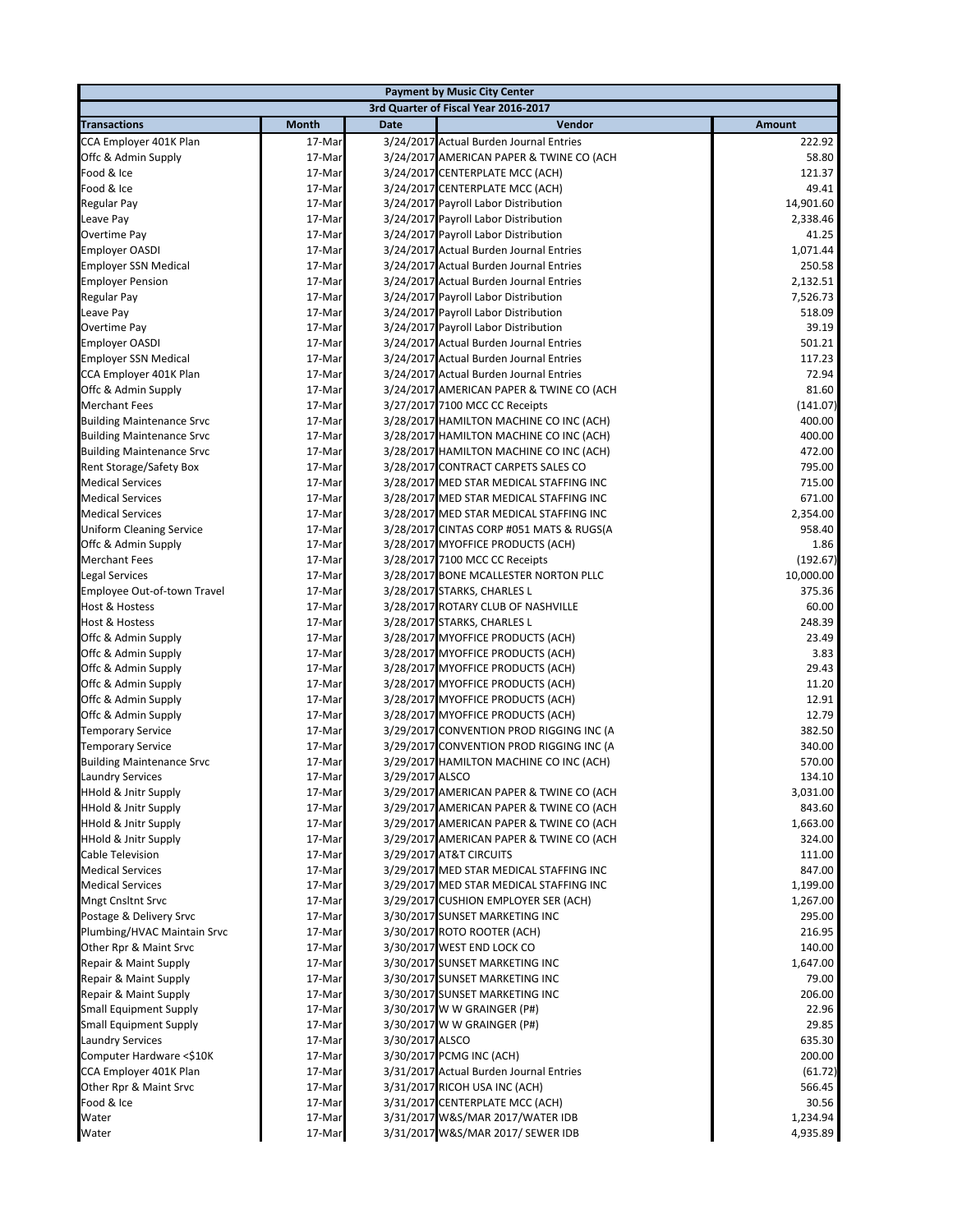|                                                           |                  |                 | <b>Payment by Music City Center</b>                                                |                    |
|-----------------------------------------------------------|------------------|-----------------|------------------------------------------------------------------------------------|--------------------|
|                                                           |                  |                 | 3rd Quarter of Fiscal Year 2016-2017                                               |                    |
| <b>Transactions</b>                                       | <b>Month</b>     | Date            | Vendor                                                                             | <b>Amount</b>      |
| Gas                                                       | 17-Mar           |                 | 3/31/2017 PIEDMONT NATURAL GAS CO (METRO                                           | 6,884.81           |
| Building Maintenance Srvc                                 | 17-Mar           |                 | 3/31/2017 ISENHOUR DOOR PRODUCTS INC (AC                                           | 160.00             |
| <b>Building Maintenance Srvc</b>                          | 17-Mar           |                 | 3/31/2017 CRAWFORD DOOR SALES (ACH)                                                | 175.00             |
| Plumbing/HVAC Maintain Srvc                               | 17-Mar           |                 | 3/31/2017 ROTO ROOTER (ACH)                                                        | 296.95             |
| Other Rpr & Maint Srvc                                    | 17-Mar           |                 | 3/31/2017 EQUIPMENT DEPOT                                                          | 937.96             |
| Rpr & Maint Srvc HVAC                                     | 17-Mar           |                 | 3/31/2017 JOHNSON CONTROLS INC/CARDKEY (                                           | 3,313.25           |
| Other Rpr & Maint Srvc                                    | 17-Mar           |                 | 3/31/2017 RICOH USA INC (ACH)                                                      | 56.04              |
| Other Rpr & Maint Srvc                                    | 17-Mar           |                 | 3/31/2017 NASHVILLE MACHINE ELEVATOR CO                                            | 330.00             |
| Rpr & Maint Srvc Green Roof                               | 17-Mar           |                 | 3/31/2017 GREENRISE TECHNOLOGIES (ACH)                                             | 5,482.84           |
| <b>Temporary Service</b>                                  | 17-Mar           |                 | 3/31/2017 MCC 03/17 Temp Labor RCLS                                                | (2,599.21)         |
| <b>Temporary Service</b>                                  | 17-Mar           |                 | 3/31/2017 INDUSTRIAL STAFFING OF TN (ACH                                           | 4,821.81           |
| <b>Laundry Services</b>                                   | 17-Mar           | 3/31/2017 ALSCO |                                                                                    | 568.67             |
| <b>Laundry Services</b>                                   | 17-Mar           | 3/31/2017 ALSCO |                                                                                    | 568.67             |
| <b>Laundry Services</b>                                   | 17-Mar           | 3/31/2017 ALSCO |                                                                                    | 1,139.82           |
| Janitorial Srvc                                           | 17-Mar           |                 | 3/31/2017 INDUSTRIAL STAFFING OF TN (ACH                                           | 11,657.06          |
| Janitorial Srvc                                           | 17-Mar           |                 | 3/31/2017 INDUSTRIAL STAFFING OF TN (ACH                                           | 9,147.09           |
| Temporary Service-Reimb                                   | 17-Mar           |                 | 3/31/2017 MCC 03/17 Temp Labor RCLS                                                | 2,599.21           |
| Other Rpr & Maint Srvc                                    | 17-Mar           |                 | 3/31/2017 RICOH USA INC (ACH)                                                      | 140.66             |
| Auto Oil/Lubricants                                       | 17-Mar           |                 | 3/31/2017 FERRELLGAS (ACH)                                                         | (18.03)            |
| Auto Oil/Lubricants                                       | 17-Mar           |                 | 3/31/2017 FERRELLGAS (ACH)                                                         | (0.62)             |
| Auto Oil/Lubricants                                       | 17-Mar           |                 | 3/31/2017 FERRELLGAS (ACH)                                                         | (3.69)             |
| <b>Mngt Cnsltnt Srvc</b>                                  | 17-Mar           |                 | 3/31/2017 PINNACLE NATIONAL BANK (MCC CC                                           | 45.00              |
| <b>Internet Services</b>                                  | 17-Mar           |                 | 3/31/2017 PINNACLE NATIONAL BANK (MCC CC                                           | 32.95              |
| Telephone & Telegraph                                     | 17-Mar           |                 | 3/31/2017 AT&T (PO BOX 105320)(105262)(7                                           | 300.00             |
| Other Rpr & Maint Srvc                                    | 17-Mar           |                 | 3/31/2017 RICOH USA INC (ACH)                                                      | 140.66             |
| <b>Computer Software</b>                                  | 17-Mar           |                 | 3/31/2017 NET TANGO INC (ACH)                                                      | 1,650.00           |
| CCA Employer 401K Plan                                    | 17-Mar           |                 | 3/31/2017 Actual Burden Journal Entries                                            | (33.43)            |
| <b>Medical Services</b>                                   | 17-Mar           |                 | 3/31/2017 MED STAR MEDICAL STAFFING INC                                            | 880.00             |
| <b>Security Services</b>                                  | 17-Mar           |                 | 3/31/2017 ELITE SHOW SERVICES INC (ACH)                                            | 4,929.83           |
| <b>Security Services</b>                                  | 17-Mar           |                 | 3/31/2017 ELITE SHOW SERVICES INC (ACH)                                            | 351.32             |
| <b>Security Services</b>                                  | 17-Mar           |                 | 3/31/2017 ELITE SHOW SERVICES INC (ACH)                                            | 11,041.25          |
| <b>Security Services</b>                                  | 17-Mar           |                 | 3/31/2017 ELITE SHOW SERVICES INC (ACH)                                            | 1,594.36           |
| <b>Security Services</b>                                  | 17-Mar           |                 | 3/31/2017 ELITE SHOW SERVICES INC (ACH)                                            | 2,134.80           |
| <b>Security Services</b>                                  | 17-Mar           |                 | 3/31/2017 ELITE SHOW SERVICES INC (ACH)                                            | 1,407.95           |
| <b>Security Services</b>                                  | 17-Mar           |                 | 3/31/2017 ELITE SHOW SERVICES INC (ACH)                                            | 8,837.16           |
| <b>Security Services</b>                                  | 17-Mar           |                 | 3/31/2017 ELITE SHOW SERVICES INC (ACH)                                            | 13,116.57          |
| <b>Security Services</b>                                  | 17-Mar           |                 | 3/31/2017 ELITE SHOW SERVICES INC (ACH)                                            | 1,265.60           |
| <b>Temporary Service</b>                                  | 17-Mar           |                 | 3/31/2017 ELITE SHOW SERVICES INC (ACH)                                            | 1,075.20           |
| Other Rpr & Maint Srvc                                    | 17-Mar           |                 | 3/31/2017 SIMPLEX GRINNELL LP (ACH)                                                | 457.98             |
| <b>Temporary Service</b>                                  | 17-Mar           |                 | 3/31/2017 ELITE SHOW SERVICES INC (ACH)                                            | 2,273.02           |
| <b>Temporary Service</b>                                  | 17-Mar           |                 | 3/31/2017 ELITE SHOW SERVICES INC (ACH)                                            | 1,302.53           |
| <b>Temporary Service</b>                                  | 17-Mar           |                 | 3/31/2017 ELITE SHOW SERVICES INC (ACH)                                            | (105.00)           |
| <b>Temporary Service</b>                                  | 17-Mar           |                 | 3/31/2017 ELITE SHOW SERVICES INC (ACH)                                            | 9,892.59           |
| <b>Temporary Service</b>                                  | 17-Mar           |                 | 3/31/2017 ELITE SHOW SERVICES INC (ACH)                                            | (52.42)            |
| <b>Temporary Service</b>                                  | 17-Mar           |                 | 3/31/2017 ELITE SHOW SERVICES INC (ACH)                                            | 2,224.38           |
| <b>Temporary Service</b>                                  | 17-Mar           |                 | 3/31/2017 ELITE SHOW SERVICES INC (ACH)                                            | 1,232.34           |
| <b>Temporary Service</b>                                  | 17-Mar           |                 | 3/31/2017 ELITE SHOW SERVICES INC (ACH)<br>3/31/2017 ELITE SHOW SERVICES INC (ACH) | 1,305.80           |
| <b>Temporary Service</b>                                  | 17-Mar           |                 |                                                                                    | 8,888.64           |
| <b>Uniform Cleaning Service</b><br>Other Rpr & Maint Srvc | 17-Mar           |                 | 3/31/2017 CINTAS CORP #051 MATS & RUGS(A                                           | 1,111.02           |
|                                                           | 17-Mar           |                 | 3/31/2017 MCC MISC A/R JE 3/17                                                     | (2,027.22)         |
| Other Rpr & Maint Srvc<br>Other Rpr & Maint Srvc          | 17-Mar<br>17-Mar |                 | 3/31/2017 RICOH USA INC (ACH)<br>3/31/2017 FOOD EQUIPMENT SERVICES CO LLC          | 1,310.05<br>356.00 |
| Other Rpr & Maint Srvc                                    | 17-Mar           |                 | 3/31/2017 FOOD EQUIPMENT SERVICES CO LLC                                           | 975.00             |
| Offc & Admin Supply                                       | 17-Mar           |                 | 3/31/2017 MCC MISC A/R JE 3/17                                                     | (283.20)           |
| Employee Out-of-town Travel                               | 17-Mar           |                 | 3/31/2017 PINNACLE NATIONAL BANK (MCC CC                                           | 127.69             |
| Registration                                              |                  |                 | 3/31/2017 PINNACLE NATIONAL BANK (MCC CC                                           | 35.00              |
| Registration                                              | 17-Mar<br>17-Mar |                 | 3/31/2017 PINNACLE NATIONAL BANK (MCC CC                                           | 375.00             |
| Other Rpr & Maint Srvc                                    | 17-Mar           |                 | 3/31/2017 RICOH USA INC (ACH)                                                      | 280.19             |
| Host & Hostess                                            | 17-Mar           |                 | 3/31/2017 PINNACLE NATIONAL BANK (MCC CC                                           | 225.66             |
| CCA Employer 401K Plan                                    | 17-Mar           |                 | 3/31/2017 Actual Burden Journal Entries                                            | (215.39)           |
| Other Rpr & Maint Srvc                                    | 17-Mar           |                 | 3/31/2017 RICOH USA INC (ACH)                                                      | 26.24              |
| Tuition                                                   | 17-Mar           |                 | 3/31/2017 RUTGERS THE STATE UNIVERSITY (                                           | 3,395.25           |
| Other Rpr & Maint Srvc                                    | 17-Mar           |                 | 3/31/2017 RICOH USA INC (ACH)                                                      | 236.13             |
| Other Rpr & Maint Srvc                                    | 17-Mar           |                 | 3/31/2017 RICOH USA INC (ACH)                                                      | 179.23             |
| <b>Merchant Fees</b>                                      | 17-Mar           |                 | 3/31/2017 7100 MCC CC Receipts                                                     | (56.35)            |
|                                                           |                  |                 |                                                                                    |                    |